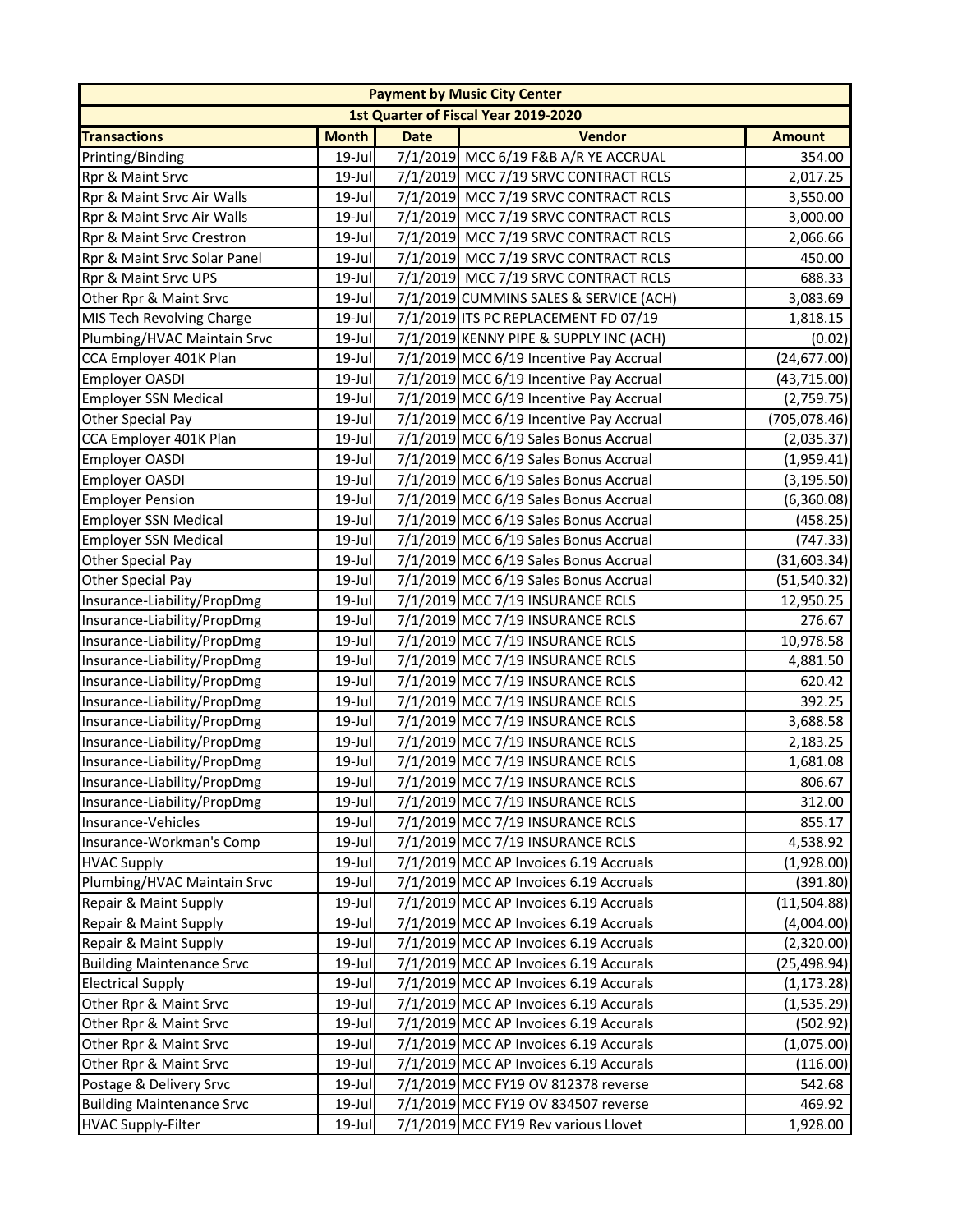|                                  | <b>Payment by Music City Center</b> |                |                                          |               |  |  |
|----------------------------------|-------------------------------------|----------------|------------------------------------------|---------------|--|--|
|                                  |                                     |                | 1st Quarter of Fiscal Year 2019-2020     |               |  |  |
| <b>Transactions</b>              | <b>Month</b>                        | <b>Date</b>    | <b>Vendor</b>                            | <b>Amount</b> |  |  |
| Plumbing/HVAC Maintain Srvc      | 19-Jul                              |                | 7/1/2019 MCC FY19 Rev various Llovet     | 391.80        |  |  |
| Repair & Maint Supply            | 19-Jul                              |                | 7/1/2019 MCC FY19 Rev various Llovet     | 11,504.88     |  |  |
| Repair & Maint Supply            | 19-Jul                              |                | 7/1/2019 MCC FY19 Rev various Llovet     | 4,004.00      |  |  |
| Repair & Maint Supply            | 19-Jul                              |                | 7/1/2019 MCC FY19 Rev various Llovet     | 2,320.00      |  |  |
| Paint Supply                     | $19$ -Jul                           |                | 7/1/2019 MCC OV 805956 3/25/19 reverse   | 453.00        |  |  |
| <b>Small Equipment Supply</b>    | 19-Jul                              |                | 7/1/2019 MCC OV 811678 4/10/19 reverse   | 633.00        |  |  |
| Mngt Cnsltnt Srvc                | 19-Jul                              |                | 7/1/2019 MCC OV 831969 6/21/19 rev dup   | 9,500.00      |  |  |
| Auto Oil/Lubricants              | 19-Jul                              |                | 7/1/2019 MCC OV 831970 6/24/19 reverse   | 8.99          |  |  |
| <b>Building Maintenance Srvc</b> | 19-Jul                              |                | 7/1/2019 MCC OV 832725 6/26/19 rev       | 1,793.55      |  |  |
| Office Equip Maintain Srvc       | 19-Jul                              |                | 7/1/2019 MCC PV 5677259 7/2/19 accrue    | 165.00        |  |  |
| Postage & Delivery Srvc          | 19-Jul                              |                | 7/1/2019 MCC PVC 5677577 7/2/19 accrue   | 9.02          |  |  |
| Office Equip Maintain Srvc       | 19-Jul                              |                | 7/2/2019 SUNSET MARKETING INC            | (165.00)      |  |  |
| <b>Electrical Supply-Lamps</b>   | 19-Jul                              |                | 7/2/2019 TARGETTI USA INC (ACH)          | 9,000.00      |  |  |
| Postage & Delivery Srvc          | 19-Jul                              |                | 7/2/2019 TERRYBERRY CO LLC               | (9.02)        |  |  |
| <b>Laundry Services</b>          | 19-Jul                              | 7/3/2019 ALSCO |                                          | 138.00        |  |  |
| <b>Laundry Services</b>          | $19$ -Jul                           | 7/3/2019 ALSCO |                                          | 910.22        |  |  |
| <b>Laundry Services</b>          | $19$ -Jul                           | 7/3/2019 ALSCO |                                          | 49.21         |  |  |
| Offc & Admin Supply              | 19-Jul                              |                | 7/3/2019 CONVENTION PROD RIGGING INC (A  | 565.50        |  |  |
| Offc & Admin Supply              | 19-Jul                              |                | 7/3/2019 CONVENTION PROD RIGGING INC (A  | 360.00        |  |  |
| Landscaping Srvc-Indoor          | 19-Jul                              |                | 7/3/2019 GREEN RESOURCES (ACH)           | 475.00        |  |  |
| Rpr & Maint Srvc Bld Auto        | 19-Jul                              |                | 7/3/2019 JOHNSON CONTROLS INC/CARDKEY    | 3,904.17      |  |  |
| Computer Software                | $19$ -Jul                           |                | 7/3/2019 NET TANGO INC (ACH)             | 400.00        |  |  |
| <b>Membership Dues</b>           | 19-Jul                              |                | 7/3/2019 ROTARY CLUB OF NASHVILLE        | 325.00        |  |  |
| Rpr & Maint Srvc Filter          | 19-Jul                              |                | 7/5/2019 CAMFIL FARR INC (ACH)           | 2,428.80      |  |  |
| Legal Services                   | 19-Jul                              |                | 7/9/2019 BONE MCALLESTER NORTON PLLC     | 11,000.00     |  |  |
| <b>Uniform Cleaning Service</b>  | 19-Jul                              |                | 7/10/2019 CINTAS CORP #051 MATS & RUGS(A | 958.77        |  |  |
| <b>Medical Services</b>          | 19-Jul                              |                | 7/10/2019 MED STAR MEDICAL STAFFING INC  | 3,337.50      |  |  |
| Membership Dues                  | 19-Jul                              |                | 7/11/2019 SOCIETY FOR HUMAN RESOURCES MG | 209.00        |  |  |
| <b>Rent Equipment</b>            | 19-Jul                              |                | 7/12/2019 ACCURATE STAGING NASHVILLE (AC | 2,364.00      |  |  |
| Cafe Plan Pre-Tax Savings        | 19-Jul                              |                | 7/12/2019 Actual Burden Journal Entries  | 145.03        |  |  |
| Cafe Plan Pre-Tax Savings        | 19-Jul                              |                | 7/12/2019 Actual Burden Journal Entries  | 25.09         |  |  |
| Cafe Plan Pre-Tax Savings        | $19$ -Jul                           |                | 7/12/2019 Actual Burden Journal Entries  | 193.41        |  |  |
| Cafe Plan Pre-Tax Savings        | 19-Jul                              |                | 7/12/2019 Actual Burden Journal Entries  | 269.51        |  |  |
| Cafe Plan Pre-Tax Savings        | $19$ -Jul                           |                | 7/12/2019 Actual Burden Journal Entries  | 51.23         |  |  |
| Cafe Plan Pre-Tax Savings        | $19$ -Jul                           |                | 7/12/2019 Actual Burden Journal Entries  | 39.86         |  |  |
| Cafe Plan Pre-Tax Savings        | 19-Jul                              |                | 7/12/2019 Actual Burden Journal Entries  | 34.77         |  |  |
| Cafe Plan Pre-Tax Savings        | 19-Jul                              |                | 7/12/2019 Actual Burden Journal Entries  | 290.89        |  |  |
| Cafe Plan Pre-Tax Savings        | 19-Jul                              |                | 7/12/2019 Actual Burden Journal Entries  | 22.05         |  |  |
| Cafe Plan Pre-Tax Savings        | 19-Jul                              |                | 7/12/2019 Actual Burden Journal Entries  | 46.80         |  |  |
| Cafe Plan Pre-Tax Savings        | 19-Jul                              |                | 7/12/2019 Actual Burden Journal Entries  | 37.22         |  |  |
| Cafe Plan Pre-Tax Savings        | $19$ -Jul                           |                | 7/12/2019 Actual Burden Journal Entries  | 39.72         |  |  |
| Cafe Plan Pre-Tax Savings        | 19-Jul                              |                | 7/12/2019 Actual Burden Journal Entries  | 15.67         |  |  |
| Cafe Plan Pre-Tax Savings        | 19-Jul                              |                | 7/12/2019 Actual Burden Journal Entries  | 77.77         |  |  |
| Cafe Plan Pre-Tax Savings        | 19-Jul                              |                | 7/12/2019 Actual Burden Journal Entries  | 13.42         |  |  |
| Cafe Plan Pre-Tax Savings        | 19-Jul                              |                | 7/12/2019 Actual Burden Journal Entries  | 16.04         |  |  |
| Cafe Plan Pre-Tax Savings        | 19-Jul                              |                | 7/12/2019 Actual Burden Journal Entries  | 30.57         |  |  |
| Cafe Plan Pre-Tax Savings        | $19$ -Jul                           |                | 7/12/2019 Actual Burden Journal Entries  | 39.64         |  |  |
| CCA Employer 401K Plan           | 19-Jul                              |                | 7/12/2019 Actual Burden Journal Entries  | 1,053.14      |  |  |
| CCA Employer 401K Plan           | 19-Jul                              |                | 7/12/2019 Actual Burden Journal Entries  | 1,131.17      |  |  |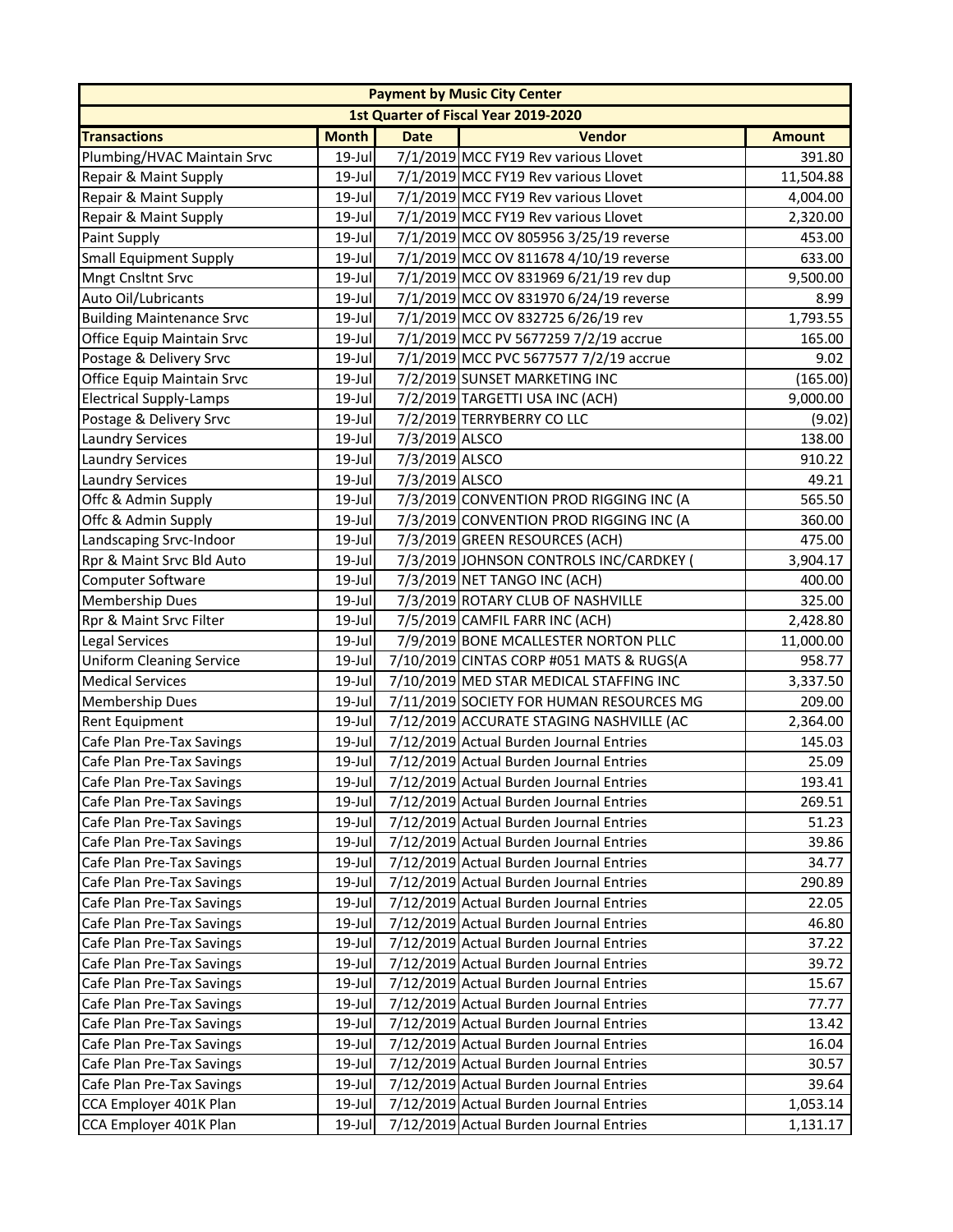|                              |              |             | <b>Payment by Music City Center</b>     |               |
|------------------------------|--------------|-------------|-----------------------------------------|---------------|
|                              |              |             | 1st Quarter of Fiscal Year 2019-2020    |               |
| <b>Transactions</b>          | <b>Month</b> | <b>Date</b> | <b>Vendor</b>                           | <b>Amount</b> |
| CCA Employer 401K Plan       | 19-Jul       |             | 7/12/2019 Actual Burden Journal Entries | 1,167.36      |
| CCA Employer 401K Plan       | 19-Jul       |             | 7/12/2019 Actual Burden Journal Entries | 453.83        |
| CCA Employer 401K Plan       | $19$ -Jul    |             | 7/12/2019 Actual Burden Journal Entries | 1,294.69      |
| CCA Employer 401K Plan       | $19$ -Jul    |             | 7/12/2019 Actual Burden Journal Entries | 228.87        |
| CCA Employer 401K Plan       | $19$ -Jul    |             | 7/12/2019 Actual Burden Journal Entries | 328.64        |
| CCA Employer 401K Plan       | 19-Jul       |             | 7/12/2019 Actual Burden Journal Entries | 247.17        |
| CCA Employer 401K Plan       | $19$ -Jul    |             | 7/12/2019 Actual Burden Journal Entries | 700.08        |
| CCA Employer 401K Plan       | 19-Jul       |             | 7/12/2019 Actual Burden Journal Entries | 249.25        |
| CCA Employer 401K Plan       | 19-Jul       |             | 7/12/2019 Actual Burden Journal Entries | 126.15        |
| <b>Employer Dental Group</b> | $19$ -Jul    |             | 7/12/2019 Actual Burden Journal Entries | 233.79        |
| <b>Employer Dental Group</b> | $19$ -Jul    |             | 7/12/2019 Actual Burden Journal Entries | 26.10         |
| <b>Employer Dental Group</b> | 19-Jul       |             | 7/12/2019 Actual Burden Journal Entries | 261.89        |
| <b>Employer Dental Group</b> | $19$ -Jul    |             | 7/12/2019 Actual Burden Journal Entries | 483.09        |
| <b>Employer Dental Group</b> | 19-Jul       |             | 7/12/2019 Actual Burden Journal Entries | 43.22         |
| <b>Employer Dental Group</b> | $19$ -Jul    |             | 7/12/2019 Actual Burden Journal Entries | 65.25         |
| <b>Employer Dental Group</b> | $19$ -Jul    |             | 7/12/2019 Actual Burden Journal Entries | 39.88         |
| <b>Employer Dental Group</b> | $19$ -Jul    |             | 7/12/2019 Actual Burden Journal Entries | 430.43        |
| <b>Employer Dental Group</b> | $19$ -Jul    |             | 7/12/2019 Actual Burden Journal Entries | 26.10         |
| <b>Employer Dental Group</b> | $19$ -Jul    |             | 7/12/2019 Actual Burden Journal Entries | 106.43        |
| <b>Employer Dental Group</b> | 19-Jul       |             | 7/12/2019 Actual Burden Journal Entries | 33.24         |
| <b>Employer Dental Group</b> | $19$ -Jul    |             | 7/12/2019 Actual Burden Journal Entries | 72.39         |
| <b>Employer Dental Group</b> | $19$ -Jul    |             | 7/12/2019 Actual Burden Journal Entries | 49.86         |
| <b>Employer Dental Group</b> | $19$ -Jul    |             | 7/12/2019 Actual Burden Journal Entries | 135.30        |
| <b>Employer Dental Group</b> | $19$ -Jul    |             | 7/12/2019 Actual Burden Journal Entries | 29.67         |
| <b>Employer Dental Group</b> | 19-Jul       |             | 7/12/2019 Actual Burden Journal Entries | 49.86         |
| <b>Employer Dental Group</b> | 19-Jul       |             | 7/12/2019 Actual Burden Journal Entries | 42.72         |
| <b>Employer Dental Group</b> | 19-Jul       |             | 7/12/2019 Actual Burden Journal Entries | 46.29         |
| <b>Employer Group Health</b> | $19$ -Jul    |             | 7/12/2019 Actual Burden Journal Entries | 5,484.00      |
| <b>Employer Group Health</b> | $19$ -Jul    |             | 7/12/2019 Actual Burden Journal Entries | 906.00        |
| <b>Employer Group Health</b> | 19-Jul       |             | 7/12/2019 Actual Burden Journal Entries | 7,162.99      |
| <b>Employer Group Health</b> | 19-Jul       |             | 7/12/2019 Actual Burden Journal Entries | 9,654.00      |
| Employer Group Health        | $19$ -Jul    |             | 7/12/2019 Actual Burden Journal Entries | 1,801.82      |
| <b>Employer Group Health</b> | 19-Jul       |             | 7/12/2019 Actual Burden Journal Entries | 2,127.00      |
| Employer Group Health        | 19-Jul       |             | 7/12/2019 Actual Burden Journal Entries | 1,234.18      |
| <b>Employer Group Health</b> | $19$ -Jul    |             | 7/12/2019 Actual Burden Journal Entries | 10,477.99     |
| <b>Employer Group Health</b> | 19-Jul       |             | 7/12/2019 Actual Burden Journal Entries | 726.00        |
| <b>Employer Group Health</b> | 19-Jul       |             | 7/12/2019 Actual Burden Journal Entries | 1,739.02      |
| <b>Employer Group Health</b> | $19$ -Jul    |             | 7/12/2019 Actual Burden Journal Entries | 1,284.00      |
| <b>Employer Group Health</b> | 19-Jul       |             | 7/12/2019 Actual Burden Journal Entries | 1,419.00      |
| <b>Employer Group Health</b> | 19-Jul       |             | 7/12/2019 Actual Burden Journal Entries | 528.00        |
| <b>Employer Group Health</b> | $19$ -Jul    |             | 7/12/2019 Actual Burden Journal Entries | 2,760.00      |
| <b>Employer Group Health</b> | 19-Jul       |             | 7/12/2019 Actual Burden Journal Entries | 513.00        |
| <b>Employer Group Health</b> | 19-Jul       |             | 7/12/2019 Actual Burden Journal Entries | 528.00        |
| <b>Employer Group Health</b> | 19-Jul       |             | 7/12/2019 Actual Burden Journal Entries | 1,140.00      |
| <b>Employer Group Health</b> | 19-Jul       |             | 7/12/2019 Actual Burden Journal Entries | 1,320.00      |
| Employer OASDI               | 19-Jul       |             | 7/12/2019 Actual Burden Journal Entries | 1,879.19      |
| <b>Employer OASDI</b>        | 19-Jul       |             | 7/12/2019 Actual Burden Journal Entries | 359.20        |
| Employer OASDI               | 19-Jul       |             | 7/12/2019 Actual Burden Journal Entries | 2,058.93      |
| Employer OASDI               | 19-Jul       |             | 7/12/2019 Actual Burden Journal Entries | 3,128.02      |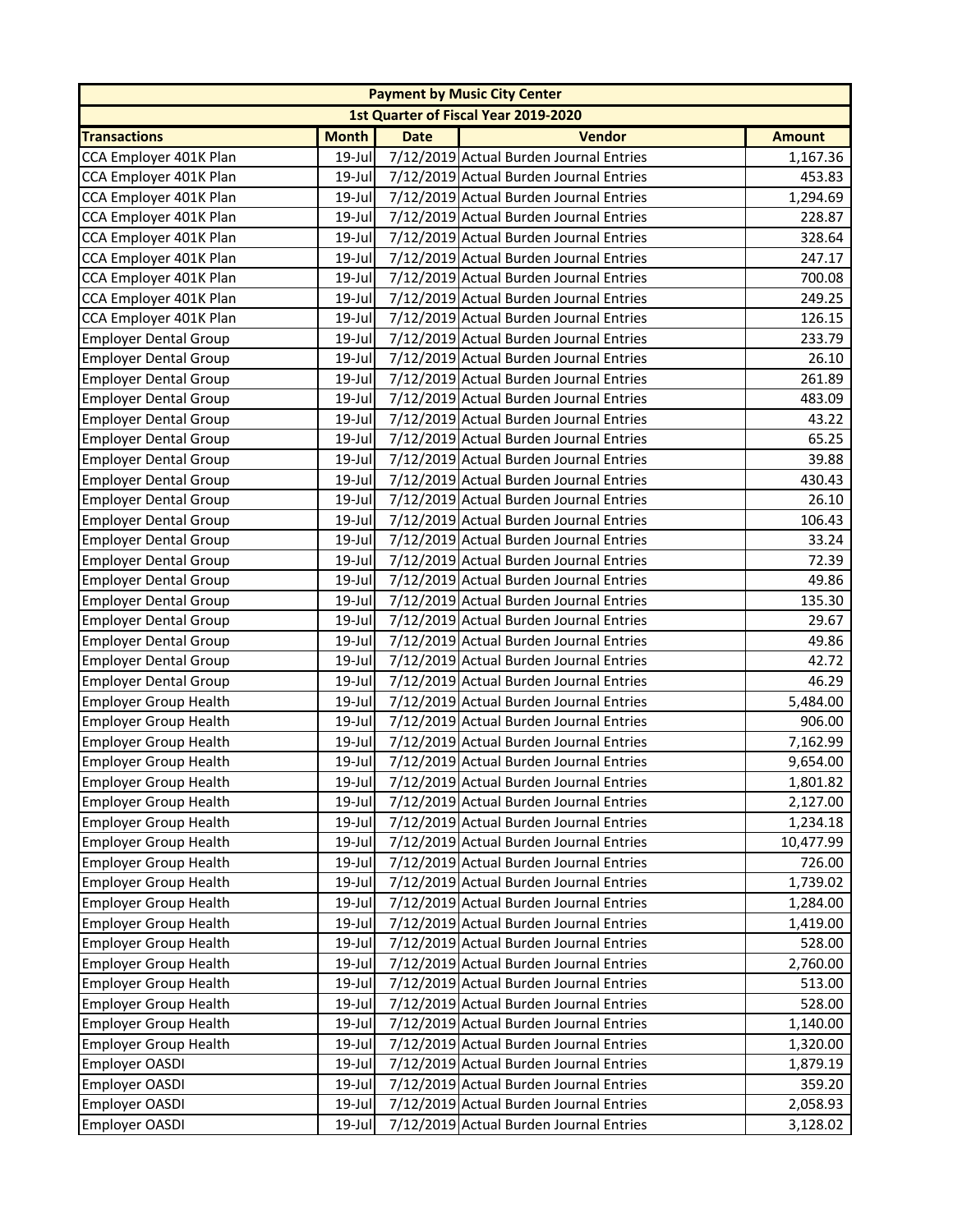|                               |              |             | <b>Payment by Music City Center</b>     |               |
|-------------------------------|--------------|-------------|-----------------------------------------|---------------|
|                               |              |             | 1st Quarter of Fiscal Year 2019-2020    |               |
| <b>Transactions</b>           | <b>Month</b> | <b>Date</b> | <b>Vendor</b>                           | <b>Amount</b> |
| <b>Employer OASDI</b>         | 19-Jul       |             | 7/12/2019 Actual Burden Journal Entries | 274.04        |
| <b>Employer OASDI</b>         | $19$ -Jul    |             | 7/12/2019 Actual Burden Journal Entries | 676.21        |
| Employer OASDI                | $19$ -Jul    |             | 7/12/2019 Actual Burden Journal Entries | 491.66        |
| Employer OASDI                | $19$ -Jul    |             | 7/12/2019 Actual Burden Journal Entries | 2,596.40      |
| Employer OASDI                | 19-Jul       |             | 7/12/2019 Actual Burden Journal Entries | 227.02        |
| Employer OASDI                | 19-Jul       |             | 7/12/2019 Actual Burden Journal Entries | 714.30        |
| <b>Employer OASDI</b>         | 19-Jul       |             | 7/12/2019 Actual Burden Journal Entries | 555.83        |
| <b>Employer OASDI</b>         | 19-Jul       |             | 7/12/2019 Actual Burden Journal Entries | 1,292.68      |
| Employer OASDI                | $19$ -Jul    |             | 7/12/2019 Actual Burden Journal Entries | 420.94        |
| Employer OASDI                | 19-Jul       |             | 7/12/2019 Actual Burden Journal Entries | 1,178.04      |
| Employer OASDI                | 19-Jul       |             | 7/12/2019 Actual Burden Journal Entries | 549.58        |
| Employer OASDI                | 19-Jul       |             | 7/12/2019 Actual Burden Journal Entries | 522.03        |
| Employer OASDI                | $19$ -Jul    |             | 7/12/2019 Actual Burden Journal Entries | 608.46        |
| <b>Employer OASDI</b>         | 19-Jul       |             | 7/12/2019 Actual Burden Journal Entries | 404.50        |
| <b>Employer Pension</b>       | $19$ -Jul    |             | 7/12/2019 Actual Burden Journal Entries | 748.10        |
| <b>Employer Pension</b>       | $19$ -Jul    |             | 7/12/2019 Actual Burden Journal Entries | 402.44        |
| <b>Employer Pension</b>       | $19$ -Jul    |             | 7/12/2019 Actual Burden Journal Entries | 1,036.85      |
| <b>Employer Pension</b>       | 19-Jul       |             | 7/12/2019 Actual Burden Journal Entries | 487.42        |
| <b>Employer Pension</b>       | $19$ -Jul    |             | 7/12/2019 Actual Burden Journal Entries | 2,031.86      |
| <b>Employer Pension</b>       | 19-Jul       |             | 7/12/2019 Actual Burden Journal Entries | 499.33        |
| <b>Employer Pension</b>       | 19-Jul       |             | 7/12/2019 Actual Burden Journal Entries | 1,141.46      |
| <b>Employer Pension</b>       | $19$ -Jul    |             | 7/12/2019 Actual Burden Journal Entries | 2,860.66      |
| <b>Employer SSN Medical</b>   | 19-Jul       |             | 7/12/2019 Actual Burden Journal Entries | 439.49        |
| <b>Employer SSN Medical</b>   | 19-Jul       |             | 7/12/2019 Actual Burden Journal Entries | 84.00         |
| <b>Employer SSN Medical</b>   | $19$ -Jul    |             | 7/12/2019 Actual Burden Journal Entries | 481.51        |
| <b>Employer SSN Medical</b>   | 19-Jul       |             | 7/12/2019 Actual Burden Journal Entries | 731.59        |
| <b>Employer SSN Medical</b>   | $19$ -Jul    |             | 7/12/2019 Actual Burden Journal Entries | 64.09         |
| <b>Employer SSN Medical</b>   | $19$ -Jul    |             | 7/12/2019 Actual Burden Journal Entries | 158.15        |
| <b>Employer SSN Medical</b>   | $19$ -Jul    |             | 7/12/2019 Actual Burden Journal Entries | 114.99        |
| <b>Employer SSN Medical</b>   | $19$ -Jul    |             | 7/12/2019 Actual Burden Journal Entries | 607.21        |
| <b>Employer SSN Medical</b>   | 19-Jul       |             | 7/12/2019 Actual Burden Journal Entries | 53.09         |
| Employer SSN Medical          | $19$ -Jul    |             | 7/12/2019 Actual Burden Journal Entries | 167.07        |
| <b>Employer SSN Medical</b>   | $19$ -Jul    |             | 7/12/2019 Actual Burden Journal Entries | 130.00        |
| <b>Employer SSN Medical</b>   | $19$ -Jul    |             | 7/12/2019 Actual Burden Journal Entries | 302.31        |
| <b>Employer SSN Medical</b>   | $19$ -Jul    |             | 7/12/2019 Actual Burden Journal Entries | 98.44         |
| <b>Employer SSN Medical</b>   | 19-Jul       |             | 7/12/2019 Actual Burden Journal Entries | 275.51        |
| <b>Employer SSN Medical</b>   | 19-Jul       |             | 7/12/2019 Actual Burden Journal Entries | 128.53        |
| <b>Employer SSN Medical</b>   | $19$ -Jul    |             | 7/12/2019 Actual Burden Journal Entries | 122.09        |
| <b>Employer SSN Medical</b>   | 19-Jul       |             | 7/12/2019 Actual Burden Journal Entries | 330.08        |
| <b>Employer SSN Medical</b>   | $19$ -Jul    |             | 7/12/2019 Actual Burden Journal Entries | 94.60         |
| <b>FSA Pre-Tax Savings</b>    | $19$ -Jul    |             | 7/12/2019 Actual Burden Journal Entries | 1.77          |
| <b>FSA Pre-Tax Savings</b>    | 19-Jul       |             | 7/12/2019 Actual Burden Journal Entries | 7.65          |
| <b>FSA Pre-Tax Savings</b>    | 19-Jul       |             | 7/12/2019 Actual Burden Journal Entries | 8.53          |
| <b>FSA Pre-Tax Savings</b>    | $19$ -Jul    |             | 7/12/2019 Actual Burden Journal Entries | 22.36         |
| <b>FSA Pre-Tax Savings</b>    | 19-Jul       |             | 7/12/2019 Actual Burden Journal Entries | 7.65          |
| Other Rpr & Maint Srvc        | $19$ -Jul    |             | 7/12/2019 AVERUS INC (ACH)              | 2,671.15      |
| <b>Cable Television</b>       | $19$ -Jul    |             | 7/12/2019 COMCAST (ACH)                 | 454.97        |
| Allowance-Cell/Mobile Devices | $19$ -Jul    |             | 7/12/2019 Payroll Labor Distribution    | 328.00        |
| Allowance-Cell/Mobile Devices | 19-Jul       |             | 7/12/2019 Payroll Labor Distribution    | 82.00         |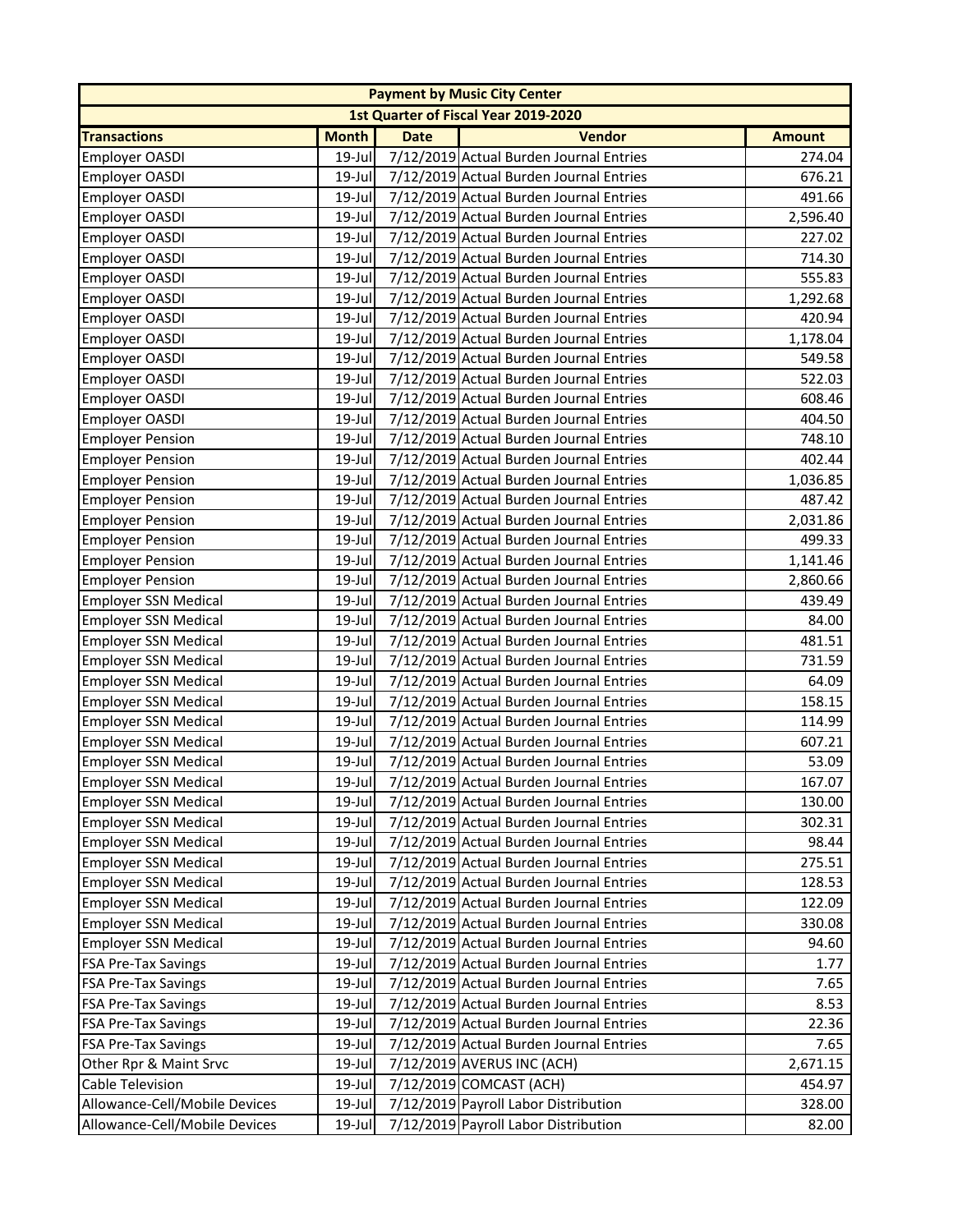|                               |              |             | <b>Payment by Music City Center</b>  |               |
|-------------------------------|--------------|-------------|--------------------------------------|---------------|
|                               |              |             | 1st Quarter of Fiscal Year 2019-2020 |               |
| <b>Transactions</b>           | <b>Month</b> | <b>Date</b> | <b>Vendor</b>                        | <b>Amount</b> |
| Allowance-Cell/Mobile Devices | 19-Jul       |             | 7/12/2019 Payroll Labor Distribution | 82.00         |
| Allowance-Cell/Mobile Devices | 19-Jul       |             | 7/12/2019 Payroll Labor Distribution | 123.00        |
| Allowance-Cell/Mobile Devices | $19$ -Jul    |             | 7/12/2019 Payroll Labor Distribution | 82.00         |
| Allowance-Cell/Mobile Devices | 19-Jul       |             | 7/12/2019 Payroll Labor Distribution | 82.00         |
| Allowance-Cell/Mobile Devices | 19-Jul       |             | 7/12/2019 Payroll Labor Distribution | 205.00        |
| Allowance-Cell/Mobile Devices | $19$ -Jul    |             | 7/12/2019 Payroll Labor Distribution | 41.00         |
| Allowance-Cell/Mobile Devices | 19-Jul       |             | 7/12/2019 Payroll Labor Distribution | 82.00         |
| Allowance-Cell/Mobile Devices | 19-Jul       |             | 7/12/2019 Payroll Labor Distribution | 164.00        |
| Allowance-Cell/Mobile Devices | $19$ -Jul    |             | 7/12/2019 Payroll Labor Distribution | 123.00        |
| Allowance-Cell/Mobile Devices | $19$ -Jul    |             | 7/12/2019 Payroll Labor Distribution | 82.00         |
| Allowance-Cell/Mobile Devices | 19-Jul       |             | 7/12/2019 Payroll Labor Distribution | 82.00         |
| Allowance-Cell/Mobile Devices | 19-Jul       |             | 7/12/2019 Payroll Labor Distribution | 82.00         |
| Allowance-Cell/Mobile Devices | 19-Jul       |             | 7/12/2019 Payroll Labor Distribution | 82.00         |
| Allowance-Cell/Mobile Devices | $19$ -Jul    |             | 7/12/2019 Payroll Labor Distribution | 82.00         |
| Holiday Pay                   | 19-Jul       |             | 7/12/2019 Payroll Labor Distribution | 2,772.72      |
| <b>Holiday Pay</b>            | 19-Jul       |             | 7/12/2019 Payroll Labor Distribution | 289.84        |
| <b>Holiday Pay</b>            | 19-Jul       |             | 7/12/2019 Payroll Labor Distribution | 3,102.47      |
| <b>Holiday Pay</b>            | 19-Jul       |             | 7/12/2019 Payroll Labor Distribution | 5,179.28      |
| <b>Holiday Pay</b>            | $19$ -Jul    |             | 7/12/2019 Payroll Labor Distribution | 499.98        |
| <b>Holiday Pay</b>            | 19-Jul       |             | 7/12/2019 Payroll Labor Distribution | 762.16        |
| <b>Holiday Pay</b>            | 19-Jul       |             | 7/12/2019 Payroll Labor Distribution | 840.02        |
| <b>Holiday Pay</b>            | $19$ -Jul    |             | 7/12/2019 Payroll Labor Distribution | 2,670.47      |
| <b>Holiday Pay</b>            | 19-Jul       |             | 7/12/2019 Payroll Labor Distribution | 134.00        |
| <b>Holiday Pay</b>            | 19-Jul       |             | 7/12/2019 Payroll Labor Distribution | 746.99        |
| <b>Holiday Pay</b>            | $19$ -Jul    |             | 7/12/2019 Payroll Labor Distribution | 976.72        |
| <b>Holiday Pay</b>            | $19$ -Jul    |             | 7/12/2019 Payroll Labor Distribution | 1,646.56      |
| <b>Holiday Pay</b>            | 19-Jul       |             | 7/12/2019 Payroll Labor Distribution | 521.76        |
| <b>Holiday Pay</b>            | $19$ -Jul    |             | 7/12/2019 Payroll Labor Distribution | 2,326.72      |
| <b>Holiday Pay</b>            | $19$ -Jul    |             | 7/12/2019 Payroll Labor Distribution | 922.64        |
| <b>Holiday Pay</b>            | 19-Jul       |             | 7/12/2019 Payroll Labor Distribution | 859.52        |
| <b>Holiday Pay</b>            | $19$ -Jul    |             | 7/12/2019 Payroll Labor Distribution | 979.68        |
| <b>Holiday Pay</b>            | $19$ -Jul    |             | 7/12/2019 Payroll Labor Distribution | 689.68        |
| Leave Pay                     | 19-Jul       |             | 7/12/2019 Payroll Labor Distribution | 2,637.90      |
| Leave Pay                     | 19-Jul       |             | 7/12/2019 Payroll Labor Distribution | 316.40        |
| Leave Pay                     | 19-Jul       |             | 7/12/2019 Payroll Labor Distribution | 6,308.05      |
| Leave Pay                     | $19$ -Jul    |             | 7/12/2019 Payroll Labor Distribution | 4,276.30      |
| Leave Pay                     | $19$ -Jul    |             | 7/12/2019 Payroll Labor Distribution | 1,200.86      |
| Leave Pay                     | 19-Jul       |             | 7/12/2019 Payroll Labor Distribution | 1,372.00      |
| Leave Pay                     | 19-Jul       |             | 7/12/2019 Payroll Labor Distribution | 1,493.30      |
| Leave Pay                     | 19-Jul       |             | 7/12/2019 Payroll Labor Distribution | 4,490.51      |
| Leave Pay                     | 19-Jul       |             | 7/12/2019 Payroll Labor Distribution | 310.37        |
| Leave Pay                     | 19-Jul       |             | 7/12/2019 Payroll Labor Distribution | 2,364.61      |
| Leave Pay                     | 19-Jul       |             | 7/12/2019 Payroll Labor Distribution | 2,816.00      |
| Leave Pay                     | 19-Jul       |             | 7/12/2019 Payroll Labor Distribution | 8,391.59      |
| Leave Pay                     | 19-Jul       |             | 7/12/2019 Payroll Labor Distribution | 1,240.70      |
| Leave Pay                     | 19-Jul       |             | 7/12/2019 Payroll Labor Distribution | 2,511.52      |
| Leave Pay                     | $19$ -Jul    |             | 7/12/2019 Payroll Labor Distribution | 1,852.80      |
| Leave Pay                     | 19-Jul       |             | 7/12/2019 Payroll Labor Distribution | 216.96        |
| Leave Pay                     | 19-Jul       |             | 7/12/2019 Payroll Labor Distribution | 1,194.00      |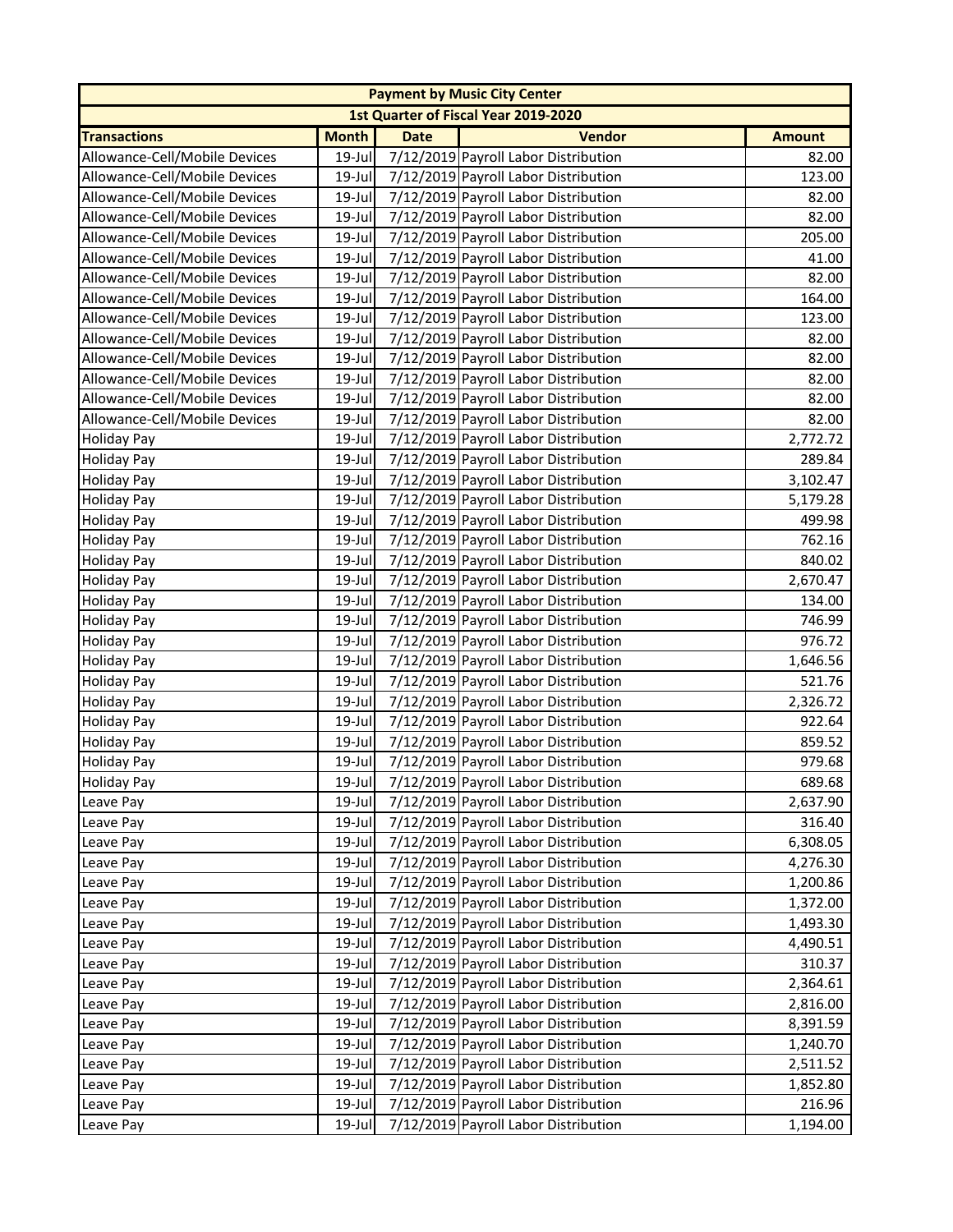| <b>Payment by Music City Center</b> |              |             |                                             |               |  |
|-------------------------------------|--------------|-------------|---------------------------------------------|---------------|--|
|                                     |              |             | <b>1st Quarter of Fiscal Year 2019-2020</b> |               |  |
| <b>Transactions</b>                 | <b>Month</b> | <b>Date</b> | <b>Vendor</b>                               | <b>Amount</b> |  |
| Overtime Pay                        | 19-Jul       |             | 7/12/2019 Payroll Labor Distribution        | 668.58        |  |
| Overtime Pay                        | 19-Jul       |             | 7/12/2019 Payroll Labor Distribution        | 348.65        |  |
| Overtime Pay                        | $19$ -Jul    |             | 7/12/2019 Payroll Labor Distribution        | 739.78        |  |
| Overtime Pay                        | 19-Jul       |             | 7/12/2019 Payroll Labor Distribution        | 52.91         |  |
| Overtime Pay                        | 19-Jul       |             | 7/12/2019 Payroll Labor Distribution        | 199.59        |  |
| Overtime Pay                        | 19-Jul       |             | 7/12/2019 Payroll Labor Distribution        | 1,119.61      |  |
| Overtime Pay                        | 19-Jul       |             | 7/12/2019 Payroll Labor Distribution        | 478.70        |  |
| Overtime Pay                        | 19-Jul       |             | 7/12/2019 Payroll Labor Distribution        | 153.50        |  |
| Overtime Pay                        | $19$ -Jul    |             | 7/12/2019 Payroll Labor Distribution        | 20.32         |  |
| Overtime Pay                        | $19$ -Jul    |             | 7/12/2019 Payroll Labor Distribution        | 141.64        |  |
| Overtime Pay                        | 19-Jul       |             | 7/12/2019 Payroll Labor Distribution        | 17.51         |  |
| Overtime Pay                        | 19-Jul       |             | 7/12/2019 Payroll Labor Distribution        | 13.75         |  |
| <b>Overtime Pay</b>                 | $19$ -Jul    |             | 7/12/2019 Payroll Labor Distribution        | 82.58         |  |
| Overtime Pay                        | 19-Jul       |             | 7/12/2019 Payroll Labor Distribution        | 37.34         |  |
| <b>Regular Pay</b>                  | $19$ -Jul    |             | 7/12/2019 Payroll Labor Distribution        | 25,797.36     |  |
| <b>Regular Pay</b>                  | 19-Jul       |             | 7/12/2019 Payroll Labor Distribution        | 5,456.16      |  |
| <b>Regular Pay</b>                  | 19-Jul       |             | 7/12/2019 Payroll Labor Distribution        | 25,894.95     |  |
| <b>Regular Pay</b>                  | 19-Jul       |             | 7/12/2019 Payroll Labor Distribution        | 43,655.43     |  |
| <b>Regular Pay</b>                  | 19-Jul       |             | 7/12/2019 Payroll Labor Distribution        | 3,336.10      |  |
| <b>Regular Pay</b>                  | 19-Jul       |             | 7/12/2019 Payroll Labor Distribution        | 9,012.26      |  |
| <b>Regular Pay</b>                  | $19$ -Jul    |             | 7/12/2019 Payroll Labor Distribution        | 6,068.90      |  |
| <b>Regular Pay</b>                  | 19-Jul       |             | 7/12/2019 Payroll Labor Distribution        | 37,194.12     |  |
| <b>Regular Pay</b>                  | 19-Jul       |             | 7/12/2019 Payroll Labor Distribution        | 3,026.82      |  |
| <b>Regular Pay</b>                  | 19-Jul       |             | 7/12/2019 Payroll Labor Distribution        | 8,826.82      |  |
| <b>Regular Pay</b>                  | 19-Jul       |             | 7/12/2019 Payroll Labor Distribution        | 5,556.45      |  |
| <b>Regular Pay</b>                  | 19-Jul       |             | 7/12/2019 Payroll Labor Distribution        | 11,278.22     |  |
| <b>Regular Pay</b>                  | 19-Jul       |             | 7/12/2019 Payroll Labor Distribution        | 6,349.44      |  |
| <b>Regular Pay</b>                  | $19$ -Jul    |             | 7/12/2019 Payroll Labor Distribution        | 16,226.37     |  |
| <b>Regular Pay</b>                  | 19-Jul       |             | 7/12/2019 Payroll Labor Distribution        | 5,798.38      |  |
| <b>Regular Pay</b>                  | 19-Jul       |             | 7/12/2019 Payroll Labor Distribution        | 5,821.36      |  |
| <b>Regular Pay</b>                  | 19-Jul       |             | 7/12/2019 Payroll Labor Distribution        | 21,902.76     |  |
| Regular Pay                         | $19$ -Jul    |             | 7/12/2019 Payroll Labor Distribution        | 5,039.43      |  |
| Employee Award/Gift                 | 19-Jul       |             | 7/15/2019 MCC PCC MUSIC CITY CENTER         | 27.30         |  |
| Employee Local Travel/Park          | $19$ -Jul    |             | 7/15/2019 MCC PCC MUSIC CITY CENTER         | 4.77          |  |
| Employee Local Travel/Park          | $19$ -Jul    |             | 7/15/2019 MCC PCC MUSIC CITY CENTER         | 25.00         |  |
| Registration                        | 19-Jul       |             | 7/15/2019 MCC PCC MUSIC CITY CENTER         | 10.00         |  |
| Pest Control Srvc                   | 19-Jul       |             | 7/15/2019 MIDDLE TN EXTERMINATING (ACH)     | 488.00        |  |
| <b>Host &amp; Hostess</b>           | 19-Jul       |             | 7/15/2019 OMNI MANAGEMENT LLC (ACH)         | 55.99         |  |
| <b>Uniform Cleaning Service</b>     | 19-Jul       |             | 7/16/2019 CINTAS CORP #051 MATS & RUGS(A    | 1,262.22      |  |
| Landscaping Srvc                    | $19$ -Jul    |             | 7/16/2019 GREATHOUSE CO LLC, THE (ACH)      | 2,560.00      |  |
| <b>Rent Equipment</b>               | 19-Jul       |             | 7/16/2019 LMG INC (ACH)                     | 2,525.00      |  |
| <b>Temporary Service</b>            | 19-Jul       |             | 7/16/2019 LMG INC (ACH)                     | 2,290.00      |  |
| Employee Award/Gift                 | 19-Jul       |             | 7/16/2019 MFP BASEBALL / NASH SOUNDS BAS    | 19,500.00     |  |
| Rpr & Maint Srvc Elev/Escel         | 19-Jul       |             | 7/16/2019 NASHVILLE MACHINE ELEVATOR CO     | 14,489.19     |  |
| Other Rpr & Maint Srvc              | 19-Jul       |             | 7/17/2019 7100 MCC Cash Receipts            | (1,405.10)    |  |
| <b>Mngt Cnsltnt Srvc</b>            | 19-Jul       |             | 7/17/2019 CUSHION EMPLOYER SER (ACH)        | 1,267.00      |  |
| Computer Software                   | 19-Jul       |             | 7/17/2019 RESOURCE INFORMATION & CONTROL    | 2,322.76      |  |
| Other Rpr & Maint Srvc              | 19-Jul       |             | 7/18/2019 NASHVILLE MACHINE ELEVATOR CO     | 2,190.00      |  |
| <b>Uniform Cleaning Service</b>     | $19$ -Jul    |             | 7/19/2019 CINTAS CORP #051 MATS & RUGS(A    | 993.74        |  |
|                                     |              |             |                                             |               |  |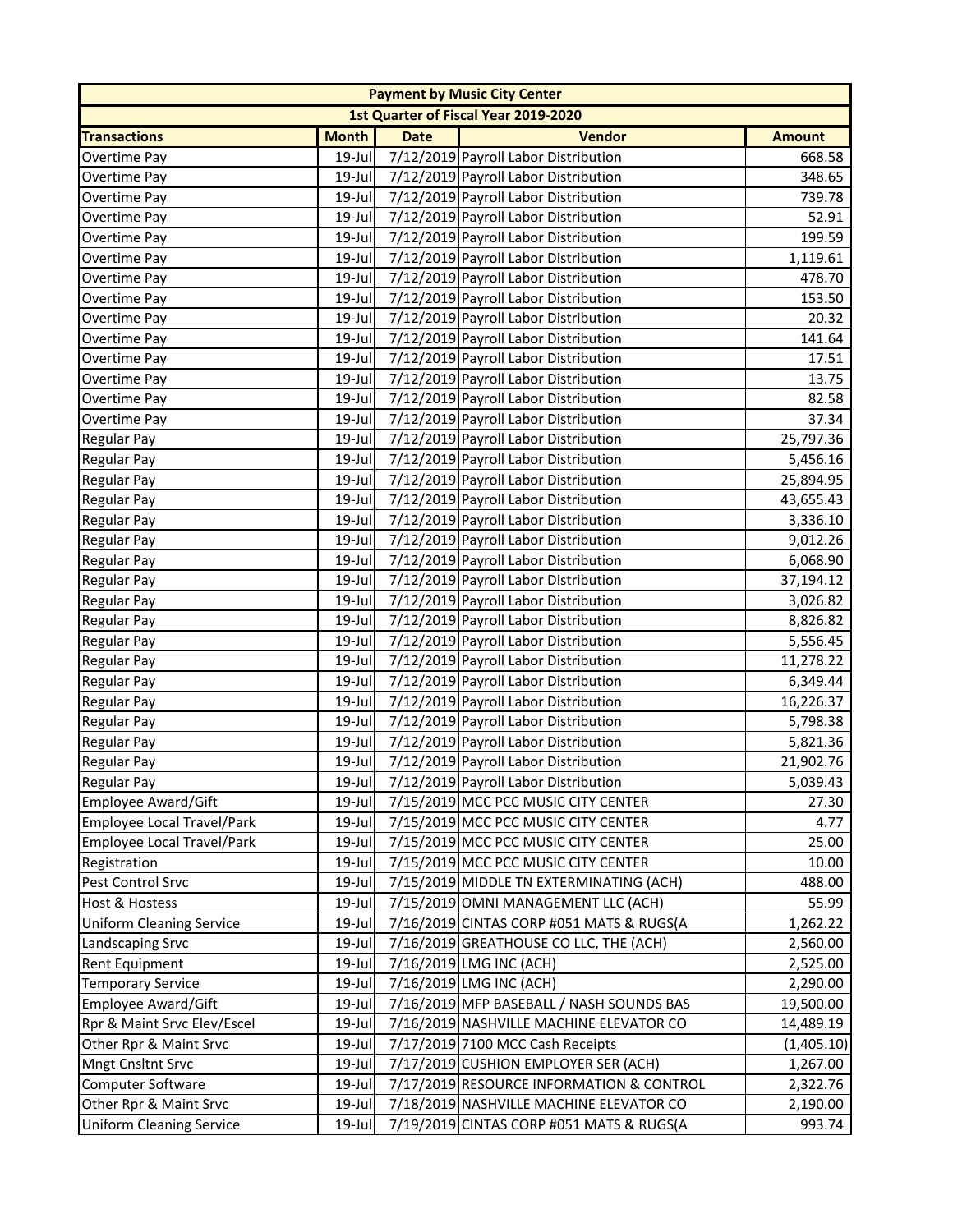|                                 |              |                 | <b>Payment by Music City Center</b>            |               |
|---------------------------------|--------------|-----------------|------------------------------------------------|---------------|
|                                 |              |                 | 1st Quarter of Fiscal Year 2019-2020           |               |
| <b>Transactions</b>             | <b>Month</b> | <b>Date</b>     | <b>Vendor</b>                                  | <b>Amount</b> |
| <b>Temporary Service</b>        | 19-Jul       |                 | 7/19/2019 ELITE SHOW SERVICES INC (ACH)        | 3,509.80      |
| Janitorial Srvc                 | 19-Jul       |                 | 7/19/2019 INDUSTRIAL STAFFING OF TN (ACH       | 4,540.09      |
| Janitorial Srvc                 | $19$ -Jul    |                 | 7/19/2019 INDUSTRIAL STAFFING OF TN (ACH       | 3,617.60      |
| <b>Temporary Service</b>        | $19$ -Jul    |                 | 7/19/2019 INDUSTRIAL STAFFING OF TN (ACH       | 1,742.30      |
| <b>Temporary Service</b>        | 19-Jul       |                 | 7/19/2019 INDUSTRIAL STAFFING OF TN (ACH       | 1,974.38      |
| Insurance-Unemployment Comp     | 19-Jul       |                 | 7/20/2019 TN DEPT OF LABOR/WORKFORCE DEV       | 1,050.71      |
| Telephone & Telegraph           | 19-Jul       |                 | 7/23/2019 AT&T CIRCUITS                        | 304.38        |
| Other Rpr & Maint Srvc          | 19-Jul       |                 | 7/23/2019 CENTERPLATE MCC (ACH)                | 2,458.90      |
| <b>Internet Services</b>        | 19-Jul       |                 | 7/23/2019 COMCAST OF NASHVILLE, LLC (ACH       | 2,924.79      |
| Other Rpr & Maint Srvc          | $19$ -Jul    |                 | 7/23/2019 FIRE PRO LLC (ACH)                   | 310.00        |
| <b>Laundry Services</b>         | 19-Jul       | 7/24/2019 ALSCO |                                                | 138.00        |
| <b>Laundry Services</b>         | $19$ -Jul    | 7/24/2019 ALSCO |                                                | 466.03        |
| <b>Laundry Services</b>         | 19-Jul       | 7/24/2019 ALSCO |                                                | 138.00        |
| <b>Laundry Services</b>         | 19-Jul       | 7/24/2019 ALSCO |                                                | 910.22        |
| <b>Laundry Services</b>         | 19-Jul       | 7/24/2019 ALSCO |                                                | 138.00        |
| <b>Laundry Services</b>         | 19-Jul       | 7/24/2019 ALSCO |                                                | 917.50        |
| Food & Bev-Inhouse              | 19-Jul       |                 | 7/24/2019 CENTERPLATE MCC (ACH)                | 191.76        |
| Food & Bev-Inhouse              | 19-Jul       |                 | 7/24/2019 CENTERPLATE MCC (ACH)                | 502.00        |
| Food & Ice                      | 19-Jul       |                 | 7/24/2019 CENTERPLATE MCC (ACH)                | 33.15         |
| Food & Ice                      | 19-Jul       |                 | 7/24/2019 CENTERPLATE MCC (ACH)                | 59.31         |
| <b>Security Services</b>        | 19-Jul       |                 | 7/24/2019 ELITE SHOW SERVICES INC (ACH)        | 362.88        |
| Auto Fuel                       | $19$ -Jul    |                 | 7/24/2019 WEX (WRIGHT EXPRESS FINANCIAL)       | 248.56        |
| Food & Ice                      | 19-Jul       |                 | 7/25/2019 CENTERPLATE MCC (ACH)                | 60.51         |
| Food & Ice                      | $19$ -Jul    |                 | 7/25/2019 CENTERPLATE MCC (ACH)                | 62.20         |
| <b>Uniform Cleaning Service</b> | 19-Jul       |                 | 7/25/2019 CINTAS CORP #051 MATS & RUGS(A       | 1,163.50      |
| <b>Security Services</b>        | 19-Jul       |                 | 7/25/2019 ELITE SHOW SERVICES INC (ACH)        | 9,222.95      |
| <b>Temporary Service</b>        | $19$ -Jul    |                 | 7/25/2019 ELITE SHOW SERVICES INC (ACH)        | 1,948.89      |
| <b>Temporary Service</b>        | 19-Jul       |                 | 7/25/2019 ELITE SHOW SERVICES INC (ACH)        | 4,055.11      |
| <b>Medical Services</b>         | $19$ -Jul    |                 | 7/25/2019 MED STAR MEDICAL STAFFING INC        | 3,021.75      |
| <b>Medical Services</b>         | 19-Jul       |                 | 7/25/2019 MED STAR MEDICAL STAFFING INC        | 3,302.25      |
| Cafe Plan Pre-Tax Savings       | 19-Jul       |                 | 7/26/2019 Actual Burden Journal Entries        | 145.03        |
| Cafe Plan Pre-Tax Savings       |              |                 | 19-Jul 7/26/2019 Actual Burden Journal Entries | 25.09         |
| Cafe Plan Pre-Tax Savings       | 19-Jul       |                 | 7/26/2019 Actual Burden Journal Entries        | 183.38        |
| Cafe Plan Pre-Tax Savings       | 19-Jul       |                 | 7/26/2019 Actual Burden Journal Entries        | 306.22        |
| Cafe Plan Pre-Tax Savings       | $19$ -Jul    |                 | 7/26/2019 Actual Burden Journal Entries        | 51.23         |
| Cafe Plan Pre-Tax Savings       | $19$ -Jul    |                 | 7/26/2019 Actual Burden Journal Entries        | 39.86         |
| Cafe Plan Pre-Tax Savings       | 19-Jul       |                 | 7/26/2019 Actual Burden Journal Entries        | 34.77         |
| Cafe Plan Pre-Tax Savings       | 19-Jul       |                 | 7/26/2019 Actual Burden Journal Entries        | 282.81        |
| Cafe Plan Pre-Tax Savings       | 19-Jul       |                 | 7/26/2019 Actual Burden Journal Entries        | 22.05         |
| Cafe Plan Pre-Tax Savings       | 19-Jul       |                 | 7/26/2019 Actual Burden Journal Entries        | 46.82         |
| Cafe Plan Pre-Tax Savings       | $19$ -Jul    |                 | 7/26/2019 Actual Burden Journal Entries        | 37.22         |
| Cafe Plan Pre-Tax Savings       | 19-Jul       |                 | 7/26/2019 Actual Burden Journal Entries        | 32.82         |
| Cafe Plan Pre-Tax Savings       | 19-Jul       |                 | 7/26/2019 Actual Burden Journal Entries        | 15.67         |
| Cafe Plan Pre-Tax Savings       | $19$ -Jul    |                 | 7/26/2019 Actual Burden Journal Entries        | 77.77         |
| Cafe Plan Pre-Tax Savings       | 19-Jul       |                 | 7/26/2019 Actual Burden Journal Entries        | 13.42         |
| Cafe Plan Pre-Tax Savings       | 19-Jul       |                 | 7/26/2019 Actual Burden Journal Entries        | 16.04         |
| Cafe Plan Pre-Tax Savings       | 19-Jul       |                 | 7/26/2019 Actual Burden Journal Entries        | 30.57         |
| Cafe Plan Pre-Tax Savings       | 19-Jul       |                 | 7/26/2019 Actual Burden Journal Entries        | 39.64         |
| CCA Employer 401K Plan          | 19-Jul       |                 | 7/26/2019 Actual Burden Journal Entries        | 1,211.94      |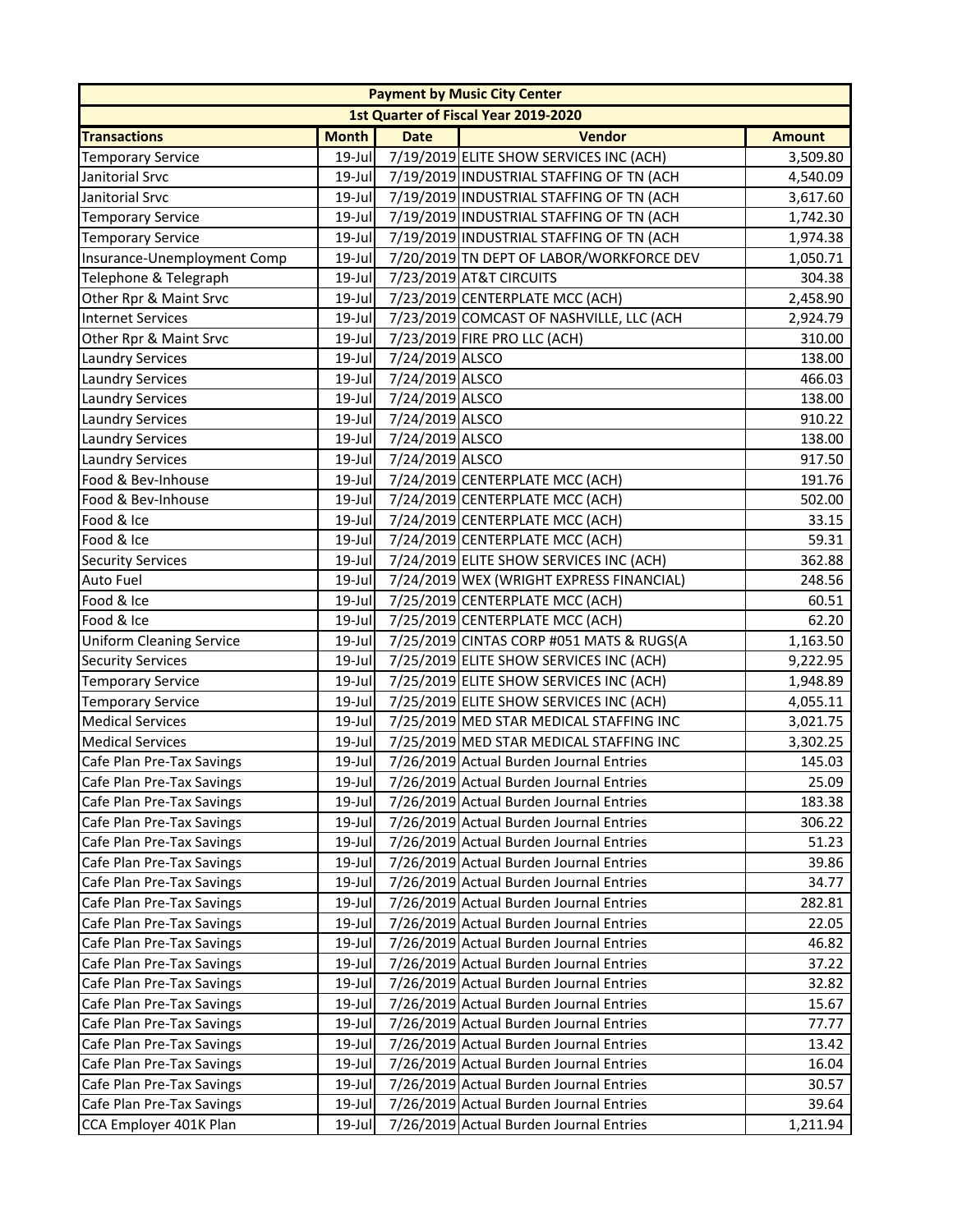|                              |              |             | <b>Payment by Music City Center</b>     |               |
|------------------------------|--------------|-------------|-----------------------------------------|---------------|
|                              |              |             | 1st Quarter of Fiscal Year 2019-2020    |               |
| <b>Transactions</b>          | <b>Month</b> | <b>Date</b> | <b>Vendor</b>                           | <b>Amount</b> |
| CCA Employer 401K Plan       | 19-Jul       |             | 7/26/2019 Actual Burden Journal Entries | 1,166.89      |
| CCA Employer 401K Plan       | 19-Jul       |             | 7/26/2019 Actual Burden Journal Entries | 1,012.96      |
| CCA Employer 401K Plan       | $19$ -Jul    |             | 7/26/2019 Actual Burden Journal Entries | 522.59        |
| CCA Employer 401K Plan       | $19$ -Jul    |             | 7/26/2019 Actual Burden Journal Entries | 1,261.17      |
| CCA Employer 401K Plan       | $19$ -Jul    |             | 7/26/2019 Actual Burden Journal Entries | 236.19        |
| CCA Employer 401K Plan       | 19-Jul       |             | 7/26/2019 Actual Burden Journal Entries | 459.40        |
| CCA Employer 401K Plan       | $19$ -Jul    |             | 7/26/2019 Actual Burden Journal Entries | 247.17        |
| CCA Employer 401K Plan       | 19-Jul       |             | 7/26/2019 Actual Burden Journal Entries | 711.43        |
| CCA Employer 401K Plan       | 19-Jul       |             | 7/26/2019 Actual Burden Journal Entries | 253.20        |
| CCA Employer 401K Plan       | $19$ -Jul    |             | 7/26/2019 Actual Burden Journal Entries | 123.97        |
| <b>Employer Dental Group</b> | $19$ -Jul    |             | 7/26/2019 Actual Burden Journal Entries | 233.79        |
| <b>Employer Dental Group</b> | 19-Jul       |             | 7/26/2019 Actual Burden Journal Entries | 26.10         |
| <b>Employer Dental Group</b> | $19$ -Jul    |             | 7/26/2019 Actual Burden Journal Entries | 261.90        |
| <b>Employer Dental Group</b> | 19-Jul       |             | 7/26/2019 Actual Burden Journal Entries | 562.62        |
| <b>Employer Dental Group</b> | 19-Jul       |             | 7/26/2019 Actual Burden Journal Entries | 43.21         |
| <b>Employer Dental Group</b> | $19$ -Jul    |             | 7/26/2019 Actual Burden Journal Entries | 65.25         |
| <b>Employer Dental Group</b> | $19$ -Jul    |             | 7/26/2019 Actual Burden Journal Entries | 39.89         |
| <b>Employer Dental Group</b> | $19$ -Jul    |             | 7/26/2019 Actual Burden Journal Entries | 426.87        |
| <b>Employer Dental Group</b> | $19$ -Jul    |             | 7/26/2019 Actual Burden Journal Entries | 26.10         |
| <b>Employer Dental Group</b> | 19-Jul       |             | 7/26/2019 Actual Burden Journal Entries | 106.41        |
| <b>Employer Dental Group</b> | $19$ -Jul    |             | 7/26/2019 Actual Burden Journal Entries | 33.24         |
| <b>Employer Dental Group</b> | $19$ -Jul    |             | 7/26/2019 Actual Burden Journal Entries | 72.39         |
| <b>Employer Dental Group</b> | $19$ -Jul    |             | 7/26/2019 Actual Burden Journal Entries | 49.86         |
| <b>Employer Dental Group</b> | $19$ -Jul    |             | 7/26/2019 Actual Burden Journal Entries | 135.30        |
| <b>Employer Dental Group</b> | 19-Jul       |             | 7/26/2019 Actual Burden Journal Entries | 29.67         |
| <b>Employer Dental Group</b> | $19$ -Jul    |             | 7/26/2019 Actual Burden Journal Entries | 49.86         |
| <b>Employer Dental Group</b> | 19-Jul       |             | 7/26/2019 Actual Burden Journal Entries | 42.72         |
| <b>Employer Dental Group</b> | $19$ -Jul    |             | 7/26/2019 Actual Burden Journal Entries | 46.29         |
| <b>Employer Group Health</b> | $19$ -Jul    |             | 7/26/2019 Actual Burden Journal Entries | 5,484.00      |
| <b>Employer Group Health</b> | 19-Jul       |             | 7/26/2019 Actual Burden Journal Entries | 906.00        |
| <b>Employer Group Health</b> | 19-Jul       |             | 7/26/2019 Actual Burden Journal Entries | 6,770.02      |
| Employer Group Health        | $19$ -Jul    |             | 7/26/2019 Actual Burden Journal Entries | 10,878.00     |
| <b>Employer Group Health</b> | 19-Jul       |             | 7/26/2019 Actual Burden Journal Entries | 1,801.77      |
| <b>Employer Group Health</b> | 19-Jul       |             | 7/26/2019 Actual Burden Journal Entries | 2,127.00      |
| <b>Employer Group Health</b> | $19$ -Jul    |             | 7/26/2019 Actual Burden Journal Entries | 1,234.23      |
| <b>Employer Group Health</b> | 19-Jul       |             | 7/26/2019 Actual Burden Journal Entries | 10,184.02     |
| <b>Employer Group Health</b> | 19-Jul       |             | 7/26/2019 Actual Burden Journal Entries | 726.00        |
| <b>Employer Group Health</b> | $19$ -Jul    |             | 7/26/2019 Actual Burden Journal Entries | 1,738.96      |
| <b>Employer Group Health</b> | 19-Jul       |             | 7/26/2019 Actual Burden Journal Entries | 1,284.00      |
| <b>Employer Group Health</b> | 19-Jul       |             | 7/26/2019 Actual Burden Journal Entries | 1,419.00      |
| <b>Employer Group Health</b> | $19$ -Jul    |             | 7/26/2019 Actual Burden Journal Entries | 528.00        |
| <b>Employer Group Health</b> | 19-Jul       |             | 7/26/2019 Actual Burden Journal Entries | 2,760.00      |
| <b>Employer Group Health</b> | 19-Jul       |             | 7/26/2019 Actual Burden Journal Entries | 513.00        |
| <b>Employer Group Health</b> | 19-Jul       |             | 7/26/2019 Actual Burden Journal Entries | 528.00        |
| <b>Employer Group Health</b> | 19-Jul       |             | 7/26/2019 Actual Burden Journal Entries | 1,140.00      |
| <b>Employer Group Health</b> | 19-Jul       |             | 7/26/2019 Actual Burden Journal Entries | 1,320.00      |
| <b>Employer Group Life</b>   | 19-Jul       |             | 7/26/2019 Actual Burden Journal Entries | 250.63        |
| <b>Employer Group Life</b>   | 19-Jul       |             | 7/26/2019 Actual Burden Journal Entries | 28.40         |
| <b>Employer Group Life</b>   | 19-Jul       |             | 7/26/2019 Actual Burden Journal Entries | 255.36        |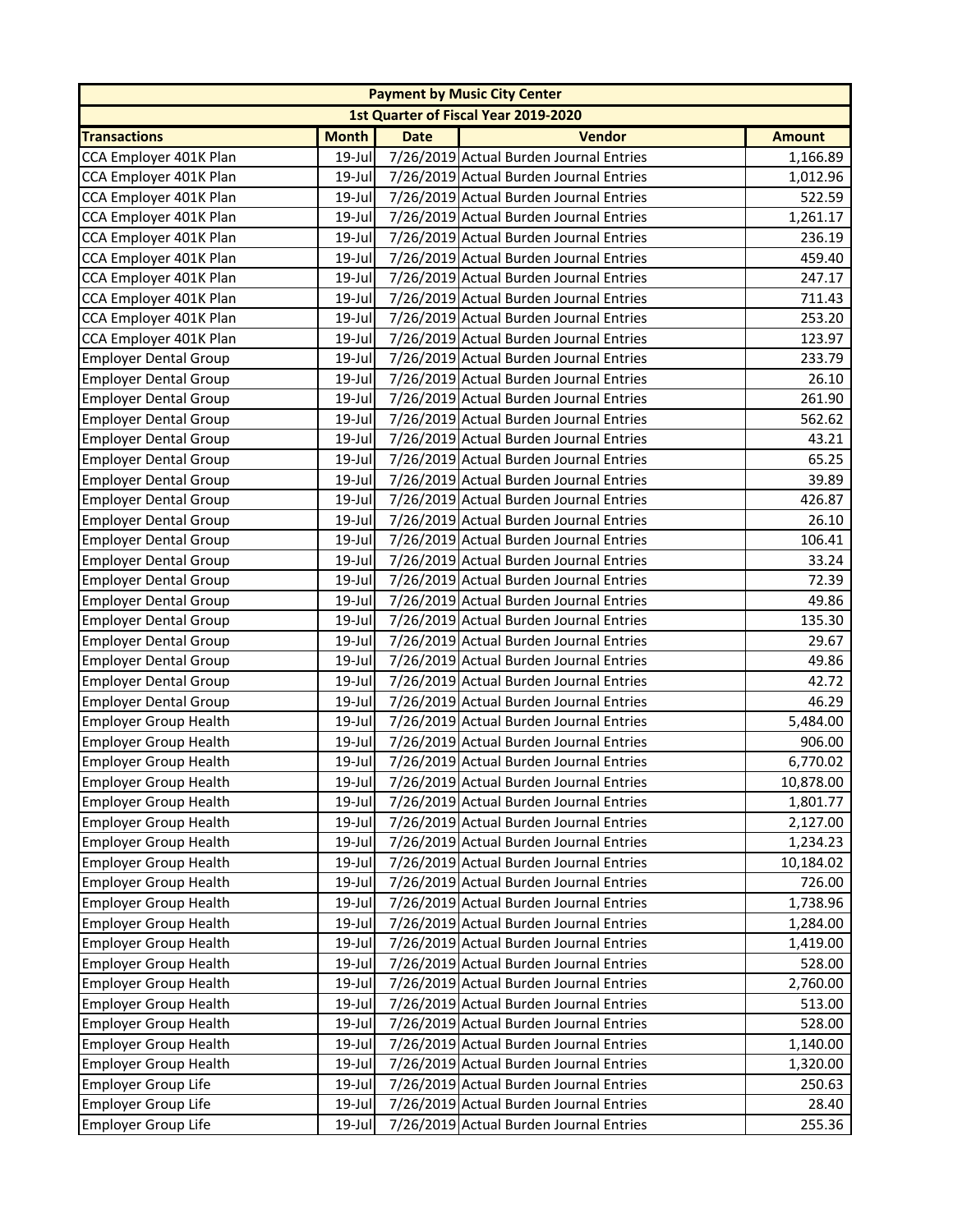|                             |              |             | <b>Payment by Music City Center</b>     |               |
|-----------------------------|--------------|-------------|-----------------------------------------|---------------|
|                             |              |             | 1st Quarter of Fiscal Year 2019-2020    |               |
| <b>Transactions</b>         | <b>Month</b> | <b>Date</b> | <b>Vendor</b>                           | <b>Amount</b> |
| <b>Employer Group Life</b>  | 19-Jul       |             | 7/26/2019 Actual Burden Journal Entries | 539.60        |
| <b>Employer Group Life</b>  | 19-Jul       |             | 7/26/2019 Actual Burden Journal Entries | 36.92         |
| <b>Employer Group Life</b>  | $19$ -Jul    |             | 7/26/2019 Actual Burden Journal Entries | 85.20         |
| <b>Employer Group Life</b>  | $19$ -Jul    |             | 7/26/2019 Actual Burden Journal Entries | 34.08         |
| <b>Employer Group Life</b>  | 19-Jul       |             | 7/26/2019 Actual Burden Journal Entries | 387.42        |
| <b>Employer Group Life</b>  | 19-Jul       |             | 7/26/2019 Actual Burden Journal Entries | 28.40         |
| <b>Employer Group Life</b>  | $19$ -Jul    |             | 7/26/2019 Actual Burden Journal Entries | 104.14        |
| <b>Employer Group Life</b>  | 19-Jul       |             | 7/26/2019 Actual Burden Journal Entries | 56.80         |
| <b>Employer Group Life</b>  | 19-Jul       |             | 7/26/2019 Actual Burden Journal Entries | 56.80         |
| <b>Employer Group Life</b>  | $19$ -Jul    |             | 7/26/2019 Actual Burden Journal Entries | 42.60         |
| <b>Employer Group Life</b>  | 19-Jul       |             | 7/26/2019 Actual Burden Journal Entries | 142.00        |
| <b>Employer Group Life</b>  | 19-Jul       |             | 7/26/2019 Actual Burden Journal Entries | 42.60         |
| <b>Employer Group Life</b>  | $19$ -Jul    |             | 7/26/2019 Actual Burden Journal Entries | 42.60         |
| <b>Employer Group Life</b>  | 19-Jul       |             | 7/26/2019 Actual Burden Journal Entries | 42.60         |
| <b>Employer Group Life</b>  | 19-Jul       |             | 7/26/2019 Actual Burden Journal Entries | 42.60         |
| Employer OASDI              | $19$ -Jul    |             | 7/26/2019 Actual Burden Journal Entries | 2,201.67      |
| Employer OASDI              | $19$ -Jul    |             | 7/26/2019 Actual Burden Journal Entries | 354.10        |
| Employer OASDI              | 19-Jul       |             | 7/26/2019 Actual Burden Journal Entries | 2,100.43      |
| Employer OASDI              | 19-Jul       |             | 7/26/2019 Actual Burden Journal Entries | 3,279.76      |
| Employer OASDI              | 19-Jul       |             | 7/26/2019 Actual Burden Journal Entries | 331.33        |
| Employer OASDI              | 19-Jul       |             | 7/26/2019 Actual Burden Journal Entries | 777.72        |
| <b>Employer OASDI</b>       | $19$ -Jul    |             | 7/26/2019 Actual Burden Journal Entries | 487.80        |
| Employer OASDI              | 19-Jul       |             | 7/26/2019 Actual Burden Journal Entries | 2,564.78      |
| Employer OASDI              | 19-Jul       |             | 7/26/2019 Actual Burden Journal Entries | 253.96        |
| Employer OASDI              | 19-Jul       |             | 7/26/2019 Actual Burden Journal Entries | 739.70        |
| <b>Employer OASDI</b>       | 19-Jul       |             | 7/26/2019 Actual Burden Journal Entries | 2,693.82      |
| <b>Employer OASDI</b>       | 19-Jul       |             | 7/26/2019 Actual Burden Journal Entries | 4,182.84      |
| Employer OASDI              | $19$ -Jul    |             | 7/26/2019 Actual Burden Journal Entries | 413.31        |
| Employer OASDI              | $19$ -Jul    |             | 7/26/2019 Actual Burden Journal Entries | 1,189.39      |
| <b>Employer OASDI</b>       | 19-Jul       |             | 7/26/2019 Actual Burden Journal Entries | 545.94        |
| Employer OASDI              | $19$ -Jul    |             | 7/26/2019 Actual Burden Journal Entries | 523.05        |
| Employer OASDI              | $19$ -Jul    |             | 7/26/2019 Actual Burden Journal Entries | 605.05        |
| Employer OASDI              | 19-Jul       |             | 7/26/2019 Actual Burden Journal Entries | 395.54        |
| <b>Employer Pension</b>     | 19-Jul       |             | 7/26/2019 Actual Burden Journal Entries | 748.10        |
| <b>Employer Pension</b>     | $19$ -Jul    |             | 7/26/2019 Actual Burden Journal Entries | 472.67        |
| <b>Employer Pension</b>     | $19$ -Jul    |             | 7/26/2019 Actual Burden Journal Entries | 1,039.32      |
| <b>Employer Pension</b>     | 19-Jul       |             | 7/26/2019 Actual Burden Journal Entries | 541.03        |
| <b>Employer Pension</b>     | $19$ -Jul    |             | 7/26/2019 Actual Burden Journal Entries | 2,031.86      |
| <b>Employer Pension</b>     | 19-Jul       |             | 7/26/2019 Actual Burden Journal Entries | 1,144.30      |
| <b>Employer Pension</b>     | 19-Jul       |             | 7/26/2019 Actual Burden Journal Entries | 2,815.71      |
| <b>Employer SSN Medical</b> | $19$ -Jul    |             | 7/26/2019 Actual Burden Journal Entries | 514.90        |
| <b>Employer SSN Medical</b> | 19-Jul       |             | 7/26/2019 Actual Burden Journal Entries | 82.81         |
| <b>Employer SSN Medical</b> | 19-Jul       |             | 7/26/2019 Actual Burden Journal Entries | 491.25        |
| <b>Employer SSN Medical</b> | $19$ -Jul    |             | 7/26/2019 Actual Burden Journal Entries | 767.03        |
| <b>Employer SSN Medical</b> | 19-Jul       |             | 7/26/2019 Actual Burden Journal Entries | 77.49         |
| <b>Employer SSN Medical</b> | 19-Jul       |             | 7/26/2019 Actual Burden Journal Entries | 181.87        |
| <b>Employer SSN Medical</b> | 19-Jul       |             | 7/26/2019 Actual Burden Journal Entries | 114.09        |
| <b>Employer SSN Medical</b> | 19-Jul       |             | 7/26/2019 Actual Burden Journal Entries | 599.82        |
| <b>Employer SSN Medical</b> | 19-Jul       |             | 7/26/2019 Actual Burden Journal Entries | 59.40         |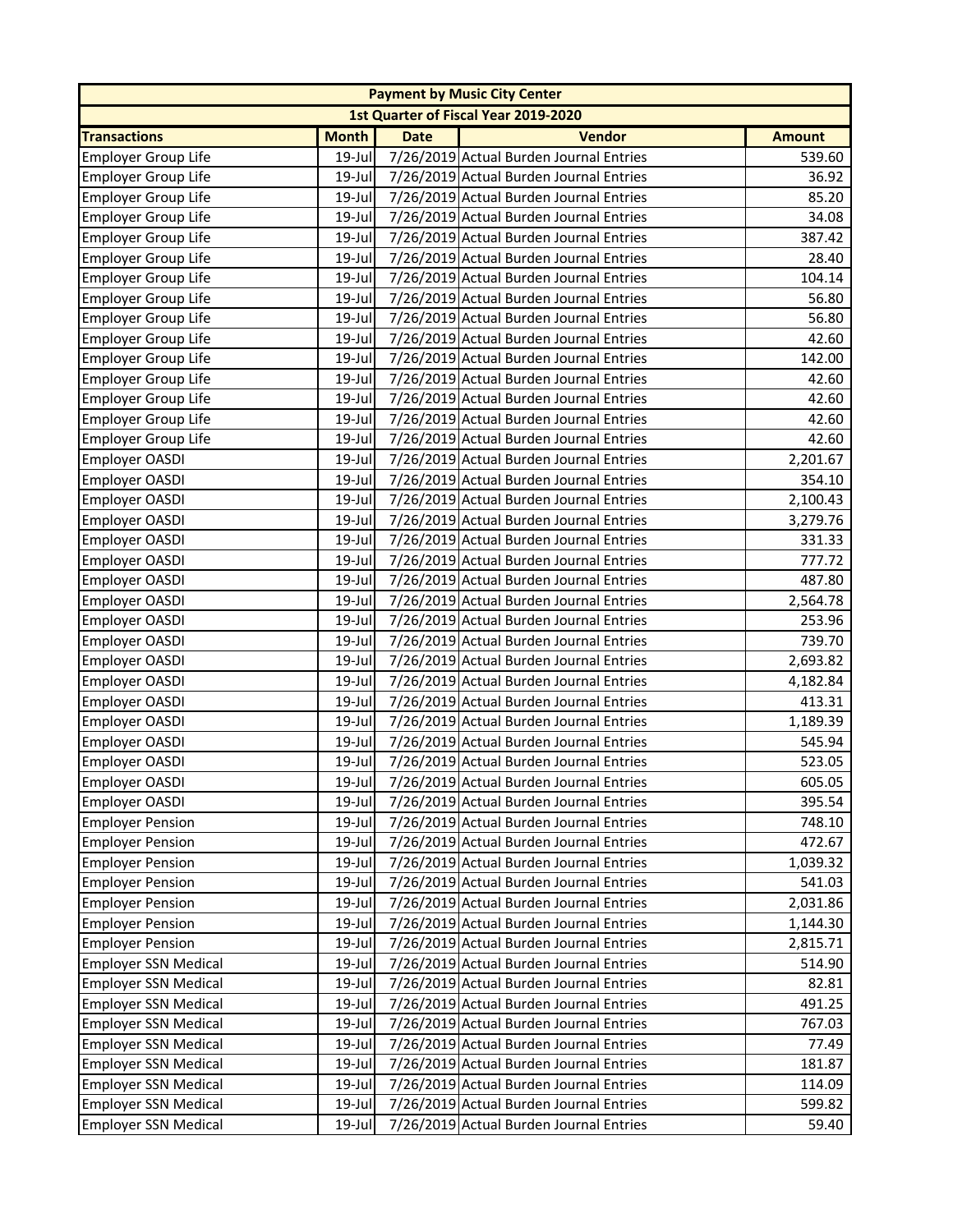|                             |              |             | <b>Payment by Music City Center</b>     |               |
|-----------------------------|--------------|-------------|-----------------------------------------|---------------|
|                             |              |             | 1st Quarter of Fiscal Year 2019-2020    |               |
| <b>Transactions</b>         | <b>Month</b> | <b>Date</b> | <b>Vendor</b>                           | <b>Amount</b> |
| <b>Employer SSN Medical</b> | 19-Jul       |             | 7/26/2019 Actual Burden Journal Entries | 172.99        |
| <b>Employer SSN Medical</b> | 19-Jul       |             | 7/26/2019 Actual Burden Journal Entries | 630.00        |
| <b>Employer SSN Medical</b> | $19$ -Jul    |             | 7/26/2019 Actual Burden Journal Entries | 978.25        |
| <b>Employer SSN Medical</b> | $19$ -Jul    |             | 7/26/2019 Actual Burden Journal Entries | 96.67         |
| <b>Employer SSN Medical</b> | 19-Jul       |             | 7/26/2019 Actual Burden Journal Entries | 278.16        |
| <b>Employer SSN Medical</b> | 19-Jul       |             | 7/26/2019 Actual Burden Journal Entries | 127.68        |
| <b>Employer SSN Medical</b> | $19$ -Jul    |             | 7/26/2019 Actual Burden Journal Entries | 122.33        |
| <b>Employer SSN Medical</b> | 19-Jul       |             | 7/26/2019 Actual Burden Journal Entries | 323.61        |
| <b>Employer SSN Medical</b> | $19$ -Jul    |             | 7/26/2019 Actual Burden Journal Entries | 92.50         |
| <b>FSA Pre-Tax Savings</b>  | $19$ -Jul    |             | 7/26/2019 Actual Burden Journal Entries | 1.77          |
| <b>FSA Pre-Tax Savings</b>  | 19-Jul       |             | 7/26/2019 Actual Burden Journal Entries | 7.65          |
| <b>FSA Pre-Tax Savings</b>  | 19-Jul       |             | 7/26/2019 Actual Burden Journal Entries | 8.53          |
| <b>FSA Pre-Tax Savings</b>  | $19$ -Jul    |             | 7/26/2019 Actual Burden Journal Entries | 22.36         |
| <b>FSA Pre-Tax Savings</b>  | $19$ -Jul    |             | 7/26/2019 Actual Burden Journal Entries | 7.65          |
| <b>Security Services</b>    | 19-Jul       |             | 7/26/2019 ELITE SHOW SERVICES INC (ACH) | 8,185.64      |
| <b>Holiday Pay</b>          | $19$ -Jul    |             | 7/26/2019 Payroll Labor Distribution    | 253.12        |
| <b>Holiday Pay</b>          | 19-Jul       |             | 7/26/2019 Payroll Labor Distribution    | 328.80        |
| <b>Holiday Pay</b>          | 19-Jul       |             | 7/26/2019 Payroll Labor Distribution    | 100.00        |
| <b>Holiday Pay</b>          | 19-Jul       |             | 7/26/2019 Payroll Labor Distribution    | 151.92        |
| <b>Holiday Pay</b>          | 19-Jul       |             | 7/26/2019 Payroll Labor Distribution    | 997.68        |
| <b>Holiday Pay</b>          | 19-Jul       |             | 7/26/2019 Payroll Labor Distribution    | 193.12        |
| <b>Holiday Pay</b>          | $19$ -Jul    |             | 7/26/2019 Payroll Labor Distribution    | 326.48        |
| Leave Pay                   | $19$ -Jul    |             | 7/26/2019 Payroll Labor Distribution    | 2,318.36      |
| Leave Pay                   | 19-Jul       |             | 7/26/2019 Payroll Labor Distribution    | 2,577.99      |
| Leave Pay                   | 19-Jul       |             | 7/26/2019 Payroll Labor Distribution    | 1,630.32      |
| Leave Pay                   | 19-Jul       |             | 7/26/2019 Payroll Labor Distribution    | 836.16        |
| Leave Pay                   | 19-Jul       |             | 7/26/2019 Payroll Labor Distribution    | 1,764.80      |
| Leave Pay                   | $19$ -Jul    |             | 7/26/2019 Payroll Labor Distribution    | 2,391.60      |
| Leave Pay                   | $19$ -Jul    |             | 7/26/2019 Payroll Labor Distribution    | 4,401.23      |
| Leave Pay                   | $19$ -Jul    |             | 7/26/2019 Payroll Labor Distribution    | 2,151.72      |
| Leave Pay                   | $19$ -Jul    |             | 7/26/2019 Payroll Labor Distribution    | 1,169.28      |
| Leave Pay                   | $19$ -Jul    |             | 7/26/2019 Payroll Labor Distribution    | 3,128.66      |
| Leave Pay                   | 19-Jul       |             | 7/26/2019 Payroll Labor Distribution    | 1,742.84      |
| Leave Pay                   | $19$ -Jul    |             | 7/26/2019 Payroll Labor Distribution    | 284.48        |
| Other Special Pay           | $19$ -Jul    |             | 7/26/2019 Payroll Labor Distribution    | 31,603.34     |
| Other Special Pay           | 19-Jul       |             | 7/26/2019 Payroll Labor Distribution    | 51,540.32     |
| Overtime Pay                | 19-Jul       |             | 7/26/2019 Payroll Labor Distribution    | 3,371.01      |
| Overtime Pay                | 19-Jul       |             | 7/26/2019 Payroll Labor Distribution    | 930.11        |
| Overtime Pay                | 19-Jul       |             | 7/26/2019 Payroll Labor Distribution    | 4,249.26      |
| Overtime Pay                | 19-Jul       |             | 7/26/2019 Payroll Labor Distribution    | 794.11        |
| Overtime Pay                | $19$ -Jul    |             | 7/26/2019 Payroll Labor Distribution    | 438.35        |
| Overtime Pay                | 19-Jul       |             | 7/26/2019 Payroll Labor Distribution    | 22.21         |
| Overtime Pay                | 19-Jul       |             | 7/26/2019 Payroll Labor Distribution    | 1,581.28      |
| Overtime Pay                | $19$ -Jul    |             | 7/26/2019 Payroll Labor Distribution    | 920.03        |
| Overtime Pay                | 19-Jul       |             | 7/26/2019 Payroll Labor Distribution    | 242.20        |
| Overtime Pay                | 19-Jul       |             | 7/26/2019 Payroll Labor Distribution    | 16.40         |
| Overtime Pay                | $19$ -Jul    |             | 7/26/2019 Payroll Labor Distribution    | 445.43        |
| Overtime Pay                | 19-Jul       |             | 7/26/2019 Payroll Labor Distribution    | 46.69         |
| Overtime Pay                | 19-Jul       |             | 7/26/2019 Payroll Labor Distribution    | 51.03         |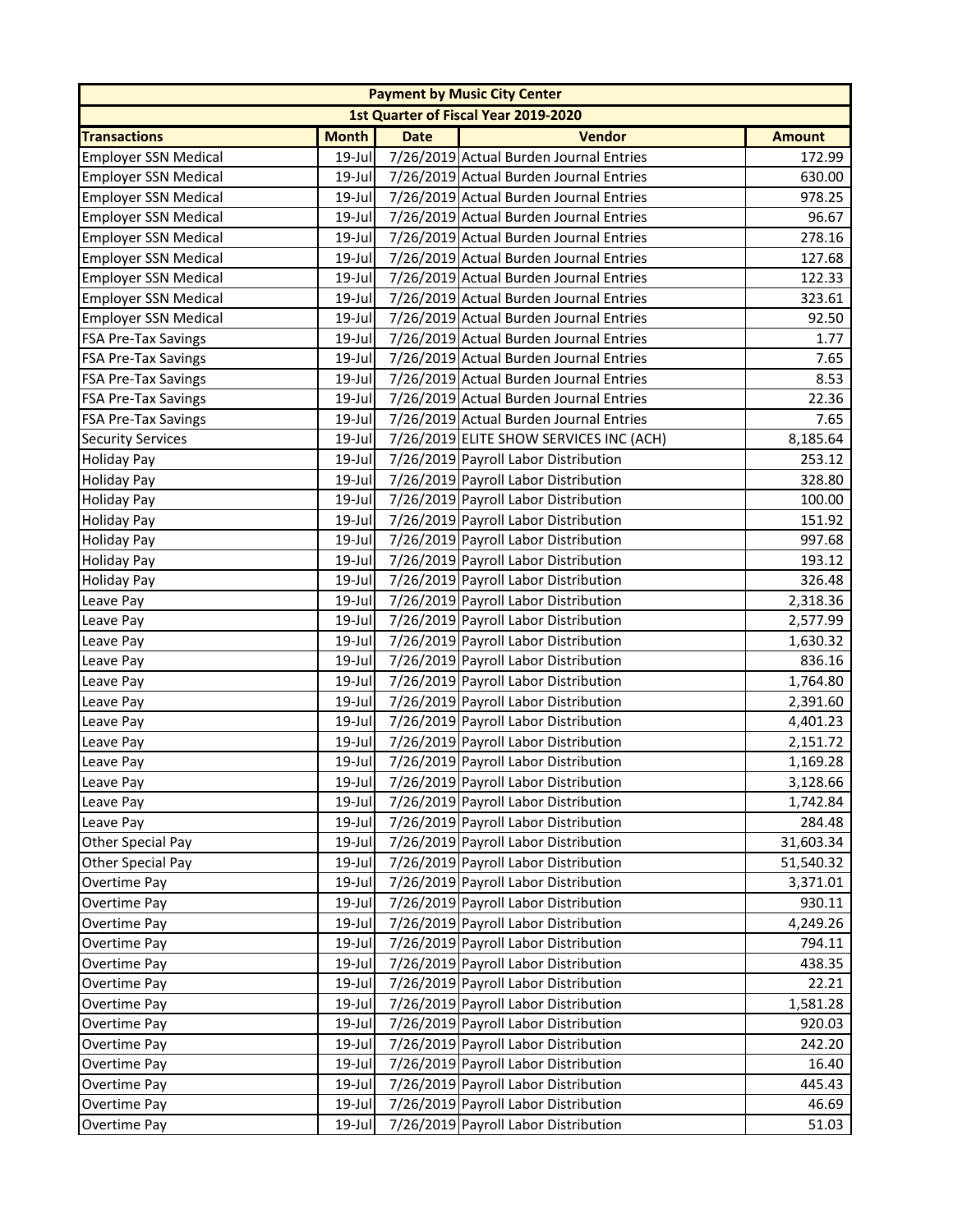| <b>Payment by Music City Center</b> |              |                     |                                          |               |  |
|-------------------------------------|--------------|---------------------|------------------------------------------|---------------|--|
|                                     |              |                     | 1st Quarter of Fiscal Year 2019-2020     |               |  |
| <b>Transactions</b>                 | <b>Month</b> | <b>Date</b>         | <b>Vendor</b>                            | <b>Amount</b> |  |
| Overtime Pay                        | $19 -$ Jul   |                     | 7/26/2019 Payroll Labor Distribution     | 130.18        |  |
| <b>Regular Pay</b>                  | $19$ -Jul    |                     | 7/26/2019 Payroll Labor Distribution     | 31,464.46     |  |
| <b>Regular Pay</b>                  | $19$ -Jul    |                     | 7/26/2019 Payroll Labor Distribution     | 6,062.40      |  |
| <b>Regular Pay</b>                  | 19-Jul       |                     | 7/26/2019 Payroll Labor Distribution     | 32,438.53     |  |
| <b>Regular Pay</b>                  | 19-Jul       |                     | 7/26/2019 Payroll Labor Distribution     | 50,922.82     |  |
| <b>Regular Pay</b>                  | 19-Jul       |                     | 7/26/2019 Payroll Labor Distribution     | 4,383.17      |  |
| <b>Regular Pay</b>                  | 19-Jul       |                     | 7/26/2019 Payroll Labor Distribution     | 10,709.72     |  |
| <b>Regular Pay</b>                  | 19-Jul       |                     | 7/26/2019 Payroll Labor Distribution     | 6,008.56      |  |
| <b>Regular Pay</b>                  | 19-Jul       |                     | 7/26/2019 Payroll Labor Distribution     | 38,084.47     |  |
| <b>Regular Pay</b>                  | 19-Jul       |                     | 7/26/2019 Payroll Labor Distribution     | 3,271.20      |  |
| Regular Pay                         | 19-Jul       |                     | 7/26/2019 Payroll Labor Distribution     | 9,822.09      |  |
| <b>Regular Pay</b>                  | 19-Jul       |                     | 7/26/2019 Payroll Labor Distribution     | 11,146.28     |  |
| Regular Pay                         | 19-Jul       |                     | 7/26/2019 Payroll Labor Distribution     | 13,336.94     |  |
| Regular Pay                         | $19$ -Jul    |                     | 7/26/2019 Payroll Labor Distribution     | 6,871.20      |  |
| <b>Regular Pay</b>                  | $19$ -Jul    |                     | 7/26/2019 Payroll Labor Distribution     | 18,011.82     |  |
| Regular Pay                         | $19$ -Jul    |                     | 7/26/2019 Payroll Labor Distribution     | 9,226.40      |  |
| <b>Regular Pay</b>                  | 19-Jul       |                     | 7/26/2019 Payroll Labor Distribution     | 8,595.20      |  |
| <b>Regular Pay</b>                  | 19-Jul       |                     | 7/26/2019 Payroll Labor Distribution     | 22,687.57     |  |
| <b>Regular Pay</b>                  | 19-Jul       |                     | 7/26/2019 Payroll Labor Distribution     | 6,613.56      |  |
| Furniture/Fixtures<\$10K            | 19-Jul       |                     | 7/26/2019 SYNERGY BUSINESS ENVIRONMENTS  | 1,753.33      |  |
| Furniture/Fixtures<\$10K            | 19-Jul       |                     | 7/26/2019 SYNERGY BUSINESS ENVIRONMENTS  | 7,339.52      |  |
| Furniture/Fixtures<\$10K            | $19$ -Jul    |                     | 7/26/2019 SYNERGY BUSINESS ENVIRONMENTS  | 3,839.07      |  |
| Furniture/Fixtures<\$10K            | 19-Jul       |                     | 7/26/2019 SYNERGY BUSINESS ENVIRONMENTS  | 7,998.84      |  |
| Postage & Delivery Srvc             | 19-Jul       |                     | 7/26/2019 SYNERGY BUSINESS ENVIRONMENTS  | 8,687.50      |  |
| Food & Bev-Inhouse                  | 19-Jul       |                     | 7/29/2019 CENTERPLATE MCC (ACH)          | 88.41         |  |
| Offc & Admin Supply                 | 19-Jul       |                     | 7/29/2019 WEST END LOCK CO               | 450.00        |  |
| <b>Cable Television</b>             | 19-Jul       |                     | 7/30/2019 AT&T CIRCUITS                  | 123.05        |  |
| <b>Internet Services</b>            | $19$ -Jul    |                     | 7/30/2019 AT&T CIRCUITS                  | 2,751.39      |  |
| Other Rpr & Maint Srvc              | 19-Jul       |                     | 7/30/2019 ATECH INC                      | 1,073.10      |  |
| Other Rpr & Maint Srvc              | $19$ -Jul    | 7/30/2019 ATECH INC |                                          | 1,141.23      |  |
| Other Rpr & Maint Srvc              | $19$ -Jul    | 7/30/2019 ATECH INC |                                          | 306.56        |  |
| Other Rpr & Maint Srvc              | $19$ -Jul    |                     | 7/30/2019 GREATHOUSE CO LLC, THE (ACH)   | 785.00        |  |
| HHold & Jnitr Supply                | 19-Jul       |                     | 7/30/2019 JARVIS AWARD SIGN & FLAG CO (A | 25.00         |  |
| Postage & Delivery Srvc             | $19$ -Jul    |                     | 7/30/2019 JARVIS AWARD SIGN & FLAG CO (A | 8.50          |  |
| <b>Rent Equipment</b>               | 19-Jul       |                     | 7/30/2019 WIRELESS PLUS INC (ACH)        | 468.75        |  |
| Rent Equipment                      | 19-Jul       |                     | 7/30/2019 WIRELESS PLUS INC (ACH)        | 200.00        |  |
| Advertising & Promot'n              | 19-Jul       |                     | 7/31/2019 AERIAL INNOVATIONS OF TN INC   | 495.00        |  |
| <b>Laundry Services</b>             | 19-Jul       | 7/31/2019 ALSCO     |                                          | 138.00        |  |
| <b>Laundry Services</b>             | 19-Jul       | 7/31/2019 ALSCO     |                                          | 621.38        |  |
| <b>Laundry Services</b>             | 19-Jul       | 7/31/2019 ALSCO     |                                          | 621.38        |  |
| Telephone & Telegraph               | $19$ -Jul    | 7/31/2019 AT&T (GA) |                                          | 36.59         |  |
| Telephone & Telegraph               | 19-Jul       |                     | 7/31/2019 AT&T (PO BOX 105320)(105262)(7 | 300.00        |  |
| <b>Internet Services</b>            | 19-Jul       |                     | 7/31/2019 AT&T MOBILITY                  | 35.25         |  |
| <b>Rent Equipment</b>               | 19-Jul       |                     | 7/31/2019 AT&T MOBILITY II LLC           | 2,000.00      |  |
| Other Rpr & Maint Srvc              | 19-Jul       |                     | 7/31/2019 ATECH INC                      | 180.16        |  |
| Other Rpr & Maint Srvc              | 19-Jul       |                     | 7/31/2019 ATECH INC                      | 77.22         |  |
| Food & Bev-Inhouse                  | $19$ -Jul    |                     | 7/31/2019 CENTERPLATE MCC (ACH)          | 473.94        |  |
| Food & Bev-Inhouse                  | 19-Jul       |                     | 7/31/2019 CENTERPLATE MCC (ACH)          | 465.76        |  |
| Food & Ice                          | $19$ -Jul    |                     | 7/31/2019 CENTERPLATE MCC (ACH)          | 81.45         |  |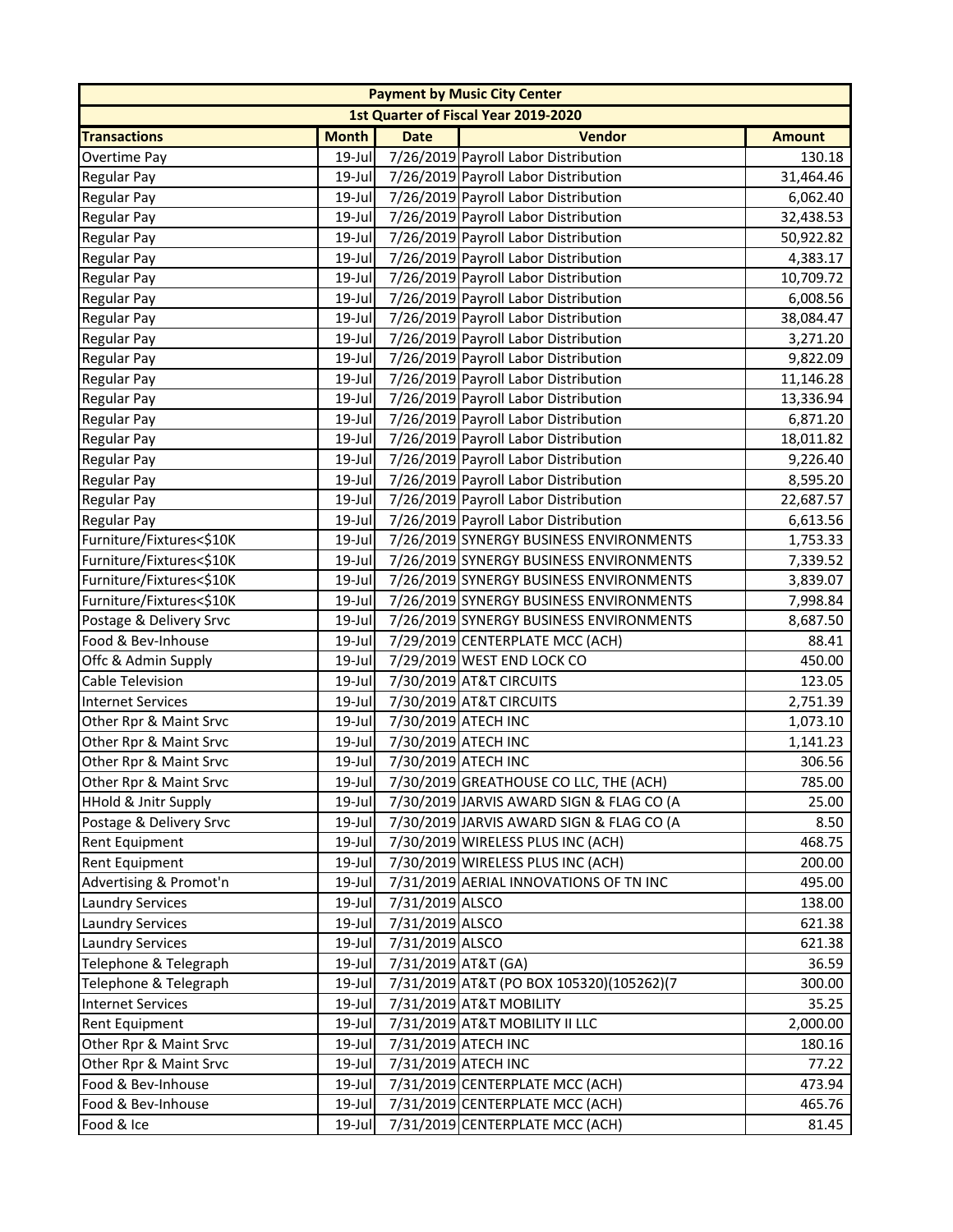|                                  |              |                     | <b>Payment by Music City Center</b>      |               |
|----------------------------------|--------------|---------------------|------------------------------------------|---------------|
|                                  |              |                     | 1st Quarter of Fiscal Year 2019-2020     |               |
| <b>Transactions</b>              | <b>Month</b> | <b>Date</b>         | <b>Vendor</b>                            | <b>Amount</b> |
| <b>Mngt Cnsltnt Srvc</b>         | $19$ -Jul    |                     | 7/31/2019 COMMONWEALTH DEVELOPMENT GRP I | 4,837.50      |
| Refuse Disposal-Reimb            | 19-Jul       |                     | 7/31/2019 COMPOST CO (ACH)               | 2,575.00      |
| <b>Security Services</b>         | $19$ -Jul    |                     | 7/31/2019 ELITE SHOW SERVICES INC (ACH)  | 925.77        |
| <b>Security Services</b>         | $19$ -Jul    |                     | 7/31/2019 ELITE SHOW SERVICES INC (ACH)  | 813.71        |
| <b>Security Services</b>         | 19-Jul       |                     | 7/31/2019 ELITE SHOW SERVICES INC (ACH)  | 36,743.88     |
| <b>Security Services</b>         | 19-Jul       |                     | 7/31/2019 ELITE SHOW SERVICES INC (ACH)  | 5.00          |
| <b>Security Services</b>         | 19-Jul       |                     | 7/31/2019 ELITE SHOW SERVICES INC (ACH)  | 5,532.21      |
| <b>Security Services</b>         | 19-Jul       |                     | 7/31/2019 ELITE SHOW SERVICES INC (ACH)  | 1,476.39      |
| <b>Security Services</b>         | 19-Jul       |                     | 7/31/2019 ELITE SHOW SERVICES INC (ACH)  | 3,625.30      |
| <b>Security Services</b>         | $19$ -Jul    |                     | 7/31/2019 ELITE SHOW SERVICES INC (ACH)  | 4,522.00      |
| <b>Security Services</b>         | 19-Jul       |                     | 7/31/2019 ELITE SHOW SERVICES INC (ACH)  | 759.63        |
| <b>Security Services</b>         | $19$ -Jul    |                     | 7/31/2019 ELITE SHOW SERVICES INC (ACH)  | 6,469.88      |
| <b>Security Services</b>         | 19-Jul       |                     | 7/31/2019 ELITE SHOW SERVICES INC (ACH)  | 856.80        |
| <b>Temporary Service</b>         | 19-Jul       |                     | 7/31/2019 ELITE SHOW SERVICES INC (ACH)  | 7,167.46      |
| <b>Temporary Service</b>         | 19-Jul       |                     | 7/31/2019 ELITE SHOW SERVICES INC (ACH)  | 1,656.27      |
| <b>Temporary Service</b>         | 19-Jul       |                     | 7/31/2019 ELITE SHOW SERVICES INC (ACH)  | 2,228.63      |
| Other Rpr & Maint Srvc           | 19-Jul       |                     | 7/31/2019 EQUIPMENT DEPOT                | 116.00        |
| Other Rpr & Maint Srvc           | $19$ -Jul    |                     | 7/31/2019 EQUIPMENT DEPOT                | 1,075.00      |
| Other Rpr & Maint Srvc           | $19$ -Jul    |                     | 7/31/2019 EQUIPMENT DEPOT                | 502.92        |
| Other Rpr & Maint Srvc           | 19-Jul       |                     | 7/31/2019 EQUIPMENT DEPOT                | 1,535.29      |
| <b>Merchant Fees</b>             | 19-Jul       | 7/31/2019 FIS (ACH) |                                          | 20,418.62     |
| Landscaping Srvc-Indoor          | 19-Jul       |                     | 7/31/2019 GREEN RESOURCES (ACH)          | 475.00        |
| Landscaping Srvc-Indoor          | 19-Jul       |                     | 7/31/2019 GREEN RESOURCES (ACH)          | 475.00        |
| Janitorial Srvc                  | $19$ -Jul    |                     | 7/31/2019 INDUSTRIAL STAFFING OF TN (ACH | 5,089.80      |
| Janitorial Srvc                  | 19-Jul       |                     | 7/31/2019 INDUSTRIAL STAFFING OF TN (ACH | 5,861.60      |
| <b>Temporary Service</b>         | 19-Jul       |                     | 7/31/2019 INDUSTRIAL STAFFING OF TN (ACH | 6,122.25      |
| <b>Temporary Service</b>         | 19-Jul       |                     | 7/31/2019 INDUSTRIAL STAFFING OF TN (ACH | 5,097.87      |
| Employee Out-of-town Travel      | 19-Jul       |                     | 7/31/2019 IVEY, BRIAN                    | 173.25        |
| <b>Building Maintenance Srvc</b> | $19$ -Jul    |                     | 7/31/2019 JOHNSON CONTROLS FIRE PROTECTI | 3,056.76      |
| Rpr & Maint Srvc Access Ctrl     | 19-Jul       |                     | 7/31/2019 JOHNSON CONTROLS FIRE PROTECTI | 6,333.34      |
| Advertising & Promot'n           | $19$ -Jul    |                     | 7/31/2019 JOURNAL COMMUNICATIONS INC     | 5,250.00      |
| Temporary Service                |              |                     | 19-Jul 7/31/2019 July Temp Labor RCLS    | (1,382.40)    |
| Temporary Service-Reimb          | 19-Jul       |                     | 7/31/2019 July Temp Labor RCLS           | 1,382.40      |
| <b>Temporary Service</b>         | 19-Jul       |                     | 7/31/2019 LOOMIS FARGO & CO              | 1,293.76      |
| <b>Merchant Fees</b>             | $19$ -Jul    |                     | 7/31/2019 MCC 7/19 Misc A/R Entry        | (2,002.76)    |
| <b>Mngt Cnsltnt Srvc</b>         | 19-Jul       |                     | 7/31/2019 MCC 7/19 Misc A/R Entry        | (4,837.50)    |
| Other Rpr & Maint Srvc           | 19-Jul       |                     | 7/31/2019 MCC 7/19 Misc A/R Entry        | (1, 243.68)   |
| Printing/Binding                 | 19-Jul       |                     | 7/31/2019 MCC 7/19 Misc A/R Entry        | (354.00)      |
| <b>Medical Services</b>          | 19-Jul       |                     | 7/31/2019 MED STAR MEDICAL STAFFING INC  | 1,848.75      |
| <b>Medical Services</b>          | 19-Jul       |                     | 7/31/2019 MED STAR MEDICAL STAFFING INC  | 331.50        |
| <b>Medical Services</b>          | 19-Jul       |                     | 7/31/2019 MED STAR MEDICAL STAFFING INC  | 790.50        |
| Pest Control Srvc                | 19-Jul       |                     | 7/31/2019 MIDDLE TN EXTERMINATING (ACH)  | 1,407.00      |
| Other Rpr & Maint Srvc           | 19-Jul       |                     | 7/31/2019 MMC CONTRACTORS (ACH)          | 1,298.00      |
| Other Rpr & Maint Srvc           | 19-Jul       |                     | 7/31/2019 MMC CONTRACTORS (ACH)          | 675.00        |
| Electric                         | 19-Jul       |                     | 7/31/2019 NASHVILLE ELECTRIC SERVICE CO  | 131,850.15    |
| Computer Software                | 19-Jul       |                     | 7/31/2019 NET TANGO INC (ACH)            | 431.25        |
| <b>Building Maintenance Srvc</b> | 19-Jul       |                     | 7/31/2019 NMC INC (ACH)                  | 25,498.94     |
| Other Rpr & Maint Srvc           | 19-Jul       |                     | 7/31/2019 NMC INC (ACH)                  | 8,582.65      |
| Plumbing/HVAC Maintain Srvc      | 19-Jul       |                     | 7/31/2019 NMC INC (ACH)                  | 743.00        |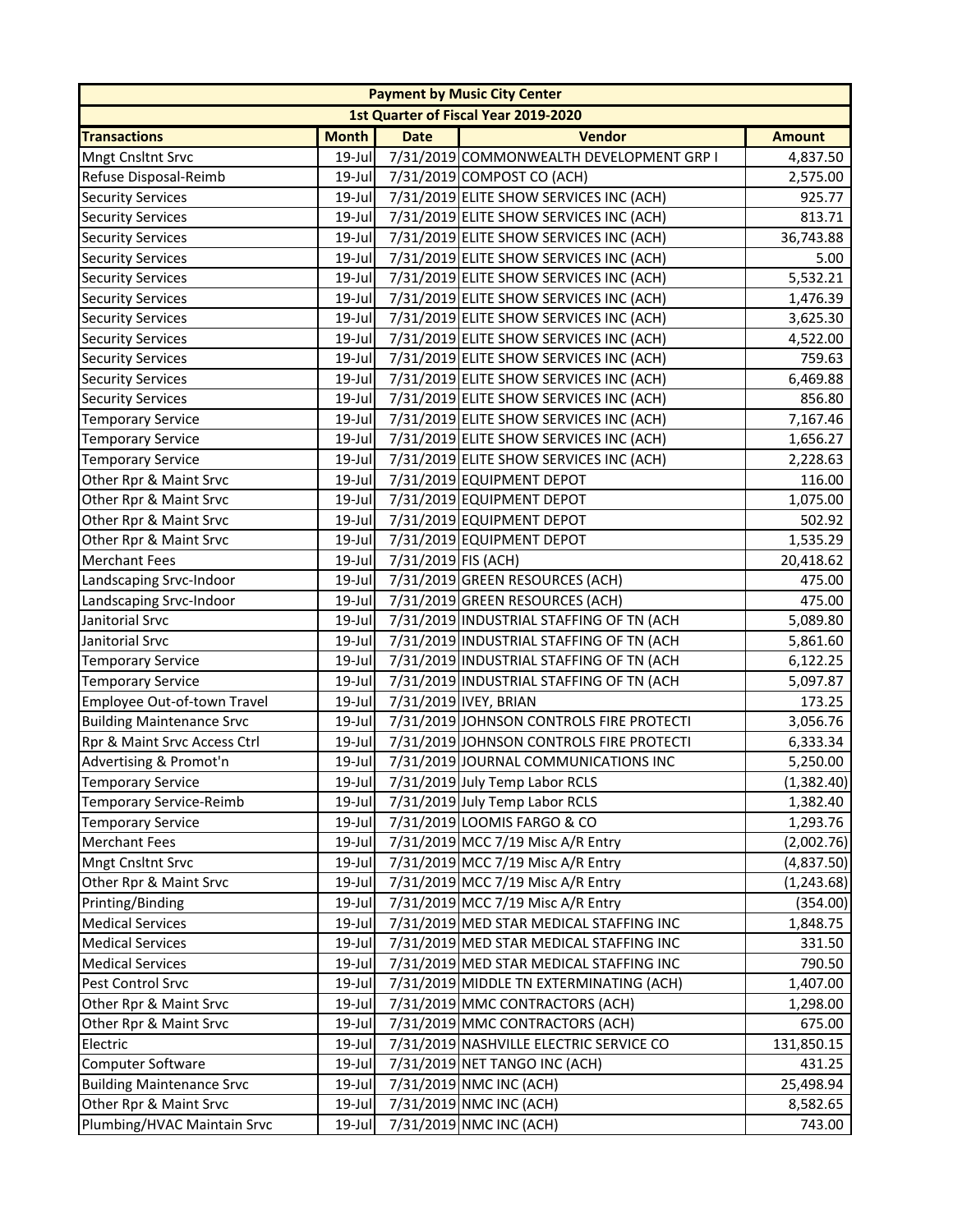|                               |              |             | <b>Payment by Music City Center</b>      |               |
|-------------------------------|--------------|-------------|------------------------------------------|---------------|
|                               |              |             | 1st Quarter of Fiscal Year 2019-2020     |               |
| <b>Transactions</b>           | <b>Month</b> | <b>Date</b> | <b>Vendor</b>                            | <b>Amount</b> |
| Host & Hostess                | 19-Jul       |             | 7/31/2019 OMNI MANAGEMENT LLC (ACH)      | (55.99)       |
| Host & Hostess                | 19-Jul       |             | 7/31/2019 OMNI NASHVILLE LLC (ACH)       | 204.64        |
| Host & Hostess                | 19-Jul       |             | 7/31/2019 OMNI NASHVILLE LLC (ACH)       | 55.99         |
| Host & Hostess                | 19-Jul       |             | 7/31/2019 OMNI NASHVILLE LLC (ACH)       | 168.33        |
| Gas                           | 19-Jul       |             | 7/31/2019 PIEDMONT NATURAL GAS CO (METRO | 2,279.71      |
| <b>Electrical Supply</b>      | 19-Jul       |             | 7/31/2019 PINNACLE NATIONAL BANK (MCC CC | 1,173.28      |
| <b>Employee Air Travel</b>    | 19-Jul       |             | 7/31/2019 PINNACLE NATIONAL BANK (MCC CC | 1,199.89      |
| Employee Air Travel           | 19-Jul       |             | 7/31/2019 PINNACLE NATIONAL BANK (MCC CC | 3,146.68      |
| Employee Out-of-town Travel   | 19-Jul       |             | 7/31/2019 PINNACLE NATIONAL BANK (MCC CC | 2,155.36      |
| Employee Out-of-town Travel   | 19-Jul       |             | 7/31/2019 PINNACLE NATIONAL BANK (MCC CC | 1,448.65      |
| Host & Hostess                | 19-Jul       |             | 7/31/2019 PINNACLE NATIONAL BANK (MCC CC | 172.65        |
| Host & Hostess                | 19-Jul       |             | 7/31/2019 PINNACLE NATIONAL BANK (MCC CC | 978.08        |
| Host & Hostess                | $19$ -Jul    |             | 7/31/2019 PINNACLE NATIONAL BANK (MCC CC | 72.23         |
| Membership Dues               | 19-Jul       |             | 7/31/2019 PINNACLE NATIONAL BANK (MCC CC | 485.00        |
| Membership Dues               | 19-Jul       |             | 7/31/2019 PINNACLE NATIONAL BANK (MCC CC | 1,220.00      |
| Postage & Delivery Srvc       | 19-Jul       |             | 7/31/2019 PINNACLE NATIONAL BANK (MCC CC | 11.95         |
| Registration                  | 19-Jul       |             | 7/31/2019 PINNACLE NATIONAL BANK (MCC CC | 5,155.00      |
| Registration                  | $19$ -Jul    |             | 7/31/2019 PINNACLE NATIONAL BANK (MCC CC | 485.00        |
| Rent Tradeshow Booth Expenses | 19-Jul       |             | 7/31/2019 PINNACLE NATIONAL BANK (MCC CC | 1,376.00      |
| Software License              | 19-Jul       |             | 7/31/2019 PINNACLE NATIONAL BANK (MCC CC | 77.95         |
| <b>HVAC Supply</b>            | 19-Jul       |             | 7/31/2019 PURE AIR FILTER (ACH)          | 1,928.00      |
| Plumbing/HVAC Maintain Srvc   | 19-Jul       |             | 7/31/2019 PURE AIR FILTER (ACH)          | 391.80        |
| Repair & Maint Supply         | $19$ -Jul    |             | 7/31/2019 PURE AIR FILTER (ACH)          | 11,504.88     |
| Repair & Maint Supply         | 19-Jul       |             | 7/31/2019 PURE AIR FILTER (ACH)          | 4,004.00      |
| Repair & Maint Supply         | 19-Jul       |             | 7/31/2019 PURE AIR FILTER (ACH)          | 2,320.00      |
| Employee Out-of-town Travel   | 19-Jul       |             | 7/31/2019 PUTMAN, ELISA D.               | 244.25        |
| Refuse Disposal-Reimb         | 19-Jul       |             | 7/31/2019 REPUBLIC SVCS NASH /ALLIED WAS | 6,383.55      |
| Other Rpr & Maint Srvc        | 19-Jul       |             | 7/31/2019 RJ YOUNG CO (ACH)              | 229.10        |
| Other Rpr & Maint Srvc        | 19-Jul       |             | 7/31/2019 RJ YOUNG CO (ACH)              | 239.43        |
| Other Rpr & Maint Srvc        | 19-Jul       |             | 7/31/2019 RJ YOUNG CO (ACH)              | 100.09        |
| Other Rpr & Maint Srvc        | $19$ -Jul    |             | 7/31/2019 RJ YOUNG CO (ACH)              | 100.09        |
| Other Rpr & Maint Srvc        |              |             | 19-Jul 7/31/2019 RJ YOUNG CO (ACH)       | 1,243.68      |
| Other Rpr & Maint Srvc        | 19-Jul       |             | 7/31/2019 RJ YOUNG CO (ACH)              | 536.14        |
| Other Rpr & Maint Srvc        | 19-Jul       |             | 7/31/2019 RJ YOUNG CO (ACH)              | 23.56         |
| Other Rpr & Maint Srvc        | 19-Jul       |             | 7/31/2019 RJ YOUNG CO (ACH)              | 212.03        |
| Other Rpr & Maint Srvc        | 19-Jul       |             | 7/31/2019 RJ YOUNG CO (ACH)              | 137.09        |
| Other Rpr & Maint Srvc        | 19-Jul       |             | 7/31/2019 RJ YOUNG CO (ACH)              | 323.43        |
| Other Rpr & Maint Srvc        | 19-Jul       |             | 7/31/2019 RJ YOUNG CO (ACH)              | 288.14        |
| Plumbing/HVAC Maintain Srvc   | 19-Jul       |             | 7/31/2019 SM LAWRENCE / DILLINGHAM & SMI | 565.71        |
| Plumbing/HVAC Maintain Srvc   | 19-Jul       |             | 7/31/2019 SM LAWRENCE / DILLINGHAM & SMI | 367.00        |
| Other Rpr & Maint Srvc        | 19-Jul       |             | 7/31/2019 STAR DISTRIBUTING CO INC       | 231.63        |
| Employee Out-of-town Travel   | 19-Jul       |             | 7/31/2019 STARKS, CHARLES L              | 1,352.21      |
| Postage & Delivery Srvc       | 19-Jul       |             | 7/31/2019 TERRYBERRY CO LLC              | 40.34         |
| Water                         | 19-Jul       |             | 7/31/2019 W&S JULY/19 SEWER IDB          | 3,861.76      |
| Stormwater                    | 19-Jul       |             | 7/31/2019 W&S JULY/19 STORM IDB          | 2,040.00      |
| Water                         | 19-Jul       |             | 7/31/2019 W&S JULY/19 WATER IDB          | 1,172.65      |
| <b>Auto Fuel</b>              | 19-Jul       |             | 7/31/2019 WEX (WRIGHT EXPRESS FINANCIAL) | 227.58        |
| <b>Mngt Cnsltnt Srvc</b>      | 19-Jul       |             | 7/31/2019 WORKFORCE ESSENTIALS INC (DRUG | 136.00        |
| <b>July Total</b>             | $19$ -Jul    |             |                                          | 658,310.94    |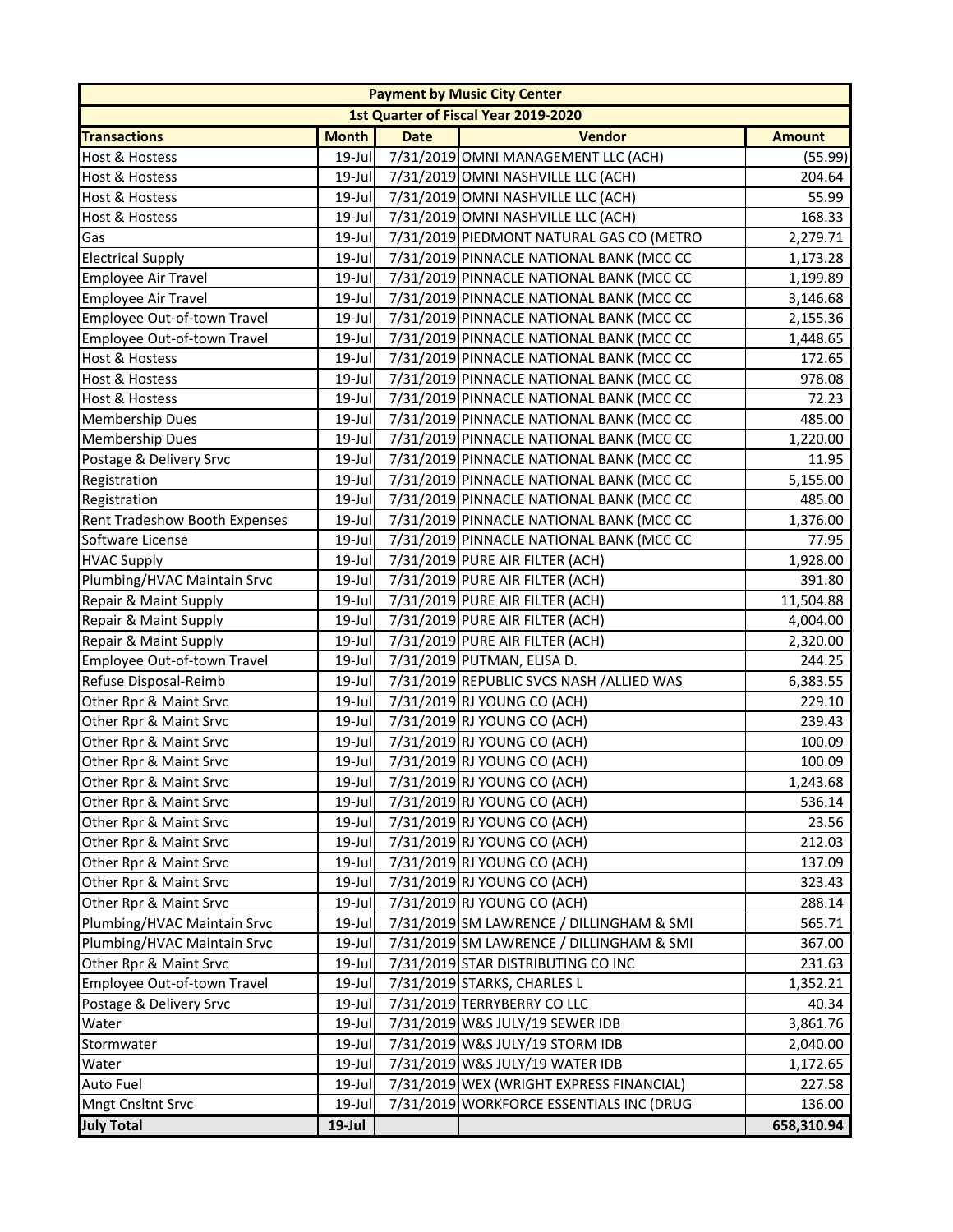|                                 |              |                | <b>Payment by Music City Center</b>     |               |
|---------------------------------|--------------|----------------|-----------------------------------------|---------------|
|                                 |              |                | 1st Quarter of Fiscal Year 2019-2020    |               |
| <b>Transactions</b>             | <b>Month</b> | <b>Date</b>    | <b>Vendor</b>                           | <b>Amount</b> |
| Rpr & Maint Srvc                | 19-Aug       |                | 8/1/2019 MCC 8/19 SRVC CONTRACT RCLS    | 2,017.25      |
| Rpr & Maint Srvc Air Walls      | 19-Aug       |                | 8/1/2019 MCC 8/19 SRVC CONTRACT RCLS    | 3,550.00      |
| Rpr & Maint Srvc Air Walls      | 19-Aug       |                | 8/1/2019 MCC 8/19 SRVC CONTRACT RCLS    | 3,000.00      |
| Rpr & Maint Srvc Crestron       | 19-Aug       |                | 8/1/2019 MCC 8/19 SRVC CONTRACT RCLS    | 2,066.66      |
| Rpr & Maint Srvc Solar Panel    | 19-Aug       |                | 8/1/2019 MCC 8/19 SRVC CONTRACT RCLS    | 450.00        |
| Rpr & Maint Srvc UPS            | 19-Aug       |                | 8/1/2019 MCC 8/19 SRVC CONTRACT RCLS    | 688.33        |
| <b>Uniform Cleaning Service</b> | 19-Aug       |                | 8/1/2019 CINTAS CORP #051 MATS & RUGS(A | 1,101.98      |
| MIS Tech Revolving Charge       | 19-Aug       |                | 8/1/2019 ITS PC REPLACEMENT FD 08/19    | 1,818.15      |
| Insurance-Liability/PropDmg     | 19-Aug       |                | 8/1/2019 MCC 8/19 INSURANCE RCLS        | 12,950.25     |
| Insurance-Liability/PropDmg     | 19-Aug       |                | 8/1/2019 MCC 8/19 INSURANCE RCLS        | 276.67        |
| Insurance-Liability/PropDmg     | 19-Aug       |                | 8/1/2019 MCC 8/19 INSURANCE RCLS        | 10,978.58     |
| Insurance-Liability/PropDmg     | 19-Aug       |                | 8/1/2019 MCC 8/19 INSURANCE RCLS        | 4,881.50      |
| Insurance-Liability/PropDmg     | 19-Aug       |                | 8/1/2019 MCC 8/19 INSURANCE RCLS        | 620.42        |
| Insurance-Liability/PropDmg     | 19-Aug       |                | 8/1/2019 MCC 8/19 INSURANCE RCLS        | 392.25        |
| Insurance-Liability/PropDmg     | 19-Aug       |                | 8/1/2019 MCC 8/19 INSURANCE RCLS        | 3,688.58      |
| Insurance-Liability/PropDmg     | 19-Aug       |                | 8/1/2019 MCC 8/19 INSURANCE RCLS        | 2,183.25      |
| Insurance-Liability/PropDmg     | 19-Aug       |                | 8/1/2019 MCC 8/19 INSURANCE RCLS        | 1,681.08      |
| Insurance-Liability/PropDmg     | 19-Aug       |                | 8/1/2019 MCC 8/19 INSURANCE RCLS        | 806.67        |
| Insurance-Liability/PropDmg     | 19-Aug       |                | 8/1/2019 MCC 8/19 INSURANCE RCLS        | 312.00        |
| Insurance-Vehicles              | 19-Aug       |                | 8/1/2019 MCC 8/19 INSURANCE RCLS        | 855.17        |
| Insurance-Workman's Comp        | 19-Aug       |                | 8/1/2019 MCC 8/19 INSURANCE RCLS        | 4,538.92      |
| <b>Laundry Services</b>         | 19-Aug       | 8/2/2019 ALSCO |                                         | 138.00        |
| <b>Laundry Services</b>         | 19-Aug       | 8/2/2019 ALSCO |                                         | 444.19        |
| Promotion                       | 19-Aug       |                | 8/5/2019 NASHVILLE CONVENTION & VISITOR | 15,000.00     |
| Rpr & Maint Srvc Bld Auto       | 19-Aug       |                | 8/6/2019 JOHNSON CONTROLS INC/CARDKEY ( | 3,904.13      |
| <b>Legal Services</b>           | 19-Aug       |                | 8/7/2019 BONE MCALLESTER NORTON PLLC    | 11,000.00     |
| Other Rpr & Maint Srvc          | 19-Aug       |                | 8/7/2019 CENTERPLATE MCC (ACH)          | 29,330.90     |
| <b>Medical Services</b>         | 19-Aug       |                | 8/7/2019 MED STAR MEDICAL STAFFING INC  | 688.50        |
| <b>Uniform Cleaning Service</b> | 19-Aug       |                | 8/8/2019 CINTAS CORP #051 MATS & RUGS(A | 1,314.09      |
| <b>Medical Services</b>         | 19-Aug       |                | 8/8/2019 MED STAR MEDICAL STAFFING INC  | 943.50        |
| <b>Host &amp; Hostess</b>       | 19-Aug       |                | 8/9/2019 7100 MCC Cash Receipts         | (204.64)      |
| Cafe Plan Pre-Tax Savings       | 19-Aug       |                | 8/9/2019 Actual Burden Journal Entries  | 138.19        |
| Cafe Plan Pre-Tax Savings       | 19-Aug       |                | 8/9/2019 Actual Burden Journal Entries  | 25.09         |
| Cafe Plan Pre-Tax Savings       | 19-Aug       |                | 8/9/2019 Actual Burden Journal Entries  | 183.38        |
| Cafe Plan Pre-Tax Savings       | 19-Aug       |                | 8/9/2019 Actual Burden Journal Entries  | 306.22        |
| Cafe Plan Pre-Tax Savings       | 19-Aug       |                | 8/9/2019 Actual Burden Journal Entries  | 51.22         |
| Cafe Plan Pre-Tax Savings       | 19-Aug       |                | 8/9/2019 Actual Burden Journal Entries  | 39.86         |
| Cafe Plan Pre-Tax Savings       | 19-Aug       |                | 8/9/2019 Actual Burden Journal Entries  | 34.78         |
| Cafe Plan Pre-Tax Savings       | 19-Aug       |                | 8/9/2019 Actual Burden Journal Entries  | 282.81        |
| Cafe Plan Pre-Tax Savings       | 19-Aug       |                | 8/9/2019 Actual Burden Journal Entries  | 22.05         |
| Cafe Plan Pre-Tax Savings       | 19-Aug       |                | 8/9/2019 Actual Burden Journal Entries  | 46.82         |
| Cafe Plan Pre-Tax Savings       | 19-Aug       |                | 8/9/2019 Actual Burden Journal Entries  | 37.22         |
| Cafe Plan Pre-Tax Savings       | 19-Aug       |                | 8/9/2019 Actual Burden Journal Entries  | 32.82         |
| Cafe Plan Pre-Tax Savings       | 19-Aug       |                | 8/9/2019 Actual Burden Journal Entries  | 15.67         |
| Cafe Plan Pre-Tax Savings       | 19-Aug       |                | 8/9/2019 Actual Burden Journal Entries  | 77.77         |
| Cafe Plan Pre-Tax Savings       | 19-Aug       |                | 8/9/2019 Actual Burden Journal Entries  | 13.42         |
| Cafe Plan Pre-Tax Savings       | 19-Aug       |                | 8/9/2019 Actual Burden Journal Entries  | 16.04         |
| Cafe Plan Pre-Tax Savings       | 19-Aug       |                | 8/9/2019 Actual Burden Journal Entries  | 30.57         |
| Cafe Plan Pre-Tax Savings       | 19-Aug       |                | 8/9/2019 Actual Burden Journal Entries  | 50.04         |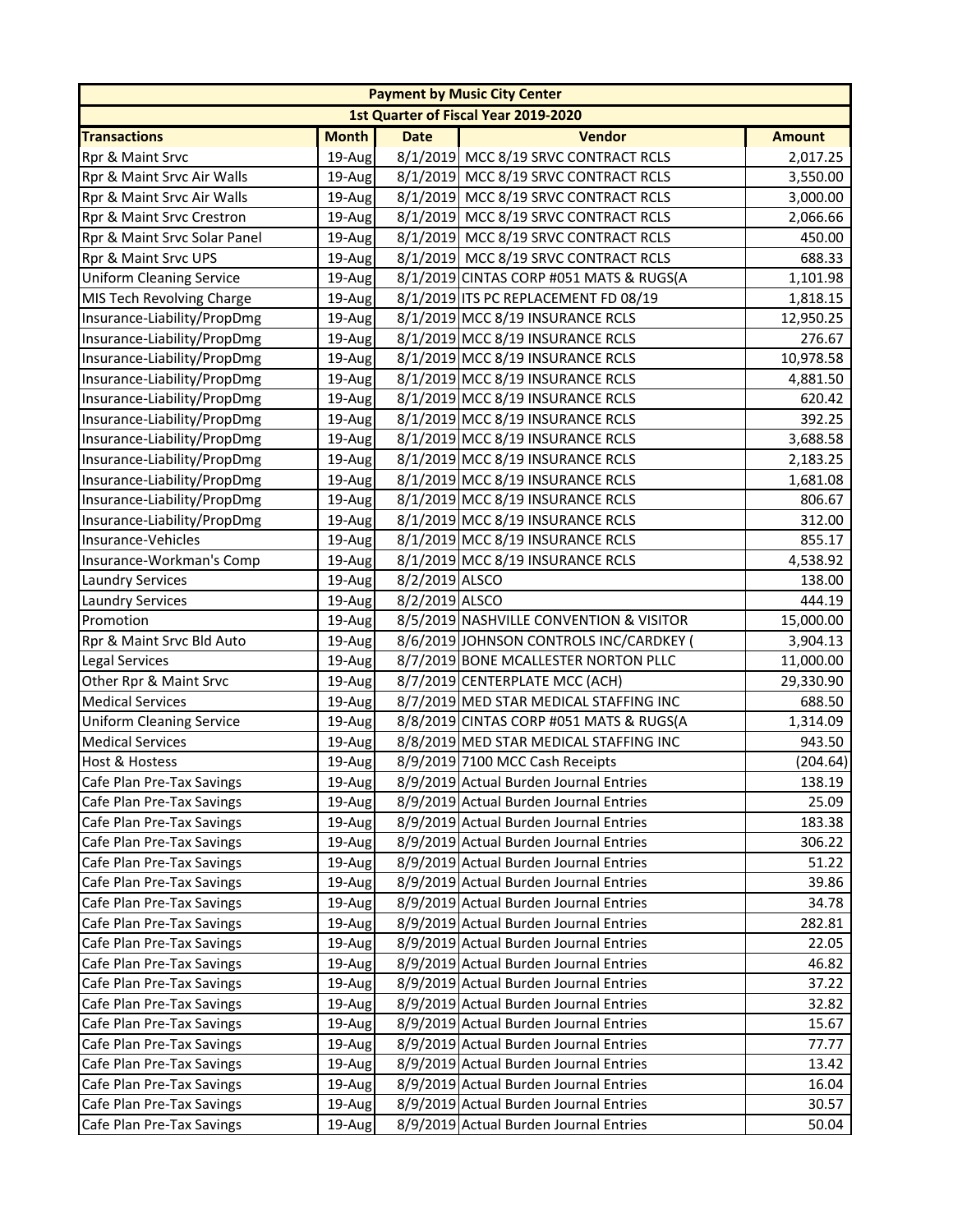|                              |              |             | <b>Payment by Music City Center</b>    |               |
|------------------------------|--------------|-------------|----------------------------------------|---------------|
|                              |              |             | 1st Quarter of Fiscal Year 2019-2020   |               |
| <b>Transactions</b>          | <b>Month</b> | <b>Date</b> | <b>Vendor</b>                          | <b>Amount</b> |
| CCA Employer 401K Plan       | 19-Aug       |             | 8/9/2019 Actual Burden Journal Entries | 1,073.14      |
| CCA Employer 401K Plan       | 19-Aug       |             | 8/9/2019 Actual Burden Journal Entries | 1,217.64      |
| CCA Employer 401K Plan       | $19$ -Aug    |             | 8/9/2019 Actual Burden Journal Entries | 1,061.32      |
| CCA Employer 401K Plan       | 19-Aug       |             | 8/9/2019 Actual Burden Journal Entries | 515.75        |
| CCA Employer 401K Plan       | 19-Aug       |             | 8/9/2019 Actual Burden Journal Entries | 1,248.88      |
| CCA Employer 401K Plan       | 19-Aug       |             | 8/9/2019 Actual Burden Journal Entries | 232.29        |
| CCA Employer 401K Plan       | 19-Aug       |             | 8/9/2019 Actual Burden Journal Entries | 472.41        |
| CCA Employer 401K Plan       | 19-Aug       |             | 8/9/2019 Actual Burden Journal Entries | 247.17        |
| CCA Employer 401K Plan       | 19-Aug       |             | 8/9/2019 Actual Burden Journal Entries | 708.23        |
| CCA Employer 401K Plan       | 19-Aug       |             | 8/9/2019 Actual Burden Journal Entries | 252.22        |
| CCA Employer 401K Plan       | 19-Aug       |             | 8/9/2019 Actual Burden Journal Entries | 124.90        |
| <b>Employer Dental Group</b> | 19-Aug       |             | 8/9/2019 Actual Burden Journal Entries | 217.17        |
| <b>Employer Dental Group</b> | 19-Aug       |             | 8/9/2019 Actual Burden Journal Entries | 26.10         |
| <b>Employer Dental Group</b> | 19-Aug       |             | 8/9/2019 Actual Burden Journal Entries | 261.90        |
| <b>Employer Dental Group</b> | 19-Aug       |             | 8/9/2019 Actual Burden Journal Entries | 562.62        |
| <b>Employer Dental Group</b> | 19-Aug       |             | 8/9/2019 Actual Burden Journal Entries | 43.21         |
| <b>Employer Dental Group</b> | 19-Aug       |             | 8/9/2019 Actual Burden Journal Entries | 65.25         |
| <b>Employer Dental Group</b> | 19-Aug       |             | 8/9/2019 Actual Burden Journal Entries | 39.89         |
| <b>Employer Dental Group</b> | 19-Aug       |             | 8/9/2019 Actual Burden Journal Entries | 426.87        |
| <b>Employer Dental Group</b> | 19-Aug       |             | 8/9/2019 Actual Burden Journal Entries | 26.10         |
| <b>Employer Dental Group</b> | 19-Aug       |             | 8/9/2019 Actual Burden Journal Entries | 106.41        |
| <b>Employer Dental Group</b> | 19-Aug       |             | 8/9/2019 Actual Burden Journal Entries | 33.24         |
| <b>Employer Dental Group</b> | 19-Aug       |             | 8/9/2019 Actual Burden Journal Entries | 59.34         |
| <b>Employer Dental Group</b> | 19-Aug       |             | 8/9/2019 Actual Burden Journal Entries | 49.86         |
| <b>Employer Dental Group</b> | 19-Aug       |             | 8/9/2019 Actual Burden Journal Entries | 135.30        |
| <b>Employer Dental Group</b> | 19-Aug       |             | 8/9/2019 Actual Burden Journal Entries | 29.67         |
| <b>Employer Dental Group</b> | 19-Aug       |             | 8/9/2019 Actual Burden Journal Entries | 49.86         |
| <b>Employer Dental Group</b> | 19-Aug       |             | 8/9/2019 Actual Burden Journal Entries | 42.72         |
| <b>Employer Dental Group</b> | 19-Aug       |             | 8/9/2019 Actual Burden Journal Entries | 46.29         |
| <b>Employer Group Health</b> | 19-Aug       |             | 8/9/2019 Actual Burden Journal Entries | 5,220.00      |
| <b>Employer Group Health</b> | 19-Aug       |             | 8/9/2019 Actual Burden Journal Entries | 906.00        |
| Employer Group Health        | 19-Aug       |             | 8/9/2019 Actual Burden Journal Entries | 6,769.98      |
| <b>Employer Group Health</b> | 19-Aug       |             | 8/9/2019 Actual Burden Journal Entries | 10,878.00     |
| Employer Group Health        | 19-Aug       |             | 8/9/2019 Actual Burden Journal Entries | 1,801.78      |
| <b>Employer Group Health</b> | 19-Aug       |             | 8/9/2019 Actual Burden Journal Entries | 2,127.00      |
| <b>Employer Group Health</b> | 19-Aug       |             | 8/9/2019 Actual Burden Journal Entries | 1,234.22      |
| <b>Employer Group Health</b> | 19-Aug       |             | 8/9/2019 Actual Burden Journal Entries | 10,183.98     |
| <b>Employer Group Health</b> | 19-Aug       |             | 8/9/2019 Actual Burden Journal Entries | 726.00        |
| <b>Employer Group Health</b> | 19-Aug       |             | 8/9/2019 Actual Burden Journal Entries | 1,739.04      |
| <b>Employer Group Health</b> | 19-Aug       |             | 8/9/2019 Actual Burden Journal Entries | 1,284.00      |
| <b>Employer Group Health</b> | 19-Aug       |             | 8/9/2019 Actual Burden Journal Entries | 1,155.00      |
| <b>Employer Group Health</b> | 19-Aug       |             | 8/9/2019 Actual Burden Journal Entries | 528.00        |
| <b>Employer Group Health</b> | 19-Aug       |             | 8/9/2019 Actual Burden Journal Entries | 2,760.00      |
| <b>Employer Group Health</b> | 19-Aug       |             | 8/9/2019 Actual Burden Journal Entries | 513.00        |
| <b>Employer Group Health</b> | 19-Aug       |             | 8/9/2019 Actual Burden Journal Entries | 528.00        |
| <b>Employer Group Health</b> | 19-Aug       |             | 8/9/2019 Actual Burden Journal Entries | 1,140.00      |
| <b>Employer Group Health</b> | 19-Aug       |             | 8/9/2019 Actual Burden Journal Entries | 1,713.00      |
| Employer OASDI               | 19-Aug       |             | 8/9/2019 Actual Burden Journal Entries | 1,988.11      |
| Employer OASDI               | 19-Aug       |             | 8/9/2019 Actual Burden Journal Entries | 359.20        |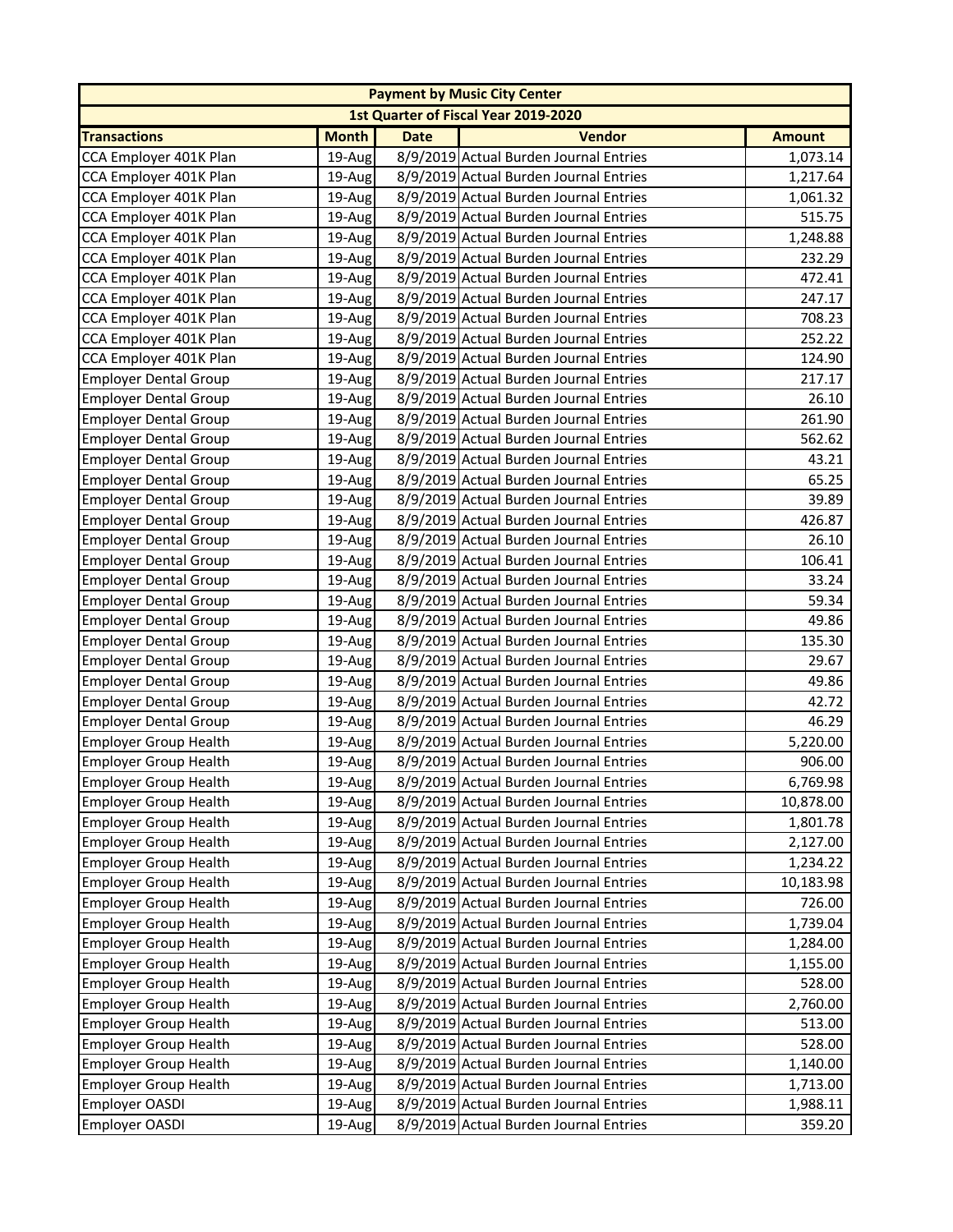|                               |              |             | <b>Payment by Music City Center</b>    |               |
|-------------------------------|--------------|-------------|----------------------------------------|---------------|
|                               |              |             | 1st Quarter of Fiscal Year 2019-2020   |               |
| <b>Transactions</b>           | <b>Month</b> | <b>Date</b> | <b>Vendor</b>                          | <b>Amount</b> |
| <b>Employer OASDI</b>         | 19-Aug       |             | 8/9/2019 Actual Burden Journal Entries | 2,302.71      |
| Employer OASDI                | 19-Aug       |             | 8/9/2019 Actual Burden Journal Entries | 3,306.24      |
| Employer OASDI                | 19-Aug       |             | 8/9/2019 Actual Burden Journal Entries | 298.36        |
| Employer OASDI                | 19-Aug       |             | 8/9/2019 Actual Burden Journal Entries | 772.18        |
| Employer OASDI                | 19-Aug       |             | 8/9/2019 Actual Burden Journal Entries | 493.12        |
| <b>Employer OASDI</b>         | 19-Aug       |             | 8/9/2019 Actual Burden Journal Entries | 2,483.10      |
| Employer OASDI                | 19-Aug       |             | 8/9/2019 Actual Burden Journal Entries | 259.01        |
| Employer OASDI                | 19-Aug       |             | 8/9/2019 Actual Burden Journal Entries | 745.06        |
| Employer OASDI                | 19-Aug       |             | 8/9/2019 Actual Burden Journal Entries | 757.34        |
| Employer OASDI                | 19-Aug       |             | 8/9/2019 Actual Burden Journal Entries | 997.52        |
| <b>Employer OASDI</b>         | 19-Aug       |             | 8/9/2019 Actual Burden Journal Entries | 420.94        |
| <b>Employer OASDI</b>         | 19-Aug       |             | 8/9/2019 Actual Burden Journal Entries | 1,193.80      |
| <b>Employer OASDI</b>         | 19-Aug       |             | 8/9/2019 Actual Burden Journal Entries | 549.61        |
| <b>Employer OASDI</b>         | 19-Aug       |             | 8/9/2019 Actual Burden Journal Entries | 526.64        |
| <b>Employer OASDI</b>         | 19-Aug       |             | 8/9/2019 Actual Burden Journal Entries | 602.86        |
| <b>Employer OASDI</b>         | 19-Aug       |             | 8/9/2019 Actual Burden Journal Entries | 393.86        |
| <b>Employer Pension</b>       | 19-Aug       |             | 8/9/2019 Actual Burden Journal Entries | 748.10        |
| <b>Employer Pension</b>       | 19-Aug       |             | 8/9/2019 Actual Burden Journal Entries | 444.85        |
| <b>Employer Pension</b>       | 19-Aug       |             | 8/9/2019 Actual Burden Journal Entries | 1,039.80      |
| <b>Employer Pension</b>       | 19-Aug       |             | 8/9/2019 Actual Burden Journal Entries | 551.09        |
| <b>Employer Pension</b>       | 19-Aug       |             | 8/9/2019 Actual Burden Journal Entries | 2,031.86      |
| <b>Employer Pension</b>       | 19-Aug       |             | 8/9/2019 Actual Burden Journal Entries | 1,141.50      |
| <b>Employer Pension</b>       | 19-Aug       |             | 8/9/2019 Actual Burden Journal Entries | 2,849.48      |
| <b>Employer SSN Medical</b>   | 19-Aug       |             | 8/9/2019 Actual Burden Journal Entries | 464.95        |
| <b>Employer SSN Medical</b>   | 19-Aug       |             | 8/9/2019 Actual Burden Journal Entries | 84.01         |
| <b>Employer SSN Medical</b>   | 19-Aug       |             | 8/9/2019 Actual Burden Journal Entries | 538.55        |
| <b>Employer SSN Medical</b>   | 19-Aug       |             | 8/9/2019 Actual Burden Journal Entries | 773.22        |
| <b>Employer SSN Medical</b>   | 19-Aug       |             | 8/9/2019 Actual Burden Journal Entries | 69.78         |
| <b>Employer SSN Medical</b>   | 19-Aug       |             | 8/9/2019 Actual Burden Journal Entries | 180.61        |
| <b>Employer SSN Medical</b>   | 19-Aug       |             | 8/9/2019 Actual Burden Journal Entries | 115.32        |
| <b>Employer SSN Medical</b>   | 19-Aug       |             | 8/9/2019 Actual Burden Journal Entries | 580.74        |
| Employer SSN Medical          | 19-Aug       |             | 8/9/2019 Actual Burden Journal Entries | 60.57         |
| <b>Employer SSN Medical</b>   | 19-Aug       |             | 8/9/2019 Actual Burden Journal Entries | 174.25        |
| <b>Employer SSN Medical</b>   | 19-Aug       |             | 8/9/2019 Actual Burden Journal Entries | 177.12        |
| <b>Employer SSN Medical</b>   | 19-Aug       |             | 8/9/2019 Actual Burden Journal Entries | 233.29        |
| <b>Employer SSN Medical</b>   | 19-Aug       |             | 8/9/2019 Actual Burden Journal Entries | 98.44         |
| <b>Employer SSN Medical</b>   | 19-Aug       |             | 8/9/2019 Actual Burden Journal Entries | 279.18        |
| <b>Employer SSN Medical</b>   | 19-Aug       |             | 8/9/2019 Actual Burden Journal Entries | 128.54        |
| <b>Employer SSN Medical</b>   | 19-Aug       |             | 8/9/2019 Actual Burden Journal Entries | 123.16        |
| <b>Employer SSN Medical</b>   | 19-Aug       |             | 8/9/2019 Actual Burden Journal Entries | 328.77        |
| <b>Employer SSN Medical</b>   | 19-Aug       |             | 8/9/2019 Actual Burden Journal Entries | 92.12         |
| <b>FSA Pre-Tax Savings</b>    | 19-Aug       |             | 8/9/2019 Actual Burden Journal Entries | 1.77          |
| <b>FSA Pre-Tax Savings</b>    | 19-Aug       |             | 8/9/2019 Actual Burden Journal Entries | 7.65          |
| <b>FSA Pre-Tax Savings</b>    | 19-Aug       |             | 8/9/2019 Actual Burden Journal Entries | 8.53          |
| <b>FSA Pre-Tax Savings</b>    | 19-Aug       |             | 8/9/2019 Actual Burden Journal Entries | 22.36         |
| <b>FSA Pre-Tax Savings</b>    | 19-Aug       |             | 8/9/2019 Actual Burden Journal Entries | 7.65          |
| Allowance-Cell/Mobile Devices | 19-Aug       |             | 8/9/2019 Payroll Labor Distribution    | 287.00        |
| Allowance-Cell/Mobile Devices | 19-Aug       |             | 8/9/2019 Payroll Labor Distribution    | 82.00         |
| Allowance-Cell/Mobile Devices | 19-Aug       |             | 8/9/2019 Payroll Labor Distribution    | 82.00         |
|                               |              |             |                                        |               |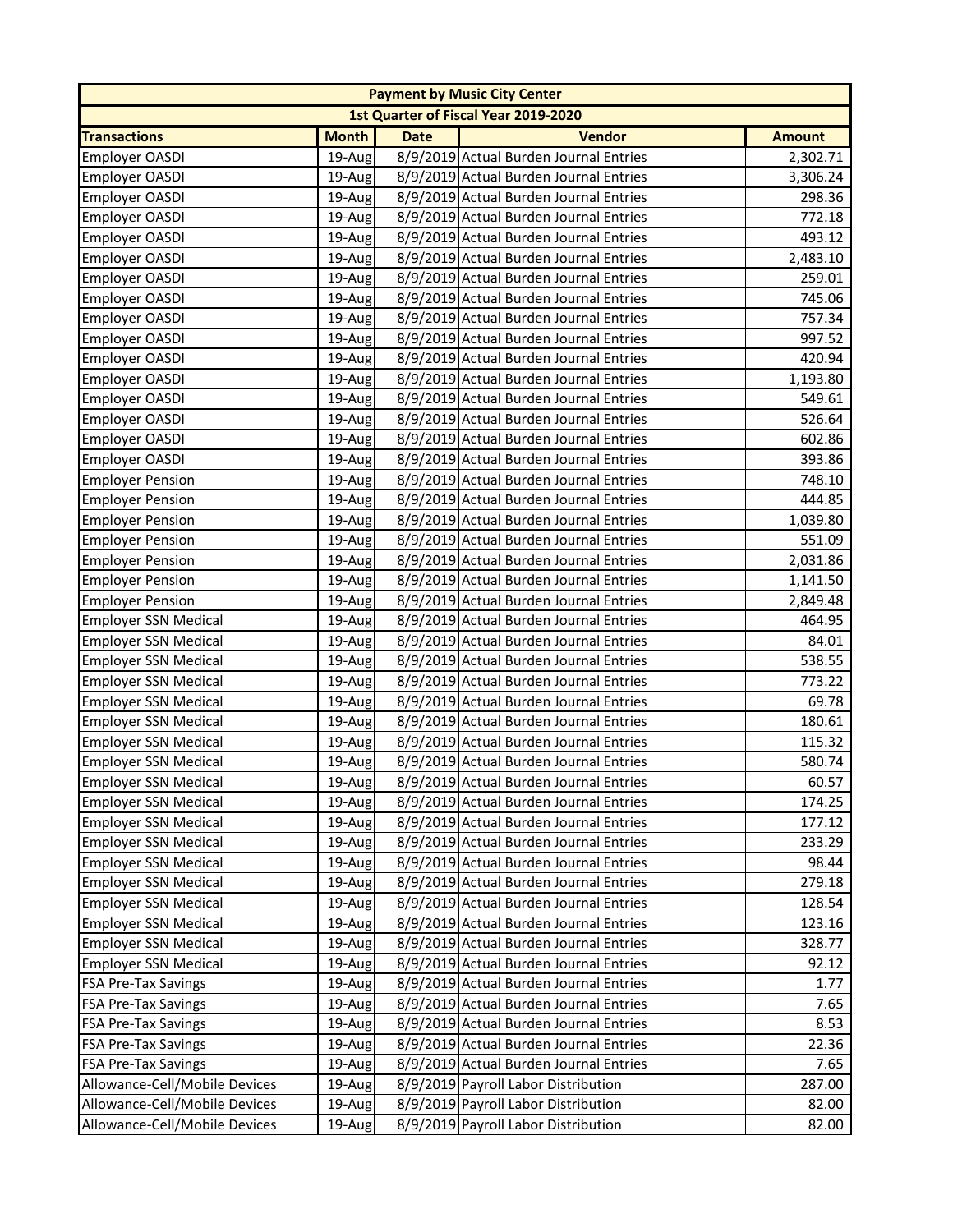| 1st Quarter of Fiscal Year 2019-2020<br><b>Transactions</b><br><b>Month</b><br><b>Date</b><br><b>Vendor</b><br><b>Amount</b><br>Allowance-Cell/Mobile Devices<br>8/9/2019 Payroll Labor Distribution<br>19-Aug<br>123.00<br>Allowance-Cell/Mobile Devices<br>8/9/2019 Payroll Labor Distribution<br>82.00<br>19-Aug<br>Allowance-Cell/Mobile Devices<br>8/9/2019 Payroll Labor Distribution<br>82.00<br>19-Aug<br>8/9/2019 Payroll Labor Distribution<br>Allowance-Cell/Mobile Devices<br>205.00<br>19-Aug<br>Allowance-Cell/Mobile Devices<br>8/9/2019 Payroll Labor Distribution<br>41.00<br>19-Aug<br>Allowance-Cell/Mobile Devices<br>8/9/2019 Payroll Labor Distribution<br>123.00<br>19-Aug<br>8/9/2019 Payroll Labor Distribution<br>Allowance-Cell/Mobile Devices<br>19-Aug<br>164.00<br>Allowance-Cell/Mobile Devices<br>8/9/2019 Payroll Labor Distribution<br>123.00<br>19-Aug<br>Allowance-Cell/Mobile Devices<br>8/9/2019 Payroll Labor Distribution<br>82.00<br>19-Aug<br>8/9/2019 Payroll Labor Distribution<br>19-Aug<br>82.00<br>8/9/2019 Payroll Labor Distribution<br>Allowance-Cell/Mobile Devices<br>82.00<br>19-Aug<br>Allowance-Cell/Mobile Devices<br>8/9/2019 Payroll Labor Distribution<br>82.00<br>19-Aug<br>Allowance-Cell/Mobile Devices<br>19-Aug<br>8/9/2019 Payroll Labor Distribution<br>82.00<br>316.40<br>8/9/2019 Payroll Labor Distribution<br>19-Aug<br><b>Holiday Pay</b><br>8/9/2019 Payroll Labor Distribution<br>104.00<br>19-Aug<br>19-Aug<br>8/9/2019 Payroll Labor Distribution<br>599.20<br>8/9/2019 Payroll Labor Distribution<br>19-Aug<br>230.88<br>8/9/2019 Payroll Labor Distribution<br>914.96<br>19-Aug<br>8/9/2019 Payroll Labor Distribution<br>19-Aug<br>2,948.05<br>Leave Pay<br>8/9/2019 Payroll Labor Distribution<br>3,043.60<br>19-Aug<br>Leave Pay<br>8/9/2019 Payroll Labor Distribution<br>290.94<br>19-Aug<br>Leave Pay<br>8/9/2019 Payroll Labor Distribution<br>19-Aug<br>274.35<br>Leave Pay<br>8/9/2019 Payroll Labor Distribution<br>72.90<br>19-Aug<br>Leave Pay<br>8/9/2019 Payroll Labor Distribution<br>19-Aug<br>2,165.14<br>Leave Pay<br>8/9/2019 Payroll Labor Distribution<br>134.00<br>Leave Pay<br>19-Aug<br>19-Aug<br>8/9/2019 Payroll Labor Distribution<br>1,599.80<br>Leave Pay<br>8/9/2019 Payroll Labor Distribution<br>132.82<br>Leave Pay<br>19-Aug<br>8/9/2019 Payroll Labor Distribution<br>3,156.75<br>Leave Pay<br>19-Aug<br>8/9/2019 Payroll Labor Distribution<br>788.32<br>Leave Pay<br>19-Aug<br>8/9/2019 Payroll Labor Distribution<br>2,481.55<br>Leave Pay<br>19-Aug<br>8/9/2019 Payroll Labor Distribution<br>714.55<br>19-Aug<br>Leave Pay<br>Leave Pay<br>8/9/2019 Payroll Labor Distribution<br>779.26<br>19-Aug<br>8/9/2019 Payroll Labor Distribution<br>866.40<br>19-Aug<br>8/9/2019 Payroll Labor Distribution<br>Overtime Pay<br>19-Aug<br>2,050.73<br>19-Aug<br>8/9/2019 Payroll Labor Distribution<br>Overtime Pay<br>2,037.10<br>8/9/2019 Payroll Labor Distribution<br>19-Aug<br>3,823.51<br>8/9/2019 Payroll Labor Distribution<br>19-Aug<br>423.77<br>Overtime Pay<br>8/9/2019 Payroll Labor Distribution<br>19-Aug<br>249.31<br>Overtime Pay<br>8/9/2019 Payroll Labor Distribution<br>14.69<br>Overtime Pay<br>19-Aug<br>8/9/2019 Payroll Labor Distribution<br>Overtime Pay<br>1,026.22<br>19-Aug<br>19-Aug<br>8/9/2019 Payroll Labor Distribution<br>Overtime Pay<br>1,228.16<br>8/9/2019 Payroll Labor Distribution<br>Overtime Pay<br>19-Aug<br>113.60<br>8/9/2019 Payroll Labor Distribution<br>19-Aug<br>435.26<br>Overtime Pay<br>19-Aug<br>8/9/2019 Payroll Labor Distribution<br>23.96<br>Overtime Pay<br>8/9/2019 Payroll Labor Distribution<br>63.87<br>Overtime Pay<br>19-Aug<br>8/9/2019 Payroll Labor Distribution<br>8.53<br>Overtime Pay<br>19-Aug<br>8/9/2019 Payroll Labor Distribution<br>19-Aug<br>Regular Pay<br>30,619.63<br>8/9/2019 Payroll Labor Distribution<br>19-Aug<br>5,746.00<br><b>Regular Pay</b><br>8/9/2019 Payroll Labor Distribution<br><b>Regular Pay</b><br>19-Aug<br>34,470.61 |                               |  | <b>Payment by Music City Center</b> |  |
|--------------------------------------------------------------------------------------------------------------------------------------------------------------------------------------------------------------------------------------------------------------------------------------------------------------------------------------------------------------------------------------------------------------------------------------------------------------------------------------------------------------------------------------------------------------------------------------------------------------------------------------------------------------------------------------------------------------------------------------------------------------------------------------------------------------------------------------------------------------------------------------------------------------------------------------------------------------------------------------------------------------------------------------------------------------------------------------------------------------------------------------------------------------------------------------------------------------------------------------------------------------------------------------------------------------------------------------------------------------------------------------------------------------------------------------------------------------------------------------------------------------------------------------------------------------------------------------------------------------------------------------------------------------------------------------------------------------------------------------------------------------------------------------------------------------------------------------------------------------------------------------------------------------------------------------------------------------------------------------------------------------------------------------------------------------------------------------------------------------------------------------------------------------------------------------------------------------------------------------------------------------------------------------------------------------------------------------------------------------------------------------------------------------------------------------------------------------------------------------------------------------------------------------------------------------------------------------------------------------------------------------------------------------------------------------------------------------------------------------------------------------------------------------------------------------------------------------------------------------------------------------------------------------------------------------------------------------------------------------------------------------------------------------------------------------------------------------------------------------------------------------------------------------------------------------------------------------------------------------------------------------------------------------------------------------------------------------------------------------------------------------------------------------------------------------------------------------------------------------------------------------------------------------------------------------------------------------------------------------------------------------------------------------------------------------------------------------------------------------------------------------------------------------------------------------------------------------------------------------------------------------------------------------------------------------------------------------------------------------------------------------------------------------------|-------------------------------|--|-------------------------------------|--|
|                                                                                                                                                                                                                                                                                                                                                                                                                                                                                                                                                                                                                                                                                                                                                                                                                                                                                                                                                                                                                                                                                                                                                                                                                                                                                                                                                                                                                                                                                                                                                                                                                                                                                                                                                                                                                                                                                                                                                                                                                                                                                                                                                                                                                                                                                                                                                                                                                                                                                                                                                                                                                                                                                                                                                                                                                                                                                                                                                                                                                                                                                                                                                                                                                                                                                                                                                                                                                                                                                                                                                                                                                                                                                                                                                                                                                                                                                                                                                                                                                                            |                               |  |                                     |  |
|                                                                                                                                                                                                                                                                                                                                                                                                                                                                                                                                                                                                                                                                                                                                                                                                                                                                                                                                                                                                                                                                                                                                                                                                                                                                                                                                                                                                                                                                                                                                                                                                                                                                                                                                                                                                                                                                                                                                                                                                                                                                                                                                                                                                                                                                                                                                                                                                                                                                                                                                                                                                                                                                                                                                                                                                                                                                                                                                                                                                                                                                                                                                                                                                                                                                                                                                                                                                                                                                                                                                                                                                                                                                                                                                                                                                                                                                                                                                                                                                                                            |                               |  |                                     |  |
|                                                                                                                                                                                                                                                                                                                                                                                                                                                                                                                                                                                                                                                                                                                                                                                                                                                                                                                                                                                                                                                                                                                                                                                                                                                                                                                                                                                                                                                                                                                                                                                                                                                                                                                                                                                                                                                                                                                                                                                                                                                                                                                                                                                                                                                                                                                                                                                                                                                                                                                                                                                                                                                                                                                                                                                                                                                                                                                                                                                                                                                                                                                                                                                                                                                                                                                                                                                                                                                                                                                                                                                                                                                                                                                                                                                                                                                                                                                                                                                                                                            |                               |  |                                     |  |
|                                                                                                                                                                                                                                                                                                                                                                                                                                                                                                                                                                                                                                                                                                                                                                                                                                                                                                                                                                                                                                                                                                                                                                                                                                                                                                                                                                                                                                                                                                                                                                                                                                                                                                                                                                                                                                                                                                                                                                                                                                                                                                                                                                                                                                                                                                                                                                                                                                                                                                                                                                                                                                                                                                                                                                                                                                                                                                                                                                                                                                                                                                                                                                                                                                                                                                                                                                                                                                                                                                                                                                                                                                                                                                                                                                                                                                                                                                                                                                                                                                            |                               |  |                                     |  |
|                                                                                                                                                                                                                                                                                                                                                                                                                                                                                                                                                                                                                                                                                                                                                                                                                                                                                                                                                                                                                                                                                                                                                                                                                                                                                                                                                                                                                                                                                                                                                                                                                                                                                                                                                                                                                                                                                                                                                                                                                                                                                                                                                                                                                                                                                                                                                                                                                                                                                                                                                                                                                                                                                                                                                                                                                                                                                                                                                                                                                                                                                                                                                                                                                                                                                                                                                                                                                                                                                                                                                                                                                                                                                                                                                                                                                                                                                                                                                                                                                                            |                               |  |                                     |  |
|                                                                                                                                                                                                                                                                                                                                                                                                                                                                                                                                                                                                                                                                                                                                                                                                                                                                                                                                                                                                                                                                                                                                                                                                                                                                                                                                                                                                                                                                                                                                                                                                                                                                                                                                                                                                                                                                                                                                                                                                                                                                                                                                                                                                                                                                                                                                                                                                                                                                                                                                                                                                                                                                                                                                                                                                                                                                                                                                                                                                                                                                                                                                                                                                                                                                                                                                                                                                                                                                                                                                                                                                                                                                                                                                                                                                                                                                                                                                                                                                                                            |                               |  |                                     |  |
|                                                                                                                                                                                                                                                                                                                                                                                                                                                                                                                                                                                                                                                                                                                                                                                                                                                                                                                                                                                                                                                                                                                                                                                                                                                                                                                                                                                                                                                                                                                                                                                                                                                                                                                                                                                                                                                                                                                                                                                                                                                                                                                                                                                                                                                                                                                                                                                                                                                                                                                                                                                                                                                                                                                                                                                                                                                                                                                                                                                                                                                                                                                                                                                                                                                                                                                                                                                                                                                                                                                                                                                                                                                                                                                                                                                                                                                                                                                                                                                                                                            |                               |  |                                     |  |
|                                                                                                                                                                                                                                                                                                                                                                                                                                                                                                                                                                                                                                                                                                                                                                                                                                                                                                                                                                                                                                                                                                                                                                                                                                                                                                                                                                                                                                                                                                                                                                                                                                                                                                                                                                                                                                                                                                                                                                                                                                                                                                                                                                                                                                                                                                                                                                                                                                                                                                                                                                                                                                                                                                                                                                                                                                                                                                                                                                                                                                                                                                                                                                                                                                                                                                                                                                                                                                                                                                                                                                                                                                                                                                                                                                                                                                                                                                                                                                                                                                            |                               |  |                                     |  |
|                                                                                                                                                                                                                                                                                                                                                                                                                                                                                                                                                                                                                                                                                                                                                                                                                                                                                                                                                                                                                                                                                                                                                                                                                                                                                                                                                                                                                                                                                                                                                                                                                                                                                                                                                                                                                                                                                                                                                                                                                                                                                                                                                                                                                                                                                                                                                                                                                                                                                                                                                                                                                                                                                                                                                                                                                                                                                                                                                                                                                                                                                                                                                                                                                                                                                                                                                                                                                                                                                                                                                                                                                                                                                                                                                                                                                                                                                                                                                                                                                                            |                               |  |                                     |  |
|                                                                                                                                                                                                                                                                                                                                                                                                                                                                                                                                                                                                                                                                                                                                                                                                                                                                                                                                                                                                                                                                                                                                                                                                                                                                                                                                                                                                                                                                                                                                                                                                                                                                                                                                                                                                                                                                                                                                                                                                                                                                                                                                                                                                                                                                                                                                                                                                                                                                                                                                                                                                                                                                                                                                                                                                                                                                                                                                                                                                                                                                                                                                                                                                                                                                                                                                                                                                                                                                                                                                                                                                                                                                                                                                                                                                                                                                                                                                                                                                                                            |                               |  |                                     |  |
|                                                                                                                                                                                                                                                                                                                                                                                                                                                                                                                                                                                                                                                                                                                                                                                                                                                                                                                                                                                                                                                                                                                                                                                                                                                                                                                                                                                                                                                                                                                                                                                                                                                                                                                                                                                                                                                                                                                                                                                                                                                                                                                                                                                                                                                                                                                                                                                                                                                                                                                                                                                                                                                                                                                                                                                                                                                                                                                                                                                                                                                                                                                                                                                                                                                                                                                                                                                                                                                                                                                                                                                                                                                                                                                                                                                                                                                                                                                                                                                                                                            |                               |  |                                     |  |
|                                                                                                                                                                                                                                                                                                                                                                                                                                                                                                                                                                                                                                                                                                                                                                                                                                                                                                                                                                                                                                                                                                                                                                                                                                                                                                                                                                                                                                                                                                                                                                                                                                                                                                                                                                                                                                                                                                                                                                                                                                                                                                                                                                                                                                                                                                                                                                                                                                                                                                                                                                                                                                                                                                                                                                                                                                                                                                                                                                                                                                                                                                                                                                                                                                                                                                                                                                                                                                                                                                                                                                                                                                                                                                                                                                                                                                                                                                                                                                                                                                            | Allowance-Cell/Mobile Devices |  |                                     |  |
|                                                                                                                                                                                                                                                                                                                                                                                                                                                                                                                                                                                                                                                                                                                                                                                                                                                                                                                                                                                                                                                                                                                                                                                                                                                                                                                                                                                                                                                                                                                                                                                                                                                                                                                                                                                                                                                                                                                                                                                                                                                                                                                                                                                                                                                                                                                                                                                                                                                                                                                                                                                                                                                                                                                                                                                                                                                                                                                                                                                                                                                                                                                                                                                                                                                                                                                                                                                                                                                                                                                                                                                                                                                                                                                                                                                                                                                                                                                                                                                                                                            |                               |  |                                     |  |
|                                                                                                                                                                                                                                                                                                                                                                                                                                                                                                                                                                                                                                                                                                                                                                                                                                                                                                                                                                                                                                                                                                                                                                                                                                                                                                                                                                                                                                                                                                                                                                                                                                                                                                                                                                                                                                                                                                                                                                                                                                                                                                                                                                                                                                                                                                                                                                                                                                                                                                                                                                                                                                                                                                                                                                                                                                                                                                                                                                                                                                                                                                                                                                                                                                                                                                                                                                                                                                                                                                                                                                                                                                                                                                                                                                                                                                                                                                                                                                                                                                            |                               |  |                                     |  |
|                                                                                                                                                                                                                                                                                                                                                                                                                                                                                                                                                                                                                                                                                                                                                                                                                                                                                                                                                                                                                                                                                                                                                                                                                                                                                                                                                                                                                                                                                                                                                                                                                                                                                                                                                                                                                                                                                                                                                                                                                                                                                                                                                                                                                                                                                                                                                                                                                                                                                                                                                                                                                                                                                                                                                                                                                                                                                                                                                                                                                                                                                                                                                                                                                                                                                                                                                                                                                                                                                                                                                                                                                                                                                                                                                                                                                                                                                                                                                                                                                                            |                               |  |                                     |  |
|                                                                                                                                                                                                                                                                                                                                                                                                                                                                                                                                                                                                                                                                                                                                                                                                                                                                                                                                                                                                                                                                                                                                                                                                                                                                                                                                                                                                                                                                                                                                                                                                                                                                                                                                                                                                                                                                                                                                                                                                                                                                                                                                                                                                                                                                                                                                                                                                                                                                                                                                                                                                                                                                                                                                                                                                                                                                                                                                                                                                                                                                                                                                                                                                                                                                                                                                                                                                                                                                                                                                                                                                                                                                                                                                                                                                                                                                                                                                                                                                                                            | <b>Holiday Pay</b>            |  |                                     |  |
|                                                                                                                                                                                                                                                                                                                                                                                                                                                                                                                                                                                                                                                                                                                                                                                                                                                                                                                                                                                                                                                                                                                                                                                                                                                                                                                                                                                                                                                                                                                                                                                                                                                                                                                                                                                                                                                                                                                                                                                                                                                                                                                                                                                                                                                                                                                                                                                                                                                                                                                                                                                                                                                                                                                                                                                                                                                                                                                                                                                                                                                                                                                                                                                                                                                                                                                                                                                                                                                                                                                                                                                                                                                                                                                                                                                                                                                                                                                                                                                                                                            |                               |  |                                     |  |
|                                                                                                                                                                                                                                                                                                                                                                                                                                                                                                                                                                                                                                                                                                                                                                                                                                                                                                                                                                                                                                                                                                                                                                                                                                                                                                                                                                                                                                                                                                                                                                                                                                                                                                                                                                                                                                                                                                                                                                                                                                                                                                                                                                                                                                                                                                                                                                                                                                                                                                                                                                                                                                                                                                                                                                                                                                                                                                                                                                                                                                                                                                                                                                                                                                                                                                                                                                                                                                                                                                                                                                                                                                                                                                                                                                                                                                                                                                                                                                                                                                            | <b>Holiday Pay</b>            |  |                                     |  |
|                                                                                                                                                                                                                                                                                                                                                                                                                                                                                                                                                                                                                                                                                                                                                                                                                                                                                                                                                                                                                                                                                                                                                                                                                                                                                                                                                                                                                                                                                                                                                                                                                                                                                                                                                                                                                                                                                                                                                                                                                                                                                                                                                                                                                                                                                                                                                                                                                                                                                                                                                                                                                                                                                                                                                                                                                                                                                                                                                                                                                                                                                                                                                                                                                                                                                                                                                                                                                                                                                                                                                                                                                                                                                                                                                                                                                                                                                                                                                                                                                                            | <b>Holiday Pay</b>            |  |                                     |  |
|                                                                                                                                                                                                                                                                                                                                                                                                                                                                                                                                                                                                                                                                                                                                                                                                                                                                                                                                                                                                                                                                                                                                                                                                                                                                                                                                                                                                                                                                                                                                                                                                                                                                                                                                                                                                                                                                                                                                                                                                                                                                                                                                                                                                                                                                                                                                                                                                                                                                                                                                                                                                                                                                                                                                                                                                                                                                                                                                                                                                                                                                                                                                                                                                                                                                                                                                                                                                                                                                                                                                                                                                                                                                                                                                                                                                                                                                                                                                                                                                                                            | Leave Pay                     |  |                                     |  |
|                                                                                                                                                                                                                                                                                                                                                                                                                                                                                                                                                                                                                                                                                                                                                                                                                                                                                                                                                                                                                                                                                                                                                                                                                                                                                                                                                                                                                                                                                                                                                                                                                                                                                                                                                                                                                                                                                                                                                                                                                                                                                                                                                                                                                                                                                                                                                                                                                                                                                                                                                                                                                                                                                                                                                                                                                                                                                                                                                                                                                                                                                                                                                                                                                                                                                                                                                                                                                                                                                                                                                                                                                                                                                                                                                                                                                                                                                                                                                                                                                                            |                               |  |                                     |  |
|                                                                                                                                                                                                                                                                                                                                                                                                                                                                                                                                                                                                                                                                                                                                                                                                                                                                                                                                                                                                                                                                                                                                                                                                                                                                                                                                                                                                                                                                                                                                                                                                                                                                                                                                                                                                                                                                                                                                                                                                                                                                                                                                                                                                                                                                                                                                                                                                                                                                                                                                                                                                                                                                                                                                                                                                                                                                                                                                                                                                                                                                                                                                                                                                                                                                                                                                                                                                                                                                                                                                                                                                                                                                                                                                                                                                                                                                                                                                                                                                                                            |                               |  |                                     |  |
|                                                                                                                                                                                                                                                                                                                                                                                                                                                                                                                                                                                                                                                                                                                                                                                                                                                                                                                                                                                                                                                                                                                                                                                                                                                                                                                                                                                                                                                                                                                                                                                                                                                                                                                                                                                                                                                                                                                                                                                                                                                                                                                                                                                                                                                                                                                                                                                                                                                                                                                                                                                                                                                                                                                                                                                                                                                                                                                                                                                                                                                                                                                                                                                                                                                                                                                                                                                                                                                                                                                                                                                                                                                                                                                                                                                                                                                                                                                                                                                                                                            |                               |  |                                     |  |
|                                                                                                                                                                                                                                                                                                                                                                                                                                                                                                                                                                                                                                                                                                                                                                                                                                                                                                                                                                                                                                                                                                                                                                                                                                                                                                                                                                                                                                                                                                                                                                                                                                                                                                                                                                                                                                                                                                                                                                                                                                                                                                                                                                                                                                                                                                                                                                                                                                                                                                                                                                                                                                                                                                                                                                                                                                                                                                                                                                                                                                                                                                                                                                                                                                                                                                                                                                                                                                                                                                                                                                                                                                                                                                                                                                                                                                                                                                                                                                                                                                            |                               |  |                                     |  |
|                                                                                                                                                                                                                                                                                                                                                                                                                                                                                                                                                                                                                                                                                                                                                                                                                                                                                                                                                                                                                                                                                                                                                                                                                                                                                                                                                                                                                                                                                                                                                                                                                                                                                                                                                                                                                                                                                                                                                                                                                                                                                                                                                                                                                                                                                                                                                                                                                                                                                                                                                                                                                                                                                                                                                                                                                                                                                                                                                                                                                                                                                                                                                                                                                                                                                                                                                                                                                                                                                                                                                                                                                                                                                                                                                                                                                                                                                                                                                                                                                                            |                               |  |                                     |  |
|                                                                                                                                                                                                                                                                                                                                                                                                                                                                                                                                                                                                                                                                                                                                                                                                                                                                                                                                                                                                                                                                                                                                                                                                                                                                                                                                                                                                                                                                                                                                                                                                                                                                                                                                                                                                                                                                                                                                                                                                                                                                                                                                                                                                                                                                                                                                                                                                                                                                                                                                                                                                                                                                                                                                                                                                                                                                                                                                                                                                                                                                                                                                                                                                                                                                                                                                                                                                                                                                                                                                                                                                                                                                                                                                                                                                                                                                                                                                                                                                                                            |                               |  |                                     |  |
|                                                                                                                                                                                                                                                                                                                                                                                                                                                                                                                                                                                                                                                                                                                                                                                                                                                                                                                                                                                                                                                                                                                                                                                                                                                                                                                                                                                                                                                                                                                                                                                                                                                                                                                                                                                                                                                                                                                                                                                                                                                                                                                                                                                                                                                                                                                                                                                                                                                                                                                                                                                                                                                                                                                                                                                                                                                                                                                                                                                                                                                                                                                                                                                                                                                                                                                                                                                                                                                                                                                                                                                                                                                                                                                                                                                                                                                                                                                                                                                                                                            |                               |  |                                     |  |
|                                                                                                                                                                                                                                                                                                                                                                                                                                                                                                                                                                                                                                                                                                                                                                                                                                                                                                                                                                                                                                                                                                                                                                                                                                                                                                                                                                                                                                                                                                                                                                                                                                                                                                                                                                                                                                                                                                                                                                                                                                                                                                                                                                                                                                                                                                                                                                                                                                                                                                                                                                                                                                                                                                                                                                                                                                                                                                                                                                                                                                                                                                                                                                                                                                                                                                                                                                                                                                                                                                                                                                                                                                                                                                                                                                                                                                                                                                                                                                                                                                            |                               |  |                                     |  |
|                                                                                                                                                                                                                                                                                                                                                                                                                                                                                                                                                                                                                                                                                                                                                                                                                                                                                                                                                                                                                                                                                                                                                                                                                                                                                                                                                                                                                                                                                                                                                                                                                                                                                                                                                                                                                                                                                                                                                                                                                                                                                                                                                                                                                                                                                                                                                                                                                                                                                                                                                                                                                                                                                                                                                                                                                                                                                                                                                                                                                                                                                                                                                                                                                                                                                                                                                                                                                                                                                                                                                                                                                                                                                                                                                                                                                                                                                                                                                                                                                                            |                               |  |                                     |  |
|                                                                                                                                                                                                                                                                                                                                                                                                                                                                                                                                                                                                                                                                                                                                                                                                                                                                                                                                                                                                                                                                                                                                                                                                                                                                                                                                                                                                                                                                                                                                                                                                                                                                                                                                                                                                                                                                                                                                                                                                                                                                                                                                                                                                                                                                                                                                                                                                                                                                                                                                                                                                                                                                                                                                                                                                                                                                                                                                                                                                                                                                                                                                                                                                                                                                                                                                                                                                                                                                                                                                                                                                                                                                                                                                                                                                                                                                                                                                                                                                                                            |                               |  |                                     |  |
|                                                                                                                                                                                                                                                                                                                                                                                                                                                                                                                                                                                                                                                                                                                                                                                                                                                                                                                                                                                                                                                                                                                                                                                                                                                                                                                                                                                                                                                                                                                                                                                                                                                                                                                                                                                                                                                                                                                                                                                                                                                                                                                                                                                                                                                                                                                                                                                                                                                                                                                                                                                                                                                                                                                                                                                                                                                                                                                                                                                                                                                                                                                                                                                                                                                                                                                                                                                                                                                                                                                                                                                                                                                                                                                                                                                                                                                                                                                                                                                                                                            |                               |  |                                     |  |
|                                                                                                                                                                                                                                                                                                                                                                                                                                                                                                                                                                                                                                                                                                                                                                                                                                                                                                                                                                                                                                                                                                                                                                                                                                                                                                                                                                                                                                                                                                                                                                                                                                                                                                                                                                                                                                                                                                                                                                                                                                                                                                                                                                                                                                                                                                                                                                                                                                                                                                                                                                                                                                                                                                                                                                                                                                                                                                                                                                                                                                                                                                                                                                                                                                                                                                                                                                                                                                                                                                                                                                                                                                                                                                                                                                                                                                                                                                                                                                                                                                            |                               |  |                                     |  |
|                                                                                                                                                                                                                                                                                                                                                                                                                                                                                                                                                                                                                                                                                                                                                                                                                                                                                                                                                                                                                                                                                                                                                                                                                                                                                                                                                                                                                                                                                                                                                                                                                                                                                                                                                                                                                                                                                                                                                                                                                                                                                                                                                                                                                                                                                                                                                                                                                                                                                                                                                                                                                                                                                                                                                                                                                                                                                                                                                                                                                                                                                                                                                                                                                                                                                                                                                                                                                                                                                                                                                                                                                                                                                                                                                                                                                                                                                                                                                                                                                                            |                               |  |                                     |  |
|                                                                                                                                                                                                                                                                                                                                                                                                                                                                                                                                                                                                                                                                                                                                                                                                                                                                                                                                                                                                                                                                                                                                                                                                                                                                                                                                                                                                                                                                                                                                                                                                                                                                                                                                                                                                                                                                                                                                                                                                                                                                                                                                                                                                                                                                                                                                                                                                                                                                                                                                                                                                                                                                                                                                                                                                                                                                                                                                                                                                                                                                                                                                                                                                                                                                                                                                                                                                                                                                                                                                                                                                                                                                                                                                                                                                                                                                                                                                                                                                                                            |                               |  |                                     |  |
|                                                                                                                                                                                                                                                                                                                                                                                                                                                                                                                                                                                                                                                                                                                                                                                                                                                                                                                                                                                                                                                                                                                                                                                                                                                                                                                                                                                                                                                                                                                                                                                                                                                                                                                                                                                                                                                                                                                                                                                                                                                                                                                                                                                                                                                                                                                                                                                                                                                                                                                                                                                                                                                                                                                                                                                                                                                                                                                                                                                                                                                                                                                                                                                                                                                                                                                                                                                                                                                                                                                                                                                                                                                                                                                                                                                                                                                                                                                                                                                                                                            | Leave Pay                     |  |                                     |  |
|                                                                                                                                                                                                                                                                                                                                                                                                                                                                                                                                                                                                                                                                                                                                                                                                                                                                                                                                                                                                                                                                                                                                                                                                                                                                                                                                                                                                                                                                                                                                                                                                                                                                                                                                                                                                                                                                                                                                                                                                                                                                                                                                                                                                                                                                                                                                                                                                                                                                                                                                                                                                                                                                                                                                                                                                                                                                                                                                                                                                                                                                                                                                                                                                                                                                                                                                                                                                                                                                                                                                                                                                                                                                                                                                                                                                                                                                                                                                                                                                                                            |                               |  |                                     |  |
|                                                                                                                                                                                                                                                                                                                                                                                                                                                                                                                                                                                                                                                                                                                                                                                                                                                                                                                                                                                                                                                                                                                                                                                                                                                                                                                                                                                                                                                                                                                                                                                                                                                                                                                                                                                                                                                                                                                                                                                                                                                                                                                                                                                                                                                                                                                                                                                                                                                                                                                                                                                                                                                                                                                                                                                                                                                                                                                                                                                                                                                                                                                                                                                                                                                                                                                                                                                                                                                                                                                                                                                                                                                                                                                                                                                                                                                                                                                                                                                                                                            |                               |  |                                     |  |
|                                                                                                                                                                                                                                                                                                                                                                                                                                                                                                                                                                                                                                                                                                                                                                                                                                                                                                                                                                                                                                                                                                                                                                                                                                                                                                                                                                                                                                                                                                                                                                                                                                                                                                                                                                                                                                                                                                                                                                                                                                                                                                                                                                                                                                                                                                                                                                                                                                                                                                                                                                                                                                                                                                                                                                                                                                                                                                                                                                                                                                                                                                                                                                                                                                                                                                                                                                                                                                                                                                                                                                                                                                                                                                                                                                                                                                                                                                                                                                                                                                            | Overtime Pay                  |  |                                     |  |
|                                                                                                                                                                                                                                                                                                                                                                                                                                                                                                                                                                                                                                                                                                                                                                                                                                                                                                                                                                                                                                                                                                                                                                                                                                                                                                                                                                                                                                                                                                                                                                                                                                                                                                                                                                                                                                                                                                                                                                                                                                                                                                                                                                                                                                                                                                                                                                                                                                                                                                                                                                                                                                                                                                                                                                                                                                                                                                                                                                                                                                                                                                                                                                                                                                                                                                                                                                                                                                                                                                                                                                                                                                                                                                                                                                                                                                                                                                                                                                                                                                            |                               |  |                                     |  |
|                                                                                                                                                                                                                                                                                                                                                                                                                                                                                                                                                                                                                                                                                                                                                                                                                                                                                                                                                                                                                                                                                                                                                                                                                                                                                                                                                                                                                                                                                                                                                                                                                                                                                                                                                                                                                                                                                                                                                                                                                                                                                                                                                                                                                                                                                                                                                                                                                                                                                                                                                                                                                                                                                                                                                                                                                                                                                                                                                                                                                                                                                                                                                                                                                                                                                                                                                                                                                                                                                                                                                                                                                                                                                                                                                                                                                                                                                                                                                                                                                                            |                               |  |                                     |  |
|                                                                                                                                                                                                                                                                                                                                                                                                                                                                                                                                                                                                                                                                                                                                                                                                                                                                                                                                                                                                                                                                                                                                                                                                                                                                                                                                                                                                                                                                                                                                                                                                                                                                                                                                                                                                                                                                                                                                                                                                                                                                                                                                                                                                                                                                                                                                                                                                                                                                                                                                                                                                                                                                                                                                                                                                                                                                                                                                                                                                                                                                                                                                                                                                                                                                                                                                                                                                                                                                                                                                                                                                                                                                                                                                                                                                                                                                                                                                                                                                                                            |                               |  |                                     |  |
|                                                                                                                                                                                                                                                                                                                                                                                                                                                                                                                                                                                                                                                                                                                                                                                                                                                                                                                                                                                                                                                                                                                                                                                                                                                                                                                                                                                                                                                                                                                                                                                                                                                                                                                                                                                                                                                                                                                                                                                                                                                                                                                                                                                                                                                                                                                                                                                                                                                                                                                                                                                                                                                                                                                                                                                                                                                                                                                                                                                                                                                                                                                                                                                                                                                                                                                                                                                                                                                                                                                                                                                                                                                                                                                                                                                                                                                                                                                                                                                                                                            |                               |  |                                     |  |
|                                                                                                                                                                                                                                                                                                                                                                                                                                                                                                                                                                                                                                                                                                                                                                                                                                                                                                                                                                                                                                                                                                                                                                                                                                                                                                                                                                                                                                                                                                                                                                                                                                                                                                                                                                                                                                                                                                                                                                                                                                                                                                                                                                                                                                                                                                                                                                                                                                                                                                                                                                                                                                                                                                                                                                                                                                                                                                                                                                                                                                                                                                                                                                                                                                                                                                                                                                                                                                                                                                                                                                                                                                                                                                                                                                                                                                                                                                                                                                                                                                            |                               |  |                                     |  |
|                                                                                                                                                                                                                                                                                                                                                                                                                                                                                                                                                                                                                                                                                                                                                                                                                                                                                                                                                                                                                                                                                                                                                                                                                                                                                                                                                                                                                                                                                                                                                                                                                                                                                                                                                                                                                                                                                                                                                                                                                                                                                                                                                                                                                                                                                                                                                                                                                                                                                                                                                                                                                                                                                                                                                                                                                                                                                                                                                                                                                                                                                                                                                                                                                                                                                                                                                                                                                                                                                                                                                                                                                                                                                                                                                                                                                                                                                                                                                                                                                                            |                               |  |                                     |  |
|                                                                                                                                                                                                                                                                                                                                                                                                                                                                                                                                                                                                                                                                                                                                                                                                                                                                                                                                                                                                                                                                                                                                                                                                                                                                                                                                                                                                                                                                                                                                                                                                                                                                                                                                                                                                                                                                                                                                                                                                                                                                                                                                                                                                                                                                                                                                                                                                                                                                                                                                                                                                                                                                                                                                                                                                                                                                                                                                                                                                                                                                                                                                                                                                                                                                                                                                                                                                                                                                                                                                                                                                                                                                                                                                                                                                                                                                                                                                                                                                                                            |                               |  |                                     |  |
|                                                                                                                                                                                                                                                                                                                                                                                                                                                                                                                                                                                                                                                                                                                                                                                                                                                                                                                                                                                                                                                                                                                                                                                                                                                                                                                                                                                                                                                                                                                                                                                                                                                                                                                                                                                                                                                                                                                                                                                                                                                                                                                                                                                                                                                                                                                                                                                                                                                                                                                                                                                                                                                                                                                                                                                                                                                                                                                                                                                                                                                                                                                                                                                                                                                                                                                                                                                                                                                                                                                                                                                                                                                                                                                                                                                                                                                                                                                                                                                                                                            |                               |  |                                     |  |
|                                                                                                                                                                                                                                                                                                                                                                                                                                                                                                                                                                                                                                                                                                                                                                                                                                                                                                                                                                                                                                                                                                                                                                                                                                                                                                                                                                                                                                                                                                                                                                                                                                                                                                                                                                                                                                                                                                                                                                                                                                                                                                                                                                                                                                                                                                                                                                                                                                                                                                                                                                                                                                                                                                                                                                                                                                                                                                                                                                                                                                                                                                                                                                                                                                                                                                                                                                                                                                                                                                                                                                                                                                                                                                                                                                                                                                                                                                                                                                                                                                            |                               |  |                                     |  |
|                                                                                                                                                                                                                                                                                                                                                                                                                                                                                                                                                                                                                                                                                                                                                                                                                                                                                                                                                                                                                                                                                                                                                                                                                                                                                                                                                                                                                                                                                                                                                                                                                                                                                                                                                                                                                                                                                                                                                                                                                                                                                                                                                                                                                                                                                                                                                                                                                                                                                                                                                                                                                                                                                                                                                                                                                                                                                                                                                                                                                                                                                                                                                                                                                                                                                                                                                                                                                                                                                                                                                                                                                                                                                                                                                                                                                                                                                                                                                                                                                                            |                               |  |                                     |  |
|                                                                                                                                                                                                                                                                                                                                                                                                                                                                                                                                                                                                                                                                                                                                                                                                                                                                                                                                                                                                                                                                                                                                                                                                                                                                                                                                                                                                                                                                                                                                                                                                                                                                                                                                                                                                                                                                                                                                                                                                                                                                                                                                                                                                                                                                                                                                                                                                                                                                                                                                                                                                                                                                                                                                                                                                                                                                                                                                                                                                                                                                                                                                                                                                                                                                                                                                                                                                                                                                                                                                                                                                                                                                                                                                                                                                                                                                                                                                                                                                                                            |                               |  |                                     |  |
|                                                                                                                                                                                                                                                                                                                                                                                                                                                                                                                                                                                                                                                                                                                                                                                                                                                                                                                                                                                                                                                                                                                                                                                                                                                                                                                                                                                                                                                                                                                                                                                                                                                                                                                                                                                                                                                                                                                                                                                                                                                                                                                                                                                                                                                                                                                                                                                                                                                                                                                                                                                                                                                                                                                                                                                                                                                                                                                                                                                                                                                                                                                                                                                                                                                                                                                                                                                                                                                                                                                                                                                                                                                                                                                                                                                                                                                                                                                                                                                                                                            |                               |  |                                     |  |
|                                                                                                                                                                                                                                                                                                                                                                                                                                                                                                                                                                                                                                                                                                                                                                                                                                                                                                                                                                                                                                                                                                                                                                                                                                                                                                                                                                                                                                                                                                                                                                                                                                                                                                                                                                                                                                                                                                                                                                                                                                                                                                                                                                                                                                                                                                                                                                                                                                                                                                                                                                                                                                                                                                                                                                                                                                                                                                                                                                                                                                                                                                                                                                                                                                                                                                                                                                                                                                                                                                                                                                                                                                                                                                                                                                                                                                                                                                                                                                                                                                            |                               |  |                                     |  |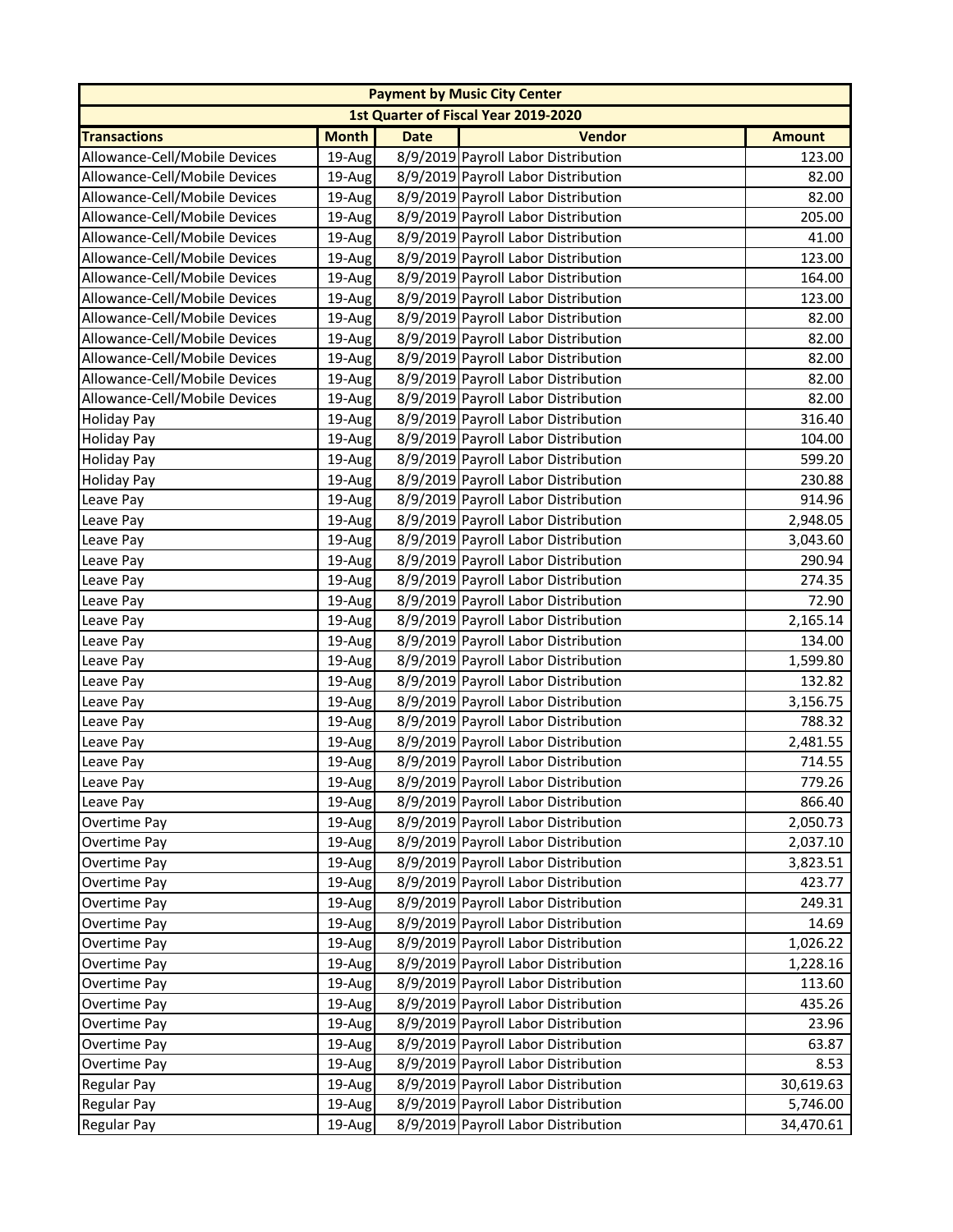|                               |              |                 | <b>Payment by Music City Center</b>         |               |
|-------------------------------|--------------|-----------------|---------------------------------------------|---------------|
|                               |              |                 | <b>1st Quarter of Fiscal Year 2019-2020</b> |               |
| <b>Transactions</b>           | <b>Month</b> | <b>Date</b>     | <b>Vendor</b>                               | <b>Amount</b> |
| <b>Regular Pay</b>            | 19-Aug       |                 | 8/9/2019 Payroll Labor Distribution         | 50,235.96     |
| <b>Regular Pay</b>            | 19-Aug       |                 | 8/9/2019 Payroll Labor Distribution         | 4,767.29      |
| <b>Regular Pay</b>            | 19-Aug       |                 | 8/9/2019 Payroll Labor Distribution         | 12,370.23     |
| <b>Regular Pay</b>            | 19-Aug       |                 | 8/9/2019 Payroll Labor Distribution         | 8,338.65      |
| <b>Regular Pay</b>            | 19-Aug       |                 | 8/9/2019 Payroll Labor Distribution         | 39,750.31     |
| <b>Regular Pay</b>            | 19-Aug       |                 | 8/9/2019 Payroll Labor Distribution         | 3,103.70      |
| <b>Regular Pay</b>            | 19-Aug       |                 | 8/9/2019 Payroll Labor Distribution         | 10,644.02     |
| <b>Regular Pay</b>            | 19-Aug       |                 | 8/9/2019 Payroll Labor Distribution         | 12,445.89     |
| Regular Pay                   | 19-Aug       |                 | 8/9/2019 Payroll Labor Distribution         | 13,308.85     |
| <b>Regular Pay</b>            | 19-Aug       |                 | 8/9/2019 Payroll Labor Distribution         | 6,082.88      |
| Regular Pay                   | 19-Aug       |                 | 8/9/2019 Payroll Labor Distribution         | 17,272.43     |
| <b>Regular Pay</b>            | 19-Aug       |                 | 8/9/2019 Payroll Labor Distribution         | 8,511.85      |
| <b>Regular Pay</b>            | 19-Aug       |                 | 8/9/2019 Payroll Labor Distribution         | 7,842.42      |
| <b>Regular Pay</b>            | 19-Aug       |                 | 8/9/2019 Payroll Labor Distribution         | 23,027.54     |
| <b>Regular Pay</b>            | 19-Aug       |                 | 8/9/2019 Payroll Labor Distribution         | 6,049.60      |
| <b>Elevator Permit</b>        | 19-Aug       |                 | 8/9/2019 TN DEPT OF LABOR DIV BOIL & EL     | 1,800.00      |
| Telephone & Telegraph         | 19-Aug       |                 | 8/12/2019 AT&T DATACOMM                     | 2,004.78      |
| Employee Local Travel/Park    | 19-Aug       |                 | 8/12/2019 MCC PCC MUSIC CITY CENTER         | 20.00         |
| <b>Imprest Shortages</b>      | 19-Aug       |                 | 8/12/2019 MCC PCC MUSIC CITY CENTER         | (0.75)        |
| <b>Metal Pipes/Fittings</b>   | 19-Aug       |                 | 8/12/2019 MCC PCC MUSIC CITY CENTER         | 44.96         |
| Registration                  | 19-Aug       |                 | 8/12/2019 MCC PCC MUSIC CITY CENTER         | 14.00         |
| <b>Small Equipment Supply</b> | 19-Aug       |                 | 8/12/2019 MCC PCC MUSIC CITY CENTER         | 50.21         |
| Software License              | 19-Aug       |                 | 8/12/2019 PRESIDIO NETWORKED SOLUTIONS I    | 44,635.86     |
| <b>Medical Services</b>       | 19-Aug       |                 | 8/13/2019 MED STAR MEDICAL STAFFING INC     | 1,249.50      |
| <b>Security Services</b>      | 19-Aug       |                 | 8/14/2019 ELITE SHOW SERVICES INC (ACH)     | 1,324.59      |
| <b>Security Services</b>      | 19-Aug       |                 | 8/14/2019 ELITE SHOW SERVICES INC (ACH)     | 1,665.80      |
| <b>Security Services</b>      | 19-Aug       |                 | 8/14/2019 ELITE SHOW SERVICES INC (ACH)     | 24,952.62     |
| <b>Medical Services</b>       | 19-Aug       |                 | 8/14/2019 MED STAR MEDICAL STAFFING INC     | 1,606.50      |
| <b>Laundry Services</b>       | 19-Aug       | 8/15/2019 ALSCO |                                             | 910.22        |
| <b>Laundry Services</b>       | 19-Aug       | 8/15/2019 ALSCO |                                             | 138.00        |
| Food & Bev-Inhouse            | 19-Aug       |                 | 8/15/2019 CENTERPLATE MCC (ACH)             | 242.80        |
| Food & Bev-Inhouse            | 19-Aug       |                 | 8/15/2019 CENTERPLATE MCC (ACH)             | 112.22        |
| Food & Ice                    | 19-Aug       |                 | 8/15/2019 CENTERPLATE MCC (ACH)             | 55.01         |
| <b>Security Services</b>      | 19-Aug       |                 | 8/15/2019 ELITE SHOW SERVICES INC (ACH)     | 180.28        |
| <b>Temporary Service</b>      | 19-Aug       |                 | 8/15/2019 ELITE SHOW SERVICES INC (ACH)     | 1,758.74      |
| <b>Landscaping Srvc</b>       | 19-Aug       |                 | 8/15/2019 GREATHOUSE CO LLC, THE (ACH)      | 20,040.89     |
| <b>Rent Equipment</b>         | 19-Aug       |                 | 8/15/2019 WIRELESS PLUS INC (ACH)           | 320.00        |
| <b>Rent Equipment</b>         | 19-Aug       |                 | 8/15/2019 WIRELESS PLUS INC (ACH)           | 320.00        |
| <b>Rent Equipment</b>         | 19-Aug       |                 | 8/15/2019 WIRELESS PLUS INC (ACH)           | 1,000.00      |
| <b>Rent Equipment</b>         | 19-Aug       |                 | 8/15/2019 WIRELESS PLUS INC (ACH)           | 1,000.00      |
| <b>District Energy System</b> | 19-Aug       |                 | 8/16/2019 DES REVENUE / US BANK (ACH)       | 260,191.41    |
| <b>Security Services</b>      | 19-Aug       |                 | 8/16/2019 ELITE SHOW SERVICES INC (ACH)     | 1,874.57      |
| <b>Security Services</b>      | 19-Aug       |                 | 8/16/2019 ELITE SHOW SERVICES INC (ACH)     | 1,476.62      |
| <b>Security Services</b>      | 19-Aug       |                 | 8/16/2019 ELITE SHOW SERVICES INC (ACH)     | 12,579.40     |
| <b>Security Services</b>      | 19-Aug       |                 | 8/16/2019 ELITE SHOW SERVICES INC (ACH)     | 789.35        |
| Landscaping Srvc              | 19-Aug       |                 | 8/16/2019 GREATHOUSE CO LLC, THE (ACH)      | 2,560.00      |
| Janitorial Srvc               | 19-Aug       |                 | 8/16/2019 INDUSTRIAL STAFFING OF TN (ACH    | 5,508.00      |
| <b>Temporary Service</b>      | 19-Aug       |                 | 8/16/2019 INDUSTRIAL STAFFING OF TN (ACH    | 8,484.76      |
| Rpr & Maint Srvc Elev/Escel   | 19-Aug       |                 | 8/16/2019 NASHVILLE MACHINE ELEVATOR CO     | 14,489.19     |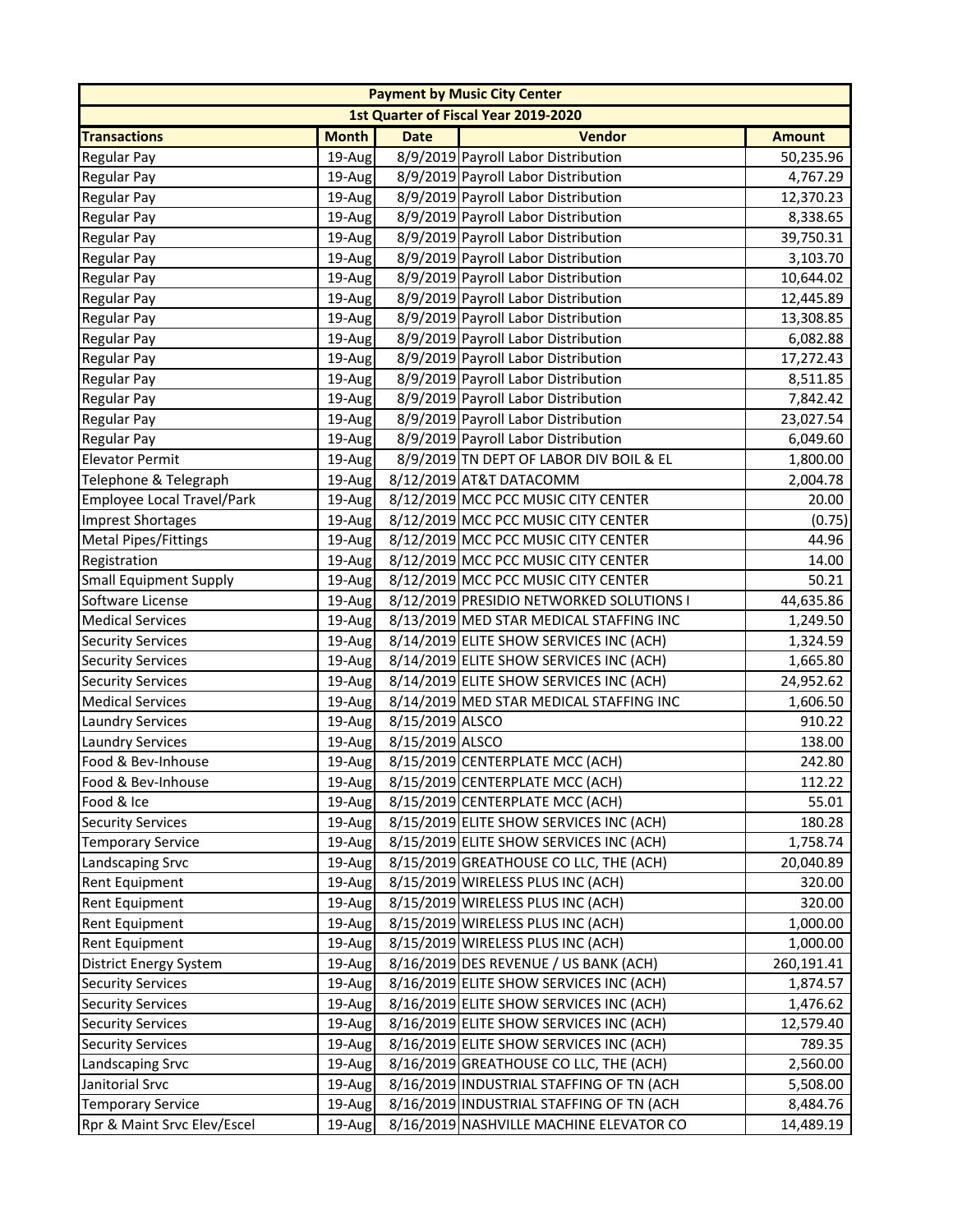|                              |              |             | <b>Payment by Music City Center</b>     |               |
|------------------------------|--------------|-------------|-----------------------------------------|---------------|
|                              |              |             | 1st Quarter of Fiscal Year 2019-2020    |               |
| <b>Transactions</b>          | <b>Month</b> | <b>Date</b> | <b>Vendor</b>                           | <b>Amount</b> |
| <b>Rent Equipment</b>        | 19-Aug       |             | 8/16/2019 WIRELESS PLUS INC (ACH)       | (320.00)      |
| <b>Rent Equipment</b>        | 19-Aug       |             | 8/16/2019 WIRELESS PLUS INC (ACH)       | (1,000.00)    |
| Rpr & Maint Srvc Filter      | 19-Aug       |             | 8/19/2019 CAMFIL FARR INC (ACH)         | 2,428.80      |
| Employee Out-of-town Travel  | 19-Aug       |             | 8/19/2019 INGRAM, VAN                   | 61.50         |
| Employee Out-of-town Travel  | 19-Aug       |             | 8/19/2019 MCALISTER, TERI A             | 142.50        |
| Employee Out-of-town Travel  | 19-Aug       |             | 8/19/2019 STARKS, CHARLES L             | 262.00        |
| Employee Out-of-town Travel  | 19-Aug       |             | 8/19/2019 STARKS, CHARLES L             | 1,439.69      |
| Employee Out-of-town Travel  | 19-Aug       |             | 8/21/2019 FIELDS, CRYSTAL A             | 183.50        |
| Cafe Plan Pre-Tax Savings    | 19-Aug       |             | 8/23/2019 Actual Burden Journal Entries | 138.19        |
| Cafe Plan Pre-Tax Savings    | 19-Aug       |             | 8/23/2019 Actual Burden Journal Entries | 25.09         |
| Cafe Plan Pre-Tax Savings    | 19-Aug       |             | 8/23/2019 Actual Burden Journal Entries | 183.38        |
| Cafe Plan Pre-Tax Savings    | 19-Aug       |             | 8/23/2019 Actual Burden Journal Entries | 327.36        |
| Cafe Plan Pre-Tax Savings    | 19-Aug       |             | 8/23/2019 Actual Burden Journal Entries | 51.23         |
| Cafe Plan Pre-Tax Savings    | 19-Aug       |             | 8/23/2019 Actual Burden Journal Entries | 39.86         |
| Cafe Plan Pre-Tax Savings    | 19-Aug       |             | 8/23/2019 Actual Burden Journal Entries | 34.77         |
| Cafe Plan Pre-Tax Savings    | 19-Aug       |             | 8/23/2019 Actual Burden Journal Entries | 282.81        |
| Cafe Plan Pre-Tax Savings    | 19-Aug       |             | 8/23/2019 Actual Burden Journal Entries | 22.05         |
| Cafe Plan Pre-Tax Savings    | 19-Aug       |             | 8/23/2019 Actual Burden Journal Entries | 39.98         |
| Cafe Plan Pre-Tax Savings    | 19-Aug       |             | 8/23/2019 Actual Burden Journal Entries | 37.22         |
| Cafe Plan Pre-Tax Savings    | 19-Aug       |             | 8/23/2019 Actual Burden Journal Entries | 32.82         |
| Cafe Plan Pre-Tax Savings    | 19-Aug       |             | 8/23/2019 Actual Burden Journal Entries | 15.67         |
| Cafe Plan Pre-Tax Savings    | 19-Aug       |             | 8/23/2019 Actual Burden Journal Entries | 77.77         |
| Cafe Plan Pre-Tax Savings    | 19-Aug       |             | 8/23/2019 Actual Burden Journal Entries | 13.42         |
| Cafe Plan Pre-Tax Savings    | 19-Aug       |             | 8/23/2019 Actual Burden Journal Entries | 16.04         |
| Cafe Plan Pre-Tax Savings    | 19-Aug       |             | 8/23/2019 Actual Burden Journal Entries | 30.57         |
| Cafe Plan Pre-Tax Savings    | 19-Aug       |             | 8/23/2019 Actual Burden Journal Entries | 56.56         |
| CCA Employer 401K Plan       | 19-Aug       |             | 8/23/2019 Actual Burden Journal Entries | 1,099.24      |
| CCA Employer 401K Plan       | $19$ -Aug    |             | 8/23/2019 Actual Burden Journal Entries | 1,125.10      |
| CCA Employer 401K Plan       | 19-Aug       |             | 8/23/2019 Actual Burden Journal Entries | 1,072.49      |
| CCA Employer 401K Plan       | 19-Aug       |             | 8/23/2019 Actual Burden Journal Entries | 512.99        |
| CCA Employer 401K Plan       | 19-Aug       |             | 8/23/2019 Actual Burden Journal Entries | 1,306.21      |
| CCA Employer 401K Plan       | 19-Aug       |             | 8/23/2019 Actual Burden Journal Entries | 233.28        |
| CCA Employer 401K Plan       | 19-Aug       |             | 8/23/2019 Actual Burden Journal Entries | 471.97        |
| CCA Employer 401K Plan       | 19-Aug       |             | 8/23/2019 Actual Burden Journal Entries | 247.17        |
| CCA Employer 401K Plan       | 19-Aug       |             | 8/23/2019 Actual Burden Journal Entries | 698.89        |
| CCA Employer 401K Plan       | 19-Aug       |             | 8/23/2019 Actual Burden Journal Entries | 252.02        |
| CCA Employer 401K Plan       | 19-Aug       |             | 8/23/2019 Actual Burden Journal Entries | 186.84        |
| <b>Employer Dental Group</b> | 19-Aug       |             | 8/23/2019 Actual Burden Journal Entries | 217.17        |
| <b>Employer Dental Group</b> | 19-Aug       |             | 8/23/2019 Actual Burden Journal Entries | 26.10         |
| <b>Employer Dental Group</b> | 19-Aug       |             | 8/23/2019 Actual Burden Journal Entries | 261.90        |
| <b>Employer Dental Group</b> | 19-Aug       |             | 8/23/2019 Actual Burden Journal Entries | 562.62        |
| <b>Employer Dental Group</b> | 19-Aug       |             | 8/23/2019 Actual Burden Journal Entries | 43.21         |
| <b>Employer Dental Group</b> | 19-Aug       |             | 8/23/2019 Actual Burden Journal Entries | 65.25         |
| <b>Employer Dental Group</b> | 19-Aug       |             | 8/23/2019 Actual Burden Journal Entries | 39.89         |
| <b>Employer Dental Group</b> | 19-Aug       |             | 8/23/2019 Actual Burden Journal Entries | 426.87        |
| <b>Employer Dental Group</b> | 19-Aug       |             | 8/23/2019 Actual Burden Journal Entries | 26.10         |
| <b>Employer Dental Group</b> | 19-Aug       |             | 8/23/2019 Actual Burden Journal Entries | 106.41        |
| <b>Employer Dental Group</b> | 19-Aug       |             | 8/23/2019 Actual Burden Journal Entries | 33.24         |
| <b>Employer Dental Group</b> | 19-Aug       |             | 8/23/2019 Actual Burden Journal Entries | 59.18         |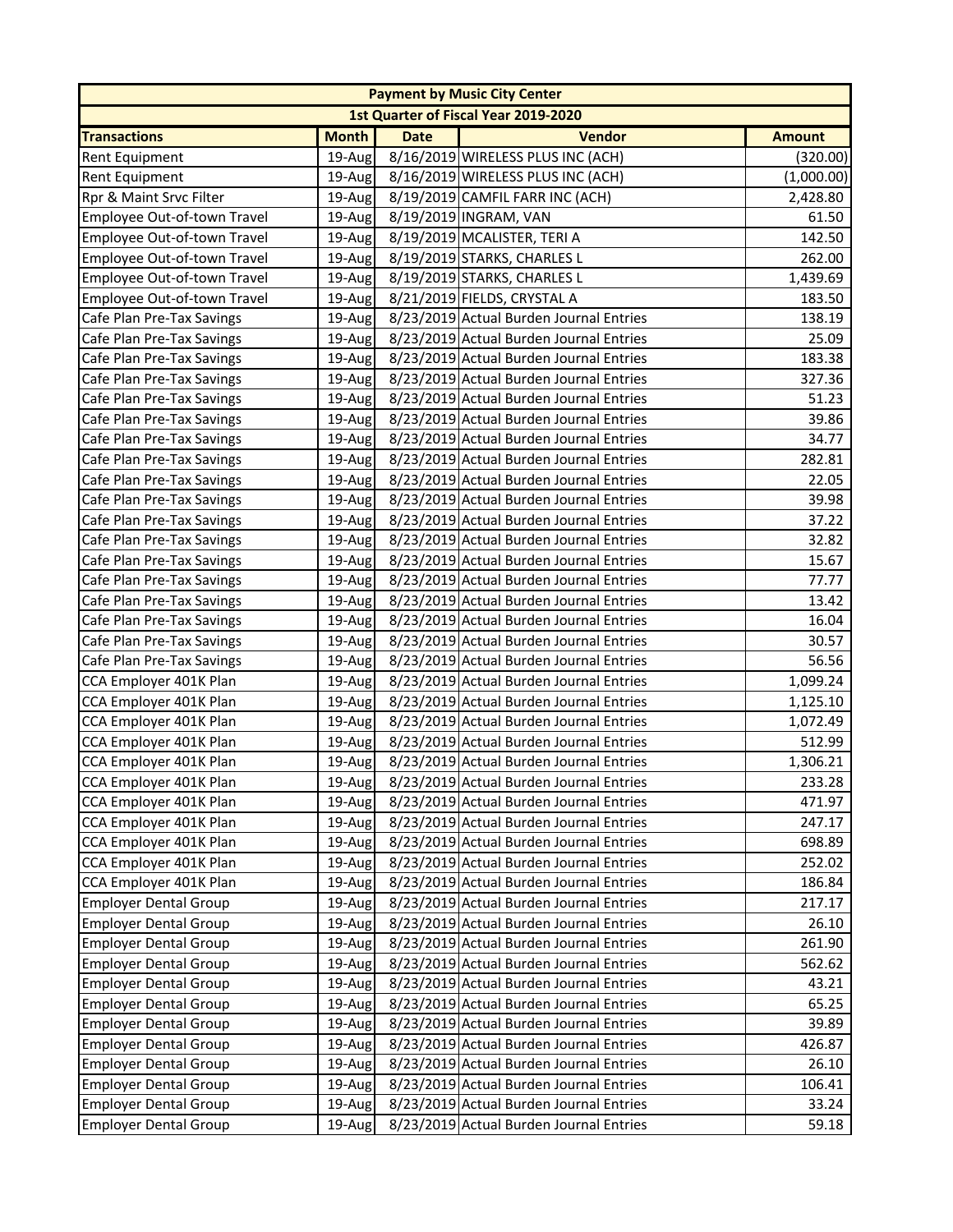|                              |              |             | <b>Payment by Music City Center</b>     |               |
|------------------------------|--------------|-------------|-----------------------------------------|---------------|
|                              |              |             | 1st Quarter of Fiscal Year 2019-2020    |               |
| <b>Transactions</b>          | <b>Month</b> | <b>Date</b> | <b>Vendor</b>                           | <b>Amount</b> |
| <b>Employer Dental Group</b> | 19-Aug       |             | 8/23/2019 Actual Burden Journal Entries | 0.16          |
| <b>Employer Dental Group</b> | 19-Aug       |             | 8/23/2019 Actual Burden Journal Entries | 49.86         |
| <b>Employer Dental Group</b> | $19$ -Aug    |             | 8/23/2019 Actual Burden Journal Entries | 135.30        |
| <b>Employer Dental Group</b> | 19-Aug       |             | 8/23/2019 Actual Burden Journal Entries | 29.67         |
| <b>Employer Dental Group</b> | 19-Aug       |             | 8/23/2019 Actual Burden Journal Entries | 49.86         |
| <b>Employer Dental Group</b> | 19-Aug       |             | 8/23/2019 Actual Burden Journal Entries | 42.72         |
| <b>Employer Dental Group</b> | 19-Aug       |             | 8/23/2019 Actual Burden Journal Entries | 62.91         |
| <b>Employer Group Health</b> | 19-Aug       |             | 8/23/2019 Actual Burden Journal Entries | 5,220.00      |
| <b>Employer Group Health</b> | 19-Aug       |             | 8/23/2019 Actual Burden Journal Entries | 906.00        |
| <b>Employer Group Health</b> | 19-Aug       |             | 8/23/2019 Actual Burden Journal Entries | 6,769.98      |
| <b>Employer Group Health</b> | 19-Aug       |             | 8/23/2019 Actual Burden Journal Entries | 11,922.00     |
| <b>Employer Group Health</b> | 19-Aug       |             | 8/23/2019 Actual Burden Journal Entries | 1,801.80      |
| <b>Employer Group Health</b> | 19-Aug       |             | 8/23/2019 Actual Burden Journal Entries | 2,127.00      |
| <b>Employer Group Health</b> | 19-Aug       |             | 8/23/2019 Actual Burden Journal Entries | 1,234.20      |
| <b>Employer Group Health</b> | 19-Aug       |             | 8/23/2019 Actual Burden Journal Entries | 10,183.98     |
| <b>Employer Group Health</b> | 19-Aug       |             | 8/23/2019 Actual Burden Journal Entries | 726.00        |
| <b>Employer Group Health</b> | 19-Aug       |             | 8/23/2019 Actual Burden Journal Entries | 1,739.04      |
| <b>Employer Group Health</b> | 19-Aug       |             | 8/23/2019 Actual Burden Journal Entries | 1,284.00      |
| <b>Employer Group Health</b> | 19-Aug       |             | 8/23/2019 Actual Burden Journal Entries | 1,155.00      |
| <b>Employer Group Health</b> | 19-Aug       |             | 8/23/2019 Actual Burden Journal Entries | 528.00        |
| <b>Employer Group Health</b> | 19-Aug       |             | 8/23/2019 Actual Burden Journal Entries | 2,760.00      |
| <b>Employer Group Health</b> | 19-Aug       |             | 8/23/2019 Actual Burden Journal Entries | 513.00        |
| <b>Employer Group Health</b> | 19-Aug       |             | 8/23/2019 Actual Burden Journal Entries | 528.00        |
| <b>Employer Group Health</b> | 19-Aug       |             | 8/23/2019 Actual Burden Journal Entries | 1,140.00      |
| <b>Employer Group Health</b> | 19-Aug       |             | 8/23/2019 Actual Burden Journal Entries | 1,962.00      |
| Employer OASDI               | 19-Aug       |             | 8/23/2019 Actual Burden Journal Entries | 2,003.95      |
| Employer OASDI               | 19-Aug       |             | 8/23/2019 Actual Burden Journal Entries | 354.10        |
| Employer OASDI               | 19-Aug       |             | 8/23/2019 Actual Burden Journal Entries | 2,169.83      |
| Employer OASDI               | 19-Aug       |             | 8/23/2019 Actual Burden Journal Entries | 3,460.14      |
| Employer OASDI               | 19-Aug       |             | 8/23/2019 Actual Burden Journal Entries | 310.96        |
| <b>Employer OASDI</b>        | 19-Aug       |             | 8/23/2019 Actual Burden Journal Entries | 762.85        |
| Employer OASDI               | 19-Aug       |             | 8/23/2019 Actual Burden Journal Entries | 487.39        |
| Employer OASDI               | 19-Aug       |             | 8/23/2019 Actual Burden Journal Entries | 2,646.99      |
| Employer OASDI               | $19$ -Aug    |             | 8/23/2019 Actual Burden Journal Entries | 192.82        |
| Employer OASDI               | 19-Aug       |             | 8/23/2019 Actual Burden Journal Entries | 679.61        |
| <b>Employer OASDI</b>        | 19-Aug       |             | 8/23/2019 Actual Burden Journal Entries | 780.95        |
| Employer OASDI               | 19-Aug       |             | 8/23/2019 Actual Burden Journal Entries | 984.81        |
| <b>Employer OASDI</b>        | 19-Aug       |             | 8/23/2019 Actual Burden Journal Entries | 2.55          |
| Employer OASDI               | 19-Aug       |             | 8/23/2019 Actual Burden Journal Entries | 413.31        |
| Employer OASDI               | 19-Aug       |             | 8/23/2019 Actual Burden Journal Entries | 1,173.36      |
| Employer OASDI               | 19-Aug       |             | 8/23/2019 Actual Burden Journal Entries | 543.24        |
| Employer OASDI               | 19-Aug       |             | 8/23/2019 Actual Burden Journal Entries | 521.22        |
| Employer OASDI               | 19-Aug       |             | 8/23/2019 Actual Burden Journal Entries | 605.79        |
| Employer OASDI               | 19-Aug       |             | 8/23/2019 Actual Burden Journal Entries | 479.40        |
| <b>Employer Pension</b>      | 19-Aug       |             | 8/23/2019 Actual Burden Journal Entries | 748.10        |
| <b>Employer Pension</b>      | 19-Aug       |             | 8/23/2019 Actual Burden Journal Entries | 701.52        |
| <b>Employer Pension</b>      | 19-Aug       |             | 8/23/2019 Actual Burden Journal Entries | 1,038.49      |
| <b>Employer Pension</b>      | 19-Aug       |             | 8/23/2019 Actual Burden Journal Entries | 419.32        |
| <b>Employer Pension</b>      | 19-Aug       |             | 8/23/2019 Actual Burden Journal Entries | 2,026.79      |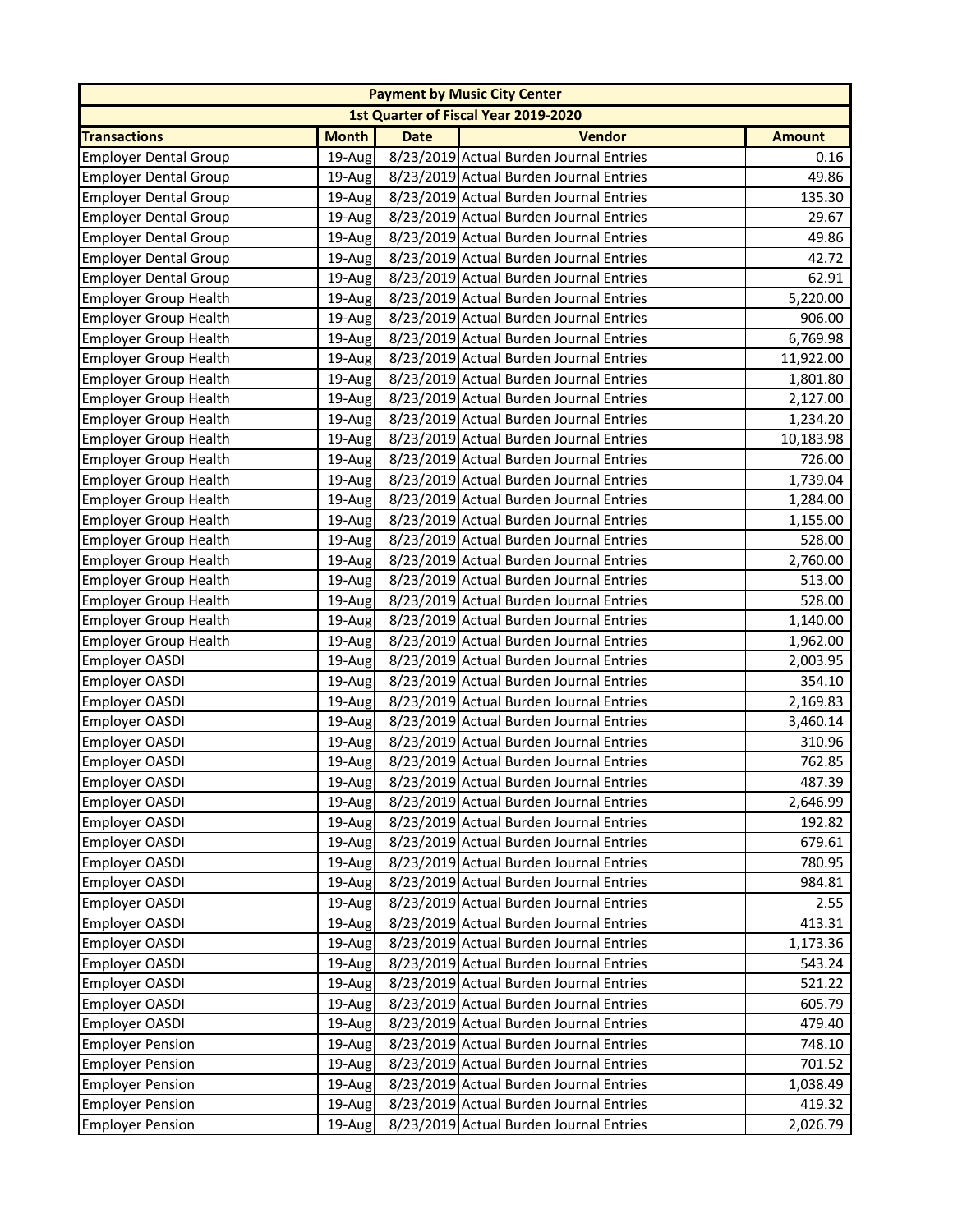|                             |              |             | <b>Payment by Music City Center</b>     |               |
|-----------------------------|--------------|-------------|-----------------------------------------|---------------|
|                             |              |             | 1st Quarter of Fiscal Year 2019-2020    |               |
| <b>Transactions</b>         | <b>Month</b> | <b>Date</b> | <b>Vendor</b>                           | <b>Amount</b> |
| <b>Employer Pension</b>     | 19-Aug       |             | 8/23/2019 Actual Burden Journal Entries | 5.07          |
| <b>Employer Pension</b>     | 19-Aug       |             | 8/23/2019 Actual Burden Journal Entries | 1,138.97      |
| <b>Employer Pension</b>     | 19-Aug       |             | 8/23/2019 Actual Burden Journal Entries | 2,817.22      |
| <b>Employer Pension</b>     | 19-Aug       |             | 8/23/2019 Actual Burden Journal Entries | 192.50        |
| <b>Employer SSN Medical</b> | 19-Aug       |             | 8/23/2019 Actual Burden Journal Entries | 468.69        |
| <b>Employer SSN Medical</b> | 19-Aug       |             | 8/23/2019 Actual Burden Journal Entries | 82.81         |
| <b>Employer SSN Medical</b> | 19-Aug       |             | 8/23/2019 Actual Burden Journal Entries | 507.42        |
| <b>Employer SSN Medical</b> | 19-Aug       |             | 8/23/2019 Actual Burden Journal Entries | 809.23        |
| <b>Employer SSN Medical</b> | 19-Aug       |             | 8/23/2019 Actual Burden Journal Entries | 72.72         |
| <b>Employer SSN Medical</b> | $19$ -Aug    |             | 8/23/2019 Actual Burden Journal Entries | 178.41        |
| <b>Employer SSN Medical</b> | $19$ -Aug    |             | 8/23/2019 Actual Burden Journal Entries | 113.98        |
| <b>Employer SSN Medical</b> | 19-Aug       |             | 8/23/2019 Actual Burden Journal Entries | 619.02        |
| <b>Employer SSN Medical</b> | 19-Aug       |             | 8/23/2019 Actual Burden Journal Entries | 45.10         |
| <b>Employer SSN Medical</b> | 19-Aug       |             | 8/23/2019 Actual Burden Journal Entries | 158.94        |
| <b>Employer SSN Medical</b> | 19-Aug       |             | 8/23/2019 Actual Burden Journal Entries | 182.64        |
| <b>Employer SSN Medical</b> | $19$ -Aug    |             | 8/23/2019 Actual Burden Journal Entries | 230.32        |
| <b>Employer SSN Medical</b> | 19-Aug       |             | 8/23/2019 Actual Burden Journal Entries | 0.59          |
| <b>Employer SSN Medical</b> | 19-Aug       |             | 8/23/2019 Actual Burden Journal Entries | 96.67         |
| <b>Employer SSN Medical</b> | 19-Aug       |             | 8/23/2019 Actual Burden Journal Entries | 274.44        |
| <b>Employer SSN Medical</b> | 19-Aug       |             | 8/23/2019 Actual Burden Journal Entries | 127.05        |
| <b>Employer SSN Medical</b> | $19$ -Aug    |             | 8/23/2019 Actual Burden Journal Entries | 121.90        |
| <b>Employer SSN Medical</b> | $19$ -Aug    |             | 8/23/2019 Actual Burden Journal Entries | 323.79        |
| <b>Employer SSN Medical</b> | 19-Aug       |             | 8/23/2019 Actual Burden Journal Entries | 112.12        |
| <b>FSA Pre-Tax Savings</b>  | 19-Aug       |             | 8/23/2019 Actual Burden Journal Entries | 1.77          |
| <b>FSA Pre-Tax Savings</b>  | 19-Aug       |             | 8/23/2019 Actual Burden Journal Entries | 7.65          |
| <b>FSA Pre-Tax Savings</b>  | 19-Aug       |             | 8/23/2019 Actual Burden Journal Entries | 8.53          |
| <b>FSA Pre-Tax Savings</b>  | 19-Aug       |             | 8/23/2019 Actual Burden Journal Entries | 22.36         |
| <b>FSA Pre-Tax Savings</b>  | $19$ -Aug    |             | 8/23/2019 Actual Burden Journal Entries | 7.65          |
| <b>Holiday Pay</b>          | 19-Aug       |             | 8/23/2019 Payroll Labor Distribution    | 102.72        |
| <b>Holiday Pay</b>          | 19-Aug       |             | 8/23/2019 Payroll Labor Distribution    | 238.48        |
| <b>Holiday Pay</b>          | 19-Aug       |             | 8/23/2019 Payroll Labor Distribution    | 112.00        |
| Holiday Pay                 | 19-Aug       |             | 8/23/2019 Payroll Labor Distribution    | 1,289.08      |
| Injured on Duty Pay         | 19-Aug       |             | 8/23/2019 Payroll Labor Distribution    | 41.15         |
| Leave Pay                   | 19-Aug       |             | 8/23/2019 Payroll Labor Distribution    | 2,192.80      |
| Leave Pay                   | $19-Au$ g    |             | 8/23/2019 Payroll Labor Distribution    | 3,020.39      |
| Leave Pay                   | 19-Aug       |             | 8/23/2019 Payroll Labor Distribution    | 3,855.77      |
| Leave Pay                   | 19-Aug       |             | 8/23/2019 Payroll Labor Distribution    | 513.65        |
| Leave Pay                   | 19-Aug       |             | 8/23/2019 Payroll Labor Distribution    | 436.19        |
| Leave Pay                   | 19-Aug       |             | 8/23/2019 Payroll Labor Distribution    | 82.01         |
| Leave Pay                   | 19-Aug       |             | 8/23/2019 Payroll Labor Distribution    | 1,473.47      |
| Leave Pay                   | 19-Aug       |             | 8/23/2019 Payroll Labor Distribution    | 788.24        |
| Leave Pay                   | 19-Aug       |             | 8/23/2019 Payroll Labor Distribution    | 2,687.29      |
| Leave Pay                   | 19-Aug       |             | 8/23/2019 Payroll Labor Distribution    | 391.72        |
| Leave Pay                   | 19-Aug       |             | 8/23/2019 Payroll Labor Distribution    | 4,492.52      |
| Leave Pay                   | 19-Aug       |             | 8/23/2019 Payroll Labor Distribution    | 466.04        |
| Leave Pay                   | 19-Aug       |             | 8/23/2019 Payroll Labor Distribution    | 2,399.99      |
| Leave Pay                   | 19-Aug       |             | 8/23/2019 Payroll Labor Distribution    | 1,289.54      |
| Leave Pay                   | 19-Aug       |             | 8/23/2019 Payroll Labor Distribution    | 233.36        |
| Leave Pay                   | 19-Aug       |             | 8/23/2019 Payroll Labor Distribution    | 1,289.08      |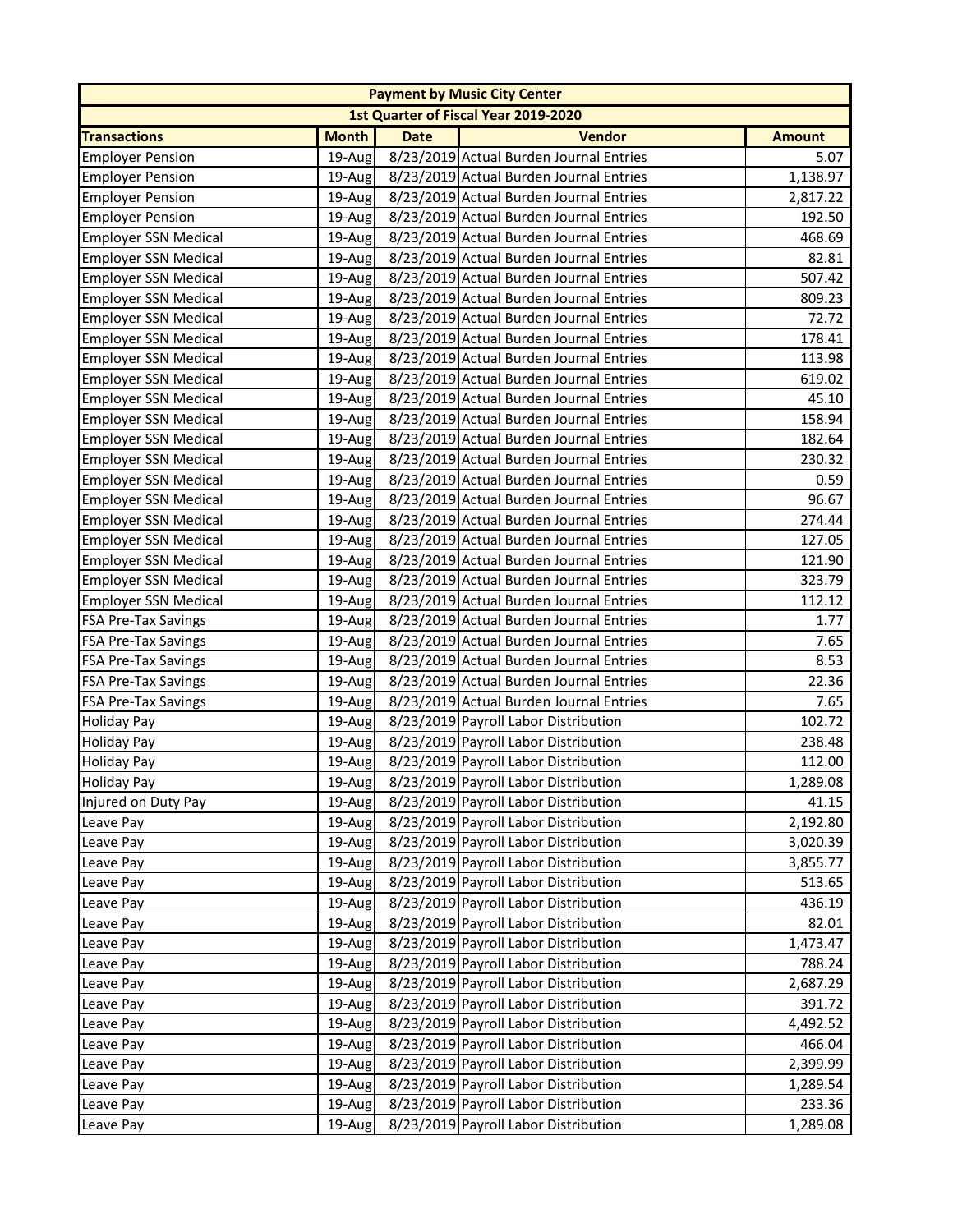|                                    |              |                              | <b>Payment by Music City Center</b>          |               |
|------------------------------------|--------------|------------------------------|----------------------------------------------|---------------|
|                                    |              |                              | 1st Quarter of Fiscal Year 2019-2020         |               |
| <b>Transactions</b>                | <b>Month</b> | <b>Date</b>                  | <b>Vendor</b>                                | <b>Amount</b> |
| Leave Pay                          | 19-Aug       |                              | 8/23/2019 Payroll Labor Distribution         | 612.08        |
| Overtime Pay                       | 19-Aug       |                              | 8/23/2019 Payroll Labor Distribution         | 3,012.36      |
| Overtime Pay                       | 19-Aug       |                              | 8/23/2019 Payroll Labor Distribution         | 1,305.91      |
| Overtime Pay                       | 19-Aug       |                              | 8/23/2019 Payroll Labor Distribution         | 7,481.59      |
| Overtime Pay                       | 19-Aug       |                              | 8/23/2019 Payroll Labor Distribution         | 578.71        |
| Overtime Pay                       | 19-Aug       |                              | 8/23/2019 Payroll Labor Distribution         | 179.98        |
| Overtime Pay                       | 19-Aug       |                              | 8/23/2019 Payroll Labor Distribution         | 9.57          |
| Overtime Pay                       | 19-Aug       |                              | 8/23/2019 Payroll Labor Distribution         | 1,211.66      |
| Overtime Pay                       | 19-Aug       |                              | 8/23/2019 Payroll Labor Distribution         | 71.53         |
| Overtime Pay                       | 19-Aug       |                              | 8/23/2019 Payroll Labor Distribution         | 283.63        |
| Overtime Pay                       | 19-Aug       |                              | 8/23/2019 Payroll Labor Distribution         | 3.12          |
| Overtime Pay                       | 19-Aug       |                              | 8/23/2019 Payroll Labor Distribution         | 271.58        |
| Overtime Pay                       | 19-Aug       |                              | 8/23/2019 Payroll Labor Distribution         | 21.39         |
| Overtime Pay                       | 19-Aug       |                              | 8/23/2019 Payroll Labor Distribution         | 142.38        |
| <b>Regular Pay</b>                 | 19-Aug       |                              | 8/23/2019 Payroll Labor Distribution         | 28,820.10     |
| <b>Regular Pay</b>                 | 19-Aug       |                              | 8/23/2019 Payroll Labor Distribution         | 6,062.40      |
| <b>Regular Pay</b>                 | 19-Aug       |                              | 8/23/2019 Payroll Labor Distribution         | 33,067.46     |
| <b>Regular Pay</b>                 | 19-Aug       |                              | 8/23/2019 Payroll Labor Distribution         | 48,749.26     |
| <b>Regular Pay</b>                 | 19-Aug       |                              | 8/23/2019 Payroll Labor Distribution         | 4,592.55      |
| <b>Regular Pay</b>                 | 19-Aug       |                              | 8/23/2019 Payroll Labor Distribution         | 12,208.78     |
| <b>Regular Pay</b>                 | 19-Aug       |                              | 8/23/2019 Payroll Labor Distribution         | 8,324.07      |
| <b>Regular Pay</b>                 | 19-Aug       |                              | 8/23/2019 Payroll Labor Distribution         | 43,466.16     |
| <b>Regular Pay</b>                 | 19-Aug       |                              | 8/23/2019 Payroll Labor Distribution         | 2,538.34      |
| <b>Regular Pay</b>                 | 19-Aug       |                              | 8/23/2019 Payroll Labor Distribution         | 8,401.06      |
| Regular Pay                        | 19-Aug       |                              | 8/23/2019 Payroll Labor Distribution         | 12,687.74     |
| <b>Regular Pay</b>                 | 19-Aug       |                              | 8/23/2019 Payroll Labor Distribution         | 11,931.93     |
| <b>Regular Pay</b>                 | 19-Aug       |                              | 8/23/2019 Payroll Labor Distribution         | 6,405.16      |
| <b>Regular Pay</b>                 | 19-Aug       |                              | 8/23/2019 Payroll Labor Distribution         | 17,270.24     |
| <b>Regular Pay</b>                 | 19-Aug       |                              | 8/23/2019 Payroll Labor Distribution         | 7,940.34      |
| <b>Regular Pay</b>                 | 19-Aug       |                              | 8/23/2019 Payroll Labor Distribution         | 8,361.84      |
| <b>Regular Pay</b>                 | 19-Aug       |                              | 8/23/2019 Payroll Labor Distribution         | 20,109.41     |
| Regular Pay                        | 19-Aug       |                              | 8/23/2019 Payroll Labor Distribution         | 7,859.30      |
| <b>Aug Total</b>                   | 19-Aug       |                              |                                              | 1,388,293.56  |
| <b>Bi-Weekly Advance</b>           |              |                              | 19-Sep 09/19/2019 BI WEEKLY ADAVANCE REIM    | (374.64)      |
| <b>Convention Center Authority</b> |              |                              | 19-Sep 09/01/2019 08/19 LOCAP BILLING        | 36,800.00     |
| <b>Convention Center Authority</b> |              |                              | 19-Sep 09/01/2019 07/19 LOCAP BILLING        | 36,800.00     |
| <b>Convention Center Authority</b> |              |                              | 19-Sep 09/01/2019 09/19 LOCAP BILLING        | 36,800.00     |
| Insurance-Liability/PropDmg        |              |                              | 19-Sep 09/01/2019 Hartford SEPT              | 276.67        |
| Insurance-Liability/PropDmg        |              |                              | 19-Sep 09/01/2019 AXA Fine Arts SEPT         | 312.00        |
| Insurance-Liability/PropDmg        |              |                              | 19-Sep 09/01/2019 Traveler's Crime SEPT      | 392.25        |
| Other Rpr & Maint Srvc             |              |                              | 19-Sep 09/01/2019 LIGHTWAVE SOLAR-SEPT       | 450.00        |
| Insurance-Liability/PropDmg        |              |                              | 19-Sep 09/01/2019 Traveler's (Umbrella) SEPT | 620.42        |
| Other Rpr & Maint Srvc             |              |                              | 19-Sep 09/01/2019 MISSION CRITICAL-SEPT      | 688.33        |
| Insurance-Liability/PropDmg        |              |                              | 19-Sep 09/01/2019 Beazley Cyber SEPT         | 806.67        |
| Insurance-Vehicles                 |              |                              | 19-Sep 09/01/2019 Traveler's Auto SEPT       | 855.17        |
| Insurance-Liability/PropDmg        |              |                              | 19-Sep 09/01/2019 Ironshore SEPT             | 1,681.08      |
| Other Rpr & Maint Srvc             |              |                              | 19-Sep 09/01/2019 LMG MARQUEE-SEPT           | 2,017.25      |
| Other Rpr & Maint Srvc             |              |                              | 19-Sep 09/01/2019 PIERREMONT MEDIA-SEPT      | 2,066.66      |
| Insurance-Liability/PropDmg        |              | 19-Sep 09/01/2019 Chubb SEPT |                                              | 2,183.25      |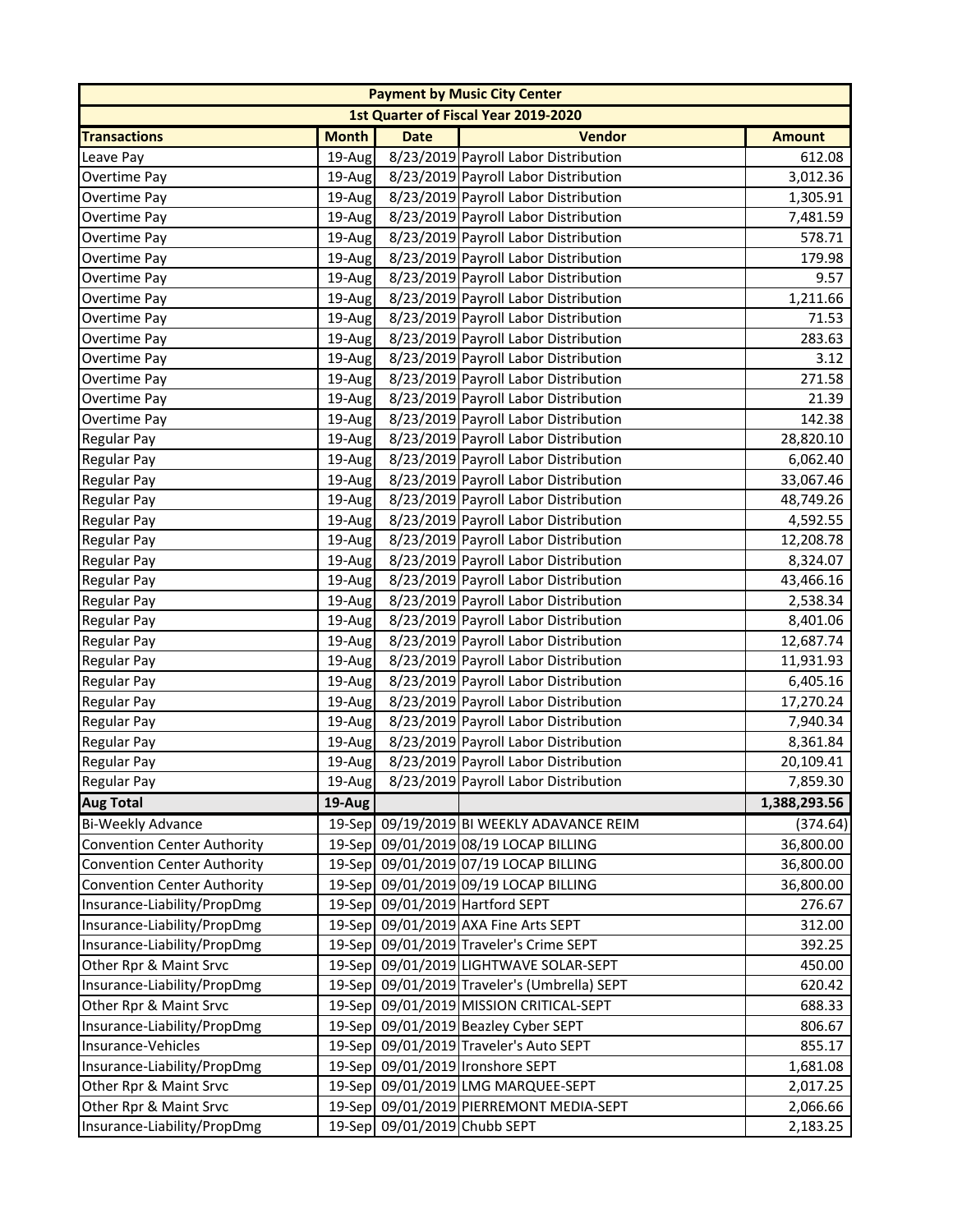|                                  |              |             | <b>Payment by Music City Center</b>              |               |
|----------------------------------|--------------|-------------|--------------------------------------------------|---------------|
|                                  |              |             | 1st Quarter of Fiscal Year 2019-2020             |               |
| <b>Transactions</b>              | <b>Month</b> | <b>Date</b> | <b>Vendor</b>                                    | <b>Amount</b> |
| Other Rpr & Maint Srvc           | 19-Sep       |             | 09/01/2019 SIMPLEX-FIRE ALARM SEPT               | 3,000.00      |
| Other Rpr & Maint Srvc           |              |             | 19-Sep 09/01/2019 CRAWFORD DOOR-SEPT             | 3,550.00      |
| Insurance-Liability/PropDmg      |              |             | 19-Sep 09/01/2019 Greenwich SEPT                 | 3,688.58      |
| Insurance-Workman's Comp         | 19-Sep       |             | 09/01/2019 Traveler's Workman's Comp SEPT        | 4,538.92      |
| Insurance-Liability/PropDmg      |              |             | 19-Sep 09/01/2019 Selective Insurance Gen Liab S | 4,881.50      |
| Insurance-Liability/PropDmg      |              |             | 19-Sep 09/01/2019 Distinguished Programs SEPT    | 10,978.58     |
| Insurance-Liability/PropDmg      |              |             | 19-Sep 09/01/2019 AFM Commercial SEPT            | 12,950.25     |
| Other Rpr & Maint Srvc           |              |             | 19-Sep 09/01/2019 Journal Import Created         | (3,904.17)    |
| Repair & Maint Supply            |              |             | 19-Sep 09/01/2019 Journal Import Created         | (11,504.88)   |
| Management Consultant            |              |             | 19-Sep 09/01/2019 Journal Import Created         | (9,500.00)    |
| Postage & Delivery Srvc          |              |             | 19-Sep 09/01/2019 Journal Import Created         | (8,687.50)    |
| Furniture/Fixtures<\$10K         |              |             | 19-Sep 09/01/2019 Journal Import Created         | (7,998.84)    |
| Furniture/Fixtures<\$10K         |              |             | 19-Sep 09/01/2019 Journal Import Created         | (7, 339.52)   |
| Computer Hardware <\$10K         |              |             | 19-Sep 09/01/2019 Journal Import Created         | (5,626.40)    |
| <b>Management Consultant</b>     |              |             | 19-Sep 09/01/2019 Journal Import Created         | (5,600.00)    |
| Repair & Maint Supply            |              |             | 19-Sep 09/01/2019 Journal Import Created         | (4,004.00)    |
| Furniture/Fixtures<\$10K         |              |             | 19-Sep 09/01/2019 Journal Import Created         | (3,839.07)    |
| Other Rpr & Maint Srvc           |              |             | 19-Sep 09/01/2019 Journal Import Created         | (2,399.59)    |
| Other Rpr & Maint Srvc           |              |             | 19-Sep 09/01/2019 Journal Import Created         | (2,369.55)    |
| Repair & Maint Supply            |              |             | 19-Sep 09/01/2019 Journal Import Created         | (2,320.00)    |
| Plumbing/HVAC Maintain Srvc      |              |             | 19-Sep 09/01/2019 Journal Import Created         | (2, 175.45)   |
| Furniture/Fixtures<\$10K         |              |             | 19-Sep 09/01/2019 Journal Import Created         | (1,753.33)    |
| Plumbing/HVAC Maintain Srvc      |              |             | 19-Sep 09/01/2019 Journal Import Created         | (1,455.10)    |
| Plumbing/HVAC Maintain Srvc      |              |             | 19-Sep 09/01/2019 Journal Import Created         | (1,335.00)    |
| <b>Rent Equipment</b>            |              |             | 19-Sep 09/01/2019 Journal Import Created         | (1,000.00)    |
| <b>Building Maintenance Srvc</b> |              |             | 19-Sep 09/01/2019 Journal Import Created         | (865.00)      |
| <b>HVAC Supply</b>               |              |             | 19-Sep 09/01/2019 Journal Import Created         | (808.00)      |
| <b>Building Maintenance Srvc</b> |              |             | 19-Sep 09/01/2019 Journal Import Created         | (793.60)      |
| Plumbing/HVAC Maintain Srvc      |              |             | 19-Sep 09/01/2019 Journal Import Created         | (681.00)      |
| <b>Small Equipment Supply</b>    |              |             | 19-Sep 09/01/2019 Journal Import Created         | (633.00)      |
| <b>Electrical Supply</b>         |              |             | 19-Sep 09/01/2019 Journal Import Created         | (630.00)      |
| Plumbing/HVAC Maintain Srvc      |              |             | 19-Sep 09/01/2019 Journal Import Created         | (549.80)      |
| Postage & Delivery Srvc          |              |             | 19-Sep 09/01/2019 Journal Import Created         | (542.68)      |
| <b>Building Maintenance Srvc</b> |              |             | 19-Sep 09/01/2019 Journal Import Created         | (469.92)      |
| <b>HVAC Supply</b>               |              |             | 19-Sep 09/01/2019 Journal Import Created         | (416.00)      |
| Plumbing/HVAC Maintain Srvc      |              |             | 19-Sep 09/01/2019 Journal Import Created         | (391.80)      |
| <b>HHold &amp; Jnitr Supply</b>  |              |             | 19-Sep 09/01/2019 Journal Import Created         | (378.00)      |
| <b>HVAC Supply</b>               |              |             | 19-Sep 09/01/2019 Journal Import Created         | (368.00)      |
| Postage & Delivery Srvc          |              |             | 19-Sep 09/01/2019 Journal Import Created         | (355.00)      |
| Computer Hardware <\$10K         |              |             | 19-Sep 09/01/2019 Journal Import Created         | (340.00)      |
| <b>HVAC Supply</b>               |              |             | 19-Sep 09/01/2019 Journal Import Created         | (336.00)      |
| <b>Rent Equipment</b>            |              |             | 19-Sep 09/01/2019 Journal Import Created         | (320.00)      |
| <b>HVAC Supply</b>               |              |             | 19-Sep 09/01/2019 Journal Import Created         | (314.50)      |
| Paint Supply                     |              |             | 19-Sep 09/01/2019 Journal Import Created         | (271.80)      |
| Postage & Delivery Srvc          |              |             | 19-Sep 09/01/2019 Journal Import Created         | (270.00)      |
| Offc & Admin Supply              |              |             | 19-Sep 09/01/2019 Journal Import Created         | (248.50)      |
| Paint Supply                     |              |             | 19-Sep 09/01/2019 Journal Import Created         | (181.20)      |
| Offc & Admin Supply              |              |             | 19-Sep 09/01/2019 Journal Import Created         | (149.88)      |
| <b>Building Maintenance Srvc</b> |              |             | 19-Sep 09/01/2019 Journal Import Created         | (134.95)      |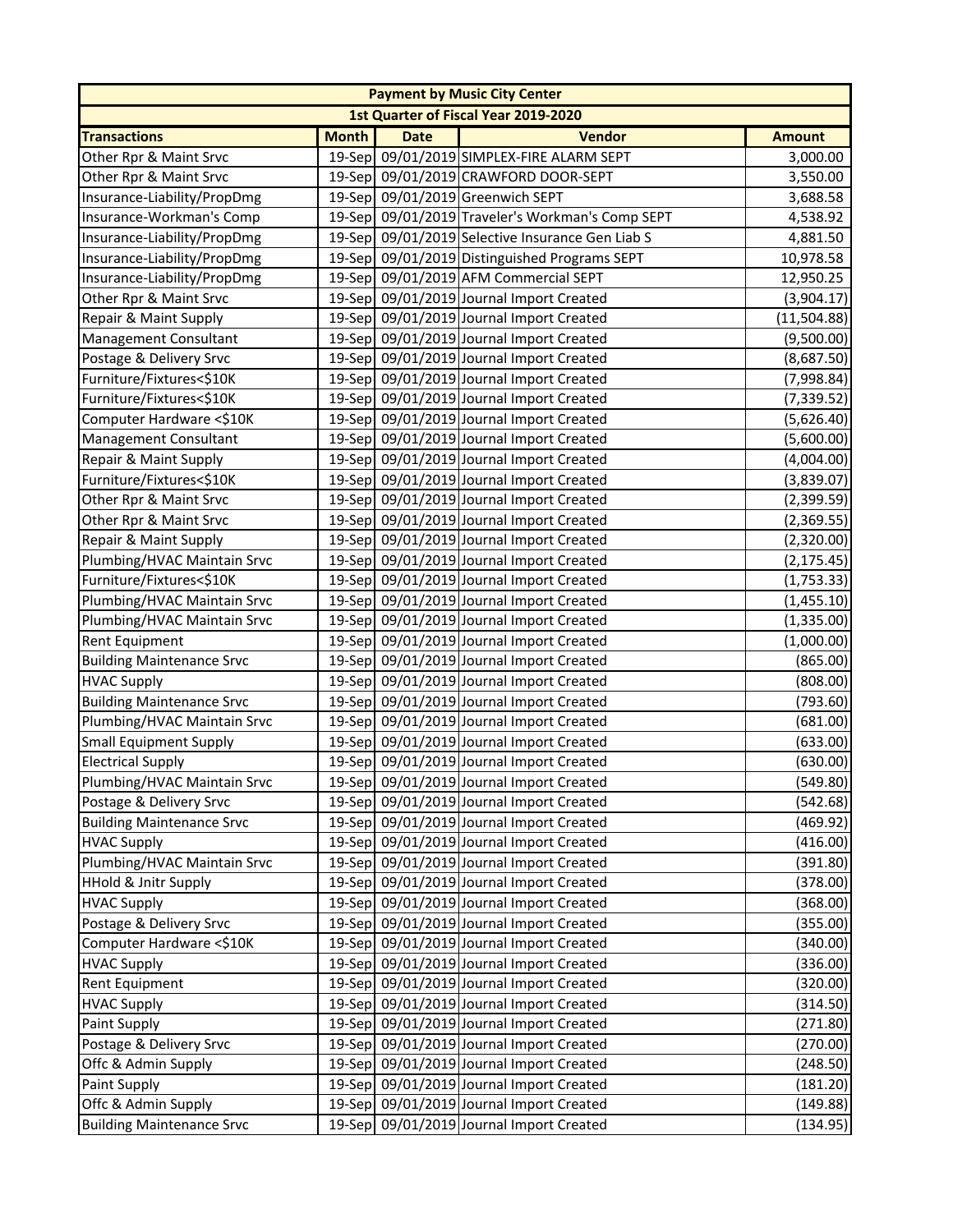|                             |              |                              | <b>Payment by Music City Center</b>                            |               |
|-----------------------------|--------------|------------------------------|----------------------------------------------------------------|---------------|
|                             |              |                              | 1st Quarter of Fiscal Year 2019-2020                           |               |
| <b>Transactions</b>         | <b>Month</b> | <b>Date</b>                  | <b>Vendor</b>                                                  | <b>Amount</b> |
| Computer Hardware <\$10K    |              |                              | 19-Sep 09/01/2019 Journal Import Created                       | (133.84)      |
| Offc & Admin Supply         |              |                              | 19-Sep 09/01/2019 Journal Import Created                       | (128.97)      |
| Offc & Admin Supply         |              |                              | 19-Sep 09/01/2019 Journal Import Created                       | (53.16)       |
| Computer Hardware <\$10K    |              |                              | 19-Sep 09/01/2019 Journal Import Created                       | (37.00)       |
| Offc & Admin Supply         |              |                              | 19-Sep 09/01/2019 Journal Import Created                       | (25.88)       |
| Postage & Delivery Srvc     |              |                              | 19-Sep 09/01/2019 Journal Import Created                       | (25.00)       |
| Printing/Binding            |              |                              | 19-Sep 09/01/2019 Journal Import Created                       | (10.00)       |
| Auto Oil/Lubricants         |              |                              | 19-Sep 09/01/2019 Journal Import Created                       | (8.99)        |
| Software License            |              |                              | 19-Sep 09/03/2019 MCCEXPE1.NASHMCC.COM (1 YR)                  | 135.00        |
| Info Systems Charge         |              |                              | 19-Sep 09/01/2019 AUG2019 ITS ISF ENTRY                        | 27,150.00     |
| Info Systems Charge         |              |                              | 19-Sep 09/01/2019 SEP2019 ITS ISF ENTRY                        | 27,150.00     |
| Info Systems Charge         |              |                              | 19-Sep 09/01/2019 JUL2019 ITS ISF ENTRY                        | 27,150.00     |
| MIS Tech Revolving Charge   |              |                              | 19-Sep 09/01/2019 Sep2019 PC Replac Fd                         | 1,818.15      |
| <b>Internet Services</b>    |              |                              | 19-Sep 09/30/2019 AT&T Mobility                                | 55.53         |
| Cable Television            |              |                              | 19-Sep 09/30/2019 AT&T Corporation                             | 123.05        |
| Other Rpr & Maint Srvc      |              |                              | 19-Sep 09/30/2019 Nashville Machine Company, Inc.              | 585.00        |
| Other Rpr & Maint Srvc      |              |                              | 19-Sep 09/30/2019 Nashville Machine Company, Inc.              | 586.94        |
| Other Rpr & Maint Srvc      |              |                              | 19-Sep 09/30/2019 Johnson Control Fire Protection LP           | 10,153.50     |
| <b>Laundry Services</b>     |              | 19-Sep 09/30/2019 ALSCO      |                                                                | 138.00        |
| <b>Laundry Services</b>     |              | 19-Sep 09/30/2019 ALSCO      |                                                                | 138.00        |
| <b>Laundry Services</b>     |              | 19-Sep 09/30/2019 ALSCO      |                                                                | 138.00        |
| <b>Laundry Services</b>     |              | 19-Sep 09/30/2019 ALSCO      |                                                                | 304.99        |
| <b>Laundry Services</b>     |              | 19-Sep 09/30/2019 ALSCO      |                                                                | 312.40        |
| <b>Laundry Services</b>     |              | 19-Sep 09/30/2019 ALSCO      |                                                                | 312.40        |
| <b>Laundry Services</b>     |              | 19-Sep 09/30/2019 ALSCO      |                                                                | 341.30        |
| <b>Laundry Services</b>     |              | 19-Sep 09/30/2019 ALSCO      |                                                                | 606.82        |
| <b>Laundry Services</b>     |              | 19-Sep 09/30/2019 ALSCO      |                                                                | 754.88        |
| Food & Ice                  |              |                              | 19-Sep 09/30/2019 Centerplate MCC                              | 48.71         |
| Food & Ice                  |              |                              | 19-Sep 09/30/2019 Centerplate MCC                              | 49.37         |
| Food & Ice                  |              |                              | 19-Sep 09/30/2019 Centerplate MCC                              | 52.43         |
| Food & Ice                  |              |                              | 19-Sep 09/30/2019 Centerplate MCC                              | 60.22         |
| Food & Ice                  |              |                              | 19-Sep 09/30/2019 Centerplate MCC                              | 69.47         |
| Food & Ice                  |              |                              | 19-Sep 09/30/2019 Centerplate MCC                              | 179.10        |
| <b>Security Services</b>    |              |                              | 19-Sep 09/30/2019 Elite Show Services, Inc.                    | 433.69        |
| Food & Ice                  |              |                              | 19-Sep 09/30/2019 Centerplate MCC                              | 471.44        |
| Landscaping Srvc            |              |                              | 19-Sep 09/30/2019 Richards Convention Florist dba Teasleys con | 475.00        |
| Other Rpr & Maint Srvc      |              | 19-Sep 09/30/2019 Atech Inc. |                                                                | 655.02        |
| <b>Security Services</b>    |              |                              | 19-Sep 09/30/2019 Elite Show Services, Inc.                    | 730.88        |
| <b>Security Services</b>    |              |                              | 19-Sep 09/30/2019 Elite Show Services, Inc.                    | 1,106.70      |
| Employee Out-of-town Travel |              |                              | 19-Sep 09/30/2019 Starks, Charles L                            | 1,149.97      |
| <b>Medical Services</b>     |              |                              | 19-Sep 09/30/2019 Med Star Medical Staffing Inc                | 1,300.50      |
| <b>Temporary Service</b>    |              |                              | 19-Sep 09/30/2019 Elite Show Services, Inc.                    | 1,566.03      |
| <b>Temporary Service</b>    |              |                              | 19-Sep 09/30/2019 Elite Show Services, Inc.                    | 2,350.69      |
| <b>Temporary Service</b>    |              |                              | 19-Sep 09/30/2019 Elite Show Services, Inc.                    | 2,377.05      |
| <b>Security Services</b>    |              |                              | 19-Sep 09/30/2019 Elite Show Services, Inc.                    | 2,771.24      |
| <b>Temporary Service</b>    |              |                              | 19-Sep 09/30/2019 Elite Show Services, Inc.                    | 2,893.76      |
| <b>Security Services</b>    |              |                              | 19-Sep 09/30/2019 Elite Show Services, Inc.                    | 5,641.31      |
| <b>Security Services</b>    |              |                              | 19-Sep 09/30/2019 Elite Show Services, Inc.                    | 5,655.31      |
| Food & Ice                  |              |                              | 19-Sep 09/30/2019 Centerplate MCC                              | 6,085.21      |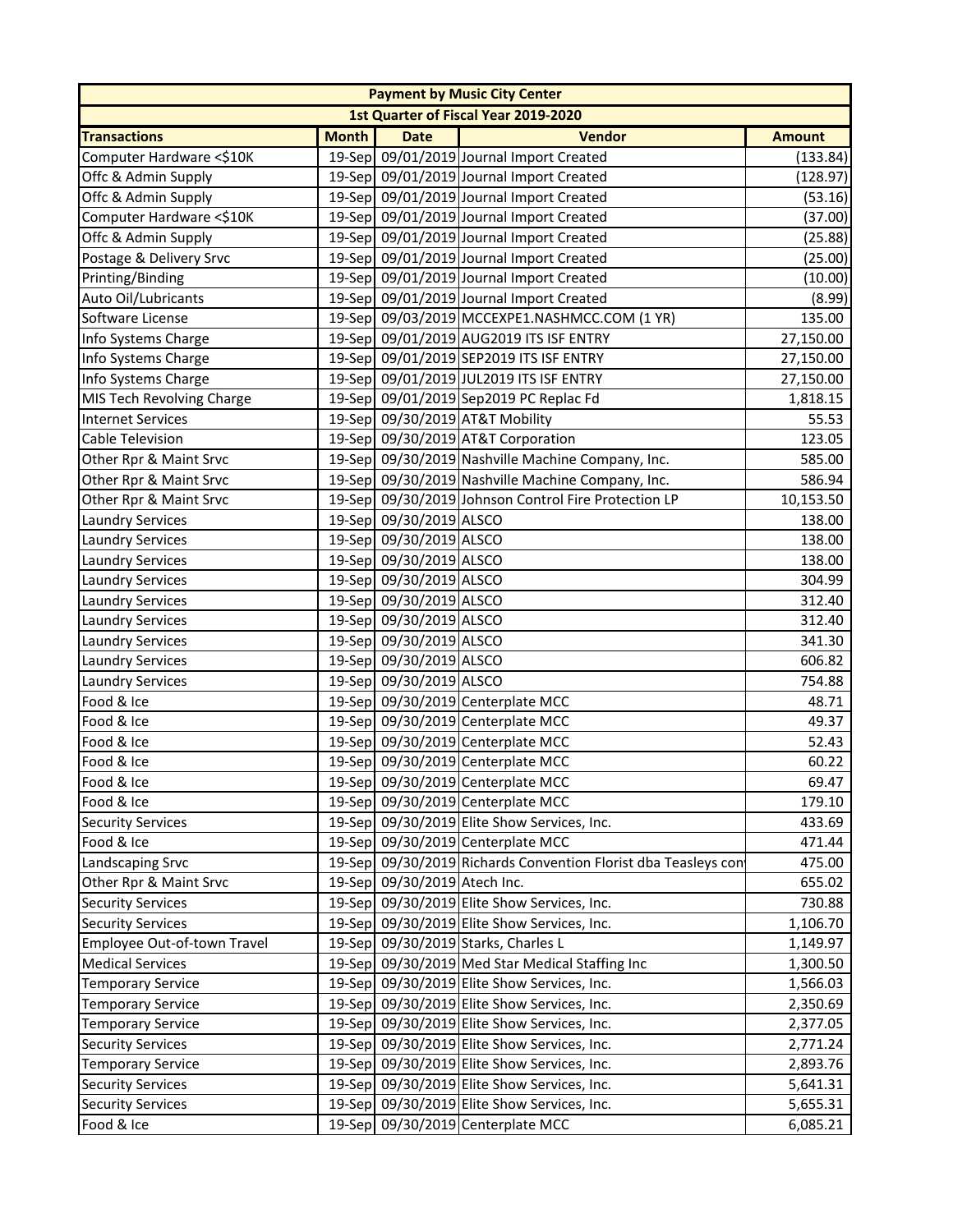|                                  |              |                               | <b>Payment by Music City Center</b>                    |               |
|----------------------------------|--------------|-------------------------------|--------------------------------------------------------|---------------|
|                                  |              |                               | 1st Quarter of Fiscal Year 2019-2020                   |               |
| <b>Transactions</b>              | <b>Month</b> | <b>Date</b>                   | <b>Vendor</b>                                          | <b>Amount</b> |
| <b>Security Services</b>         |              |                               | 19-Sep 09/30/2019 Elite Show Services, Inc.            | 8,266.85      |
| <b>Security Services</b>         |              |                               | 19-Sep 09/30/2019 Elite Show Services, Inc.            | 12,721.10     |
| <b>Security Services</b>         |              |                               | 19-Sep 09/30/2019 Elite Show Services, Inc.            | 141,311.57    |
| Food & Ice                       |              |                               | 19-Sep 09/01/2019 Centerplate MCC                      | (164.62)      |
| <b>Printing Supply</b>           |              |                               | 19-Sep 09/03/2019 Sunset Marketing, Inc                | 0.00          |
| <b>Printing Supply</b>           |              |                               | 19-Sep 09/03/2019 Sunset Marketing, Inc                | 0.00          |
| <b>Electrical Supply</b>         |              | 19-Sep 09/03/2019 LMG, INC.   |                                                        | 0.00          |
| <b>Electrical Supply</b>         |              | 19-Sep 09/03/2019 LMG, INC.   |                                                        | 0.00          |
| <b>Rent Equipment</b>            |              |                               | 19-Sep 09/03/2019 Wireless Plus Inc                    | 0.00          |
| <b>Rent Equipment</b>            |              |                               | 19-Sep 09/03/2019 Wireless Plus Inc                    | 0.00          |
| Food & Ice                       |              |                               | 19-Sep 09/01/2019 Centerplate MCC                      | 77.05         |
| <b>Laundry Services</b>          |              | 19-Sep 09/01/2019 ALSCO       |                                                        | 138.00        |
| <b>Laundry Services</b>          |              | 19-Sep 09/01/2019 ALSCO       |                                                        | 138.00        |
| Food & Ice                       |              |                               | 19-Sep 09/01/2019 Centerplate MCC                      | 164.62        |
| Food & Ice                       |              |                               | 19-Sep 09/06/2019 Centerplate MCC                      | 164.62        |
| <b>Printing Supply</b>           |              |                               | 19-Sep 09/03/2019 Sunset Marketing, Inc                | 170.00        |
| <b>Electrical Repair Service</b> |              |                               | 19-Sep 09/01/2019 Bradfield Stage Lighting             | 300.00        |
| <b>Rent Equipment</b>            |              |                               | 19-Sep 09/03/2019 Wireless Plus Inc                    | 320.00        |
| Other Rpr & Maint Srvc           |              | 19-Sep 09/03/2019 Atech Inc.  |                                                        | 393.01        |
| <b>Cable Television</b>          |              |                               | 19-Sep 09/03/2019 Comcast Cable                        | 454.97        |
| <b>Electrical Supply</b>         |              | 19-Sep 09/03/2019 LMG, INC.   |                                                        | 630.00        |
| Other Rpr & Maint Srvc           |              | 19-Sep 09/03/2019 Atech Inc.  |                                                        | 875.71        |
| Landscaping Srvc                 |              |                               | 19-Sep 09/01/2019 The Greathouse Company, LLC          | 1,420.00      |
| <b>Uniform Cleaning Service</b>  |              |                               | 19-Sep 09/06/2019 CINTAS CORP                          | 1,865.45      |
| <b>Internet Services</b>         |              |                               | 19-Sep 09/01/2019 AT&T Corporation                     | 2,751.39      |
| <b>Building Maintenance Srvc</b> |              |                               | 19-Sep 09/01/2019 Isenhour Door Products, Inc.         | 2,893.66      |
| Other Rpr & Maint Srvc           |              |                               | 19-Sep 09/01/2019 Johnson Controls, Inc                | 3,904.17      |
| Janitorial Srvc                  |              |                               | 19-Sep 09/03/2019 Industrial Staffing of Tennessee     | 6,562.00      |
| <b>Security Services</b>         |              |                               | 19-Sep 09/01/2019 Elite Show Services, Inc.            | 11,493.98     |
| Food & Ice                       |              |                               | 19-Sep 09/01/2019 Centerplate MCC                      | 53.05         |
| Food & Ice                       |              |                               | 19-Sep 09/03/2019 Centerplate MCC                      | 468.62        |
| Employee Out-of-town Travel      |              | 19-Sep 09/30/2019 Ingram, Van |                                                        | 144.25        |
| <b>Medical Services</b>          |              |                               | 19-Sep 09/30/2019 Med Star Medical Staffing Inc        | 1,670.25      |
| Other Rpr & Maint Srvc           |              |                               | 19-Sep 09/04/2019 Johnson Controls, Inc                | 3,904.17      |
| Food & Ice                       |              |                               | 19-Sep 09/03/2019 Centerplate MCC                      | 483.28        |
| Food & Ice                       |              |                               | 19-Sep 09/03/2019 Centerplate MCC                      | 153.52        |
| Food & Ice                       |              |                               | 19-Sep 09/09/2019 Centerplate MCC                      | 44.30         |
| Registration                     |              |                               | 19-Sep 09/30/2019 HEIDI RUNION PCC                     | 10.00         |
| Registration                     |              |                               | 19-Sep 09/30/2019 HEIDI RUNION PCC                     | 20.00         |
| Registration                     |              |                               | 19-Sep 09/30/2019 HEIDI RUNION PCC                     | 35.00         |
| Employee Award/Gift              |              |                               | 19-Sep 09/30/2019 HEIDI RUNION PCC                     | 50.00         |
| Telephone & Telegraph            |              |                               | 19-Sep 09/30/2019 AT&T Corporation                     | 2,008.81      |
| Management Consultant            |              |                               | 19-Sep 09/30/2019 Commonwealth Development Group, Inc. | 3,225.00      |
| Janitorial Srvc                  |              |                               | 19-Sep 09/30/2019 Industrial Staffing of Tennessee     | 7,514.00      |
| <b>Temporary Service</b>         |              |                               | 19-Sep 09/30/2019 Industrial Staffing of Tennessee     | 8,808.75      |
| Other Rpr & Maint Srvc           |              |                               | 19-Sep 09/30/2019 RJ Young Company                     | 10.33         |
| Other Rpr & Maint Srvc           |              |                               | 19-Sep 09/30/2019 RJ Young Company                     | 54.43         |
| Other Rpr & Maint Srvc           |              |                               | 19-Sep 09/30/2019 RJ Young Company                     | 54.43         |
| Other Rpr & Maint Srvc           |              |                               | 19-Sep 09/30/2019 RJ Young Company                     | 92.86         |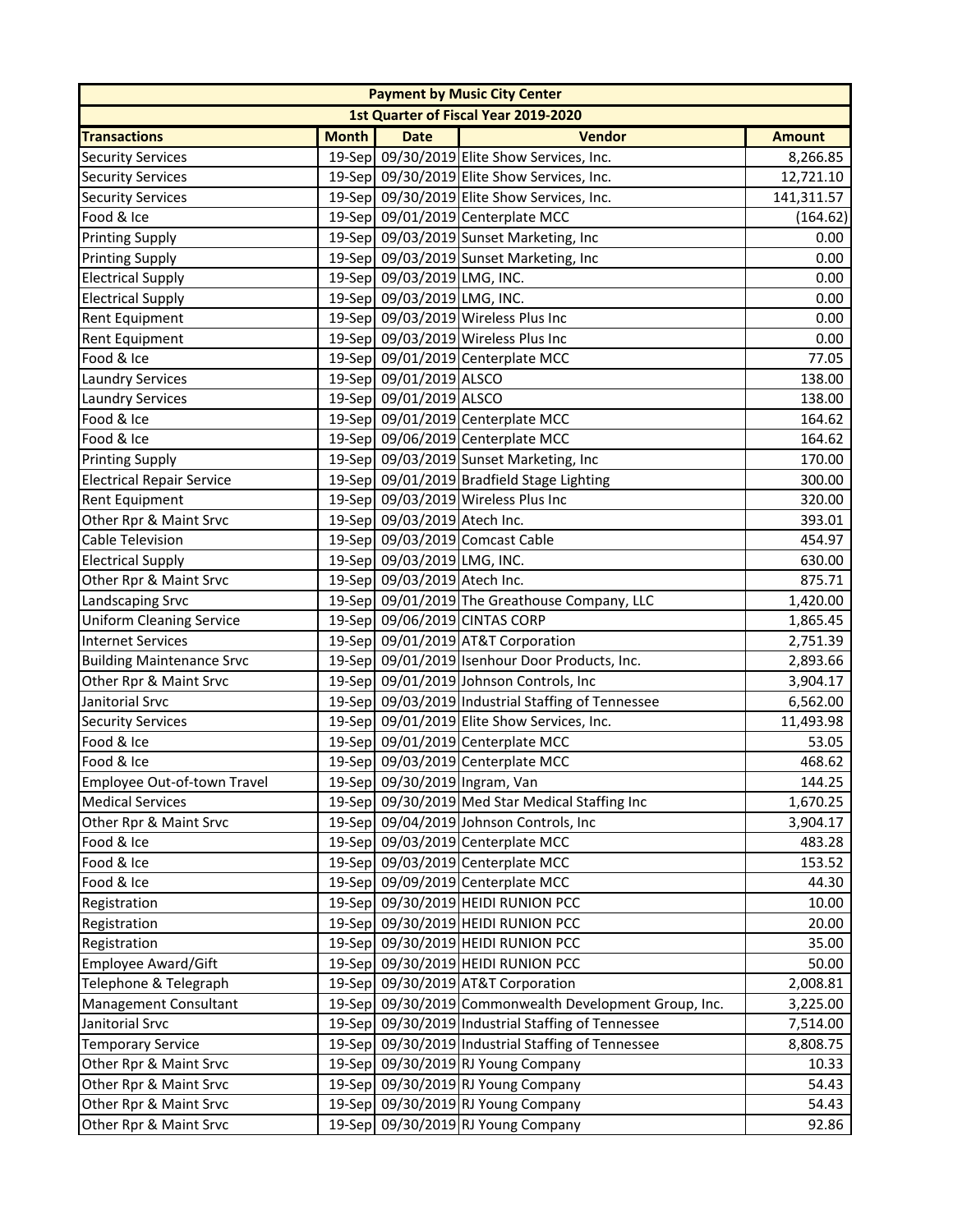|                                  | <b>Payment by Music City Center</b> |                              |                                                          |               |  |  |
|----------------------------------|-------------------------------------|------------------------------|----------------------------------------------------------|---------------|--|--|
|                                  |                                     |                              | 1st Quarter of Fiscal Year 2019-2020                     |               |  |  |
| <b>Transactions</b>              | <b>Month</b>                        | <b>Date</b>                  | <b>Vendor</b>                                            | <b>Amount</b> |  |  |
| Other Rpr & Maint Srvc           |                                     |                              | 19-Sep 09/30/2019 RJ Young Company                       | 109.85        |  |  |
| Other Rpr & Maint Srvc           |                                     |                              | 19-Sep 09/30/2019 RJ Young Company                       | 139.60        |  |  |
| Other Rpr & Maint Srvc           |                                     |                              | 19-Sep 09/30/2019 RJ Young Company                       | 163.64        |  |  |
| Other Rpr & Maint Srvc           |                                     |                              | 19-Sep 09/30/2019 RJ Young Company                       | 178.70        |  |  |
| Other Rpr & Maint Srvc           |                                     |                              | 19-Sep 09/30/2019 RJ Young Company                       | 179.99        |  |  |
| Other Rpr & Maint Srvc           |                                     |                              | 19-Sep 09/30/2019 RJ Young Company                       | 279.04        |  |  |
| Plumbing/HVAC Maintain Srvc      |                                     |                              | 19-Sep 09/30/2019 S.M. Lawrence Company, Inc.            | 661.00        |  |  |
| Other Rpr & Maint Srvc           |                                     |                              | 19-Sep 09/30/2019 RJ Young Company                       | 885.40        |  |  |
| Postage & Delivery Srvc          |                                     |                              | 19-Sep 09/09/2019 PINNACLE BANK                          | (0.20)        |  |  |
| Offc & Admin Supply              |                                     |                              | 19-Sep 09/09/2019 PINNACLE BANK                          | 10.00         |  |  |
| <b>Internet Services</b>         |                                     |                              | 19-Sep 09/09/2019 AT&T Mobility                          | 35.25         |  |  |
| Employee Out-of-town Travel      |                                     |                              | 19-Sep 09/09/2019 PINNACLE BANK                          | 105.05        |  |  |
| <b>Cable Television</b>          |                                     |                              | 19-Sep 09/09/2019 AT&T Corporation                       | 123.05        |  |  |
| <b>Host &amp; Hostess</b>        |                                     |                              | 19-Sep 09/09/2019 PINNACLE BANK                          | 139.55        |  |  |
| Registration                     |                                     |                              | 19-Sep 09/09/2019 PINNACLE BANK                          | 228.15        |  |  |
| Software License                 |                                     |                              | 19-Sep 09/09/2019 PINNACLE BANK                          | 237.93        |  |  |
| Other Rpr & Maint Srvc           |                                     | 19-Sep 09/09/2019 Atech Inc. |                                                          | 307.78        |  |  |
| <b>Security Services</b>         |                                     |                              | 19-Sep 09/09/2019 Elite Show Services, Inc.              | 428.40        |  |  |
| <b>Security Services</b>         |                                     |                              | 19-Sep 09/09/2019 Elite Show Services, Inc.              | 516.49        |  |  |
| <b>Security Services</b>         |                                     |                              | 19-Sep 09/09/2019 Elite Show Services, Inc.              | 711.39        |  |  |
| <b>Uniform Cleaning Service</b>  |                                     |                              | 19-Sep 09/09/2019 CINTAS CORP                            | 1,223.90      |  |  |
| <b>Temporary Service</b>         |                                     |                              | 19-Sep 09/09/2019 Elite Show Services, Inc.              | 1,335.34      |  |  |
| Pest Control Srvc                |                                     |                              | 19-Sep 09/09/2019 Middle Tennessee Exterminating         | 1,407.00      |  |  |
| <b>Temporary Service</b>         |                                     |                              | 19-Sep 09/09/2019 Elite Show Services, Inc.              | 1,690.02      |  |  |
| <b>Temporary Service</b>         |                                     |                              | 19-Sep 09/09/2019 Elite Show Services, Inc.              | 1,907.04      |  |  |
| Refuse Disposal-Reimb            |                                     |                              | 19-Sep 09/09/2019 COMPOST COMPANY                        | 2,140.00      |  |  |
| <b>Employee Air Travel</b>       |                                     |                              | 19-Sep 09/09/2019 PINNACLE BANK                          | 3,063.67      |  |  |
| Employee Out-of-town Travel      |                                     |                              | 19-Sep 09/09/2019 PINNACLE BANK                          | 3,146.98      |  |  |
| <b>Security Services</b>         |                                     |                              | 19-Sep 09/09/2019 Elite Show Services, Inc.              | 3,167.13      |  |  |
| <b>Building Maintenance Srvc</b> |                                     |                              | 19-Sep 09/09/2019 Nashville Machine Company, Inc.        | 3,420.26      |  |  |
| Other Rpr & Maint Srvc           |                                     |                              | 19-Sep 09/09/2019 Johnson Control Fire Protection LP     | 4,152.32      |  |  |
| Registration                     |                                     |                              | 19-Sep 09/09/2019 PINNACLE BANK                          | 7,774.00      |  |  |
| Legal Services                   |                                     |                              | 19-Sep 09/09/2019 Bone McAllester Norton PLLC            | 11,000.00     |  |  |
| Other Rpr & Maint Srvc           |                                     |                              | 19-Sep 09/09/2019 Baker Roofing Company                  | 17,500.00     |  |  |
| <b>Laundry Services</b>          |                                     | 19-Sep 09/10/2019 ALSCO      |                                                          | 15.00         |  |  |
| <b>Laundry Services</b>          |                                     | 19-Sep 09/10/2019 ALSCO      |                                                          | 15.00         |  |  |
| <b>Laundry Services</b>          |                                     | 19-Sep 09/10/2019 ALSCO      |                                                          | 31.00         |  |  |
| <b>Laundry Services</b>          |                                     | 19-Sep 09/10/2019 ALSCO      |                                                          | 35.00         |  |  |
| Printing/Binding                 |                                     |                              | 19-Sep 09/10/2019 RJ Young Company                       | 59.00         |  |  |
| Printing/Binding                 |                                     |                              | 19-Sep 09/10/2019 RJ Young Company                       | 59.00         |  |  |
| <b>Laundry Services</b>          |                                     | 19-Sep 09/10/2019 ALSCO      |                                                          | 138.00        |  |  |
| <b>Laundry Services</b>          |                                     | 19-Sep 09/10/2019 ALSCO      |                                                          | 138.00        |  |  |
| <b>Laundry Services</b>          |                                     | 19-Sep 09/10/2019 ALSCO      |                                                          | 138.00        |  |  |
| <b>Laundry Services</b>          |                                     | 19-Sep 09/10/2019 ALSCO      |                                                          | 138.00        |  |  |
| <b>Host &amp; Hostess</b>        |                                     |                              | 19-Sep 09/10/2019 Nashville Convention & Visitors Bureau | 159.27        |  |  |
| Other Rpr & Maint Srvc           |                                     |                              | 19-Sep 09/10/2019 Crawford Door Sales of Nashville, Inc. | 291.00        |  |  |
| Computer Software                |                                     |                              | 19-Sep 09/10/2019 Net Tango, Inc.                        | 400.00        |  |  |
| Other Rpr & Maint Srvc           |                                     |                              | 19-Sep 09/10/2019 Cummins Sales & Service                | 468.80        |  |  |
| Other Rpr & Maint Srvc           |                                     |                              | 19-Sep 09/10/2019 Cummins Sales & Service                | 468.80        |  |  |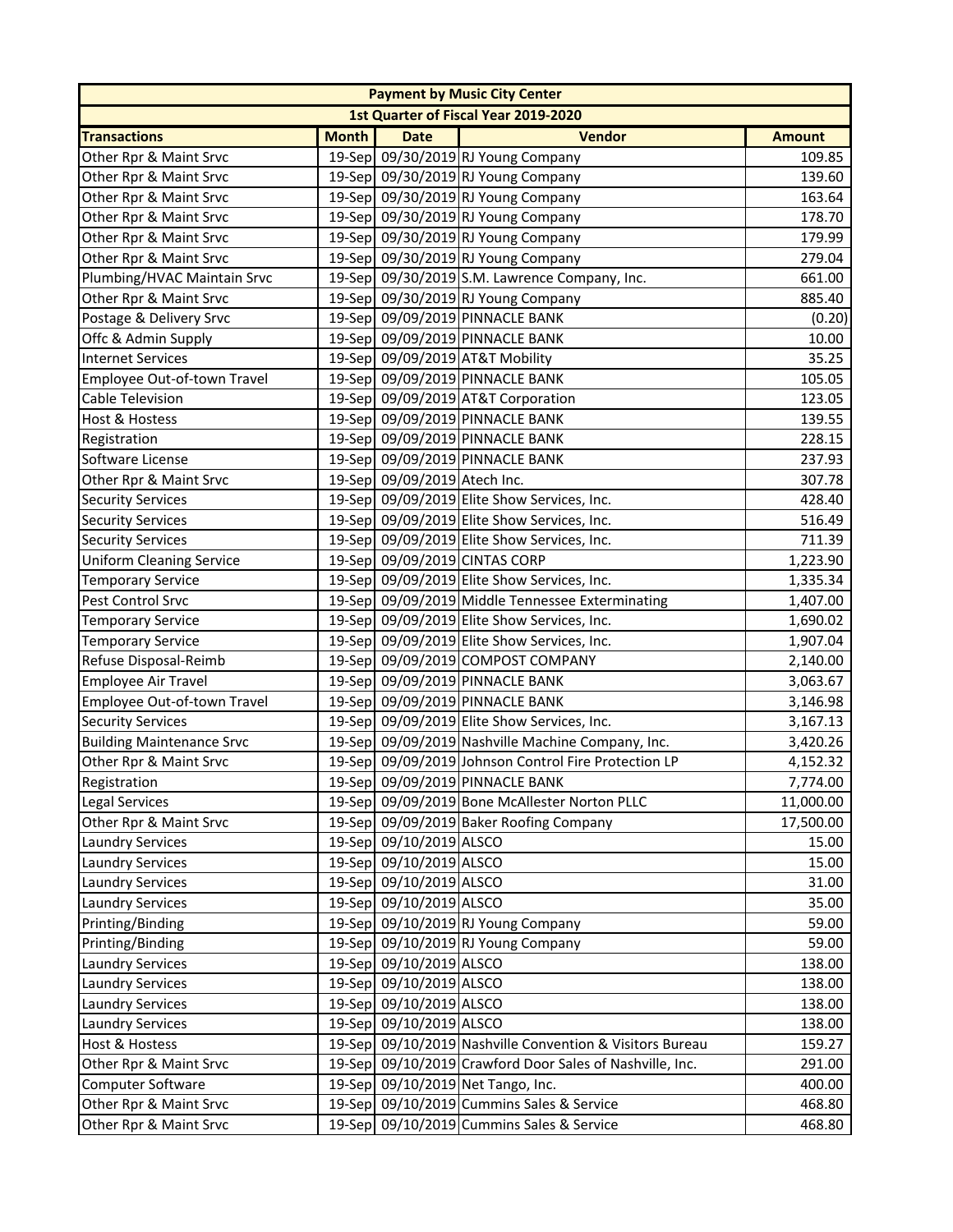| 1st Quarter of Fiscal Year 2019-2020<br><b>Vendor</b><br><b>Month</b><br><b>Transactions</b><br><b>Date</b><br><b>Amount</b><br>19-Sep 09/10/2019 Richards Convention Florist dba Teasleys con<br>Landscaping Srvc<br>475.00<br>19-Sep 09/10/2019 ALSCO<br>606.82<br><b>Laundry Services</b><br>19-Sep 09/10/2019 ALSCO<br><b>Laundry Services</b><br>662.95<br>19-Sep 09/10/2019 Wireless Plus Inc<br><b>Rent Equipment</b><br>668.75<br>19-Sep 09/10/2019 Elitte Septic Tank Service Inc.<br>Other Rpr & Maint Srvc<br>2,600.00<br>19-Sep 09/10/2019 Med Star Medical Staffing Inc<br><b>Medical Services</b><br>4,717.50<br>19-Sep 09/03/2019 State of Tennessee<br><b>Elevator Permit</b><br>120.00<br>19-Sep 09/13/2019 LMG, INC.<br>Computer Software<br>162.50<br>19-Sep 09/13/2019 modular designs of tennessee<br><b>Building Maintenance Srvc</b><br>240.00<br>Telephone & Telegraph<br>19-Sep 09/13/2019 Bellsouth Telecommunications, Inc. dba AT&<br>300.00<br>Advertising & Promot'n<br>19-Sep 09/13/2019 Edible Nashville<br>450.00<br>Management Consultant<br>19-Sep 09/13/2019 Workforce Essentials, Inc.<br>547.00<br>19-Sep 09/13/2019 Elite Show Services, Inc.<br><b>Temporary Service</b><br>706.29<br>Rent Equipment<br>19-Sep 09/13/2019 Wireless Plus Inc<br>1,000.00<br>19-Sep 09/13/2019 CINTAS CORP<br><b>Uniform Cleaning Service</b><br>1,324.55<br>19-Sep 09/13/2019 Med Star Medical Staffing Inc<br><b>Medical Services</b><br>1,389.75<br>19-Sep 09/13/2019 AT&T MOBILITY II LLC<br><b>Rent Equipment</b><br>2,000.00<br>19-Sep 09/13/2019 Johnson Control Fire Protection LP<br>Other Rpr & Maint Srvc<br>2,166.00<br>19-Sep 09/13/2019 Med Star Medical Staffing Inc<br><b>Medical Services</b><br>2,218.50<br>19-Sep 09/13/2019 Elite Show Services, Inc.<br><b>Security Services</b><br>2,618.00<br>19-Sep 09/13/2019 Elite Show Services, Inc.<br><b>Temporary Service</b><br>5,368.64<br>19-Sep 09/13/2019 Industrial Staffing of Tennessee<br><b>Temporary Service</b><br>5,380.43<br>19-Sep 09/13/2019 Industrial Staffing of Tennessee<br>Janitorial Srvc<br>5,395.80<br>19-Sep 09/13/2019 Nashville Machine Company, Inc.<br>Other Rpr & Maint Srvc<br>14,489.19<br>19-Sep 09/13/2019 Elite Show Services, Inc.<br>50,625.78<br><b>Security Services</b><br>19-Sep 09/14/2019 ALSCO<br><b>Laundry Services</b><br>63.42<br>19-Sep 09/14/2019 ALSCO<br><b>Laundry Services</b><br>138.00<br>19-Sep 09/14/2019 Merryman-Farr LLC<br>Other Rpr & Maint Srvc<br>312.00<br>19-Sep 09/14/2019 ALSCO<br><b>Laundry Services</b><br>312.40<br>19-Sep 09/14/2019 ALSCO<br>762.16<br><b>Laundry Services</b><br>19-Sep 09/14/2019 Smith Travel Research, Inc<br>11,610.00<br>Subscriptions<br>19-Sep 09/14/2019 FIS<br>Merchant Fees<br>19-Sep 09/16/2019 TN Regional Safety Council, Inc.<br>Subscriptions<br>65.00<br><b>Building Maintenance Srvc</b><br>19-Sep 09/16/2019 Southeast Electric, Inc.<br>82.50<br>19-Sep 09/16/2019 Inquiries Acquisition LLC dba Inquiries Screen<br>Management Consultant<br>209.60<br>19-Sep 09/16/2019 WEX Bank<br><b>Auto Fuel</b><br>236.55<br>19-Sep 09/16/2019 Elite Show Services, Inc.<br><b>Security Services</b><br>584.70<br>Advertising & Promot'n<br>19-Sep 09/16/2019 Aerial Innovations of TN, Inc.<br>825.00<br>19-Sep 09/16/2019 Starks, Charles L<br>Employee Out-of-town Travel<br>914.66<br>19-Sep 09/16/2019 Nashville Machine Company, Inc.<br>Other Rpr & Maint Srvc<br>995.00<br>19-Sep 09/16/2019 Elite Show Services, Inc.<br><b>Security Services</b><br>1,184.02<br>19-Sep 09/16/2019 Elite Show Services, Inc.<br><b>Security Services</b><br>1,188.89<br>19-Sep 09/16/2019 Johnson Control Fire Protection LP<br>Other Rpr & Maint Srvc<br>1,195.87<br>19-Sep 09/16/2019 Loomis Armored US, Inc.<br><b>Temporary Service</b><br>1,293.76<br>19-Sep 09/16/2019 Med Star Medical Staffing Inc<br><b>Medical Services</b><br>1,402.50<br>19-Sep 09/16/2019 Med Star Medical Staffing Inc<br><b>Medical Services</b><br>1,402.50<br>Other Rpr & Maint Srvc<br>19-Sep 09/16/2019 Nashville Machine Company, Inc.<br>1,541.12<br>19-Sep 09/16/2019 Elite Show Services, Inc.<br><b>Temporary Service</b><br>1,825.93<br>19-Sep 09/16/2019 The Greathouse Company, LLC<br>Landscaping Srvc<br>2,560.00 | <b>Payment by Music City Center</b> |  |  |  |  |  |
|-----------------------------------------------------------------------------------------------------------------------------------------------------------------------------------------------------------------------------------------------------------------------------------------------------------------------------------------------------------------------------------------------------------------------------------------------------------------------------------------------------------------------------------------------------------------------------------------------------------------------------------------------------------------------------------------------------------------------------------------------------------------------------------------------------------------------------------------------------------------------------------------------------------------------------------------------------------------------------------------------------------------------------------------------------------------------------------------------------------------------------------------------------------------------------------------------------------------------------------------------------------------------------------------------------------------------------------------------------------------------------------------------------------------------------------------------------------------------------------------------------------------------------------------------------------------------------------------------------------------------------------------------------------------------------------------------------------------------------------------------------------------------------------------------------------------------------------------------------------------------------------------------------------------------------------------------------------------------------------------------------------------------------------------------------------------------------------------------------------------------------------------------------------------------------------------------------------------------------------------------------------------------------------------------------------------------------------------------------------------------------------------------------------------------------------------------------------------------------------------------------------------------------------------------------------------------------------------------------------------------------------------------------------------------------------------------------------------------------------------------------------------------------------------------------------------------------------------------------------------------------------------------------------------------------------------------------------------------------------------------------------------------------------------------------------------------------------------------------------------------------------------------------------------------------------------------------------------------------------------------------------------------------------------------------------------------------------------------------------------------------------------------------------------------------------------------------------------------------------------------------------------------------------------------------------------------------------------------------------------------------------------------------------------------------------------------------------------------------------------------------------------------------------------------------------------------------------------------------------------------------------------------------------------------------------------------------------------------------------------------------------------------------------------------------------------------------------------------------------------------------------------------------------------------------------------------------------------------------------------------------------------------------------------------------|-------------------------------------|--|--|--|--|--|
| 30,397.55                                                                                                                                                                                                                                                                                                                                                                                                                                                                                                                                                                                                                                                                                                                                                                                                                                                                                                                                                                                                                                                                                                                                                                                                                                                                                                                                                                                                                                                                                                                                                                                                                                                                                                                                                                                                                                                                                                                                                                                                                                                                                                                                                                                                                                                                                                                                                                                                                                                                                                                                                                                                                                                                                                                                                                                                                                                                                                                                                                                                                                                                                                                                                                                                                                                                                                                                                                                                                                                                                                                                                                                                                                                                                                                                                                                                                                                                                                                                                                                                                                                                                                                                                                                                                                                                                           |                                     |  |  |  |  |  |
|                                                                                                                                                                                                                                                                                                                                                                                                                                                                                                                                                                                                                                                                                                                                                                                                                                                                                                                                                                                                                                                                                                                                                                                                                                                                                                                                                                                                                                                                                                                                                                                                                                                                                                                                                                                                                                                                                                                                                                                                                                                                                                                                                                                                                                                                                                                                                                                                                                                                                                                                                                                                                                                                                                                                                                                                                                                                                                                                                                                                                                                                                                                                                                                                                                                                                                                                                                                                                                                                                                                                                                                                                                                                                                                                                                                                                                                                                                                                                                                                                                                                                                                                                                                                                                                                                                     |                                     |  |  |  |  |  |
|                                                                                                                                                                                                                                                                                                                                                                                                                                                                                                                                                                                                                                                                                                                                                                                                                                                                                                                                                                                                                                                                                                                                                                                                                                                                                                                                                                                                                                                                                                                                                                                                                                                                                                                                                                                                                                                                                                                                                                                                                                                                                                                                                                                                                                                                                                                                                                                                                                                                                                                                                                                                                                                                                                                                                                                                                                                                                                                                                                                                                                                                                                                                                                                                                                                                                                                                                                                                                                                                                                                                                                                                                                                                                                                                                                                                                                                                                                                                                                                                                                                                                                                                                                                                                                                                                                     |                                     |  |  |  |  |  |
|                                                                                                                                                                                                                                                                                                                                                                                                                                                                                                                                                                                                                                                                                                                                                                                                                                                                                                                                                                                                                                                                                                                                                                                                                                                                                                                                                                                                                                                                                                                                                                                                                                                                                                                                                                                                                                                                                                                                                                                                                                                                                                                                                                                                                                                                                                                                                                                                                                                                                                                                                                                                                                                                                                                                                                                                                                                                                                                                                                                                                                                                                                                                                                                                                                                                                                                                                                                                                                                                                                                                                                                                                                                                                                                                                                                                                                                                                                                                                                                                                                                                                                                                                                                                                                                                                                     |                                     |  |  |  |  |  |
|                                                                                                                                                                                                                                                                                                                                                                                                                                                                                                                                                                                                                                                                                                                                                                                                                                                                                                                                                                                                                                                                                                                                                                                                                                                                                                                                                                                                                                                                                                                                                                                                                                                                                                                                                                                                                                                                                                                                                                                                                                                                                                                                                                                                                                                                                                                                                                                                                                                                                                                                                                                                                                                                                                                                                                                                                                                                                                                                                                                                                                                                                                                                                                                                                                                                                                                                                                                                                                                                                                                                                                                                                                                                                                                                                                                                                                                                                                                                                                                                                                                                                                                                                                                                                                                                                                     |                                     |  |  |  |  |  |
|                                                                                                                                                                                                                                                                                                                                                                                                                                                                                                                                                                                                                                                                                                                                                                                                                                                                                                                                                                                                                                                                                                                                                                                                                                                                                                                                                                                                                                                                                                                                                                                                                                                                                                                                                                                                                                                                                                                                                                                                                                                                                                                                                                                                                                                                                                                                                                                                                                                                                                                                                                                                                                                                                                                                                                                                                                                                                                                                                                                                                                                                                                                                                                                                                                                                                                                                                                                                                                                                                                                                                                                                                                                                                                                                                                                                                                                                                                                                                                                                                                                                                                                                                                                                                                                                                                     |                                     |  |  |  |  |  |
|                                                                                                                                                                                                                                                                                                                                                                                                                                                                                                                                                                                                                                                                                                                                                                                                                                                                                                                                                                                                                                                                                                                                                                                                                                                                                                                                                                                                                                                                                                                                                                                                                                                                                                                                                                                                                                                                                                                                                                                                                                                                                                                                                                                                                                                                                                                                                                                                                                                                                                                                                                                                                                                                                                                                                                                                                                                                                                                                                                                                                                                                                                                                                                                                                                                                                                                                                                                                                                                                                                                                                                                                                                                                                                                                                                                                                                                                                                                                                                                                                                                                                                                                                                                                                                                                                                     |                                     |  |  |  |  |  |
|                                                                                                                                                                                                                                                                                                                                                                                                                                                                                                                                                                                                                                                                                                                                                                                                                                                                                                                                                                                                                                                                                                                                                                                                                                                                                                                                                                                                                                                                                                                                                                                                                                                                                                                                                                                                                                                                                                                                                                                                                                                                                                                                                                                                                                                                                                                                                                                                                                                                                                                                                                                                                                                                                                                                                                                                                                                                                                                                                                                                                                                                                                                                                                                                                                                                                                                                                                                                                                                                                                                                                                                                                                                                                                                                                                                                                                                                                                                                                                                                                                                                                                                                                                                                                                                                                                     |                                     |  |  |  |  |  |
|                                                                                                                                                                                                                                                                                                                                                                                                                                                                                                                                                                                                                                                                                                                                                                                                                                                                                                                                                                                                                                                                                                                                                                                                                                                                                                                                                                                                                                                                                                                                                                                                                                                                                                                                                                                                                                                                                                                                                                                                                                                                                                                                                                                                                                                                                                                                                                                                                                                                                                                                                                                                                                                                                                                                                                                                                                                                                                                                                                                                                                                                                                                                                                                                                                                                                                                                                                                                                                                                                                                                                                                                                                                                                                                                                                                                                                                                                                                                                                                                                                                                                                                                                                                                                                                                                                     |                                     |  |  |  |  |  |
|                                                                                                                                                                                                                                                                                                                                                                                                                                                                                                                                                                                                                                                                                                                                                                                                                                                                                                                                                                                                                                                                                                                                                                                                                                                                                                                                                                                                                                                                                                                                                                                                                                                                                                                                                                                                                                                                                                                                                                                                                                                                                                                                                                                                                                                                                                                                                                                                                                                                                                                                                                                                                                                                                                                                                                                                                                                                                                                                                                                                                                                                                                                                                                                                                                                                                                                                                                                                                                                                                                                                                                                                                                                                                                                                                                                                                                                                                                                                                                                                                                                                                                                                                                                                                                                                                                     |                                     |  |  |  |  |  |
|                                                                                                                                                                                                                                                                                                                                                                                                                                                                                                                                                                                                                                                                                                                                                                                                                                                                                                                                                                                                                                                                                                                                                                                                                                                                                                                                                                                                                                                                                                                                                                                                                                                                                                                                                                                                                                                                                                                                                                                                                                                                                                                                                                                                                                                                                                                                                                                                                                                                                                                                                                                                                                                                                                                                                                                                                                                                                                                                                                                                                                                                                                                                                                                                                                                                                                                                                                                                                                                                                                                                                                                                                                                                                                                                                                                                                                                                                                                                                                                                                                                                                                                                                                                                                                                                                                     |                                     |  |  |  |  |  |
|                                                                                                                                                                                                                                                                                                                                                                                                                                                                                                                                                                                                                                                                                                                                                                                                                                                                                                                                                                                                                                                                                                                                                                                                                                                                                                                                                                                                                                                                                                                                                                                                                                                                                                                                                                                                                                                                                                                                                                                                                                                                                                                                                                                                                                                                                                                                                                                                                                                                                                                                                                                                                                                                                                                                                                                                                                                                                                                                                                                                                                                                                                                                                                                                                                                                                                                                                                                                                                                                                                                                                                                                                                                                                                                                                                                                                                                                                                                                                                                                                                                                                                                                                                                                                                                                                                     |                                     |  |  |  |  |  |
|                                                                                                                                                                                                                                                                                                                                                                                                                                                                                                                                                                                                                                                                                                                                                                                                                                                                                                                                                                                                                                                                                                                                                                                                                                                                                                                                                                                                                                                                                                                                                                                                                                                                                                                                                                                                                                                                                                                                                                                                                                                                                                                                                                                                                                                                                                                                                                                                                                                                                                                                                                                                                                                                                                                                                                                                                                                                                                                                                                                                                                                                                                                                                                                                                                                                                                                                                                                                                                                                                                                                                                                                                                                                                                                                                                                                                                                                                                                                                                                                                                                                                                                                                                                                                                                                                                     |                                     |  |  |  |  |  |
|                                                                                                                                                                                                                                                                                                                                                                                                                                                                                                                                                                                                                                                                                                                                                                                                                                                                                                                                                                                                                                                                                                                                                                                                                                                                                                                                                                                                                                                                                                                                                                                                                                                                                                                                                                                                                                                                                                                                                                                                                                                                                                                                                                                                                                                                                                                                                                                                                                                                                                                                                                                                                                                                                                                                                                                                                                                                                                                                                                                                                                                                                                                                                                                                                                                                                                                                                                                                                                                                                                                                                                                                                                                                                                                                                                                                                                                                                                                                                                                                                                                                                                                                                                                                                                                                                                     |                                     |  |  |  |  |  |
|                                                                                                                                                                                                                                                                                                                                                                                                                                                                                                                                                                                                                                                                                                                                                                                                                                                                                                                                                                                                                                                                                                                                                                                                                                                                                                                                                                                                                                                                                                                                                                                                                                                                                                                                                                                                                                                                                                                                                                                                                                                                                                                                                                                                                                                                                                                                                                                                                                                                                                                                                                                                                                                                                                                                                                                                                                                                                                                                                                                                                                                                                                                                                                                                                                                                                                                                                                                                                                                                                                                                                                                                                                                                                                                                                                                                                                                                                                                                                                                                                                                                                                                                                                                                                                                                                                     |                                     |  |  |  |  |  |
|                                                                                                                                                                                                                                                                                                                                                                                                                                                                                                                                                                                                                                                                                                                                                                                                                                                                                                                                                                                                                                                                                                                                                                                                                                                                                                                                                                                                                                                                                                                                                                                                                                                                                                                                                                                                                                                                                                                                                                                                                                                                                                                                                                                                                                                                                                                                                                                                                                                                                                                                                                                                                                                                                                                                                                                                                                                                                                                                                                                                                                                                                                                                                                                                                                                                                                                                                                                                                                                                                                                                                                                                                                                                                                                                                                                                                                                                                                                                                                                                                                                                                                                                                                                                                                                                                                     |                                     |  |  |  |  |  |
|                                                                                                                                                                                                                                                                                                                                                                                                                                                                                                                                                                                                                                                                                                                                                                                                                                                                                                                                                                                                                                                                                                                                                                                                                                                                                                                                                                                                                                                                                                                                                                                                                                                                                                                                                                                                                                                                                                                                                                                                                                                                                                                                                                                                                                                                                                                                                                                                                                                                                                                                                                                                                                                                                                                                                                                                                                                                                                                                                                                                                                                                                                                                                                                                                                                                                                                                                                                                                                                                                                                                                                                                                                                                                                                                                                                                                                                                                                                                                                                                                                                                                                                                                                                                                                                                                                     |                                     |  |  |  |  |  |
|                                                                                                                                                                                                                                                                                                                                                                                                                                                                                                                                                                                                                                                                                                                                                                                                                                                                                                                                                                                                                                                                                                                                                                                                                                                                                                                                                                                                                                                                                                                                                                                                                                                                                                                                                                                                                                                                                                                                                                                                                                                                                                                                                                                                                                                                                                                                                                                                                                                                                                                                                                                                                                                                                                                                                                                                                                                                                                                                                                                                                                                                                                                                                                                                                                                                                                                                                                                                                                                                                                                                                                                                                                                                                                                                                                                                                                                                                                                                                                                                                                                                                                                                                                                                                                                                                                     |                                     |  |  |  |  |  |
|                                                                                                                                                                                                                                                                                                                                                                                                                                                                                                                                                                                                                                                                                                                                                                                                                                                                                                                                                                                                                                                                                                                                                                                                                                                                                                                                                                                                                                                                                                                                                                                                                                                                                                                                                                                                                                                                                                                                                                                                                                                                                                                                                                                                                                                                                                                                                                                                                                                                                                                                                                                                                                                                                                                                                                                                                                                                                                                                                                                                                                                                                                                                                                                                                                                                                                                                                                                                                                                                                                                                                                                                                                                                                                                                                                                                                                                                                                                                                                                                                                                                                                                                                                                                                                                                                                     |                                     |  |  |  |  |  |
|                                                                                                                                                                                                                                                                                                                                                                                                                                                                                                                                                                                                                                                                                                                                                                                                                                                                                                                                                                                                                                                                                                                                                                                                                                                                                                                                                                                                                                                                                                                                                                                                                                                                                                                                                                                                                                                                                                                                                                                                                                                                                                                                                                                                                                                                                                                                                                                                                                                                                                                                                                                                                                                                                                                                                                                                                                                                                                                                                                                                                                                                                                                                                                                                                                                                                                                                                                                                                                                                                                                                                                                                                                                                                                                                                                                                                                                                                                                                                                                                                                                                                                                                                                                                                                                                                                     |                                     |  |  |  |  |  |
|                                                                                                                                                                                                                                                                                                                                                                                                                                                                                                                                                                                                                                                                                                                                                                                                                                                                                                                                                                                                                                                                                                                                                                                                                                                                                                                                                                                                                                                                                                                                                                                                                                                                                                                                                                                                                                                                                                                                                                                                                                                                                                                                                                                                                                                                                                                                                                                                                                                                                                                                                                                                                                                                                                                                                                                                                                                                                                                                                                                                                                                                                                                                                                                                                                                                                                                                                                                                                                                                                                                                                                                                                                                                                                                                                                                                                                                                                                                                                                                                                                                                                                                                                                                                                                                                                                     |                                     |  |  |  |  |  |
|                                                                                                                                                                                                                                                                                                                                                                                                                                                                                                                                                                                                                                                                                                                                                                                                                                                                                                                                                                                                                                                                                                                                                                                                                                                                                                                                                                                                                                                                                                                                                                                                                                                                                                                                                                                                                                                                                                                                                                                                                                                                                                                                                                                                                                                                                                                                                                                                                                                                                                                                                                                                                                                                                                                                                                                                                                                                                                                                                                                                                                                                                                                                                                                                                                                                                                                                                                                                                                                                                                                                                                                                                                                                                                                                                                                                                                                                                                                                                                                                                                                                                                                                                                                                                                                                                                     |                                     |  |  |  |  |  |
|                                                                                                                                                                                                                                                                                                                                                                                                                                                                                                                                                                                                                                                                                                                                                                                                                                                                                                                                                                                                                                                                                                                                                                                                                                                                                                                                                                                                                                                                                                                                                                                                                                                                                                                                                                                                                                                                                                                                                                                                                                                                                                                                                                                                                                                                                                                                                                                                                                                                                                                                                                                                                                                                                                                                                                                                                                                                                                                                                                                                                                                                                                                                                                                                                                                                                                                                                                                                                                                                                                                                                                                                                                                                                                                                                                                                                                                                                                                                                                                                                                                                                                                                                                                                                                                                                                     |                                     |  |  |  |  |  |
|                                                                                                                                                                                                                                                                                                                                                                                                                                                                                                                                                                                                                                                                                                                                                                                                                                                                                                                                                                                                                                                                                                                                                                                                                                                                                                                                                                                                                                                                                                                                                                                                                                                                                                                                                                                                                                                                                                                                                                                                                                                                                                                                                                                                                                                                                                                                                                                                                                                                                                                                                                                                                                                                                                                                                                                                                                                                                                                                                                                                                                                                                                                                                                                                                                                                                                                                                                                                                                                                                                                                                                                                                                                                                                                                                                                                                                                                                                                                                                                                                                                                                                                                                                                                                                                                                                     |                                     |  |  |  |  |  |
|                                                                                                                                                                                                                                                                                                                                                                                                                                                                                                                                                                                                                                                                                                                                                                                                                                                                                                                                                                                                                                                                                                                                                                                                                                                                                                                                                                                                                                                                                                                                                                                                                                                                                                                                                                                                                                                                                                                                                                                                                                                                                                                                                                                                                                                                                                                                                                                                                                                                                                                                                                                                                                                                                                                                                                                                                                                                                                                                                                                                                                                                                                                                                                                                                                                                                                                                                                                                                                                                                                                                                                                                                                                                                                                                                                                                                                                                                                                                                                                                                                                                                                                                                                                                                                                                                                     |                                     |  |  |  |  |  |
|                                                                                                                                                                                                                                                                                                                                                                                                                                                                                                                                                                                                                                                                                                                                                                                                                                                                                                                                                                                                                                                                                                                                                                                                                                                                                                                                                                                                                                                                                                                                                                                                                                                                                                                                                                                                                                                                                                                                                                                                                                                                                                                                                                                                                                                                                                                                                                                                                                                                                                                                                                                                                                                                                                                                                                                                                                                                                                                                                                                                                                                                                                                                                                                                                                                                                                                                                                                                                                                                                                                                                                                                                                                                                                                                                                                                                                                                                                                                                                                                                                                                                                                                                                                                                                                                                                     |                                     |  |  |  |  |  |
|                                                                                                                                                                                                                                                                                                                                                                                                                                                                                                                                                                                                                                                                                                                                                                                                                                                                                                                                                                                                                                                                                                                                                                                                                                                                                                                                                                                                                                                                                                                                                                                                                                                                                                                                                                                                                                                                                                                                                                                                                                                                                                                                                                                                                                                                                                                                                                                                                                                                                                                                                                                                                                                                                                                                                                                                                                                                                                                                                                                                                                                                                                                                                                                                                                                                                                                                                                                                                                                                                                                                                                                                                                                                                                                                                                                                                                                                                                                                                                                                                                                                                                                                                                                                                                                                                                     |                                     |  |  |  |  |  |
|                                                                                                                                                                                                                                                                                                                                                                                                                                                                                                                                                                                                                                                                                                                                                                                                                                                                                                                                                                                                                                                                                                                                                                                                                                                                                                                                                                                                                                                                                                                                                                                                                                                                                                                                                                                                                                                                                                                                                                                                                                                                                                                                                                                                                                                                                                                                                                                                                                                                                                                                                                                                                                                                                                                                                                                                                                                                                                                                                                                                                                                                                                                                                                                                                                                                                                                                                                                                                                                                                                                                                                                                                                                                                                                                                                                                                                                                                                                                                                                                                                                                                                                                                                                                                                                                                                     |                                     |  |  |  |  |  |
|                                                                                                                                                                                                                                                                                                                                                                                                                                                                                                                                                                                                                                                                                                                                                                                                                                                                                                                                                                                                                                                                                                                                                                                                                                                                                                                                                                                                                                                                                                                                                                                                                                                                                                                                                                                                                                                                                                                                                                                                                                                                                                                                                                                                                                                                                                                                                                                                                                                                                                                                                                                                                                                                                                                                                                                                                                                                                                                                                                                                                                                                                                                                                                                                                                                                                                                                                                                                                                                                                                                                                                                                                                                                                                                                                                                                                                                                                                                                                                                                                                                                                                                                                                                                                                                                                                     |                                     |  |  |  |  |  |
|                                                                                                                                                                                                                                                                                                                                                                                                                                                                                                                                                                                                                                                                                                                                                                                                                                                                                                                                                                                                                                                                                                                                                                                                                                                                                                                                                                                                                                                                                                                                                                                                                                                                                                                                                                                                                                                                                                                                                                                                                                                                                                                                                                                                                                                                                                                                                                                                                                                                                                                                                                                                                                                                                                                                                                                                                                                                                                                                                                                                                                                                                                                                                                                                                                                                                                                                                                                                                                                                                                                                                                                                                                                                                                                                                                                                                                                                                                                                                                                                                                                                                                                                                                                                                                                                                                     |                                     |  |  |  |  |  |
|                                                                                                                                                                                                                                                                                                                                                                                                                                                                                                                                                                                                                                                                                                                                                                                                                                                                                                                                                                                                                                                                                                                                                                                                                                                                                                                                                                                                                                                                                                                                                                                                                                                                                                                                                                                                                                                                                                                                                                                                                                                                                                                                                                                                                                                                                                                                                                                                                                                                                                                                                                                                                                                                                                                                                                                                                                                                                                                                                                                                                                                                                                                                                                                                                                                                                                                                                                                                                                                                                                                                                                                                                                                                                                                                                                                                                                                                                                                                                                                                                                                                                                                                                                                                                                                                                                     |                                     |  |  |  |  |  |
|                                                                                                                                                                                                                                                                                                                                                                                                                                                                                                                                                                                                                                                                                                                                                                                                                                                                                                                                                                                                                                                                                                                                                                                                                                                                                                                                                                                                                                                                                                                                                                                                                                                                                                                                                                                                                                                                                                                                                                                                                                                                                                                                                                                                                                                                                                                                                                                                                                                                                                                                                                                                                                                                                                                                                                                                                                                                                                                                                                                                                                                                                                                                                                                                                                                                                                                                                                                                                                                                                                                                                                                                                                                                                                                                                                                                                                                                                                                                                                                                                                                                                                                                                                                                                                                                                                     |                                     |  |  |  |  |  |
|                                                                                                                                                                                                                                                                                                                                                                                                                                                                                                                                                                                                                                                                                                                                                                                                                                                                                                                                                                                                                                                                                                                                                                                                                                                                                                                                                                                                                                                                                                                                                                                                                                                                                                                                                                                                                                                                                                                                                                                                                                                                                                                                                                                                                                                                                                                                                                                                                                                                                                                                                                                                                                                                                                                                                                                                                                                                                                                                                                                                                                                                                                                                                                                                                                                                                                                                                                                                                                                                                                                                                                                                                                                                                                                                                                                                                                                                                                                                                                                                                                                                                                                                                                                                                                                                                                     |                                     |  |  |  |  |  |
|                                                                                                                                                                                                                                                                                                                                                                                                                                                                                                                                                                                                                                                                                                                                                                                                                                                                                                                                                                                                                                                                                                                                                                                                                                                                                                                                                                                                                                                                                                                                                                                                                                                                                                                                                                                                                                                                                                                                                                                                                                                                                                                                                                                                                                                                                                                                                                                                                                                                                                                                                                                                                                                                                                                                                                                                                                                                                                                                                                                                                                                                                                                                                                                                                                                                                                                                                                                                                                                                                                                                                                                                                                                                                                                                                                                                                                                                                                                                                                                                                                                                                                                                                                                                                                                                                                     |                                     |  |  |  |  |  |
|                                                                                                                                                                                                                                                                                                                                                                                                                                                                                                                                                                                                                                                                                                                                                                                                                                                                                                                                                                                                                                                                                                                                                                                                                                                                                                                                                                                                                                                                                                                                                                                                                                                                                                                                                                                                                                                                                                                                                                                                                                                                                                                                                                                                                                                                                                                                                                                                                                                                                                                                                                                                                                                                                                                                                                                                                                                                                                                                                                                                                                                                                                                                                                                                                                                                                                                                                                                                                                                                                                                                                                                                                                                                                                                                                                                                                                                                                                                                                                                                                                                                                                                                                                                                                                                                                                     |                                     |  |  |  |  |  |
|                                                                                                                                                                                                                                                                                                                                                                                                                                                                                                                                                                                                                                                                                                                                                                                                                                                                                                                                                                                                                                                                                                                                                                                                                                                                                                                                                                                                                                                                                                                                                                                                                                                                                                                                                                                                                                                                                                                                                                                                                                                                                                                                                                                                                                                                                                                                                                                                                                                                                                                                                                                                                                                                                                                                                                                                                                                                                                                                                                                                                                                                                                                                                                                                                                                                                                                                                                                                                                                                                                                                                                                                                                                                                                                                                                                                                                                                                                                                                                                                                                                                                                                                                                                                                                                                                                     |                                     |  |  |  |  |  |
|                                                                                                                                                                                                                                                                                                                                                                                                                                                                                                                                                                                                                                                                                                                                                                                                                                                                                                                                                                                                                                                                                                                                                                                                                                                                                                                                                                                                                                                                                                                                                                                                                                                                                                                                                                                                                                                                                                                                                                                                                                                                                                                                                                                                                                                                                                                                                                                                                                                                                                                                                                                                                                                                                                                                                                                                                                                                                                                                                                                                                                                                                                                                                                                                                                                                                                                                                                                                                                                                                                                                                                                                                                                                                                                                                                                                                                                                                                                                                                                                                                                                                                                                                                                                                                                                                                     |                                     |  |  |  |  |  |
|                                                                                                                                                                                                                                                                                                                                                                                                                                                                                                                                                                                                                                                                                                                                                                                                                                                                                                                                                                                                                                                                                                                                                                                                                                                                                                                                                                                                                                                                                                                                                                                                                                                                                                                                                                                                                                                                                                                                                                                                                                                                                                                                                                                                                                                                                                                                                                                                                                                                                                                                                                                                                                                                                                                                                                                                                                                                                                                                                                                                                                                                                                                                                                                                                                                                                                                                                                                                                                                                                                                                                                                                                                                                                                                                                                                                                                                                                                                                                                                                                                                                                                                                                                                                                                                                                                     |                                     |  |  |  |  |  |
|                                                                                                                                                                                                                                                                                                                                                                                                                                                                                                                                                                                                                                                                                                                                                                                                                                                                                                                                                                                                                                                                                                                                                                                                                                                                                                                                                                                                                                                                                                                                                                                                                                                                                                                                                                                                                                                                                                                                                                                                                                                                                                                                                                                                                                                                                                                                                                                                                                                                                                                                                                                                                                                                                                                                                                                                                                                                                                                                                                                                                                                                                                                                                                                                                                                                                                                                                                                                                                                                                                                                                                                                                                                                                                                                                                                                                                                                                                                                                                                                                                                                                                                                                                                                                                                                                                     |                                     |  |  |  |  |  |
|                                                                                                                                                                                                                                                                                                                                                                                                                                                                                                                                                                                                                                                                                                                                                                                                                                                                                                                                                                                                                                                                                                                                                                                                                                                                                                                                                                                                                                                                                                                                                                                                                                                                                                                                                                                                                                                                                                                                                                                                                                                                                                                                                                                                                                                                                                                                                                                                                                                                                                                                                                                                                                                                                                                                                                                                                                                                                                                                                                                                                                                                                                                                                                                                                                                                                                                                                                                                                                                                                                                                                                                                                                                                                                                                                                                                                                                                                                                                                                                                                                                                                                                                                                                                                                                                                                     |                                     |  |  |  |  |  |
|                                                                                                                                                                                                                                                                                                                                                                                                                                                                                                                                                                                                                                                                                                                                                                                                                                                                                                                                                                                                                                                                                                                                                                                                                                                                                                                                                                                                                                                                                                                                                                                                                                                                                                                                                                                                                                                                                                                                                                                                                                                                                                                                                                                                                                                                                                                                                                                                                                                                                                                                                                                                                                                                                                                                                                                                                                                                                                                                                                                                                                                                                                                                                                                                                                                                                                                                                                                                                                                                                                                                                                                                                                                                                                                                                                                                                                                                                                                                                                                                                                                                                                                                                                                                                                                                                                     |                                     |  |  |  |  |  |
|                                                                                                                                                                                                                                                                                                                                                                                                                                                                                                                                                                                                                                                                                                                                                                                                                                                                                                                                                                                                                                                                                                                                                                                                                                                                                                                                                                                                                                                                                                                                                                                                                                                                                                                                                                                                                                                                                                                                                                                                                                                                                                                                                                                                                                                                                                                                                                                                                                                                                                                                                                                                                                                                                                                                                                                                                                                                                                                                                                                                                                                                                                                                                                                                                                                                                                                                                                                                                                                                                                                                                                                                                                                                                                                                                                                                                                                                                                                                                                                                                                                                                                                                                                                                                                                                                                     |                                     |  |  |  |  |  |
|                                                                                                                                                                                                                                                                                                                                                                                                                                                                                                                                                                                                                                                                                                                                                                                                                                                                                                                                                                                                                                                                                                                                                                                                                                                                                                                                                                                                                                                                                                                                                                                                                                                                                                                                                                                                                                                                                                                                                                                                                                                                                                                                                                                                                                                                                                                                                                                                                                                                                                                                                                                                                                                                                                                                                                                                                                                                                                                                                                                                                                                                                                                                                                                                                                                                                                                                                                                                                                                                                                                                                                                                                                                                                                                                                                                                                                                                                                                                                                                                                                                                                                                                                                                                                                                                                                     |                                     |  |  |  |  |  |
|                                                                                                                                                                                                                                                                                                                                                                                                                                                                                                                                                                                                                                                                                                                                                                                                                                                                                                                                                                                                                                                                                                                                                                                                                                                                                                                                                                                                                                                                                                                                                                                                                                                                                                                                                                                                                                                                                                                                                                                                                                                                                                                                                                                                                                                                                                                                                                                                                                                                                                                                                                                                                                                                                                                                                                                                                                                                                                                                                                                                                                                                                                                                                                                                                                                                                                                                                                                                                                                                                                                                                                                                                                                                                                                                                                                                                                                                                                                                                                                                                                                                                                                                                                                                                                                                                                     |                                     |  |  |  |  |  |
|                                                                                                                                                                                                                                                                                                                                                                                                                                                                                                                                                                                                                                                                                                                                                                                                                                                                                                                                                                                                                                                                                                                                                                                                                                                                                                                                                                                                                                                                                                                                                                                                                                                                                                                                                                                                                                                                                                                                                                                                                                                                                                                                                                                                                                                                                                                                                                                                                                                                                                                                                                                                                                                                                                                                                                                                                                                                                                                                                                                                                                                                                                                                                                                                                                                                                                                                                                                                                                                                                                                                                                                                                                                                                                                                                                                                                                                                                                                                                                                                                                                                                                                                                                                                                                                                                                     |                                     |  |  |  |  |  |
|                                                                                                                                                                                                                                                                                                                                                                                                                                                                                                                                                                                                                                                                                                                                                                                                                                                                                                                                                                                                                                                                                                                                                                                                                                                                                                                                                                                                                                                                                                                                                                                                                                                                                                                                                                                                                                                                                                                                                                                                                                                                                                                                                                                                                                                                                                                                                                                                                                                                                                                                                                                                                                                                                                                                                                                                                                                                                                                                                                                                                                                                                                                                                                                                                                                                                                                                                                                                                                                                                                                                                                                                                                                                                                                                                                                                                                                                                                                                                                                                                                                                                                                                                                                                                                                                                                     |                                     |  |  |  |  |  |
|                                                                                                                                                                                                                                                                                                                                                                                                                                                                                                                                                                                                                                                                                                                                                                                                                                                                                                                                                                                                                                                                                                                                                                                                                                                                                                                                                                                                                                                                                                                                                                                                                                                                                                                                                                                                                                                                                                                                                                                                                                                                                                                                                                                                                                                                                                                                                                                                                                                                                                                                                                                                                                                                                                                                                                                                                                                                                                                                                                                                                                                                                                                                                                                                                                                                                                                                                                                                                                                                                                                                                                                                                                                                                                                                                                                                                                                                                                                                                                                                                                                                                                                                                                                                                                                                                                     |                                     |  |  |  |  |  |
|                                                                                                                                                                                                                                                                                                                                                                                                                                                                                                                                                                                                                                                                                                                                                                                                                                                                                                                                                                                                                                                                                                                                                                                                                                                                                                                                                                                                                                                                                                                                                                                                                                                                                                                                                                                                                                                                                                                                                                                                                                                                                                                                                                                                                                                                                                                                                                                                                                                                                                                                                                                                                                                                                                                                                                                                                                                                                                                                                                                                                                                                                                                                                                                                                                                                                                                                                                                                                                                                                                                                                                                                                                                                                                                                                                                                                                                                                                                                                                                                                                                                                                                                                                                                                                                                                                     |                                     |  |  |  |  |  |
|                                                                                                                                                                                                                                                                                                                                                                                                                                                                                                                                                                                                                                                                                                                                                                                                                                                                                                                                                                                                                                                                                                                                                                                                                                                                                                                                                                                                                                                                                                                                                                                                                                                                                                                                                                                                                                                                                                                                                                                                                                                                                                                                                                                                                                                                                                                                                                                                                                                                                                                                                                                                                                                                                                                                                                                                                                                                                                                                                                                                                                                                                                                                                                                                                                                                                                                                                                                                                                                                                                                                                                                                                                                                                                                                                                                                                                                                                                                                                                                                                                                                                                                                                                                                                                                                                                     |                                     |  |  |  |  |  |
|                                                                                                                                                                                                                                                                                                                                                                                                                                                                                                                                                                                                                                                                                                                                                                                                                                                                                                                                                                                                                                                                                                                                                                                                                                                                                                                                                                                                                                                                                                                                                                                                                                                                                                                                                                                                                                                                                                                                                                                                                                                                                                                                                                                                                                                                                                                                                                                                                                                                                                                                                                                                                                                                                                                                                                                                                                                                                                                                                                                                                                                                                                                                                                                                                                                                                                                                                                                                                                                                                                                                                                                                                                                                                                                                                                                                                                                                                                                                                                                                                                                                                                                                                                                                                                                                                                     |                                     |  |  |  |  |  |
|                                                                                                                                                                                                                                                                                                                                                                                                                                                                                                                                                                                                                                                                                                                                                                                                                                                                                                                                                                                                                                                                                                                                                                                                                                                                                                                                                                                                                                                                                                                                                                                                                                                                                                                                                                                                                                                                                                                                                                                                                                                                                                                                                                                                                                                                                                                                                                                                                                                                                                                                                                                                                                                                                                                                                                                                                                                                                                                                                                                                                                                                                                                                                                                                                                                                                                                                                                                                                                                                                                                                                                                                                                                                                                                                                                                                                                                                                                                                                                                                                                                                                                                                                                                                                                                                                                     |                                     |  |  |  |  |  |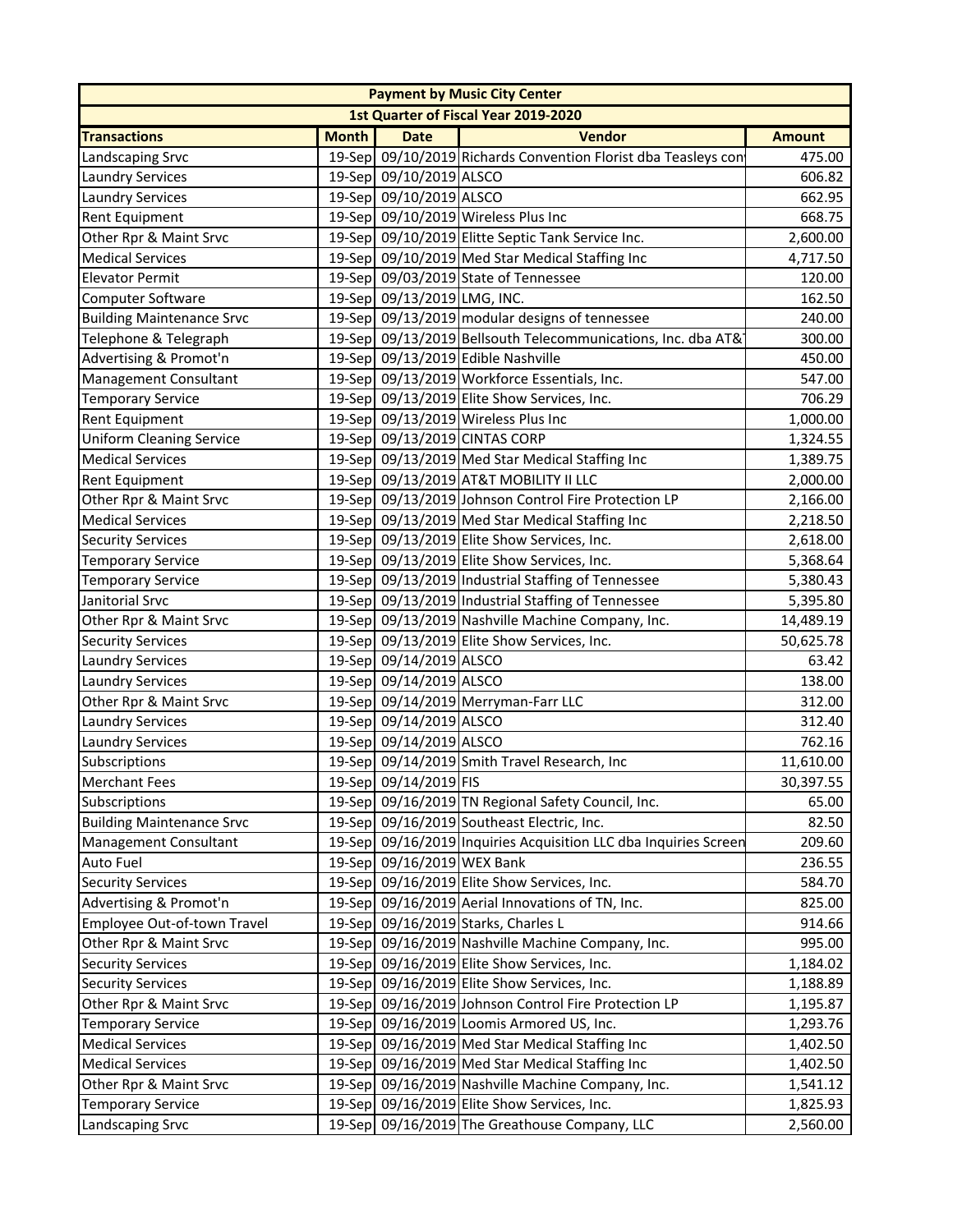|                                      |              |                                | <b>Payment by Music City Center</b>                  |               |  |  |
|--------------------------------------|--------------|--------------------------------|------------------------------------------------------|---------------|--|--|
| 1st Quarter of Fiscal Year 2019-2020 |              |                                |                                                      |               |  |  |
| <b>Transactions</b>                  | <b>Month</b> | <b>Date</b>                    | <b>Vendor</b>                                        | <b>Amount</b> |  |  |
| Gas                                  |              |                                | 19-Sep 09/16/2019 PIEDMONT NATURAL GAS CO            | 2,736.38      |  |  |
| <b>Temporary Service</b>             |              |                                | 19-Sep 09/16/2019 Elite Show Services, Inc.          | 5,350.62      |  |  |
| <b>Security Services</b>             |              |                                | 19-Sep 09/16/2019 Elite Show Services, Inc.          | 7,434.28      |  |  |
| Electric                             |              |                                | 19-Sep 09/16/2019 NASHVILLE ELECTRIC SERVICE         | 136,285.69    |  |  |
| Other Rpr & Maint Srvc               |              |                                | 19-Sep 09/18/2019 RJ Young Company                   | 20.54         |  |  |
| Other Rpr & Maint Srvc               |              |                                | 19-Sep 09/18/2019 RJ Young Company                   | 99.79         |  |  |
| Other Rpr & Maint Srvc               |              |                                | 19-Sep 09/18/2019 RJ Young Company                   | 99.79         |  |  |
| Other Rpr & Maint Srvc               |              |                                | 19-Sep 09/18/2019 RJ Young Company                   | 132.40        |  |  |
| Other Rpr & Maint Srvc               |              |                                | 19-Sep 09/18/2019 RJ Young Company                   | 184.84        |  |  |
| Other Rpr & Maint Srvc               |              |                                | 19-Sep 09/18/2019 RJ Young Company                   | 198.75        |  |  |
| Other Rpr & Maint Srvc               |              |                                | 19-Sep 09/18/2019 RJ Young Company                   | 278.54        |  |  |
| Other Rpr & Maint Srvc               |              |                                | 19-Sep 09/18/2019 RJ Young Company                   | 287.44        |  |  |
| Other Rpr & Maint Srvc               |              |                                | 19-Sep 09/18/2019 RJ Young Company                   | 330.30        |  |  |
| Other Rpr & Maint Srvc               |              | 19-Sep 09/25/2019 Fire Pro LLC |                                                      | 570.00        |  |  |
| Other Rpr & Maint Srvc               |              |                                | 19-Sep 09/18/2019 RJ Young Company                   | 595.62        |  |  |
| Advertising & Promot'n               |              |                                | 19-Sep 09/18/2019 Aerial Innovations of TN, Inc.     | 715.00        |  |  |
| Other Rpr & Maint Srvc               |              |                                | 19-Sep 09/18/2019 RJ Young Company                   | 1,469.04      |  |  |
| Telephone & Telegraph                |              |                                | 19-Sep 09/18/2019 AT&T Corporation                   | 2,006.78      |  |  |
| Janitorial Srvc                      |              |                                | 19-Sep 09/18/2019 Industrial Staffing of Tennessee   | 4,933.40      |  |  |
| Janitorial Srvc                      |              |                                | 19-Sep 09/18/2019 Industrial Staffing of Tennessee   | 7,765.60      |  |  |
| <b>Temporary Service</b>             |              |                                | 19-Sep 09/18/2019 Industrial Staffing of Tennessee   | 8,059.50      |  |  |
| <b>Temporary Service</b>             |              |                                | 19-Sep 09/18/2019 Industrial Staffing of Tennessee   | 10,280.26     |  |  |
| <b>Accounting Service</b>            |              | 19-Sep 09/18/2019 KPMG LLP     |                                                      | 28,500.00     |  |  |
| <b>Accounting Service</b>            |              | 19-Sep 09/18/2019 KPMG LLP     |                                                      | 30,000.00     |  |  |
| <b>Building Maintenance Srvc</b>     |              |                                | 19-Sep 09/18/2019 Johnson Control Fire Protection LP | 3,111.71      |  |  |
| <b>Legal Services</b>                |              |                                | 19-Sep 09/18/2019 Bone McAllester Norton PLLC        | 11,000.00     |  |  |
| <b>Medical Services</b>              |              |                                | 19-Sep 09/19/2019 Med Star Medical Staffing Inc      | 1,746.75      |  |  |
| Other Rpr & Maint Srvc               |              |                                | 19-Sep 09/19/2019 AMANO MCGANN, INC                  | 7,230.50      |  |  |
| Food & Ice                           |              |                                | 19-Sep 09/19/2019 Centerplate MCC                    | (21.12)       |  |  |
| Food & Ice                           |              |                                | 19-Sep 09/19/2019 Centerplate MCC                    | 21.12         |  |  |
| Food & Ice                           |              |                                | 19-Sep 09/19/2019 Centerplate MCC                    | 21.12         |  |  |
| Food & Ice                           |              |                                | 19-Sep 09/19/2019 Centerplate MCC                    | 41.69         |  |  |
| Food & Ice                           |              |                                | 19-Sep 09/19/2019 Centerplate MCC                    | 42.59         |  |  |
| Food & Ice                           |              |                                | 19-Sep 09/19/2019 Centerplate MCC                    | 46.51         |  |  |
| Food & Ice                           |              |                                | 19-Sep 09/19/2019 Centerplate MCC                    | 50.09         |  |  |
| Food & Ice                           |              |                                | 19-Sep 09/19/2019 Centerplate MCC                    | 50.47         |  |  |
| Food & Ice                           |              |                                | 19-Sep 09/19/2019 Centerplate MCC                    | 50.71         |  |  |
| Food & Ice                           |              |                                | 19-Sep 09/19/2019 Centerplate MCC                    | 57.45         |  |  |
| Food & Ice                           |              |                                | 19-Sep 09/19/2019 Centerplate MCC                    | 74.98         |  |  |
| Food & Ice                           |              |                                | 19-Sep 09/19/2019 Centerplate MCC                    | 88.51         |  |  |
| Food & Ice                           |              |                                | 19-Sep 09/19/2019 Centerplate MCC                    | 159.24        |  |  |
| Food & Ice                           |              |                                | 19-Sep 09/19/2019 Centerplate MCC                    | 406.69        |  |  |
| Food & Ice                           |              |                                | 19-Sep 09/19/2019 Centerplate MCC                    | 465.42        |  |  |
| <b>Security Services</b>             |              |                                | 19-Sep 09/19/2019 Elite Show Services, Inc.          | 604.70        |  |  |
| <b>Temporary Service</b>             |              |                                | 19-Sep 09/19/2019 Elite Show Services, Inc.          | 2,100.58      |  |  |
| Other Rpr & Maint Srvc               |              | 19-Sep 09/19/2019 Camfil Farr  |                                                      | 2,428.80      |  |  |
| <b>Security Services</b>             |              |                                | 19-Sep 09/19/2019 Elite Show Services, Inc.          | 7,590.70      |  |  |
| <b>District Energy System</b>        |              | 19-Sep 09/19/2019 US BANK      |                                                      | 251,497.36    |  |  |
| Host & Hostess                       |              |                                | 19-Sep 09/20/2019 OMNI MANAGEMENT, LLC               | (48.52)       |  |  |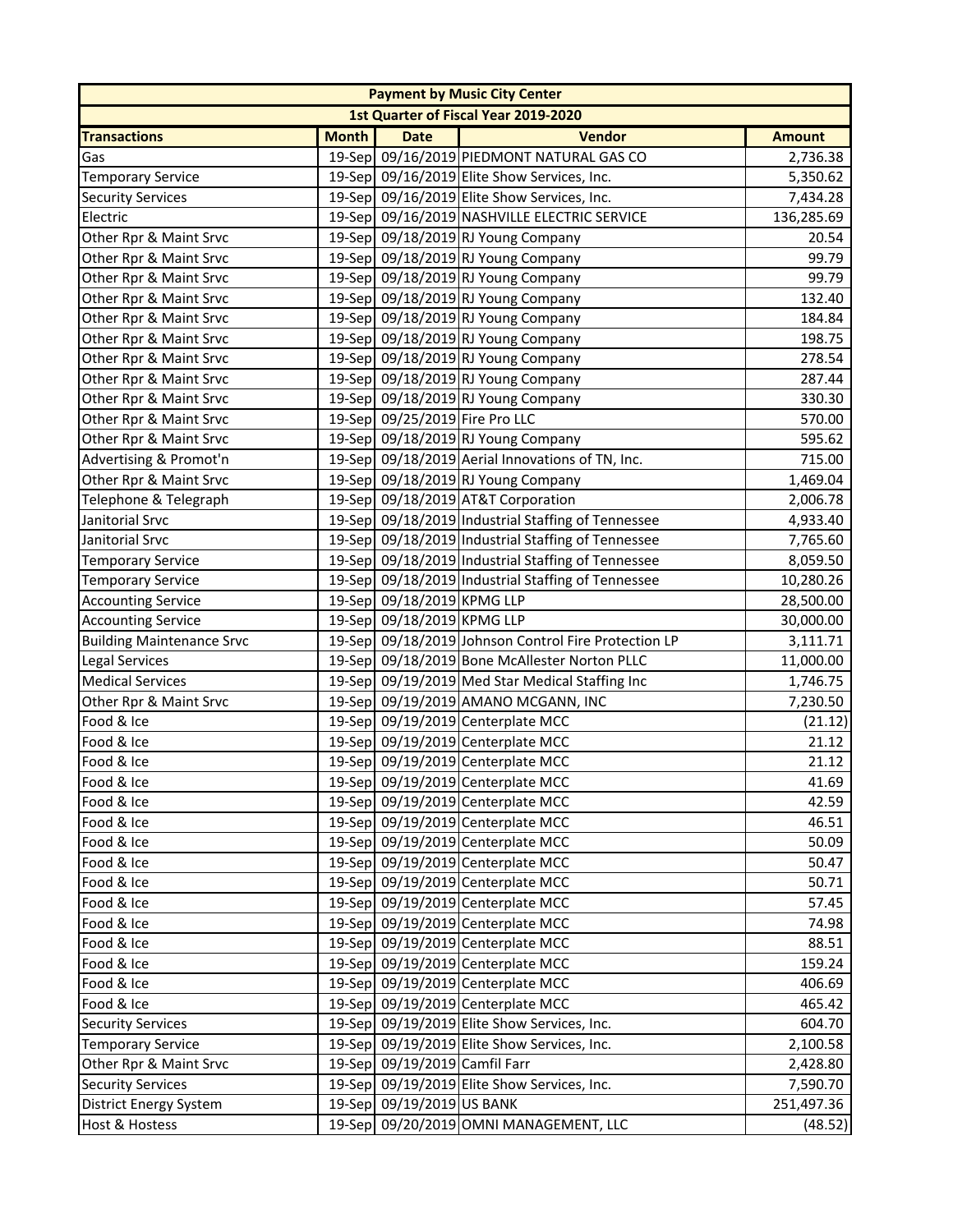|                                  |                                      |                               | <b>Payment by Music City Center</b>                              |               |  |  |  |
|----------------------------------|--------------------------------------|-------------------------------|------------------------------------------------------------------|---------------|--|--|--|
|                                  | 1st Quarter of Fiscal Year 2019-2020 |                               |                                                                  |               |  |  |  |
| <b>Transactions</b>              | <b>Month</b>                         | <b>Date</b>                   | <b>Vendor</b>                                                    | <b>Amount</b> |  |  |  |
| <b>Host &amp; Hostess</b>        |                                      |                               | 19-Sep 09/20/2019 OMNI MANAGEMENT, LLC                           | 48.52         |  |  |  |
| Management Consultant            |                                      |                               | 19-Sep 09/20/2019 Commonwealth Development Group, Inc.           | 4,240.00      |  |  |  |
| <b>Management Consultant</b>     |                                      |                               | 19-Sep 09/23/2019 Barge Design Solutions, Inc                    | 445.24        |  |  |  |
| <b>Host &amp; Hostess</b>        |                                      |                               | 19-Sep 09/25/2019 Omni Nashville LLC                             | 48.52         |  |  |  |
| <b>Uniform Cleaning Service</b>  |                                      |                               | 19-Sep 09/25/2019 CINTAS CORP                                    | 1,493.57      |  |  |  |
| Food & Ice                       |                                      |                               | 19-Sep 09/25/2019 Centerplate MCC                                | 183.04        |  |  |  |
| Food & Ice                       |                                      |                               | 19-Sep 09/25/2019 Centerplate MCC                                | 199.05        |  |  |  |
| <b>Building Maintenance Srvc</b> |                                      |                               | 19-Sep 09/25/2019 S.M. Lawrence Company, Inc.                    | 217.00        |  |  |  |
| Food & Ice                       |                                      |                               | 19-Sep 09/25/2019 Centerplate MCC                                | 242.31        |  |  |  |
| Plumbing/HVAC Maintain Srvc      |                                      |                               | 19-Sep 09/25/2019 S.M. Lawrence Company, Inc.                    | 267.00        |  |  |  |
| Food & Ice                       |                                      |                               | 19-Sep 09/25/2019 Centerplate MCC                                | 413.24        |  |  |  |
| Food & Ice                       |                                      |                               | 19-Sep 09/25/2019 Centerplate MCC                                | 422.81        |  |  |  |
| <b>Building Maintenance Srvc</b> |                                      |                               | 19-Sep 09/25/2019 S.M. Lawrence Company, Inc.                    | 540.30        |  |  |  |
| Plumbing/HVAC Maintain Srvc      |                                      |                               | 19-Sep 09/25/2019 S.M. Lawrence Company, Inc.                    | 658.00        |  |  |  |
| Plumbing/HVAC Maintain Srvc      |                                      |                               | 19-Sep 09/25/2019 S.M. Lawrence Company, Inc.                    | 808.00        |  |  |  |
| Plumbing/HVAC Maintain Srvc      |                                      |                               | 19-Sep 09/25/2019 S.M. Lawrence Company, Inc.                    | 1,146.90      |  |  |  |
| Plumbing/HVAC Maintain Srvc      |                                      |                               | 19-Sep 09/25/2019 S.M. Lawrence Company, Inc.                    | 1,671.00      |  |  |  |
| Other Rpr & Maint Srvc           |                                      | 19-Sep 09/25/2019 Camfil Farr |                                                                  | 2,428.80      |  |  |  |
| Other Rpr & Maint Srvc           |                                      |                               | 19-Sep 09/25/2019 The Bailey Company                             | 112.37        |  |  |  |
| Plumbing/HVAC Maintain Srvc      |                                      |                               | 19-Sep 09/30/2019 S.M. Lawrence Company, Inc.                    | 168.00        |  |  |  |
| Plumbing/HVAC Maintain Srvc      |                                      |                               | 19-Sep 09/25/2019 S.M. Lawrence Company, Inc.                    | 364.00        |  |  |  |
| Telephone & Telegraph            |                                      |                               | 19-Sep 09/25/2019 AT&T Corporation                               | 385.10        |  |  |  |
| <b>HHold &amp; Jnitr Supply</b>  |                                      |                               | 19-Sep 09/25/2019 AMERICAN PAPER & TWINE CO                      | 394.60        |  |  |  |
| Plumbing/HVAC Maintain Srvc      |                                      |                               | 19-Sep 09/25/2019 Best Plumbing Specialties, Inc.                | 549.80        |  |  |  |
| Other Rpr & Maint Srvc           |                                      |                               | 19-Sep 09/25/2019 Morrow Technologies Corporation                | 795.00        |  |  |  |
| Plumbing/HVAC Maintain Srvc      |                                      |                               | 19-Sep 09/25/2019 S.M. Lawrence Company, Inc.                    | 808.00        |  |  |  |
| HHold & Jnitr Supply             |                                      |                               | 19-Sep 09/25/2019 AMERICAN PAPER & TWINE CO                      | 2,271.20      |  |  |  |
| Plumbing/HVAC Maintain Srvc      |                                      |                               | 19-Sep 09/25/2019 S.M. Lawrence Company, Inc.                    | 4,585.56      |  |  |  |
| <b>Temporary Service</b>         |                                      |                               | 19-Sep 09/25/2019 Industrial Staffing of Tennessee               | 4,991.22      |  |  |  |
| Janitorial Srvc                  |                                      |                               | 19-Sep 09/25/2019 Industrial Staffing of Tennessee               | 6,147.20      |  |  |  |
| Employee Out-of-town Travel      |                                      | 19-Sep 09/26/2019 Ivey, Brian |                                                                  | 151.00        |  |  |  |
| Employee Out-of-town Travel      |                                      | 19-Sep 09/26/2019 Ivey, Brian |                                                                  | 205.25        |  |  |  |
| Other Rpr & Maint Srvc           |                                      | 19-Sep 09/26/2019 Atech Inc.  |                                                                  | 418.83        |  |  |  |
| Other Rpr & Maint Srvc           |                                      | 19-Sep 09/26/2019 Atech Inc.  |                                                                  | 758.08        |  |  |  |
| Other Rpr & Maint Srvc           |                                      |                               | 19-Sep 09/27/2019 Johnson Control Fire Protection LP             | 309.76        |  |  |  |
| Other Rpr & Maint Srvc           |                                      | 19-Sep 09/27/2019 Atech Inc.  |                                                                  | 1,135.20      |  |  |  |
| <b>Uniform Cleaning Service</b>  |                                      |                               | 19-Sep 09/27/2019 CINTAS CORP                                    | 1,362.77      |  |  |  |
| Other Rpr & Maint Srvc           |                                      |                               | 19-Sep 09/27/2019 Johnson Control Fire Protection LP             | 12,750.00     |  |  |  |
| <b>Medical Services</b>          |                                      |                               | 19-Sep 09/27/2019 Med Star Medical Staffing Inc                  | 14,853.75     |  |  |  |
| Host & Hostess                   |                                      |                               | 19-Sep 09/27/2019 Omni Nashville LLC                             | 371.53        |  |  |  |
| <b>Management Consultant</b>     |                                      |                               | 19-Sep 09/27/2019 Cushion Employer Services                      | 1,267.00      |  |  |  |
| Registration                     |                                      |                               | 19-Sep 09/30/2019 Nashville Convention & Visitors Bureau         | 250.00        |  |  |  |
| <b>Management Consultant</b>     |                                      |                               | 19-Sep 09/30/2019 Inquiries Acquisition LLC dba Inquiries Screen | 523.50        |  |  |  |
| Pest Control Srvc                |                                      |                               | 19-Sep 09/30/2019 Middle Tennessee Exterminating                 | 1,407.00      |  |  |  |
| <b>Bi-Weekly Advance</b>         |                                      |                               | 19-Sep 09/30/2019 HEIDI RUNION PCC                               | (800.00)      |  |  |  |
| <b>Uniform Cleaning Service</b>  |                                      |                               | 19-Sep 09/30/2019 HEIDI RUNION PCC                               | 10.38         |  |  |  |
| Host & Hostess                   |                                      |                               | 19-Sep 09/30/2019 HEIDI RUNION PCC                               | 25.01         |  |  |  |
| Employee Award/Gift              |                                      |                               | 19-Sep 09/30/2019 HEIDI RUNION PCC                               | 50.00         |  |  |  |
| Damages and Small Claims         |                                      |                               | 19-Sep 09/30/2019 HEIDI RUNION PCC                               | 76.40         |  |  |  |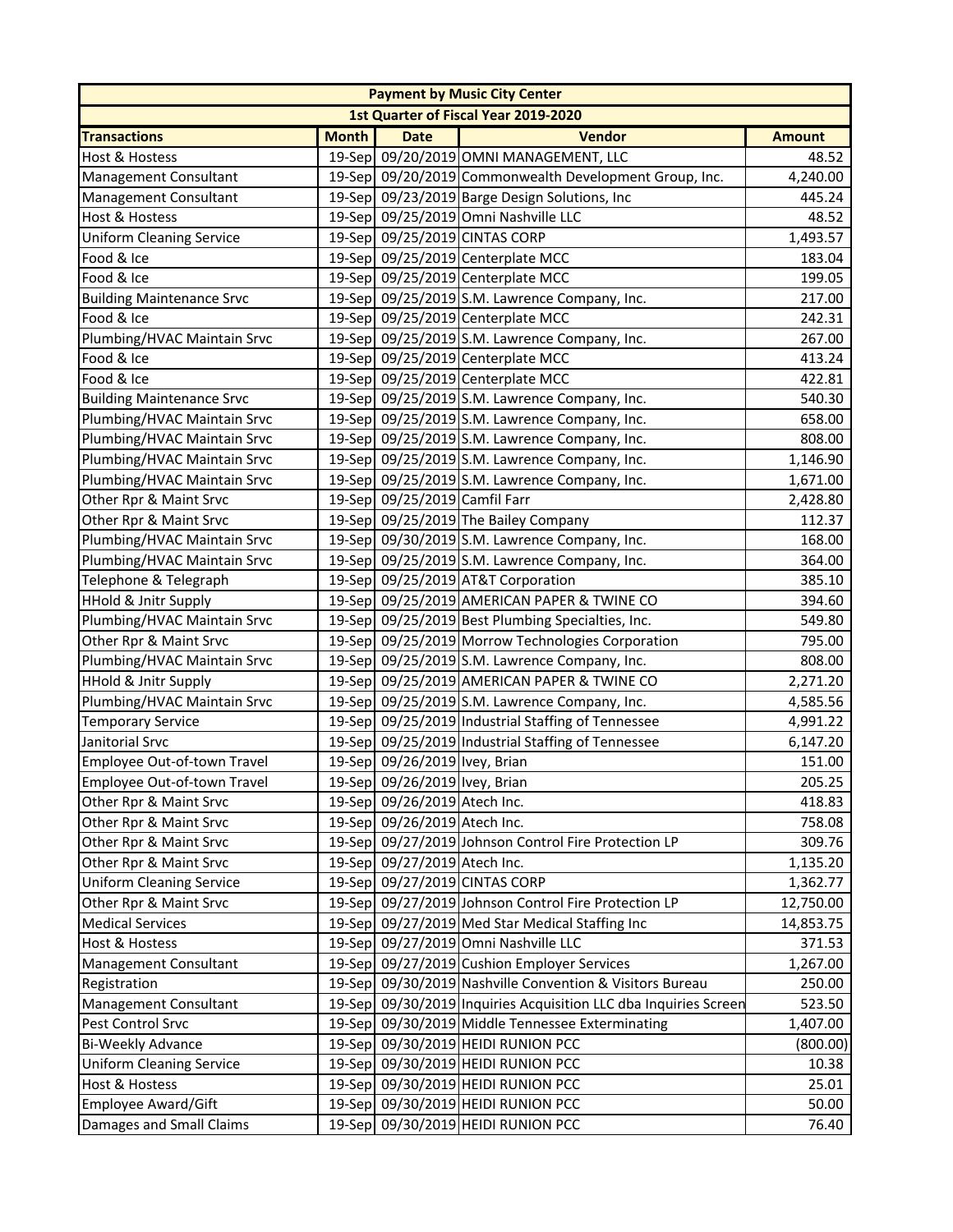|                                |                                      |             | <b>Payment by Music City Center</b>                          |               |  |  |
|--------------------------------|--------------------------------------|-------------|--------------------------------------------------------------|---------------|--|--|
|                                | 1st Quarter of Fiscal Year 2019-2020 |             |                                                              |               |  |  |
| <b>Transactions</b>            | <b>Month</b>                         | <b>Date</b> | <b>Vendor</b>                                                | <b>Amount</b> |  |  |
| Bi-Weekly Advance              | 19-Sep                               |             | 09/30/2019 HEIDI RUNION PCC                                  | 800.00        |  |  |
| Other Rpr & Maint Srvc         |                                      |             | 19-Sep 09/30/2019 Nashville Machine Company, Inc.            | 1,065.00      |  |  |
| <b>Internet Services</b>       |                                      |             | 19-Sep 09/30/2019 AT&T Corporation                           | 2,751.39      |  |  |
| <b>Internet Services</b>       |                                      |             | 19-Sep 09/30/2019 Comcast of Nashville, LLC                  | 26,234.74     |  |  |
| <b>Bi-Weekly Advance</b>       |                                      |             | 19-Sep 09/30/2019 Williefia Gunn Advance                     | 374.64        |  |  |
| Bi-Weekly Advance              |                                      |             | 19-Sep 09/30/2019 Kelly Evans Advance                        | 720.00        |  |  |
| <b>Employer Pension</b>        |                                      |             | 19-Sep 09/01/2019 Mary Anne Morris 402875 7/12/19 pension r  | (499.33)      |  |  |
| <b>Employer Pension</b>        |                                      |             | 19-Sep 09/01/2019 Melaneice Gibbs 263538 8/23/19 pension red | (192.50)      |  |  |
| <b>Temporary Service</b>       |                                      |             | 19-Sep 09/05/2019 AUG TEMP LABOR                             | (8,624.31)    |  |  |
| Temporary Service-Reimb        |                                      |             | 19-Sep 09/05/2019 AUG TEMP LABOR                             | 8,624.31      |  |  |
| <b>Temporary Service</b>       |                                      |             | 19-Sep 09/30/2019 SEPT TEMP LABOR RECLASS                    | (3,728.21)    |  |  |
| <b>Temporary Service-Reimb</b> |                                      |             | 19-Sep 09/30/2019 SEPT TEMP LABOR RECLASS                    | 3,728.21      |  |  |
| <b>Temporary Service</b>       |                                      |             | 19-Sep 09/05/2019 MCC AUG TEMP LABOR                         | (8,624.31)    |  |  |
| Temporary Service-Reimb        |                                      |             | 19-Sep 09/05/2019 MCC AUG TEMP LABOR                         | 8,624.31      |  |  |
| Damages and Small Claims       |                                      |             | 19-Sep 09/13/2019 EMPLOYEE REIMBURSEMENT PD BY IMPREST       | 76.46         |  |  |
| Damages and Small Claims       |                                      |             | 19-Sep 09/13/2019 EMPLOYEE REIMBURSEMENT PD BY IMPREST       | 120.70        |  |  |
| Damages and Small Claims       |                                      |             | 19-Sep 09/13/2019 EMPLOYEE REIMBURSEMENT PD BY IMPREST       | 128.37        |  |  |
| <b>Temporary Service</b>       |                                      |             | 19-Sep 09/16/2019 LMG RFD FOR INV 110-44621/21876            | (3,862.50)    |  |  |
| <b>Rent Equipment</b>          |                                      |             | 19-Sep 09/16/2019 LMG RFD FOR INV 110-44621/21876            | (3,356.18)    |  |  |
| <b>Temporary Service</b>       |                                      |             | 19-Sep 09/16/2019 LMG RFD FOR INV 110-22495                  | (1,412.50)    |  |  |
| <b>Rent Equipment</b>          |                                      |             | 19-Sep 09/16/2019 LMF RFD FOR DIVERSITY SMALL BUSINESS       | (25.00)       |  |  |
| <b>Merchant Fees</b>           |                                      |             | 19-Sep 09/03/2019 3465 - CENTERPLATE AUG                     | (6, 120.59)   |  |  |
| <b>Management Consultant</b>   |                                      |             | 19-Sep 09/03/2019 3479 - OLIVER MCMILLAN AUG                 | (4,240.00)    |  |  |
| Other Rpr & Maint Srvc         |                                      |             | 19-Sep 09/03/2019 3480 - CENTERPLATE AUG                     | (1,469.06)    |  |  |
| <b>Merchant Fees</b>           |                                      |             | 19-Sep 09/30/2019 3515 - CENTERPLATE                         | (11,084.16)   |  |  |
| Management Consultant          |                                      |             | 19-Sep 09/30/2019 3525 - OLIVER MCMILLAN                     | (3,225.00)    |  |  |
| <b>Employer SSN Medical</b>    |                                      |             | 19-Sep 09/06/2019 Payroll A 23243 2164595                    | (913.69)      |  |  |
| <b>Regular Pay</b>             |                                      |             | 19-Sep 09/06/2019 Payroll A 23243 2164595                    | (0.02)        |  |  |
| Overtime Pay                   |                                      |             | 19-Sep 09/06/2019 Payroll A 23243 2164595                    | 2.59          |  |  |
| Cafe Plan Pre-Tax Savings      |                                      |             | 19-Sep 09/06/2019 Payroll A 23243 2164595                    | 6.52          |  |  |
| <b>Employer Group Life</b>     |                                      |             | 19-Sep 09/06/2019 Payroll A 23243 2164595                    | 13.10         |  |  |
| Employer Group Life            |                                      |             | 19-Sep 09/06/2019 Payroll A 23243 2164595                    | 13.10         |  |  |
| Cafe Plan Pre-Tax Savings      |                                      |             | 19-Sep 09/06/2019 Payroll A 23243 2164595                    | 15.67         |  |  |
| <b>Employer Group Life</b>     |                                      |             | 19-Sep 09/06/2019 Payroll A 23243 2164595                    | 15.72         |  |  |
| Cafe Plan Pre-Tax Savings      |                                      |             | 19-Sep 09/06/2019 Payroll A 23243 2164595                    | 16.04         |  |  |
| Employer Group Life            |                                      |             | 19-Sep 09/06/2019 Payroll A 23243 2164595                    | 17.03         |  |  |
| <b>Employer Group Life</b>     |                                      |             | 19-Sep 09/06/2019 Payroll A 23243 2164595                    | 19.65         |  |  |
| <b>Employer Group Life</b>     |                                      |             | 19-Sep 09/06/2019 Payroll A 23243 2164595                    | 19.65         |  |  |
| <b>Employer Group Life</b>     |                                      |             | 19-Sep 09/06/2019 Payroll A 23243 2164595                    | 19.65         |  |  |
| <b>Employer Group Life</b>     |                                      |             | 19-Sep 09/06/2019 Payroll A 23243 2164595                    | 19.65         |  |  |
| Cafe Plan Pre-Tax Savings      |                                      |             | 19-Sep 09/06/2019 Payroll A 23243 2164595                    | 22.04         |  |  |
| Cafe Plan Pre-Tax Savings      |                                      |             | 19-Sep 09/06/2019 Payroll A 23243 2164595                    | 24.05         |  |  |
| Cafe Plan Pre-Tax Savings      |                                      |             | 19-Sep 09/06/2019 Payroll A 23243 2164595                    | 25.08         |  |  |
| Cafe Plan Pre-Tax Savings      |                                      |             | 19-Sep 09/06/2019 Payroll A 23243 2164595                    | 25.51         |  |  |
| <b>Employer Group Life</b>     |                                      |             | 19-Sep 09/06/2019 Payroll A 23243 2164595                    | 26.20         |  |  |
| <b>Employer Group Life</b>     |                                      |             | 19-Sep 09/06/2019 Payroll A 23243 2164595                    | 26.20         |  |  |
| <b>Employer Group Life</b>     |                                      |             | 19-Sep 09/06/2019 Payroll A 23243 2164595                    | 26.20         |  |  |
| Cafe Plan Pre-Tax Savings      |                                      |             | 19-Sep 09/06/2019 Payroll A 23243 2164595                    | 29.07         |  |  |
| Cafe Plan Pre-Tax Savings      |                                      |             | 19-Sep 09/06/2019 Payroll A 23243 2164595                    | 32.65         |  |  |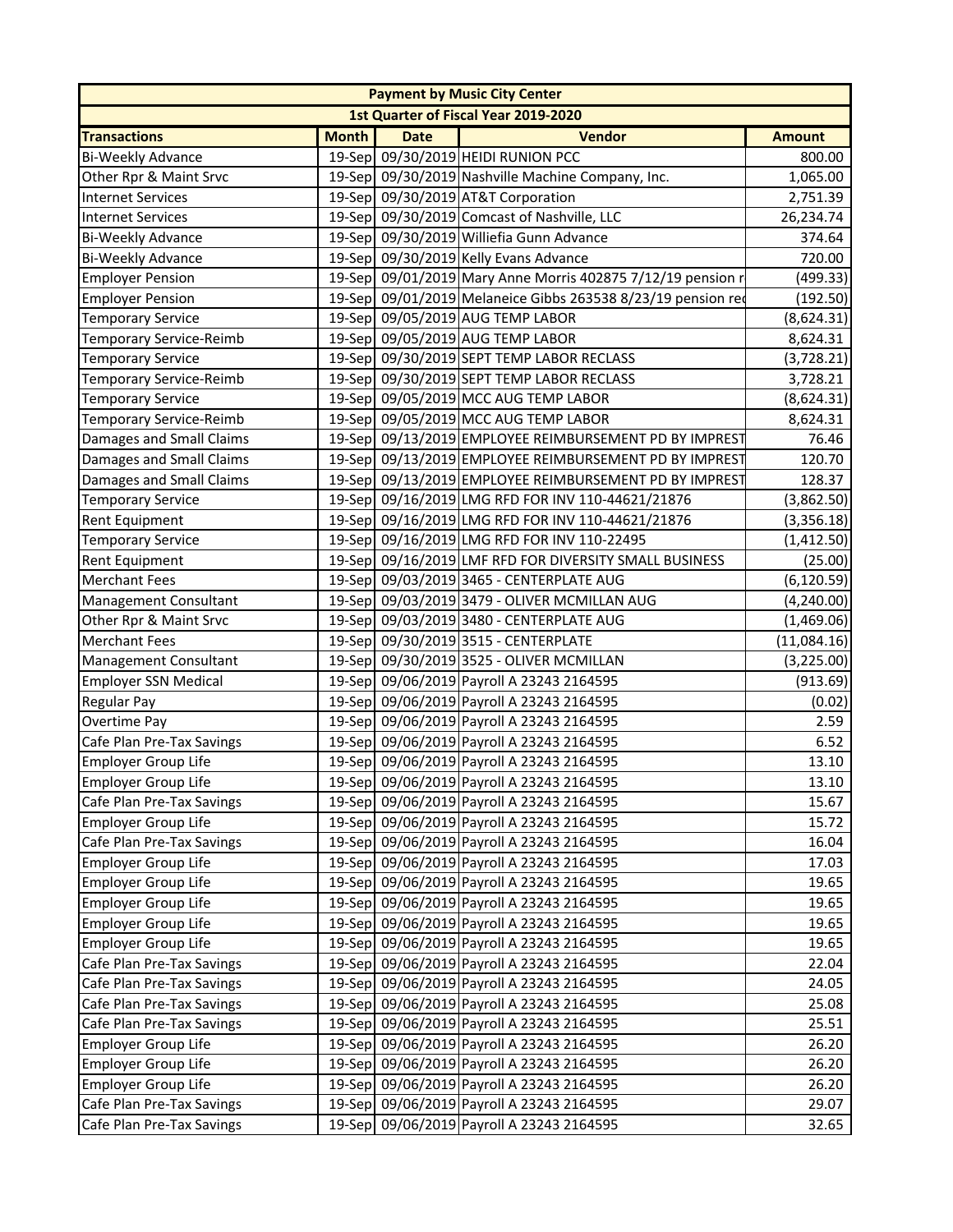|                               |              |             | <b>Payment by Music City Center</b>       |               |
|-------------------------------|--------------|-------------|-------------------------------------------|---------------|
|                               |              |             | 1st Quarter of Fiscal Year 2019-2020      |               |
| <b>Transactions</b>           | <b>Month</b> | <b>Date</b> | <b>Vendor</b>                             | <b>Amount</b> |
| <b>Employer Dental Group</b>  |              |             | 19-Sep 09/06/2019 Payroll A 23243 2164595 | 33.24         |
| Cafe Plan Pre-Tax Savings     |              |             | 19-Sep 09/06/2019 Payroll A 23243 2164595 | 33.30         |
| Cafe Plan Pre-Tax Savings     |              |             | 19-Sep 09/06/2019 Payroll A 23243 2164595 | 34.77         |
| <b>Employer Group Life</b>    |              |             | 19-Sep 09/06/2019 Payroll A 23243 2164595 | 39.30         |
| <b>Employer Dental Group</b>  |              |             | 19-Sep 09/06/2019 Payroll A 23243 2164595 | 39.89         |
| Cafe Plan Pre-Tax Savings     |              |             | 19-Sep 09/06/2019 Payroll A 23243 2164595 | 40.18         |
| <b>Employer Group Life</b>    |              |             | 19-Sep 09/06/2019 Payroll A 23243 2164595 | 41.48         |
| <b>Employer Dental Group</b>  |              |             | 19-Sep 09/06/2019 Payroll A 23243 2164595 | 43.21         |
| Allowance-Cell/Mobile Devices |              |             | 19-Sep 09/06/2019 Payroll A 23243 2164595 | 46.00         |
| <b>Employer SSN Medical</b>   |              |             | 19-Sep 09/06/2019 Payroll A 23243 2164595 | 46.68         |
| <b>Employer Dental Group</b>  |              |             | 19-Sep 09/06/2019 Payroll A 23243 2164595 | 49.86         |
| Cafe Plan Pre-Tax Savings     |              |             | 19-Sep 09/06/2019 Payroll A 23243 2164595 | 51.23         |
| Leave Pay                     |              |             | 19-Sep 09/06/2019 Payroll A 23243 2164595 | 53.34         |
| <b>Employer Group Life</b>    |              |             | 19-Sep 09/06/2019 Payroll A 23243 2164595 | 65.50         |
| <b>Employer SSN Medical</b>   |              |             | 19-Sep 09/06/2019 Payroll A 23243 2164595 | 66.19         |
| Cafe Plan Pre-Tax Savings     |              |             | 19-Sep 09/06/2019 Payroll A 23243 2164595 | 71.42         |
| Overtime Pay                  |              |             | 19-Sep 09/06/2019 Payroll A 23243 2164595 | 74.92         |
| <b>Employer SSN Medical</b>   |              |             | 19-Sep 09/06/2019 Payroll A 23243 2164595 | 84.49         |
| Allowance-Cell/Mobile Devices |              |             | 19-Sep 09/06/2019 Payroll A 23243 2164595 | 92.00         |
| Allowance-Cell/Mobile Devices |              |             | 19-Sep 09/06/2019 Payroll A 23243 2164595 | 92.00         |
| Allowance-Cell/Mobile Devices |              |             | 19-Sep 09/06/2019 Payroll A 23243 2164595 | 92.00         |
| Allowance-Cell/Mobile Devices |              |             | 19-Sep 09/06/2019 Payroll A 23243 2164595 | 92.00         |
| Allowance-Cell/Mobile Devices |              |             | 19-Sep 09/06/2019 Payroll A 23243 2164595 | 92.00         |
| Allowance-Cell/Mobile Devices |              |             | 19-Sep 09/06/2019 Payroll A 23243 2164595 | 92.00         |
| Allowance-Cell/Mobile Devices |              |             | 19-Sep 09/06/2019 Payroll A 23243 2164595 | 92.00         |
| Allowance-Cell/Mobile Devices |              |             | 19-Sep 09/06/2019 Payroll A 23243 2164595 | 92.00         |
| Allowance-Cell/Mobile Devices |              |             | 19-Sep 09/06/2019 Payroll A 23243 2164595 | 92.00         |
| <b>Employer SSN Medical</b>   |              |             | 19-Sep 09/06/2019 Payroll A 23243 2164595 | 98.66         |
| <b>Employer Group Life</b>    |              |             | 19-Sep 09/06/2019 Payroll A 23243 2164595 | 113.32        |
| <b>Employer SSN Medical</b>   |              |             | 19-Sep 09/06/2019 Payroll A 23243 2164595 | 116.63        |
| <b>Employer SSN Medical</b>   |              |             | 19-Sep 09/06/2019 Payroll A 23243 2164595 | 116.85        |
| Employer Group Life           |              |             | 19-Sep 09/06/2019 Payroll A 23243 2164595 | 117.80        |
| <b>Employer SSN Medical</b>   |              |             | 19-Sep 09/06/2019 Payroll A 23243 2164595 | 122.16        |
| Cafe Plan Pre-Tax Savings     |              |             | 19-Sep 09/06/2019 Payroll A 23243 2164595 | 131.62        |
| Allowance-Cell/Mobile Devices |              |             | 19-Sep 09/06/2019 Payroll A 23243 2164595 | 138.00        |
| Allowance-Cell/Mobile Devices |              |             | 19-Sep 09/06/2019 Payroll A 23243 2164595 | 138.00        |
| Allowance-Cell/Mobile Devices |              |             | 19-Sep 09/06/2019 Payroll A 23243 2164595 | 138.00        |
| <b>Employer SSN Medical</b>   |              |             | 19-Sep 09/06/2019 Payroll A 23243 2164595 | 141.81        |
| <b>Employer SSN Medical</b>   |              |             | 19-Sep 09/06/2019 Payroll A 23243 2164595 | 142.04        |
| Overtime Pay                  |              |             | 19-Sep 09/06/2019 Payroll A 23243 2164595 | 156.78        |
| <b>Employer SSN Medical</b>   |              |             | 19-Sep 09/06/2019 Payroll A 23243 2164595 | 156.90        |
| <b>Employer SSN Medical</b>   |              |             | 19-Sep 09/06/2019 Payroll A 23243 2164595 | 168.13        |
| <b>Employer Group Life</b>    |              |             | 19-Sep 09/06/2019 Payroll A 23243 2164595 | 172.16        |
| <b>Employer SSN Medical</b>   |              |             | 19-Sep 09/06/2019 Payroll A 23243 2164595 | 182.95        |
| Cafe Plan Pre-Tax Savings     |              |             | 19-Sep 09/06/2019 Payroll A 23243 2164595 | 183.38        |
| Allowance-Cell/Mobile Devices |              |             | 19-Sep 09/06/2019 Payroll A 23243 2164595 | 184.00        |
| CCA Employer 401K Plan        |              |             | 19-Sep 09/06/2019 Payroll A 23243 2164595 | 187.53        |
| <b>Employer OASDI</b>         |              |             | 19-Sep 09/06/2019 Payroll A 23243 2164595 | 199.63        |
| CCA Employer 401K Plan        |              |             | 19-Sep 09/06/2019 Payroll A 23243 2164595 | 217.20        |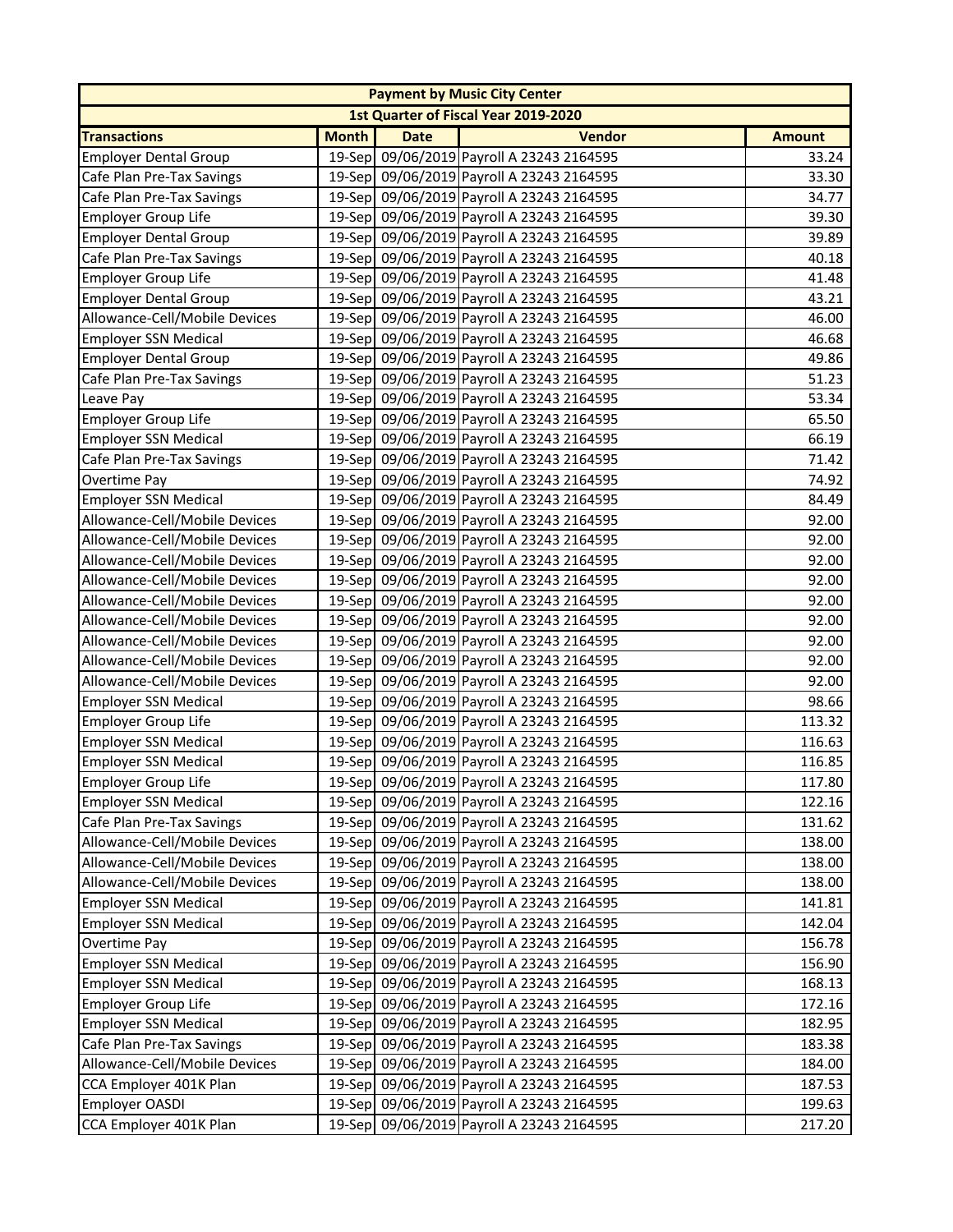|                               |              |             | <b>Payment by Music City Center</b>         |               |
|-------------------------------|--------------|-------------|---------------------------------------------|---------------|
|                               |              |             | <b>1st Quarter of Fiscal Year 2019-2020</b> |               |
| <b>Transactions</b>           | <b>Month</b> | <b>Date</b> | <b>Vendor</b>                               | <b>Amount</b> |
| <b>Employer Group Life</b>    |              |             | 19-Sep 09/06/2019 Payroll A 23243 2164595   | 229.25        |
| Allowance-Cell/Mobile Devices |              |             | 19-Sep 09/06/2019 Payroll A 23243 2164595   | 230.00        |
| Overtime Pay                  |              |             | 19-Sep 09/06/2019 Payroll A 23243 2164595   | 231.17        |
| <b>Employer SSN Medical</b>   |              |             | 19-Sep 09/06/2019 Payroll A 23243 2164595   | 235.23        |
| CCA Employer 401K Plan        |              |             | 19-Sep 09/06/2019 Payroll A 23243 2164595   | 247.16        |
| CCA Employer 401K Plan        |              |             | 19-Sep 09/06/2019 Payroll A 23243 2164595   | 249.05        |
| Employer OASDI                |              |             | 19-Sep 09/06/2019 Payroll A 23243 2164595   | 250.29        |
| <b>Employer Dental Group</b>  |              |             | 19-Sep 09/06/2019 Payroll A 23243 2164595   | 262.05        |
| Leave Pay                     |              |             | 19-Sep 09/06/2019 Payroll A 23243 2164595   | 263.04        |
| <b>Employer Group Health</b>  |              |             | 19-Sep 09/06/2019 Payroll A 23243 2164595   | 264.00        |
| <b>Employer Group Health</b>  |              |             | 19-Sep 09/06/2019 Payroll A 23243 2164595   | 264.00        |
| <b>Employer Group Health</b>  |              |             | 19-Sep 09/06/2019 Payroll A 23243 2164595   | 264.00        |
| <b>Employer Group Health</b>  |              |             | 19-Sep 09/06/2019 Payroll A 23243 2164595   | 264.00        |
| Cafe Plan Pre-Tax Savings     |              |             | 19-Sep 09/06/2019 Payroll A 23243 2164595   | 269.52        |
| <b>Employer SSN Medical</b>   |              |             | 19-Sep 09/06/2019 Payroll A 23243 2164595   | 275.40        |
| Cafe Plan Pre-Tax Savings     |              |             | 19-Sep 09/06/2019 Payroll A 23243 2164595   | 280.28        |
| Employer OASDI                |              |             | 19-Sep 09/06/2019 Payroll A 23243 2164595   | 283.00        |
| Leave Pay                     |              |             | 19-Sep 09/06/2019 Payroll A 23243 2164595   | 304.66        |
| <b>Employer Dental Group</b>  |              |             | 19-Sep 09/06/2019 Payroll A 23243 2164595   | 311.91        |
| <b>Holiday Pay</b>            |              |             | 19-Sep 09/06/2019 Payroll A 23243 2164595   | 316.40        |
| Allowance-Cell/Mobile Devices |              |             | 19-Sep 09/06/2019 Payroll A 23243 2164595   | 322.00        |
| <b>Holiday Pay</b>            |              |             | 19-Sep 09/06/2019 Payroll A 23243 2164595   | 327.12        |
| Leave Pay                     |              |             | 19-Sep 09/06/2019 Payroll A 23243 2164595   | 334.27        |
| Employer OASDI                |              |             | 19-Sep 09/06/2019 Payroll A 23243 2164595   | 361.25        |
| <b>Employer Dental Group</b>  |              |             | 19-Sep 09/06/2019 Payroll A 23243 2164595   | 374.10        |
| <b>Employer Group Health</b>  |              |             | 19-Sep 09/06/2019 Payroll A 23243 2164595   | 378.00        |
| Leave Pay                     |              |             | 19-Sep 09/06/2019 Payroll A 23243 2164595   | 383.36        |
| Employer OASDI                |              |             | 19-Sep 09/06/2019 Payroll A 23243 2164595   | 421.87        |
| CCA Employer 401K Plan        |              |             | 19-Sep 09/06/2019 Payroll A 23243 2164595   | 427.14        |
| <b>Employer SSN Medical</b>   |              |             | 19-Sep 09/06/2019 Payroll A 23243 2164595   | 429.61        |
| <b>Employer Pension</b>       |              |             | 19-Sep 09/06/2019 Payroll A 23243 2164595   | 432.89        |
| CCA Employer 401K Plan        |              |             | 19-Sep 09/06/2019 Payroll A 23243 2164595   | 469.71        |
| Overtime Pay                  |              |             | 19-Sep 09/06/2019 Payroll A 23243 2164595   | 481.69        |
| Employer OASDI                |              |             | 19-Sep 09/06/2019 Payroll A 23243 2164595   | 498.73        |
| Employer OASDI                |              |             | 19-Sep 09/06/2019 Payroll A 23243 2164595   | 499.59        |
| <b>Holiday Pay</b>            |              |             | 19-Sep 09/06/2019 Payroll A 23243 2164595   | 499.98        |
| <b>Employer SSN Medical</b>   |              |             | 19-Sep 09/06/2019 Payroll A 23243 2164595   | 516.32        |
| Employer OASDI                |              |             | 19-Sep 09/06/2019 Payroll A 23243 2164595   | 522.32        |
| <b>Employer Group Health</b>  |              |             | 19-Sep 09/06/2019 Payroll A 23243 2164595   | 528.00        |
| <b>Employer Group Health</b>  |              |             |                                             |               |
|                               |              |             | 19-Sep 09/06/2019 Payroll A 23243 2164595   | 528.00        |
| Overtime Pay                  |              |             | 19-Sep 09/06/2019 Payroll A 23243 2164595   | 577.28        |
| <b>Employer Pension</b>       |              |             | 19-Sep 09/06/2019 Payroll A 23243 2164595   | 594.22        |
| Employer OASDI                |              |             | 19-Sep 09/06/2019 Payroll A 23243 2164595   | 606.36        |
| <b>Employer SSN Medical</b>   |              |             | 19-Sep 09/06/2019 Payroll A 23243 2164595   | 624.51        |
| <b>Employer Pension</b>       |              |             | 19-Sep 09/06/2019 Payroll A 23243 2164595   | 645.90        |
| <b>Employer Dental Group</b>  |              |             | 19-Sep 09/06/2019 Payroll A 23243 2164595   | 668.10        |
| <b>Employer OASDI</b>         |              |             | 19-Sep 09/06/2019 Payroll A 23243 2164595   | 670.88        |
| <b>Employer Dental Group</b>  |              |             | 19-Sep 09/06/2019 Payroll A 23243 2164595   | 671.67        |
| CCA Employer 401K Plan        |              |             | 19-Sep 09/06/2019 Payroll A 23243 2164595   | 677.13        |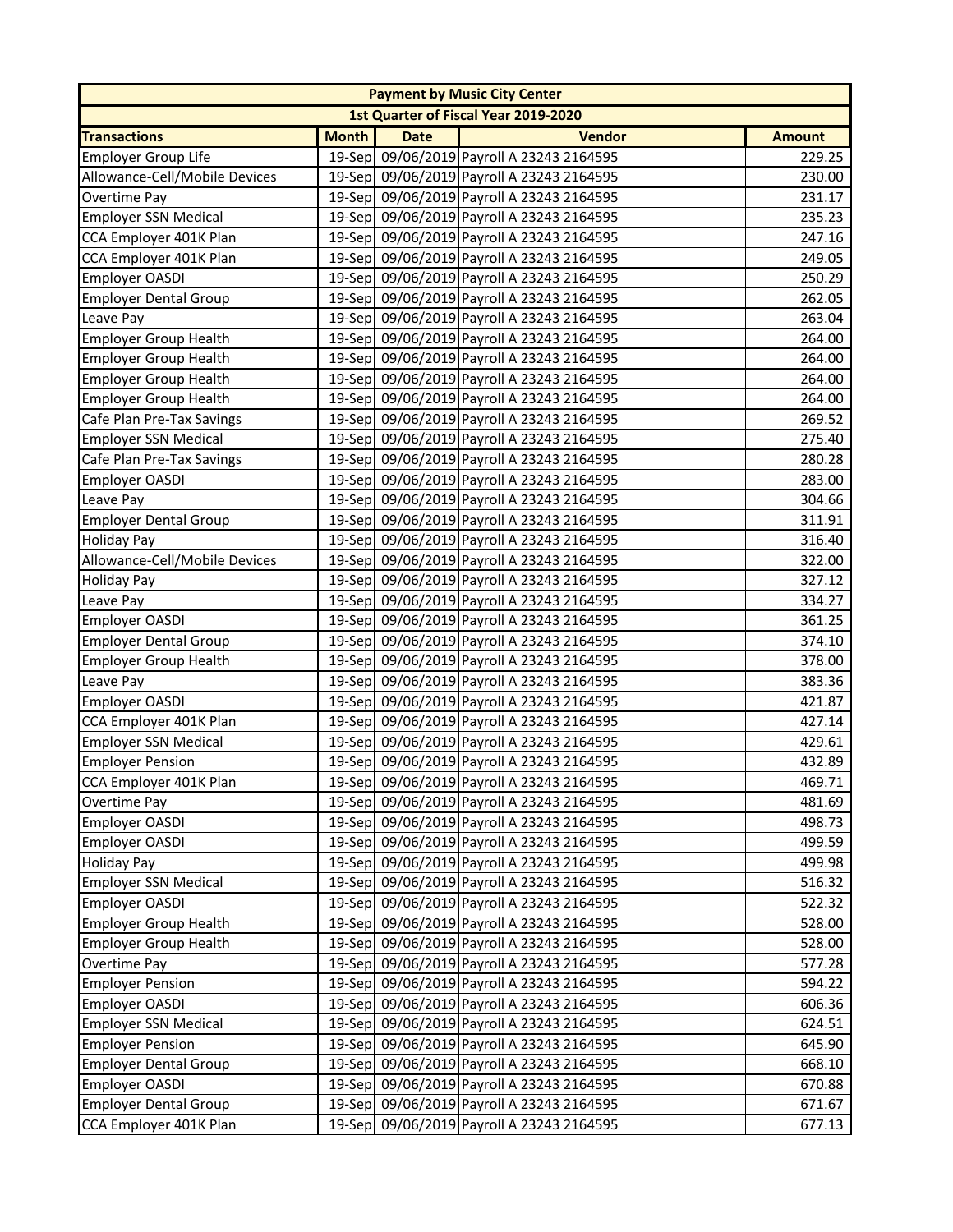|                              |              |             | <b>Payment by Music City Center</b>       |               |
|------------------------------|--------------|-------------|-------------------------------------------|---------------|
|                              |              |             | 1st Quarter of Fiscal Year 2019-2020      |               |
| <b>Transactions</b>          | <b>Month</b> | <b>Date</b> | <b>Vendor</b>                             | <b>Amount</b> |
| <b>Employer SSN Medical</b>  |              |             | 19-Sep 09/06/2019 Payroll A 23243 2164595 | 685.17        |
| <b>Holiday Pay</b>           |              |             | 19-Sep 09/06/2019 Payroll A 23243 2164595 | 687.12        |
| <b>Employer Dental Group</b> |              |             | 19-Sep 09/06/2019 Payroll A 23243 2164595 | 707.25        |
| Employer OASDI               |              |             | 19-Sep 09/06/2019 Payroll A 23243 2164595 | 718.88        |
| <b>Employer Dental Group</b> |              |             | 19-Sep 09/06/2019 Payroll A 23243 2164595 | 732.30        |
| Overtime Pay                 |              |             | 19-Sep 09/06/2019 Payroll A 23243 2164595 | 734.46        |
| <b>Employer Pension</b>      |              |             | 19-Sep 09/06/2019 Payroll A 23243 2164595 | 748.10        |
| Employer OASDI               |              |             | 19-Sep 09/06/2019 Payroll A 23243 2164595 | 782.25        |
| <b>Holiday Pay</b>           |              |             | 19-Sep 09/06/2019 Payroll A 23243 2164595 | 840.02        |
| <b>Holiday Pay</b>           |              |             | 19-Sep 09/06/2019 Payroll A 23243 2164595 | 845.68        |
| <b>Holiday Pay</b>           |              |             | 19-Sep 09/06/2019 Payroll A 23243 2164595 | 859.52        |
| <b>Holiday Pay</b>           |              |             | 19-Sep 09/06/2019 Payroll A 23243 2164595 | 863.70        |
| CCA Employer 401K Plan       |              |             | 19-Sep 09/06/2019 Payroll A 23243 2164595 | 863.76        |
| <b>Employer Dental Group</b> |              |             | 19-Sep 09/06/2019 Payroll A 23243 2164595 | 917.10        |
| <b>Holiday Pay</b>           |              |             | 19-Sep 09/06/2019 Payroll A 23243 2164595 | 922.64        |
| <b>Employer Dental Group</b> |              |             | 19-Sep 09/06/2019 Payroll A 23243 2164595 | 950.34        |
| <b>Employer Dental Group</b> |              |             | 19-Sep 09/06/2019 Payroll A 23243 2164595 | 952.81        |
| <b>Holiday Pay</b>           |              |             | 19-Sep 09/06/2019 Payroll A 23243 2164595 | 991.44        |
| Employer OASDI               |              |             | 19-Sep 09/06/2019 Payroll A 23243 2164595 | 1,005.80      |
| <b>Employer Pension</b>      |              |             | 19-Sep 09/06/2019 Payroll A 23243 2164595 | 1,037.37      |
| Leave Pay                    |              |             | 19-Sep 09/06/2019 Payroll A 23243 2164595 | 1,040.48      |
| CCA Employer 401K Plan       |              |             | 19-Sep 09/06/2019 Payroll A 23243 2164595 | 1,059.83      |
| <b>Employer Group Health</b> |              |             | 19-Sep 09/06/2019 Payroll A 23243 2164595 | 1,071.00      |
| CCA Employer 401K Plan       |              |             | 19-Sep 09/06/2019 Payroll A 23243 2164595 | 1,114.50      |
| Employer OASDI               |              |             | 19-Sep 09/06/2019 Payroll A 23243 2164595 | 1,177.68      |
| <b>Employer Group Health</b> |              |             | 19-Sep 09/06/2019 Payroll A 23243 2164595 | 1,221.00      |
| Leave Pay                    |              |             | 19-Sep 09/06/2019 Payroll A 23243 2164595 | 1,222.40      |
| <b>Employer Group Health</b> |              |             | 19-Sep 09/06/2019 Payroll A 23243 2164595 | 1,234.20      |
| CCA Employer 401K Plan       |              |             | 19-Sep 09/06/2019 Payroll A 23243 2164595 | 1,256.34      |
| Overtime Pay                 |              |             | 19-Sep 09/06/2019 Payroll A 23243 2164595 | 1,264.83      |
| <b>Holiday Pay</b>           |              |             | 19-Sep 09/06/2019 Payroll A 23243 2164595 | 1,303.76      |
| <b>Holiday Pay</b>           |              |             | 19-Sep 09/06/2019 Payroll A 23243 2164595 | 1,307.49      |
| Leave Pay                    |              |             | 19-Sep 09/06/2019 Payroll A 23243 2164595 | 1,342.58      |
| Leave Pay                    |              |             | 19-Sep 09/06/2019 Payroll A 23243 2164595 | 1,450.04      |
| Leave Pay                    |              |             | 19-Sep 09/06/2019 Payroll A 23243 2164595 | 1,705.94      |
| Leave Pay                    |              |             | 19-Sep 09/06/2019 Payroll A 23243 2164595 | 1,797.12      |
| <b>Employer Group Health</b> |              |             | 19-Sep 09/06/2019 Payroll A 23243 2164595 | 1,801.80      |
| Leave Pay                    |              |             | 19-Sep 09/06/2019 Payroll A 23243 2164595 | 1,809.00      |
| Employer OASDI               |              |             | 19-Sep 09/06/2019 Payroll A 23243 2164595 | 1,837.09      |
| Leave Pay                    |              |             | 19-Sep 09/06/2019 Payroll A 23243 2164595 | 1,842.14      |
| <b>Employer Group Health</b> |              |             | 19-Sep 09/06/2019 Payroll A 23243 2164595 | 1,914.00      |
| <b>Holiday Pay</b>           |              |             | 19-Sep 09/06/2019 Payroll A 23243 2164595 | 1,976.64      |
| <b>Employer Pension</b>      |              |             | 19-Sep 09/06/2019 Payroll A 23243 2164595 | 2,031.86      |
| <b>Regular Pay</b>           |              |             | 19-Sep 09/06/2019 Payroll A 23243 2164595 | 2,140.46      |
| <b>Employer Group Health</b> |              |             | 19-Sep 09/06/2019 Payroll A 23243 2164595 | 2,178.00      |
| <b>Employer OASDI</b>        |              |             | 19-Sep 09/06/2019 Payroll A 23243 2164595 | 2,207.66      |
| <b>Holiday Pay</b>           |              |             | 19-Sep 09/06/2019 Payroll A 23243 2164595 | 2,268.76      |
| Overtime Pay                 |              |             | 19-Sep 09/06/2019 Payroll A 23243 2164595 | 2,374.23      |
| Leave Pay                    |              |             | 19-Sep 09/06/2019 Payroll A 23243 2164595 | 2,398.40      |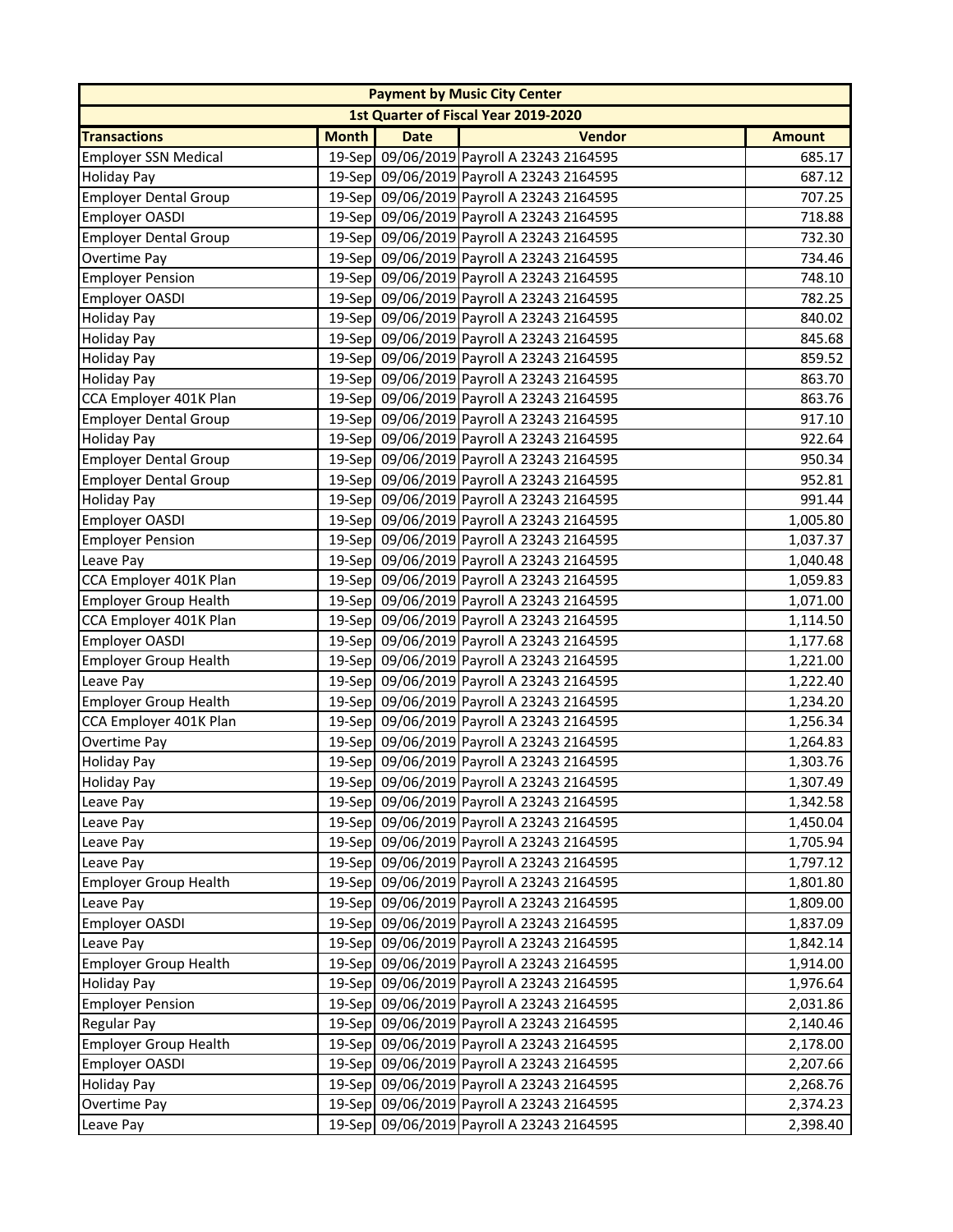| 1st Quarter of Fiscal Year 2019-2020<br><b>Vendor</b><br><b>Transactions</b><br><b>Month</b><br><b>Date</b><br><b>Amount</b><br>19-Sep 09/06/2019 Payroll A 23243 2164595<br>2,634.87<br>19-Sep 09/06/2019 Payroll A 23243 2164595<br>2,670.12<br>19-Sep 09/06/2019 Payroll A 23243 2164595<br>2,847.29<br>19-Sep 09/06/2019 Payroll A 23243 2164595<br>2,860.56<br>19-Sep 09/06/2019 Payroll A 23243 2164595<br>2,929.65<br>19-Sep 09/06/2019 Payroll A 23243 2164595<br>2,995.17<br>19-Sep 09/06/2019 Payroll A 23243 2164595<br>3,254.89<br>19-Sep 09/06/2019 Payroll A 23243 2164595<br>3,347.60<br>19-Sep 09/06/2019 Payroll A 23243 2164595<br>3,777.00<br>19-Sep 09/06/2019 Payroll A 23243 2164595<br>4,065.63<br>19-Sep 09/06/2019 Payroll A 23243 2164595<br>4,102.71<br>19-Sep 09/06/2019 Payroll A 23243 2164595<br>4,140.00<br>19-Sep 09/06/2019 Payroll A 23243 2164595<br>4,243.19<br>19-Sep 09/06/2019 Payroll A 23243 2164595<br>4,254.00<br>19-Sep 09/06/2019 Payroll A 23243 2164595<br>4,642.80<br>19-Sep 09/06/2019 Payroll A 23243 2164595<br>4,773.68<br>19-Sep 09/06/2019 Payroll A 23243 2164595<br><b>Holiday Pay</b><br>4,925.60<br>19-Sep 09/06/2019 Payroll A 23243 2164595<br>5,724.38<br><b>Regular Pay</b><br>19-Sep 09/06/2019 Payroll A 23243 2164595<br><b>Regular Pay</b><br>5,800.72<br><b>Employer Dental Group</b><br>19-Sep 09/06/2019 Payroll A 23243 2164595<br>5,827.24<br>19-Sep 09/06/2019 Payroll A 23243 2164595<br><b>Employer Dental Group</b><br>6,358.14<br>19-Sep 09/06/2019 Payroll A 23243 2164595<br>Regular Pay<br>7,378.07<br>19-Sep 09/06/2019 Payroll A 23243 2164595<br>Regular Pay<br>7,592.10<br>19-Sep 09/06/2019 Payroll A 23243 2164595<br>Leave Pay<br>7,804.76<br>19-Sep 09/06/2019 Payroll A 23243 2164595<br><b>Regular Pay</b><br>8,105.65<br>19-Sep 09/06/2019 Payroll A 23243 2164595<br>Regular Pay<br>8,609.57<br><b>Regular Pay</b><br>19-Sep 09/06/2019 Payroll A 23243 2164595<br>9,217.13<br>19-Sep 09/06/2019 Payroll A 23243 2164595<br><b>Regular Pay</b><br>10,282.29<br>19-Sep 09/06/2019 Payroll A 23243 2164595<br><b>Regular Pay</b><br>13,000.14<br>19-Sep 09/06/2019 Payroll A 23243 2164595<br><b>Regular Pay</b><br>13,665.16<br>19-Sep 09/06/2019 Payroll A 23243 2164595<br>16,150.96<br><b>Regular Pay</b><br>Regular Pay<br>19-Sep 09/06/2019 Payroll A 23243 2164595<br>25,793.96<br>19-Sep 09/06/2019 Payroll A 23243 2164595<br>Regular Pay<br>27,771.66<br>19-Sep 09/06/2019 Payroll A 23243 2164595<br><b>Regular Pay</b><br>36,708.40<br>19-Sep 09/06/2019 Payroll A 23243 2164595<br>41,053.01<br><b>Regular Pay</b><br>19-Sep 09/20/2019 Payroll A 23267 2171252<br><b>Regular Pay</b><br>(220.40)<br>19-Sep 09/20/2019 Payroll A 23267 2171252<br><b>Regular Pay</b><br>(0.01)<br>19-Sep 09/20/2019 Payroll A 23267 2171252<br>Overtime Pay<br>10.09<br><b>Employer Group Life</b><br>19-Sep 09/20/2019 Payroll A 23267 2171252<br>13.10<br>19-Sep 09/20/2019 Payroll A 23267 2171252<br><b>Employer Group Life</b><br>13.10<br>Cafe Plan Pre-Tax Savings<br>19-Sep 09/20/2019 Payroll A 23267 2171252<br>15.67<br><b>Employer Group Life</b><br>19-Sep 09/20/2019 Payroll A 23267 2171252<br>15.72<br>Cafe Plan Pre-Tax Savings<br>19-Sep 09/20/2019 Payroll A 23267 2171252<br>16.04<br>Overtime Pay<br>19-Sep 09/20/2019 Payroll A 23267 2171252<br>16.65<br>19-Sep 09/20/2019 Payroll A 23267 2171252<br>17.03<br><b>Employer Group Life</b><br><b>Employer Group Life</b><br>19-Sep 09/20/2019 Payroll A 23267 2171252<br>19.65<br><b>Employer Group Life</b><br>19-Sep 09/20/2019 Payroll A 23267 2171252<br>19.65<br>19-Sep 09/20/2019 Payroll A 23267 2171252<br>19.65<br><b>Employer Group Life</b> |                              |  | <b>Payment by Music City Center</b> |       |
|---------------------------------------------------------------------------------------------------------------------------------------------------------------------------------------------------------------------------------------------------------------------------------------------------------------------------------------------------------------------------------------------------------------------------------------------------------------------------------------------------------------------------------------------------------------------------------------------------------------------------------------------------------------------------------------------------------------------------------------------------------------------------------------------------------------------------------------------------------------------------------------------------------------------------------------------------------------------------------------------------------------------------------------------------------------------------------------------------------------------------------------------------------------------------------------------------------------------------------------------------------------------------------------------------------------------------------------------------------------------------------------------------------------------------------------------------------------------------------------------------------------------------------------------------------------------------------------------------------------------------------------------------------------------------------------------------------------------------------------------------------------------------------------------------------------------------------------------------------------------------------------------------------------------------------------------------------------------------------------------------------------------------------------------------------------------------------------------------------------------------------------------------------------------------------------------------------------------------------------------------------------------------------------------------------------------------------------------------------------------------------------------------------------------------------------------------------------------------------------------------------------------------------------------------------------------------------------------------------------------------------------------------------------------------------------------------------------------------------------------------------------------------------------------------------------------------------------------------------------------------------------------------------------------------------------------------------------------------------------------------------------------------------------------------------------------------------------------------------------------------------------------------------------------------------------------------------------------------------------------------------------------------------------------------------------------------------------------------------------------------------------------------------------------------------------------------------------------------------------------------------------------------------------------------------------------------------------------------------------------------------------------------------------------------------------------------------------------|------------------------------|--|-------------------------------------|-------|
|                                                                                                                                                                                                                                                                                                                                                                                                                                                                                                                                                                                                                                                                                                                                                                                                                                                                                                                                                                                                                                                                                                                                                                                                                                                                                                                                                                                                                                                                                                                                                                                                                                                                                                                                                                                                                                                                                                                                                                                                                                                                                                                                                                                                                                                                                                                                                                                                                                                                                                                                                                                                                                                                                                                                                                                                                                                                                                                                                                                                                                                                                                                                                                                                                                                                                                                                                                                                                                                                                                                                                                                                                                                                                                                     |                              |  |                                     |       |
|                                                                                                                                                                                                                                                                                                                                                                                                                                                                                                                                                                                                                                                                                                                                                                                                                                                                                                                                                                                                                                                                                                                                                                                                                                                                                                                                                                                                                                                                                                                                                                                                                                                                                                                                                                                                                                                                                                                                                                                                                                                                                                                                                                                                                                                                                                                                                                                                                                                                                                                                                                                                                                                                                                                                                                                                                                                                                                                                                                                                                                                                                                                                                                                                                                                                                                                                                                                                                                                                                                                                                                                                                                                                                                                     |                              |  |                                     |       |
|                                                                                                                                                                                                                                                                                                                                                                                                                                                                                                                                                                                                                                                                                                                                                                                                                                                                                                                                                                                                                                                                                                                                                                                                                                                                                                                                                                                                                                                                                                                                                                                                                                                                                                                                                                                                                                                                                                                                                                                                                                                                                                                                                                                                                                                                                                                                                                                                                                                                                                                                                                                                                                                                                                                                                                                                                                                                                                                                                                                                                                                                                                                                                                                                                                                                                                                                                                                                                                                                                                                                                                                                                                                                                                                     | <b>Holiday Pay</b>           |  |                                     |       |
|                                                                                                                                                                                                                                                                                                                                                                                                                                                                                                                                                                                                                                                                                                                                                                                                                                                                                                                                                                                                                                                                                                                                                                                                                                                                                                                                                                                                                                                                                                                                                                                                                                                                                                                                                                                                                                                                                                                                                                                                                                                                                                                                                                                                                                                                                                                                                                                                                                                                                                                                                                                                                                                                                                                                                                                                                                                                                                                                                                                                                                                                                                                                                                                                                                                                                                                                                                                                                                                                                                                                                                                                                                                                                                                     | Employer OASDI               |  |                                     |       |
|                                                                                                                                                                                                                                                                                                                                                                                                                                                                                                                                                                                                                                                                                                                                                                                                                                                                                                                                                                                                                                                                                                                                                                                                                                                                                                                                                                                                                                                                                                                                                                                                                                                                                                                                                                                                                                                                                                                                                                                                                                                                                                                                                                                                                                                                                                                                                                                                                                                                                                                                                                                                                                                                                                                                                                                                                                                                                                                                                                                                                                                                                                                                                                                                                                                                                                                                                                                                                                                                                                                                                                                                                                                                                                                     | <b>Employer Pension</b>      |  |                                     |       |
|                                                                                                                                                                                                                                                                                                                                                                                                                                                                                                                                                                                                                                                                                                                                                                                                                                                                                                                                                                                                                                                                                                                                                                                                                                                                                                                                                                                                                                                                                                                                                                                                                                                                                                                                                                                                                                                                                                                                                                                                                                                                                                                                                                                                                                                                                                                                                                                                                                                                                                                                                                                                                                                                                                                                                                                                                                                                                                                                                                                                                                                                                                                                                                                                                                                                                                                                                                                                                                                                                                                                                                                                                                                                                                                     | <b>Holiday Pay</b>           |  |                                     |       |
|                                                                                                                                                                                                                                                                                                                                                                                                                                                                                                                                                                                                                                                                                                                                                                                                                                                                                                                                                                                                                                                                                                                                                                                                                                                                                                                                                                                                                                                                                                                                                                                                                                                                                                                                                                                                                                                                                                                                                                                                                                                                                                                                                                                                                                                                                                                                                                                                                                                                                                                                                                                                                                                                                                                                                                                                                                                                                                                                                                                                                                                                                                                                                                                                                                                                                                                                                                                                                                                                                                                                                                                                                                                                                                                     | Employer OASDI               |  |                                     |       |
|                                                                                                                                                                                                                                                                                                                                                                                                                                                                                                                                                                                                                                                                                                                                                                                                                                                                                                                                                                                                                                                                                                                                                                                                                                                                                                                                                                                                                                                                                                                                                                                                                                                                                                                                                                                                                                                                                                                                                                                                                                                                                                                                                                                                                                                                                                                                                                                                                                                                                                                                                                                                                                                                                                                                                                                                                                                                                                                                                                                                                                                                                                                                                                                                                                                                                                                                                                                                                                                                                                                                                                                                                                                                                                                     | <b>Employer Dental Group</b> |  |                                     |       |
|                                                                                                                                                                                                                                                                                                                                                                                                                                                                                                                                                                                                                                                                                                                                                                                                                                                                                                                                                                                                                                                                                                                                                                                                                                                                                                                                                                                                                                                                                                                                                                                                                                                                                                                                                                                                                                                                                                                                                                                                                                                                                                                                                                                                                                                                                                                                                                                                                                                                                                                                                                                                                                                                                                                                                                                                                                                                                                                                                                                                                                                                                                                                                                                                                                                                                                                                                                                                                                                                                                                                                                                                                                                                                                                     | <b>Employer Dental Group</b> |  |                                     |       |
|                                                                                                                                                                                                                                                                                                                                                                                                                                                                                                                                                                                                                                                                                                                                                                                                                                                                                                                                                                                                                                                                                                                                                                                                                                                                                                                                                                                                                                                                                                                                                                                                                                                                                                                                                                                                                                                                                                                                                                                                                                                                                                                                                                                                                                                                                                                                                                                                                                                                                                                                                                                                                                                                                                                                                                                                                                                                                                                                                                                                                                                                                                                                                                                                                                                                                                                                                                                                                                                                                                                                                                                                                                                                                                                     | <b>Regular Pay</b>           |  |                                     |       |
|                                                                                                                                                                                                                                                                                                                                                                                                                                                                                                                                                                                                                                                                                                                                                                                                                                                                                                                                                                                                                                                                                                                                                                                                                                                                                                                                                                                                                                                                                                                                                                                                                                                                                                                                                                                                                                                                                                                                                                                                                                                                                                                                                                                                                                                                                                                                                                                                                                                                                                                                                                                                                                                                                                                                                                                                                                                                                                                                                                                                                                                                                                                                                                                                                                                                                                                                                                                                                                                                                                                                                                                                                                                                                                                     | <b>Employer Group Health</b> |  |                                     |       |
|                                                                                                                                                                                                                                                                                                                                                                                                                                                                                                                                                                                                                                                                                                                                                                                                                                                                                                                                                                                                                                                                                                                                                                                                                                                                                                                                                                                                                                                                                                                                                                                                                                                                                                                                                                                                                                                                                                                                                                                                                                                                                                                                                                                                                                                                                                                                                                                                                                                                                                                                                                                                                                                                                                                                                                                                                                                                                                                                                                                                                                                                                                                                                                                                                                                                                                                                                                                                                                                                                                                                                                                                                                                                                                                     | Leave Pay                    |  |                                     |       |
|                                                                                                                                                                                                                                                                                                                                                                                                                                                                                                                                                                                                                                                                                                                                                                                                                                                                                                                                                                                                                                                                                                                                                                                                                                                                                                                                                                                                                                                                                                                                                                                                                                                                                                                                                                                                                                                                                                                                                                                                                                                                                                                                                                                                                                                                                                                                                                                                                                                                                                                                                                                                                                                                                                                                                                                                                                                                                                                                                                                                                                                                                                                                                                                                                                                                                                                                                                                                                                                                                                                                                                                                                                                                                                                     | <b>Holiday Pay</b>           |  |                                     |       |
|                                                                                                                                                                                                                                                                                                                                                                                                                                                                                                                                                                                                                                                                                                                                                                                                                                                                                                                                                                                                                                                                                                                                                                                                                                                                                                                                                                                                                                                                                                                                                                                                                                                                                                                                                                                                                                                                                                                                                                                                                                                                                                                                                                                                                                                                                                                                                                                                                                                                                                                                                                                                                                                                                                                                                                                                                                                                                                                                                                                                                                                                                                                                                                                                                                                                                                                                                                                                                                                                                                                                                                                                                                                                                                                     | <b>Employer Group Health</b> |  |                                     |       |
|                                                                                                                                                                                                                                                                                                                                                                                                                                                                                                                                                                                                                                                                                                                                                                                                                                                                                                                                                                                                                                                                                                                                                                                                                                                                                                                                                                                                                                                                                                                                                                                                                                                                                                                                                                                                                                                                                                                                                                                                                                                                                                                                                                                                                                                                                                                                                                                                                                                                                                                                                                                                                                                                                                                                                                                                                                                                                                                                                                                                                                                                                                                                                                                                                                                                                                                                                                                                                                                                                                                                                                                                                                                                                                                     | <b>Regular Pay</b>           |  |                                     |       |
|                                                                                                                                                                                                                                                                                                                                                                                                                                                                                                                                                                                                                                                                                                                                                                                                                                                                                                                                                                                                                                                                                                                                                                                                                                                                                                                                                                                                                                                                                                                                                                                                                                                                                                                                                                                                                                                                                                                                                                                                                                                                                                                                                                                                                                                                                                                                                                                                                                                                                                                                                                                                                                                                                                                                                                                                                                                                                                                                                                                                                                                                                                                                                                                                                                                                                                                                                                                                                                                                                                                                                                                                                                                                                                                     | <b>Employer Group Health</b> |  |                                     |       |
|                                                                                                                                                                                                                                                                                                                                                                                                                                                                                                                                                                                                                                                                                                                                                                                                                                                                                                                                                                                                                                                                                                                                                                                                                                                                                                                                                                                                                                                                                                                                                                                                                                                                                                                                                                                                                                                                                                                                                                                                                                                                                                                                                                                                                                                                                                                                                                                                                                                                                                                                                                                                                                                                                                                                                                                                                                                                                                                                                                                                                                                                                                                                                                                                                                                                                                                                                                                                                                                                                                                                                                                                                                                                                                                     | Leave Pay                    |  |                                     |       |
|                                                                                                                                                                                                                                                                                                                                                                                                                                                                                                                                                                                                                                                                                                                                                                                                                                                                                                                                                                                                                                                                                                                                                                                                                                                                                                                                                                                                                                                                                                                                                                                                                                                                                                                                                                                                                                                                                                                                                                                                                                                                                                                                                                                                                                                                                                                                                                                                                                                                                                                                                                                                                                                                                                                                                                                                                                                                                                                                                                                                                                                                                                                                                                                                                                                                                                                                                                                                                                                                                                                                                                                                                                                                                                                     | Leave Pay                    |  |                                     |       |
|                                                                                                                                                                                                                                                                                                                                                                                                                                                                                                                                                                                                                                                                                                                                                                                                                                                                                                                                                                                                                                                                                                                                                                                                                                                                                                                                                                                                                                                                                                                                                                                                                                                                                                                                                                                                                                                                                                                                                                                                                                                                                                                                                                                                                                                                                                                                                                                                                                                                                                                                                                                                                                                                                                                                                                                                                                                                                                                                                                                                                                                                                                                                                                                                                                                                                                                                                                                                                                                                                                                                                                                                                                                                                                                     |                              |  |                                     |       |
|                                                                                                                                                                                                                                                                                                                                                                                                                                                                                                                                                                                                                                                                                                                                                                                                                                                                                                                                                                                                                                                                                                                                                                                                                                                                                                                                                                                                                                                                                                                                                                                                                                                                                                                                                                                                                                                                                                                                                                                                                                                                                                                                                                                                                                                                                                                                                                                                                                                                                                                                                                                                                                                                                                                                                                                                                                                                                                                                                                                                                                                                                                                                                                                                                                                                                                                                                                                                                                                                                                                                                                                                                                                                                                                     |                              |  |                                     |       |
|                                                                                                                                                                                                                                                                                                                                                                                                                                                                                                                                                                                                                                                                                                                                                                                                                                                                                                                                                                                                                                                                                                                                                                                                                                                                                                                                                                                                                                                                                                                                                                                                                                                                                                                                                                                                                                                                                                                                                                                                                                                                                                                                                                                                                                                                                                                                                                                                                                                                                                                                                                                                                                                                                                                                                                                                                                                                                                                                                                                                                                                                                                                                                                                                                                                                                                                                                                                                                                                                                                                                                                                                                                                                                                                     |                              |  |                                     |       |
|                                                                                                                                                                                                                                                                                                                                                                                                                                                                                                                                                                                                                                                                                                                                                                                                                                                                                                                                                                                                                                                                                                                                                                                                                                                                                                                                                                                                                                                                                                                                                                                                                                                                                                                                                                                                                                                                                                                                                                                                                                                                                                                                                                                                                                                                                                                                                                                                                                                                                                                                                                                                                                                                                                                                                                                                                                                                                                                                                                                                                                                                                                                                                                                                                                                                                                                                                                                                                                                                                                                                                                                                                                                                                                                     |                              |  |                                     |       |
|                                                                                                                                                                                                                                                                                                                                                                                                                                                                                                                                                                                                                                                                                                                                                                                                                                                                                                                                                                                                                                                                                                                                                                                                                                                                                                                                                                                                                                                                                                                                                                                                                                                                                                                                                                                                                                                                                                                                                                                                                                                                                                                                                                                                                                                                                                                                                                                                                                                                                                                                                                                                                                                                                                                                                                                                                                                                                                                                                                                                                                                                                                                                                                                                                                                                                                                                                                                                                                                                                                                                                                                                                                                                                                                     |                              |  |                                     |       |
|                                                                                                                                                                                                                                                                                                                                                                                                                                                                                                                                                                                                                                                                                                                                                                                                                                                                                                                                                                                                                                                                                                                                                                                                                                                                                                                                                                                                                                                                                                                                                                                                                                                                                                                                                                                                                                                                                                                                                                                                                                                                                                                                                                                                                                                                                                                                                                                                                                                                                                                                                                                                                                                                                                                                                                                                                                                                                                                                                                                                                                                                                                                                                                                                                                                                                                                                                                                                                                                                                                                                                                                                                                                                                                                     |                              |  |                                     |       |
|                                                                                                                                                                                                                                                                                                                                                                                                                                                                                                                                                                                                                                                                                                                                                                                                                                                                                                                                                                                                                                                                                                                                                                                                                                                                                                                                                                                                                                                                                                                                                                                                                                                                                                                                                                                                                                                                                                                                                                                                                                                                                                                                                                                                                                                                                                                                                                                                                                                                                                                                                                                                                                                                                                                                                                                                                                                                                                                                                                                                                                                                                                                                                                                                                                                                                                                                                                                                                                                                                                                                                                                                                                                                                                                     |                              |  |                                     |       |
|                                                                                                                                                                                                                                                                                                                                                                                                                                                                                                                                                                                                                                                                                                                                                                                                                                                                                                                                                                                                                                                                                                                                                                                                                                                                                                                                                                                                                                                                                                                                                                                                                                                                                                                                                                                                                                                                                                                                                                                                                                                                                                                                                                                                                                                                                                                                                                                                                                                                                                                                                                                                                                                                                                                                                                                                                                                                                                                                                                                                                                                                                                                                                                                                                                                                                                                                                                                                                                                                                                                                                                                                                                                                                                                     |                              |  |                                     |       |
|                                                                                                                                                                                                                                                                                                                                                                                                                                                                                                                                                                                                                                                                                                                                                                                                                                                                                                                                                                                                                                                                                                                                                                                                                                                                                                                                                                                                                                                                                                                                                                                                                                                                                                                                                                                                                                                                                                                                                                                                                                                                                                                                                                                                                                                                                                                                                                                                                                                                                                                                                                                                                                                                                                                                                                                                                                                                                                                                                                                                                                                                                                                                                                                                                                                                                                                                                                                                                                                                                                                                                                                                                                                                                                                     |                              |  |                                     |       |
|                                                                                                                                                                                                                                                                                                                                                                                                                                                                                                                                                                                                                                                                                                                                                                                                                                                                                                                                                                                                                                                                                                                                                                                                                                                                                                                                                                                                                                                                                                                                                                                                                                                                                                                                                                                                                                                                                                                                                                                                                                                                                                                                                                                                                                                                                                                                                                                                                                                                                                                                                                                                                                                                                                                                                                                                                                                                                                                                                                                                                                                                                                                                                                                                                                                                                                                                                                                                                                                                                                                                                                                                                                                                                                                     |                              |  |                                     |       |
|                                                                                                                                                                                                                                                                                                                                                                                                                                                                                                                                                                                                                                                                                                                                                                                                                                                                                                                                                                                                                                                                                                                                                                                                                                                                                                                                                                                                                                                                                                                                                                                                                                                                                                                                                                                                                                                                                                                                                                                                                                                                                                                                                                                                                                                                                                                                                                                                                                                                                                                                                                                                                                                                                                                                                                                                                                                                                                                                                                                                                                                                                                                                                                                                                                                                                                                                                                                                                                                                                                                                                                                                                                                                                                                     |                              |  |                                     |       |
|                                                                                                                                                                                                                                                                                                                                                                                                                                                                                                                                                                                                                                                                                                                                                                                                                                                                                                                                                                                                                                                                                                                                                                                                                                                                                                                                                                                                                                                                                                                                                                                                                                                                                                                                                                                                                                                                                                                                                                                                                                                                                                                                                                                                                                                                                                                                                                                                                                                                                                                                                                                                                                                                                                                                                                                                                                                                                                                                                                                                                                                                                                                                                                                                                                                                                                                                                                                                                                                                                                                                                                                                                                                                                                                     |                              |  |                                     |       |
|                                                                                                                                                                                                                                                                                                                                                                                                                                                                                                                                                                                                                                                                                                                                                                                                                                                                                                                                                                                                                                                                                                                                                                                                                                                                                                                                                                                                                                                                                                                                                                                                                                                                                                                                                                                                                                                                                                                                                                                                                                                                                                                                                                                                                                                                                                                                                                                                                                                                                                                                                                                                                                                                                                                                                                                                                                                                                                                                                                                                                                                                                                                                                                                                                                                                                                                                                                                                                                                                                                                                                                                                                                                                                                                     |                              |  |                                     |       |
|                                                                                                                                                                                                                                                                                                                                                                                                                                                                                                                                                                                                                                                                                                                                                                                                                                                                                                                                                                                                                                                                                                                                                                                                                                                                                                                                                                                                                                                                                                                                                                                                                                                                                                                                                                                                                                                                                                                                                                                                                                                                                                                                                                                                                                                                                                                                                                                                                                                                                                                                                                                                                                                                                                                                                                                                                                                                                                                                                                                                                                                                                                                                                                                                                                                                                                                                                                                                                                                                                                                                                                                                                                                                                                                     |                              |  |                                     |       |
|                                                                                                                                                                                                                                                                                                                                                                                                                                                                                                                                                                                                                                                                                                                                                                                                                                                                                                                                                                                                                                                                                                                                                                                                                                                                                                                                                                                                                                                                                                                                                                                                                                                                                                                                                                                                                                                                                                                                                                                                                                                                                                                                                                                                                                                                                                                                                                                                                                                                                                                                                                                                                                                                                                                                                                                                                                                                                                                                                                                                                                                                                                                                                                                                                                                                                                                                                                                                                                                                                                                                                                                                                                                                                                                     |                              |  |                                     |       |
|                                                                                                                                                                                                                                                                                                                                                                                                                                                                                                                                                                                                                                                                                                                                                                                                                                                                                                                                                                                                                                                                                                                                                                                                                                                                                                                                                                                                                                                                                                                                                                                                                                                                                                                                                                                                                                                                                                                                                                                                                                                                                                                                                                                                                                                                                                                                                                                                                                                                                                                                                                                                                                                                                                                                                                                                                                                                                                                                                                                                                                                                                                                                                                                                                                                                                                                                                                                                                                                                                                                                                                                                                                                                                                                     |                              |  |                                     |       |
|                                                                                                                                                                                                                                                                                                                                                                                                                                                                                                                                                                                                                                                                                                                                                                                                                                                                                                                                                                                                                                                                                                                                                                                                                                                                                                                                                                                                                                                                                                                                                                                                                                                                                                                                                                                                                                                                                                                                                                                                                                                                                                                                                                                                                                                                                                                                                                                                                                                                                                                                                                                                                                                                                                                                                                                                                                                                                                                                                                                                                                                                                                                                                                                                                                                                                                                                                                                                                                                                                                                                                                                                                                                                                                                     |                              |  |                                     |       |
|                                                                                                                                                                                                                                                                                                                                                                                                                                                                                                                                                                                                                                                                                                                                                                                                                                                                                                                                                                                                                                                                                                                                                                                                                                                                                                                                                                                                                                                                                                                                                                                                                                                                                                                                                                                                                                                                                                                                                                                                                                                                                                                                                                                                                                                                                                                                                                                                                                                                                                                                                                                                                                                                                                                                                                                                                                                                                                                                                                                                                                                                                                                                                                                                                                                                                                                                                                                                                                                                                                                                                                                                                                                                                                                     |                              |  |                                     |       |
|                                                                                                                                                                                                                                                                                                                                                                                                                                                                                                                                                                                                                                                                                                                                                                                                                                                                                                                                                                                                                                                                                                                                                                                                                                                                                                                                                                                                                                                                                                                                                                                                                                                                                                                                                                                                                                                                                                                                                                                                                                                                                                                                                                                                                                                                                                                                                                                                                                                                                                                                                                                                                                                                                                                                                                                                                                                                                                                                                                                                                                                                                                                                                                                                                                                                                                                                                                                                                                                                                                                                                                                                                                                                                                                     |                              |  |                                     |       |
|                                                                                                                                                                                                                                                                                                                                                                                                                                                                                                                                                                                                                                                                                                                                                                                                                                                                                                                                                                                                                                                                                                                                                                                                                                                                                                                                                                                                                                                                                                                                                                                                                                                                                                                                                                                                                                                                                                                                                                                                                                                                                                                                                                                                                                                                                                                                                                                                                                                                                                                                                                                                                                                                                                                                                                                                                                                                                                                                                                                                                                                                                                                                                                                                                                                                                                                                                                                                                                                                                                                                                                                                                                                                                                                     |                              |  |                                     |       |
|                                                                                                                                                                                                                                                                                                                                                                                                                                                                                                                                                                                                                                                                                                                                                                                                                                                                                                                                                                                                                                                                                                                                                                                                                                                                                                                                                                                                                                                                                                                                                                                                                                                                                                                                                                                                                                                                                                                                                                                                                                                                                                                                                                                                                                                                                                                                                                                                                                                                                                                                                                                                                                                                                                                                                                                                                                                                                                                                                                                                                                                                                                                                                                                                                                                                                                                                                                                                                                                                                                                                                                                                                                                                                                                     |                              |  |                                     |       |
|                                                                                                                                                                                                                                                                                                                                                                                                                                                                                                                                                                                                                                                                                                                                                                                                                                                                                                                                                                                                                                                                                                                                                                                                                                                                                                                                                                                                                                                                                                                                                                                                                                                                                                                                                                                                                                                                                                                                                                                                                                                                                                                                                                                                                                                                                                                                                                                                                                                                                                                                                                                                                                                                                                                                                                                                                                                                                                                                                                                                                                                                                                                                                                                                                                                                                                                                                                                                                                                                                                                                                                                                                                                                                                                     |                              |  |                                     |       |
|                                                                                                                                                                                                                                                                                                                                                                                                                                                                                                                                                                                                                                                                                                                                                                                                                                                                                                                                                                                                                                                                                                                                                                                                                                                                                                                                                                                                                                                                                                                                                                                                                                                                                                                                                                                                                                                                                                                                                                                                                                                                                                                                                                                                                                                                                                                                                                                                                                                                                                                                                                                                                                                                                                                                                                                                                                                                                                                                                                                                                                                                                                                                                                                                                                                                                                                                                                                                                                                                                                                                                                                                                                                                                                                     |                              |  |                                     |       |
|                                                                                                                                                                                                                                                                                                                                                                                                                                                                                                                                                                                                                                                                                                                                                                                                                                                                                                                                                                                                                                                                                                                                                                                                                                                                                                                                                                                                                                                                                                                                                                                                                                                                                                                                                                                                                                                                                                                                                                                                                                                                                                                                                                                                                                                                                                                                                                                                                                                                                                                                                                                                                                                                                                                                                                                                                                                                                                                                                                                                                                                                                                                                                                                                                                                                                                                                                                                                                                                                                                                                                                                                                                                                                                                     |                              |  |                                     |       |
|                                                                                                                                                                                                                                                                                                                                                                                                                                                                                                                                                                                                                                                                                                                                                                                                                                                                                                                                                                                                                                                                                                                                                                                                                                                                                                                                                                                                                                                                                                                                                                                                                                                                                                                                                                                                                                                                                                                                                                                                                                                                                                                                                                                                                                                                                                                                                                                                                                                                                                                                                                                                                                                                                                                                                                                                                                                                                                                                                                                                                                                                                                                                                                                                                                                                                                                                                                                                                                                                                                                                                                                                                                                                                                                     |                              |  |                                     |       |
|                                                                                                                                                                                                                                                                                                                                                                                                                                                                                                                                                                                                                                                                                                                                                                                                                                                                                                                                                                                                                                                                                                                                                                                                                                                                                                                                                                                                                                                                                                                                                                                                                                                                                                                                                                                                                                                                                                                                                                                                                                                                                                                                                                                                                                                                                                                                                                                                                                                                                                                                                                                                                                                                                                                                                                                                                                                                                                                                                                                                                                                                                                                                                                                                                                                                                                                                                                                                                                                                                                                                                                                                                                                                                                                     |                              |  |                                     |       |
|                                                                                                                                                                                                                                                                                                                                                                                                                                                                                                                                                                                                                                                                                                                                                                                                                                                                                                                                                                                                                                                                                                                                                                                                                                                                                                                                                                                                                                                                                                                                                                                                                                                                                                                                                                                                                                                                                                                                                                                                                                                                                                                                                                                                                                                                                                                                                                                                                                                                                                                                                                                                                                                                                                                                                                                                                                                                                                                                                                                                                                                                                                                                                                                                                                                                                                                                                                                                                                                                                                                                                                                                                                                                                                                     |                              |  |                                     |       |
|                                                                                                                                                                                                                                                                                                                                                                                                                                                                                                                                                                                                                                                                                                                                                                                                                                                                                                                                                                                                                                                                                                                                                                                                                                                                                                                                                                                                                                                                                                                                                                                                                                                                                                                                                                                                                                                                                                                                                                                                                                                                                                                                                                                                                                                                                                                                                                                                                                                                                                                                                                                                                                                                                                                                                                                                                                                                                                                                                                                                                                                                                                                                                                                                                                                                                                                                                                                                                                                                                                                                                                                                                                                                                                                     |                              |  |                                     |       |
|                                                                                                                                                                                                                                                                                                                                                                                                                                                                                                                                                                                                                                                                                                                                                                                                                                                                                                                                                                                                                                                                                                                                                                                                                                                                                                                                                                                                                                                                                                                                                                                                                                                                                                                                                                                                                                                                                                                                                                                                                                                                                                                                                                                                                                                                                                                                                                                                                                                                                                                                                                                                                                                                                                                                                                                                                                                                                                                                                                                                                                                                                                                                                                                                                                                                                                                                                                                                                                                                                                                                                                                                                                                                                                                     |                              |  |                                     |       |
|                                                                                                                                                                                                                                                                                                                                                                                                                                                                                                                                                                                                                                                                                                                                                                                                                                                                                                                                                                                                                                                                                                                                                                                                                                                                                                                                                                                                                                                                                                                                                                                                                                                                                                                                                                                                                                                                                                                                                                                                                                                                                                                                                                                                                                                                                                                                                                                                                                                                                                                                                                                                                                                                                                                                                                                                                                                                                                                                                                                                                                                                                                                                                                                                                                                                                                                                                                                                                                                                                                                                                                                                                                                                                                                     |                              |  |                                     |       |
|                                                                                                                                                                                                                                                                                                                                                                                                                                                                                                                                                                                                                                                                                                                                                                                                                                                                                                                                                                                                                                                                                                                                                                                                                                                                                                                                                                                                                                                                                                                                                                                                                                                                                                                                                                                                                                                                                                                                                                                                                                                                                                                                                                                                                                                                                                                                                                                                                                                                                                                                                                                                                                                                                                                                                                                                                                                                                                                                                                                                                                                                                                                                                                                                                                                                                                                                                                                                                                                                                                                                                                                                                                                                                                                     |                              |  |                                     |       |
|                                                                                                                                                                                                                                                                                                                                                                                                                                                                                                                                                                                                                                                                                                                                                                                                                                                                                                                                                                                                                                                                                                                                                                                                                                                                                                                                                                                                                                                                                                                                                                                                                                                                                                                                                                                                                                                                                                                                                                                                                                                                                                                                                                                                                                                                                                                                                                                                                                                                                                                                                                                                                                                                                                                                                                                                                                                                                                                                                                                                                                                                                                                                                                                                                                                                                                                                                                                                                                                                                                                                                                                                                                                                                                                     |                              |  |                                     |       |
| 19-Sep 09/20/2019 Payroll A 23267 2171252                                                                                                                                                                                                                                                                                                                                                                                                                                                                                                                                                                                                                                                                                                                                                                                                                                                                                                                                                                                                                                                                                                                                                                                                                                                                                                                                                                                                                                                                                                                                                                                                                                                                                                                                                                                                                                                                                                                                                                                                                                                                                                                                                                                                                                                                                                                                                                                                                                                                                                                                                                                                                                                                                                                                                                                                                                                                                                                                                                                                                                                                                                                                                                                                                                                                                                                                                                                                                                                                                                                                                                                                                                                                           | <b>Employer Group Life</b>   |  |                                     | 19.65 |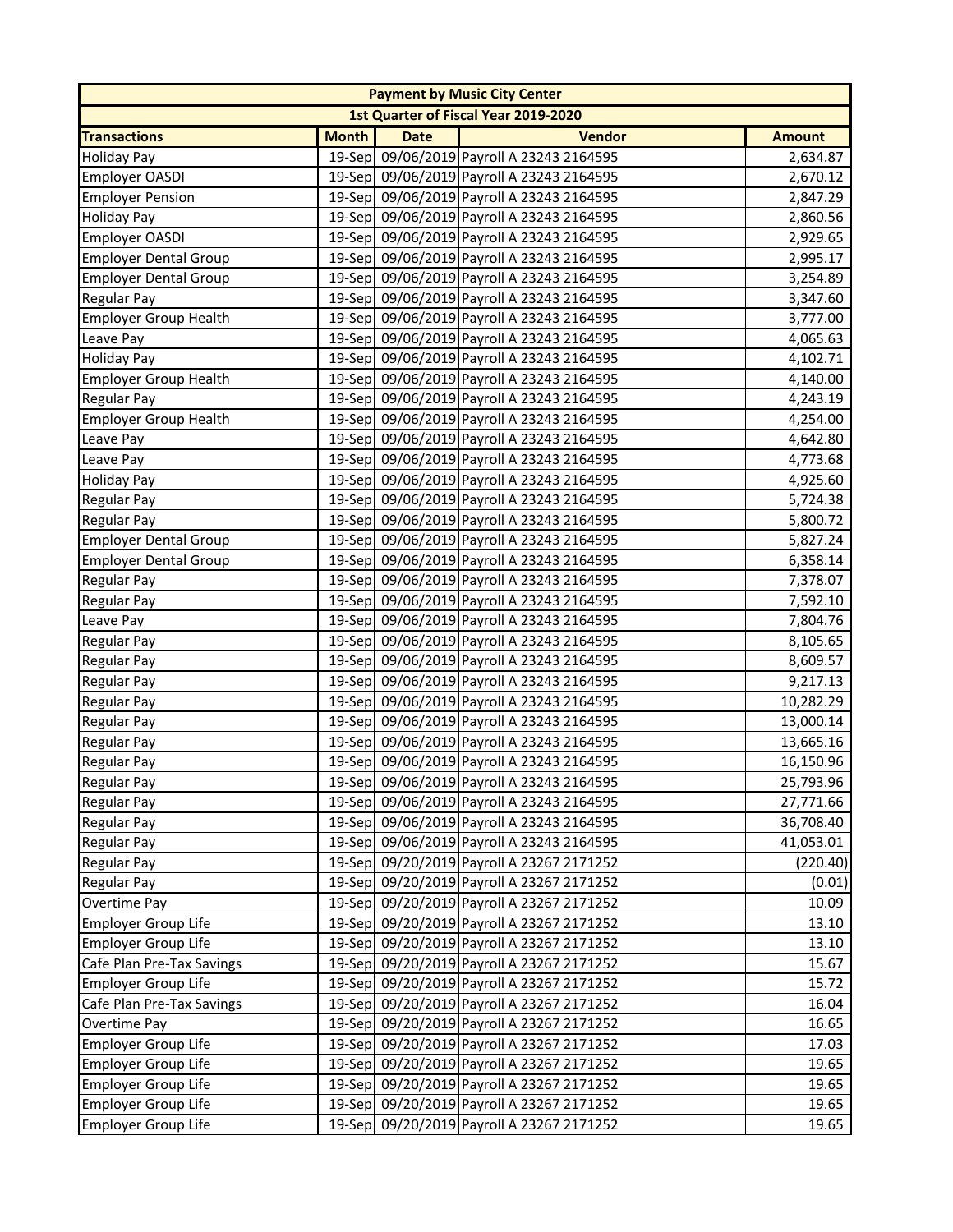|                              |              |             | <b>Payment by Music City Center</b>       |               |
|------------------------------|--------------|-------------|-------------------------------------------|---------------|
|                              |              |             | 1st Quarter of Fiscal Year 2019-2020      |               |
| <b>Transactions</b>          | <b>Month</b> | <b>Date</b> | <b>Vendor</b>                             | <b>Amount</b> |
| <b>Employer Group Life</b>   |              |             | 19-Sep 09/20/2019 Payroll A 23267 2171252 | 19.65         |
| Cafe Plan Pre-Tax Savings    |              |             | 19-Sep 09/20/2019 Payroll A 23267 2171252 | 20.32         |
| Cafe Plan Pre-Tax Savings    |              |             | 19-Sep 09/20/2019 Payroll A 23267 2171252 | 22.04         |
| Cafe Plan Pre-Tax Savings    |              |             | 19-Sep 09/20/2019 Payroll A 23267 2171252 | 25.08         |
| Cafe Plan Pre-Tax Savings    |              |             | 19-Sep 09/20/2019 Payroll A 23267 2171252 | 25.51         |
| <b>Employer Group Life</b>   |              |             | 19-Sep 09/20/2019 Payroll A 23267 2171252 | 26.20         |
| <b>Employer Group Life</b>   |              |             | 19-Sep 09/20/2019 Payroll A 23267 2171252 | 26.20         |
| Cafe Plan Pre-Tax Savings    |              |             | 19-Sep 09/20/2019 Payroll A 23267 2171252 | 32.99         |
| Cafe Plan Pre-Tax Savings    |              |             | 19-Sep 09/20/2019 Payroll A 23267 2171252 | 33.30         |
| Cafe Plan Pre-Tax Savings    |              |             | 19-Sep 09/20/2019 Payroll A 23267 2171252 | 34.77         |
| <b>Employer Group Life</b>   |              |             | 19-Sep 09/20/2019 Payroll A 23267 2171252 | 34.93         |
| Cafe Plan Pre-Tax Savings    |              |             | 19-Sep 09/20/2019 Payroll A 23267 2171252 | 37.09         |
| <b>Employer Group Life</b>   |              |             | 19-Sep 09/20/2019 Payroll A 23267 2171252 | 39.30         |
| <b>Employer Dental Group</b> |              |             | 19-Sep 09/20/2019 Payroll A 23267 2171252 | 39.89         |
| Cafe Plan Pre-Tax Savings    |              |             | 19-Sep 09/20/2019 Payroll A 23267 2171252 | 42.32         |
| Overtime Pay                 |              |             | 19-Sep 09/20/2019 Payroll A 23267 2171252 | 42.78         |
| <b>Employer Dental Group</b> |              |             | 19-Sep 09/20/2019 Payroll A 23267 2171252 | 43.21         |
| Cafe Plan Pre-Tax Savings    |              |             | 19-Sep 09/20/2019 Payroll A 23267 2171252 | 46.36         |
| <b>Employer Dental Group</b> |              |             | 19-Sep 09/20/2019 Payroll A 23267 2171252 | 49.86         |
| <b>Employer Dental Group</b> |              |             | 19-Sep 09/20/2019 Payroll A 23267 2171252 | 49.86         |
| Cafe Plan Pre-Tax Savings    |              |             | 19-Sep 09/20/2019 Payroll A 23267 2171252 | 51.23         |
| <b>Employer SSN Medical</b>  |              |             | 19-Sep 09/20/2019 Payroll A 23267 2171252 | 57.55         |
| <b>Employer Group Life</b>   |              |             | 19-Sep 09/20/2019 Payroll A 23267 2171252 | 65.50         |
| <b>Employer SSN Medical</b>  |              |             | 19-Sep 09/20/2019 Payroll A 23267 2171252 | 76.57         |
| <b>Employer SSN Medical</b>  |              |             | 19-Sep 09/20/2019 Payroll A 23267 2171252 | 83.15         |
| Cafe Plan Pre-Tax Savings    |              |             | 19-Sep 09/20/2019 Payroll A 23267 2171252 | 84.11         |
| <b>Employer SSN Medical</b>  |              |             | 19-Sep 09/20/2019 Payroll A 23267 2171252 | 96.66         |
| Overtime Pay                 |              |             | 19-Sep 09/20/2019 Payroll A 23267 2171252 | 105.53        |
| <b>Employer Group Life</b>   |              |             | 19-Sep 09/20/2019 Payroll A 23267 2171252 | 111.25        |
| <b>Employer Group Life</b>   |              |             | 19-Sep 09/20/2019 Payroll A 23267 2171252 | 113.32        |
| <b>Employer SSN Medical</b>  |              |             | 19-Sep 09/20/2019 Payroll A 23267 2171252 | 115.36        |
| Employer SSN Medical         |              |             | 19-Sep 09/20/2019 Payroll A 23267 2171252 | 115.84        |
| <b>Employer SSN Medical</b>  |              |             | 19-Sep 09/20/2019 Payroll A 23267 2171252 | 121.74        |
| Overtime Pay                 |              |             | 19-Sep 09/20/2019 Payroll A 23267 2171252 | 128.41        |
| <b>Holiday Pay</b>           |              |             | 19-Sep 09/20/2019 Payroll A 23267 2171252 | 129.92        |
| <b>Employer SSN Medical</b>  |              |             | 19-Sep 09/20/2019 Payroll A 23267 2171252 | 131.78        |
| <b>Holiday Pay</b>           |              |             | 19-Sep 09/20/2019 Payroll A 23267 2171252 | 133.84        |
| Employer OASDI               |              |             | 19-Sep 09/20/2019 Payroll A 23267 2171252 | 136.00        |
| Cafe Plan Pre-Tax Savings    |              |             | 19-Sep 09/20/2019 Payroll A 23267 2171252 | 145.08        |
| <b>Employer Group Life</b>   |              |             | 19-Sep 09/20/2019 Payroll A 23267 2171252 | 165.61        |
| <b>Employer SSN Medical</b>  |              |             | 19-Sep 09/20/2019 Payroll A 23267 2171252 | 166.62        |
| <b>Employer SSN Medical</b>  |              |             | 19-Sep 09/20/2019 Payroll A 23267 2171252 | 169.97        |
| <b>Employer SSN Medical</b>  |              |             | 19-Sep 09/20/2019 Payroll A 23267 2171252 | 175.14        |
| Cafe Plan Pre-Tax Savings    |              |             | 19-Sep 09/20/2019 Payroll A 23267 2171252 | 176.48        |
| Leave Pay                    |              |             | 19-Sep 09/20/2019 Payroll A 23267 2171252 | 185.36        |
| CCA Employer 401K Plan       |              |             | 19-Sep 09/20/2019 Payroll A 23267 2171252 | 190.18        |
| Overtime Pay                 |              |             | 19-Sep 09/20/2019 Payroll A 23267 2171252 | 194.46        |
| <b>Employer Pension</b>      |              |             | 19-Sep 09/20/2019 Payroll A 23267 2171252 | 196.48        |
| <b>Employer Group Life</b>   |              |             | 19-Sep 09/20/2019 Payroll A 23267 2171252 | 229.25        |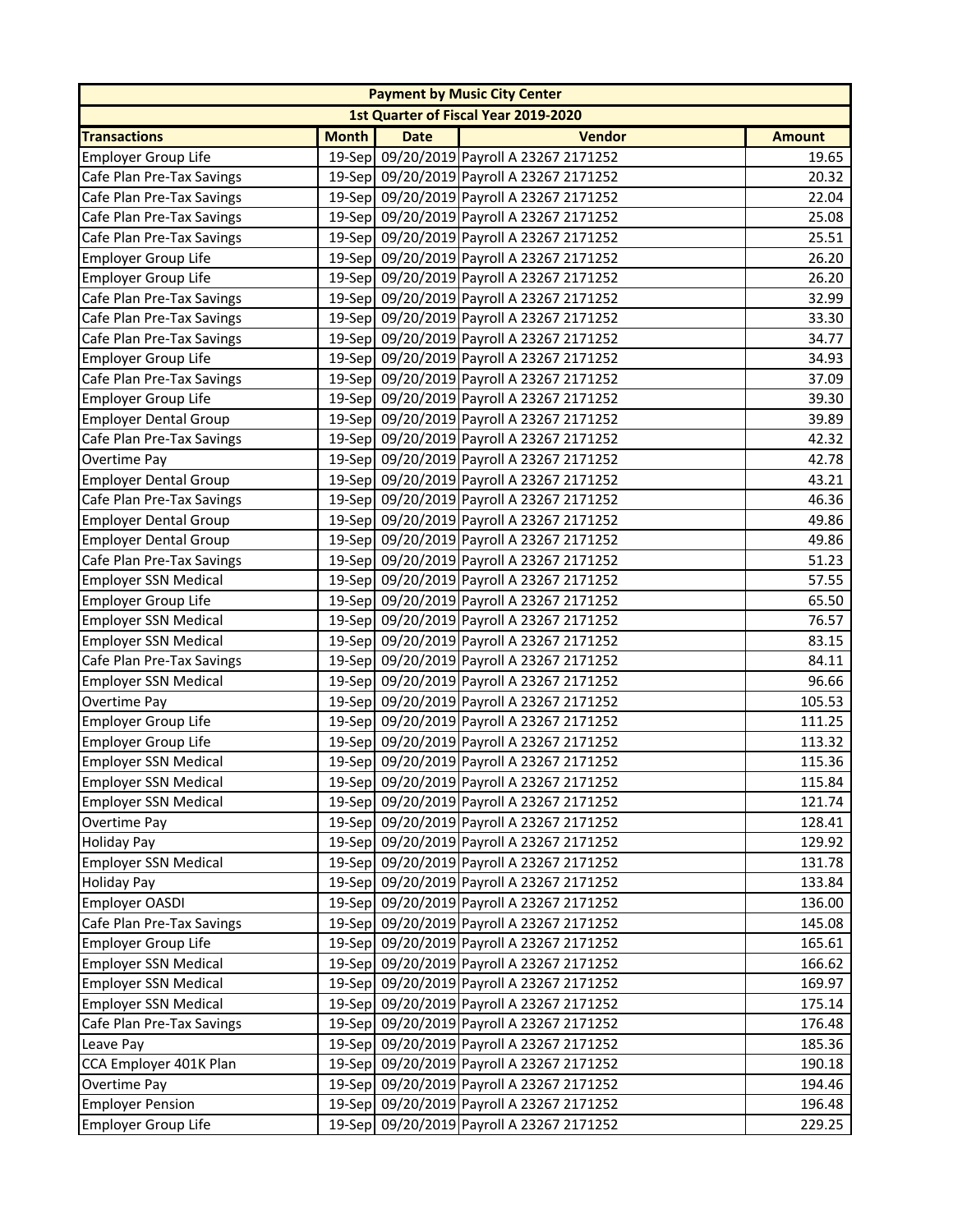|                              |              |             | <b>Payment by Music City Center</b>       |               |
|------------------------------|--------------|-------------|-------------------------------------------|---------------|
|                              |              |             | 1st Quarter of Fiscal Year 2019-2020      |               |
| <b>Transactions</b>          | <b>Month</b> | <b>Date</b> | <b>Vendor</b>                             | <b>Amount</b> |
| <b>Employer SSN Medical</b>  |              |             | 19-Sep 09/20/2019 Payroll A 23267 2171252 | 232.50        |
| Leave Pay                    |              |             | 19-Sep 09/20/2019 Payroll A 23267 2171252 | 233.36        |
| CCA Employer 401K Plan       |              |             | 19-Sep 09/20/2019 Payroll A 23267 2171252 | 238.78        |
| Employer OASDI               |              |             | 19-Sep 09/20/2019 Payroll A 23267 2171252 | 246.06        |
| CCA Employer 401K Plan       |              |             | 19-Sep 09/20/2019 Payroll A 23267 2171252 | 247.16        |
| CCA Employer 401K Plan       |              |             | 19-Sep 09/20/2019 Payroll A 23267 2171252 | 251.57        |
| Overtime Pay                 |              |             | 19-Sep 09/20/2019 Payroll A 23267 2171252 | 255.67        |
| <b>Employer Group Health</b> |              |             | 19-Sep 09/20/2019 Payroll A 23267 2171252 | 264.00        |
| <b>Employer Group Health</b> |              |             | 19-Sep 09/20/2019 Payroll A 23267 2171252 | 264.00        |
| <b>Employer Group Health</b> |              |             | 19-Sep 09/20/2019 Payroll A 23267 2171252 | 264.00        |
| <b>Employer Group Health</b> |              |             | 19-Sep 09/20/2019 Payroll A 23267 2171252 | 264.00        |
| <b>Employer Group Health</b> |              |             | 19-Sep 09/20/2019 Payroll A 23267 2171252 | 264.00        |
| <b>Employer SSN Medical</b>  |              |             | 19-Sep 09/20/2019 Payroll A 23267 2171252 | 275.24        |
| Cafe Plan Pre-Tax Savings    |              |             | 19-Sep 09/20/2019 Payroll A 23267 2171252 | 275.76        |
| <b>Employer Dental Group</b> |              |             | 19-Sep 09/20/2019 Payroll A 23267 2171252 | 278.67        |
| Cafe Plan Pre-Tax Savings    |              |             | 19-Sep 09/20/2019 Payroll A 23267 2171252 | 289.43        |
| <b>Employer Dental Group</b> |              |             | 19-Sep 09/20/2019 Payroll A 23267 2171252 | 295.29        |
| <b>Employer SSN Medical</b>  |              |             | 19-Sep 09/20/2019 Payroll A 23267 2171252 | 324.76        |
| Employer OASDI               |              |             | 19-Sep 09/20/2019 Payroll A 23267 2171252 | 327.40        |
| Leave Pay                    |              |             | 19-Sep 09/20/2019 Payroll A 23267 2171252 | 329.20        |
| <b>Employer OASDI</b>        |              |             | 19-Sep 09/20/2019 Payroll A 23267 2171252 | 355.53        |
| <b>Employer Dental Group</b> |              |             | 19-Sep 09/20/2019 Payroll A 23267 2171252 | 374.10        |
| <b>Employer Group Health</b> |              |             | 19-Sep 09/20/2019 Payroll A 23267 2171252 | 378.00        |
| Employer OASDI               |              |             | 19-Sep 09/20/2019 Payroll A 23267 2171252 | 413.32        |
| <b>Employer SSN Medical</b>  |              |             | 19-Sep 09/20/2019 Payroll A 23267 2171252 | 460.61        |
| CCA Employer 401K Plan       |              |             | 19-Sep 09/20/2019 Payroll A 23267 2171252 | 472.94        |
| Employer OASDI               |              |             | 19-Sep 09/20/2019 Payroll A 23267 2171252 | 493.29        |
| <b>Employer OASDI</b>        |              |             | 19-Sep 09/20/2019 Payroll A 23267 2171252 | 495.27        |
| CCA Employer 401K Plan       |              |             | 19-Sep 09/20/2019 Payroll A 23267 2171252 | 500.60        |
| <b>Employer OASDI</b>        |              |             | 19-Sep 09/20/2019 Payroll A 23267 2171252 | 520.53        |
| <b>Employer Pension</b>      |              |             | 19-Sep 09/20/2019 Payroll A 23267 2171252 | 525.31        |
| Employer Group Health        |              |             | 19-Sep 09/20/2019 Payroll A 23267 2171252 | 528.00        |
| <b>Employer Group Health</b> |              |             | 19-Sep 09/20/2019 Payroll A 23267 2171252 | 528.00        |
| <b>Employer Pension</b>      |              |             | 19-Sep 09/20/2019 Payroll A 23267 2171252 | 542.61        |
| <b>Employer OASDI</b>        |              |             | 19-Sep 09/20/2019 Payroll A 23267 2171252 | 563.52        |
| <b>Employer SSN Medical</b>  |              |             | 19-Sep 09/20/2019 Payroll A 23267 2171252 | 611.11        |
| <b>Employer SSN Medical</b>  |              |             | 19-Sep 09/20/2019 Payroll A 23267 2171252 | 646.39        |
| Leave Pay                    |              |             | 19-Sep 09/20/2019 Payroll A 23267 2171252 | 648.14        |
| <b>Employer Dental Group</b> |              |             | 19-Sep 09/20/2019 Payroll A 23267 2171252 | 668.10        |
| <b>Employer Dental Group</b> |              |             | 19-Sep 09/20/2019 Payroll A 23267 2171252 | 671.67        |
| CCA Employer 401K Plan       |              |             | 19-Sep 09/20/2019 Payroll A 23267 2171252 | 689.73        |
| <b>Employer Dental Group</b> |              |             | 19-Sep 09/20/2019 Payroll A 23267 2171252 | 707.25        |
| Employer OASDI               |              |             | 19-Sep 09/20/2019 Payroll A 23267 2171252 | 712.38        |
| Employer OASDI               |              |             | 19-Sep 09/20/2019 Payroll A 23267 2171252 | 726.79        |
| <b>Employer Pension</b>      |              |             | 19-Sep 09/20/2019 Payroll A 23267 2171252 | 734.26        |
| <b>Employer Pension</b>      |              |             | 19-Sep 09/20/2019 Payroll A 23267 2171252 | 748.10        |
| <b>Employer OASDI</b>        |              |             | 19-Sep 09/20/2019 Payroll A 23267 2171252 | 748.95        |
| <b>Employer SSN Medical</b>  |              |             | 19-Sep 09/20/2019 Payroll A 23267 2171252 | 757.23        |
| CCA Employer 401K Plan       |              |             | 19-Sep 09/20/2019 Payroll A 23267 2171252 | 892.58        |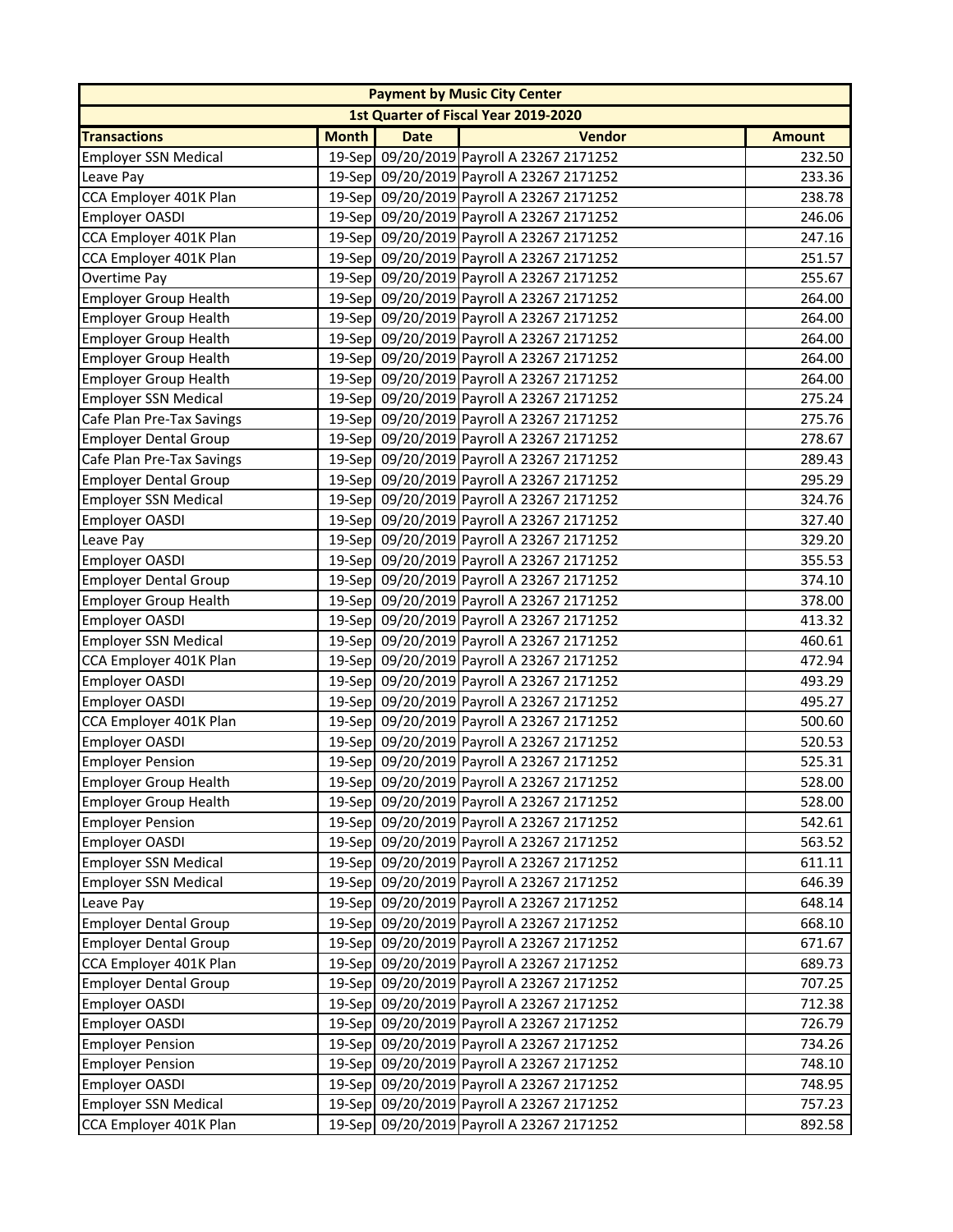| <b>Payment by Music City Center</b>  |              |             |                                           |               |  |  |  |
|--------------------------------------|--------------|-------------|-------------------------------------------|---------------|--|--|--|
| 1st Quarter of Fiscal Year 2019-2020 |              |             |                                           |               |  |  |  |
| <b>Transactions</b>                  | <b>Month</b> | <b>Date</b> | <b>Vendor</b>                             | <b>Amount</b> |  |  |  |
| Overtime Pay                         |              |             | 19-Sep 09/20/2019 Payroll A 23267 2171252 | 940.33        |  |  |  |
| <b>Employer Dental Group</b>         |              |             | 19-Sep 09/20/2019 Payroll A 23267 2171252 | 950.34        |  |  |  |
| Overtime Pay                         |              |             | 19-Sep 09/20/2019 Payroll A 23267 2171252 | 950.44        |  |  |  |
| <b>Employer Dental Group</b>         |              |             | 19-Sep 09/20/2019 Payroll A 23267 2171252 | 981.30        |  |  |  |
| Overtime Pay                         |              |             | 19-Sep 09/20/2019 Payroll A 23267 2171252 | 985.76        |  |  |  |
| Employer OASDI                       |              |             | 19-Sep 09/20/2019 Payroll A 23267 2171252 | 994.13        |  |  |  |
| <b>Employer Pension</b>              |              |             | 19-Sep 09/20/2019 Payroll A 23267 2171252 | 1,041.86      |  |  |  |
| <b>Employer Dental Group</b>         |              |             | 19-Sep 09/20/2019 Payroll A 23267 2171252 | 1,042.33      |  |  |  |
| <b>Employer Group Health</b>         |              |             | 19-Sep 09/20/2019 Payroll A 23267 2171252 | 1,071.00      |  |  |  |
| CCA Employer 401K Plan               |              |             | 19-Sep 09/20/2019 Payroll A 23267 2171252 | 1,091.05      |  |  |  |
| Employer OASDI                       |              |             | 19-Sep 09/20/2019 Payroll A 23267 2171252 | 1,176.91      |  |  |  |
| <b>Employer Dental Group</b>         |              |             | 19-Sep 09/20/2019 Payroll A 23267 2171252 | 1,182.72      |  |  |  |
| <b>Employer Group Health</b>         |              |             | 19-Sep 09/20/2019 Payroll A 23267 2171252 | 1,221.00      |  |  |  |
| <b>Employer Group Health</b>         |              |             | 19-Sep 09/20/2019 Payroll A 23267 2171252 | 1,234.20      |  |  |  |
| CCA Employer 401K Plan               |              |             | 19-Sep 09/20/2019 Payroll A 23267 2171252 | 1,265.08      |  |  |  |
| CCA Employer 401K Plan               |              |             | 19-Sep 09/20/2019 Payroll A 23267 2171252 | 1,275.82      |  |  |  |
| Leave Pay                            |              |             | 19-Sep 09/20/2019 Payroll A 23267 2171252 | 1,422.75      |  |  |  |
| Overtime Pay                         |              |             | 19-Sep 09/20/2019 Payroll A 23267 2171252 | 1,433.51      |  |  |  |
| Leave Pay                            |              |             | 19-Sep 09/20/2019 Payroll A 23267 2171252 | 1,568.35      |  |  |  |
| <b>Employer Group Health</b>         |              |             | 19-Sep 09/20/2019 Payroll A 23267 2171252 | 1,801.80      |  |  |  |
| <b>Employer Group Health</b>         |              |             | 19-Sep 09/20/2019 Payroll A 23267 2171252 | 1,914.00      |  |  |  |
| <b>Employer OASDI</b>                |              |             | 19-Sep 09/20/2019 Payroll A 23267 2171252 | 1,969.42      |  |  |  |
| <b>Employer Pension</b>              |              |             | 19-Sep 09/20/2019 Payroll A 23267 2171252 | 2,031.86      |  |  |  |
| Leave Pay                            |              |             | 19-Sep 09/20/2019 Payroll A 23267 2171252 | 2,358.05      |  |  |  |
| <b>Employer Group Health</b>         |              |             | 19-Sep 09/20/2019 Payroll A 23267 2171252 | 2,442.00      |  |  |  |
| Leave Pay                            |              |             | 19-Sep 09/20/2019 Payroll A 23267 2171252 | 2,464.90      |  |  |  |
| Employer OASDI                       |              |             | 19-Sep 09/20/2019 Payroll A 23267 2171252 | 2,613.11      |  |  |  |
| Leave Pay                            |              |             | 19-Sep 09/20/2019 Payroll A 23267 2171252 | 2,720.64      |  |  |  |
| Employer OASDI                       |              |             | 19-Sep 09/20/2019 Payroll A 23267 2171252 | 2,763.80      |  |  |  |
| <b>Employer Pension</b>              |              |             | 19-Sep 09/20/2019 Payroll A 23267 2171252 | 2,823.65      |  |  |  |
| <b>Overtime Pay</b>                  |              |             | 19-Sep 09/20/2019 Payroll A 23267 2171252 | 2,861.86      |  |  |  |
| Regular Pay                          |              |             | 19-Sep 09/20/2019 Payroll A 23267 2171252 | 2,898.40      |  |  |  |
| <b>Employer Dental Group</b>         |              |             | 19-Sep 09/20/2019 Payroll A 23267 2171252 | 3,011.79      |  |  |  |
| Leave Pay                            |              |             | 19-Sep 09/20/2019 Payroll A 23267 2171252 | 3,164.00      |  |  |  |
| <b>Employer OASDI</b>                |              |             | 19-Sep 09/20/2019 Payroll A 23267 2171252 | 3,237.78      |  |  |  |
| <b>Regular Pay</b>                   |              |             | 19-Sep 09/20/2019 Payroll A 23267 2171252 | 3,271.20      |  |  |  |
| Overtime Pay                         |              |             | 19-Sep 09/20/2019 Payroll A 23267 2171252 | 3,324.98      |  |  |  |
| Employer Dental Group                |              |             | 19-Sep 09/20/2019 Payroll A 23267 2171252 | 3,638.41      |  |  |  |
| <b>Employer Group Health</b>         |              |             | 19-Sep 09/20/2019 Payroll A 23267 2171252 | 3,906.00      |  |  |  |
| Leave Pay                            |              |             | 19-Sep 09/20/2019 Payroll A 23267 2171252 | 4,100.28      |  |  |  |
| <b>Employer Group Health</b>         |              |             | 19-Sep 09/20/2019 Payroll A 23267 2171252 | 4,254.00      |  |  |  |
| <b>Employer Group Health</b>         |              |             | 19-Sep 09/20/2019 Payroll A 23267 2171252 | 4,404.00      |  |  |  |
| Other Special Pay                    |              |             | 19-Sep 09/20/2019 Payroll A 23267 2171252 | 4,532.00      |  |  |  |
| <b>Regular Pay</b>                   |              |             | 19-Sep 09/20/2019 Payroll A 23267 2171252 | 4,999.84      |  |  |  |
| Overtime Pay                         |              |             | 19-Sep 09/20/2019 Payroll A 23267 2171252 | 5,359.03      |  |  |  |
| <b>Employer Dental Group</b>         |              |             | 19-Sep 09/20/2019 Payroll A 23267 2171252 | 5,810.62      |  |  |  |
| <b>Employer Dental Group</b>         |              |             | 19-Sep 09/20/2019 Payroll A 23267 2171252 | 6,477.33      |  |  |  |
| Other Special Pay                    |              |             | 19-Sep 09/20/2019 Payroll A 23267 2171252 | 6,555.00      |  |  |  |
| <b>Regular Pay</b>                   |              |             | 19-Sep 09/20/2019 Payroll A 23267 2171252 | 6,871.20      |  |  |  |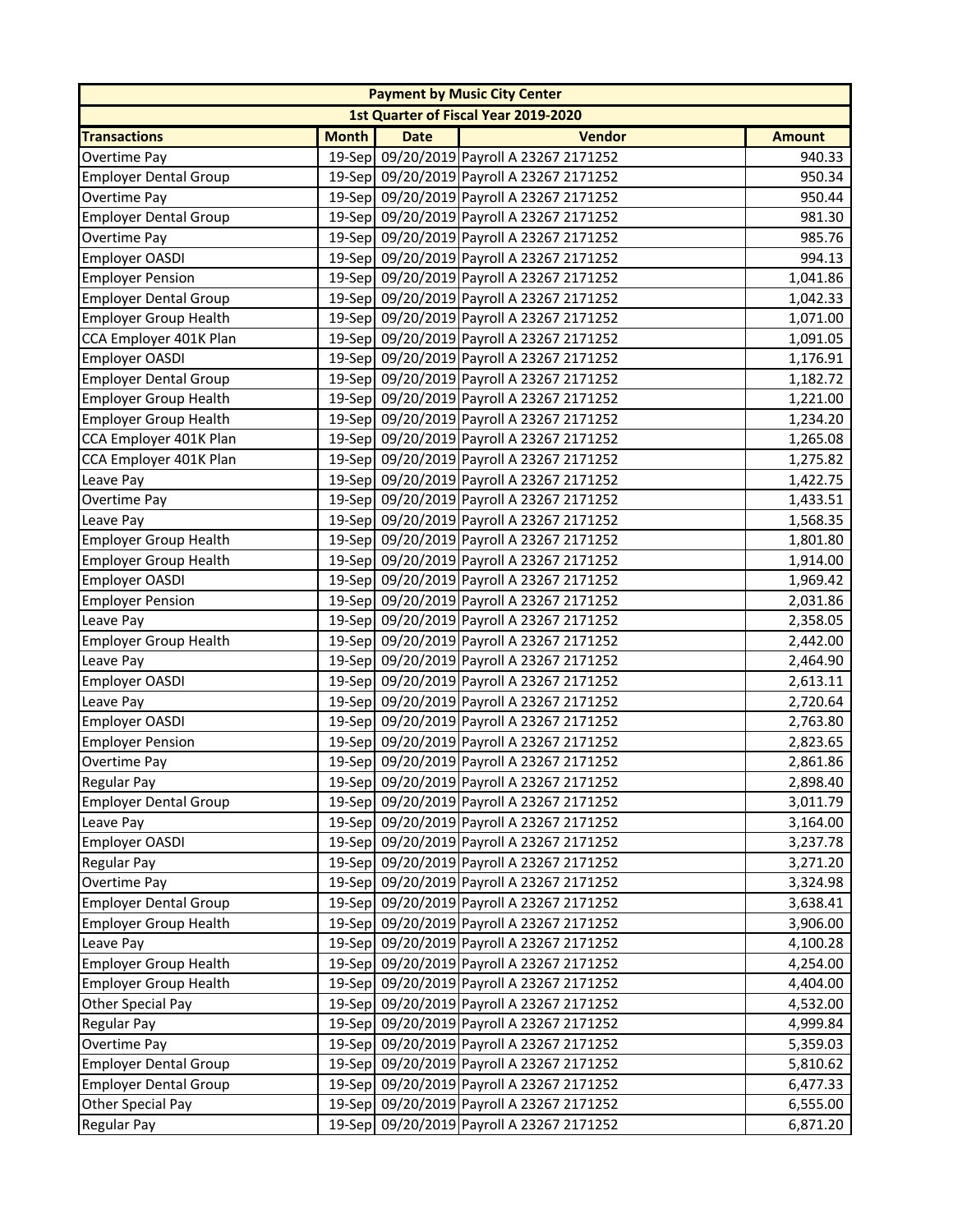| <b>Payment by Music City Center</b> |              |             |                                                                 |               |  |  |  |
|-------------------------------------|--------------|-------------|-----------------------------------------------------------------|---------------|--|--|--|
|                                     |              |             | 1st Quarter of Fiscal Year 2019-2020                            |               |  |  |  |
| <b>Transactions</b>                 | <b>Month</b> | <b>Date</b> | <b>Vendor</b>                                                   | <b>Amount</b> |  |  |  |
| Other Special Pay                   |              |             | 19-Sep 09/20/2019 Payroll A 23267 2171252                       | 7,906.00      |  |  |  |
| <b>Regular Pay</b>                  |              |             | 19-Sep 09/20/2019 Payroll A 23267 2171252                       | 8,271.44      |  |  |  |
| <b>Regular Pay</b>                  |              |             | 19-Sep 09/20/2019 Payroll A 23267 2171252                       | 8,361.84      |  |  |  |
| <b>Regular Pay</b>                  |              |             | 19-Sep 09/20/2019 Payroll A 23267 2171252                       | 8,400.16      |  |  |  |
| <b>Regular Pay</b>                  |              |             | 19-Sep 09/20/2019 Payroll A 23267 2171252                       | 9,086.18      |  |  |  |
| <b>Regular Pay</b>                  |              |             | 19-Sep 09/20/2019 Payroll A 23267 2171252                       | 9,226.40      |  |  |  |
| Overtime Pay                        |              |             | 19-Sep 09/20/2019 Payroll A 23267 2171252                       | 10,550.14     |  |  |  |
| <b>Regular Pay</b>                  |              |             | 19-Sep 09/20/2019 Payroll A 23267 2171252                       | 10,553.37     |  |  |  |
| Other Special Pay                   |              |             | 19-Sep 09/20/2019 Payroll A 23267 2171252                       | 10,672.40     |  |  |  |
| <b>Regular Pay</b>                  |              |             | 19-Sep 09/20/2019 Payroll A 23267 2171252                       | 11,081.60     |  |  |  |
| Other Special Pay                   |              |             | 19-Sep 09/20/2019 Payroll A 23267 2171252                       | 13,740.00     |  |  |  |
| Other Special Pay                   |              |             | 19-Sep 09/20/2019 Payroll A 23267 2171252                       | 14,258.00     |  |  |  |
| Other Special Pay                   |              |             | 19-Sep 09/20/2019 Payroll A 23267 2171252                       | 14,952.00     |  |  |  |
| <b>Regular Pay</b>                  |              |             | 19-Sep 09/20/2019 Payroll A 23267 2171252                       | 16,136.40     |  |  |  |
| Other Special Pay                   |              |             | 19-Sep 09/20/2019 Payroll A 23267 2171252                       | 16,579.00     |  |  |  |
| <b>Regular Pay</b>                  |              |             | 19-Sep 09/20/2019 Payroll A 23267 2171252                       | 17,361.86     |  |  |  |
| Other Special Pay                   |              |             | 19-Sep 09/20/2019 Payroll A 23267 2171252                       | 18,638.84     |  |  |  |
| Other Special Pay                   |              |             | 19-Sep 09/20/2019 Payroll A 23267 2171252                       | 19,957.60     |  |  |  |
| Other Special Pay                   |              |             | 19-Sep 09/20/2019 Payroll A 23267 2171252                       | 20,905.00     |  |  |  |
| <b>Regular Pay</b>                  |              |             | 19-Sep 09/20/2019 Payroll A 23267 2171252                       | 22,687.57     |  |  |  |
| Other Special Pay                   |              |             | 19-Sep 09/20/2019 Payroll A 23267 2171252                       | 24,104.00     |  |  |  |
| Other Special Pay                   |              |             | 19-Sep 09/20/2019 Payroll A 23267 2171252                       | 25,324.00     |  |  |  |
| Other Special Pay                   |              |             | 19-Sep 09/20/2019 Payroll A 23267 2171252                       | 28,709.00     |  |  |  |
| <b>Regular Pay</b>                  |              |             | 19-Sep 09/20/2019 Payroll A 23267 2171252                       | 28,987.72     |  |  |  |
| Regular Pay                         |              |             | 19-Sep 09/20/2019 Payroll A 23267 2171252                       | 34,518.92     |  |  |  |
| <b>Regular Pay</b>                  |              |             | 19-Sep 09/20/2019 Payroll A 23267 2171252                       | 40,401.48     |  |  |  |
| Other Special Pay                   |              |             | 19-Sep 09/20/2019 Payroll A 23267 2171252                       | 41,764.00     |  |  |  |
| <b>Regular Pay</b>                  |              |             | 19-Sep 09/20/2019 Payroll A 23267 2171252                       | 46,546.62     |  |  |  |
| Other Special Pay                   |              |             | 19-Sep 09/20/2019 Payroll A 23267 2171252                       | 55,860.58     |  |  |  |
| Other Special Pay                   |              |             | 19-Sep 09/20/2019 Payroll A 23267 2171252                       | 61,154.58     |  |  |  |
| Other Special Pay                   |              |             | 19-Sep 09/20/2019 Payroll A 23267 2171252                       | 65,913.00     |  |  |  |
| Auto Oil/Lubricants                 |              |             | 19-Sep 09/30/2019 Period end Accurals Final Close to GL 10-1-19 | 8.99          |  |  |  |
| Printing/Binding                    |              |             | 19-Sep 09/30/2019 Period end Accurals Final Close to GL 10-1-19 | 10.00         |  |  |  |
| Offc & Admin Supply                 |              |             | 19-Sep 09/30/2019 Period end Accurals Final Close to GL 10-1-19 | 25.88         |  |  |  |
| Offc & Admin Supply                 |              |             | 19-Sep 09/30/2019 Period end Accurals Final Close to GL 10-1-19 | 53.16         |  |  |  |
| Postage & Delivery Srvc             |              |             | 19-Sep 09/30/2019 Period end Accurals Final Close to GL 10-1-19 | 55.75         |  |  |  |
|                                     |              |             |                                                                 |               |  |  |  |
| Offc & Admin Supply                 |              |             | 19-Sep 09/30/2019 Period end Accurals Final Close to GL 10-1-19 | 248.50        |  |  |  |
| Offc & Admin Supply                 |              |             | 19-Sep 09/30/2019 Period end Accurals Final Close to GL 10-1-19 | 278.85        |  |  |  |
| <b>HVAC Supply</b>                  |              |             | 19-Sep 09/30/2019 Period end Accurals Final Close to GL 10-1-19 | 314.50        |  |  |  |
| Postage & Delivery Srvc             |              |             | 19-Sep 09/30/2019 Period end Accurals Final Close to GL 10-1-19 | 380.00        |  |  |  |
| Paint Supply                        |              |             | 19-Sep 09/30/2019 Period end Accurals Final Close to GL 10-1-19 | 453.00        |  |  |  |
| <b>Small Equipment Supply</b>       |              |             | 19-Sep 09/30/2019 Period end Accurals Final Close to GL 10-1-19 | 633.00        |  |  |  |
| <b>Small Equipment Supply</b>       |              |             | 19-Sep 09/30/2019 Period end Accurals Final Close to GL 10-1-19 | 716.00        |  |  |  |
| Furniture/Fixtures<\$10K            |              |             | 19-Sep 09/30/2019 Period end Accurals Final Close to GL 10-1-19 | 1,309.34      |  |  |  |
| <b>Building Maintenance Srvc</b>    |              |             | 19-Sep 09/30/2019 Period end Accurals Final Close to GL 10-1-19 | 1,390.80      |  |  |  |
| <b>HVAC Supply</b>                  |              |             | 19-Sep 09/30/2019 Period end Accurals Final Close to GL 10-1-19 | 1,928.00      |  |  |  |
| Other Rpr & Maint Srvc              |              |             | 19-Sep 09/30/2019 Period end Accurals Final Close to GL 10-1-19 | 2,369.55      |  |  |  |
| Other Rpr & Maint Srvc              |              |             | 19-Sep 09/30/2019 Period end Accurals Final Close to GL 10-1-19 | 2,399.59      |  |  |  |
| <b>Building Maintenance Srvc</b>    |              |             | 19-Sep 09/30/2019 Period end Accurals Final Close to GL 10-1-19 | 3,733.47      |  |  |  |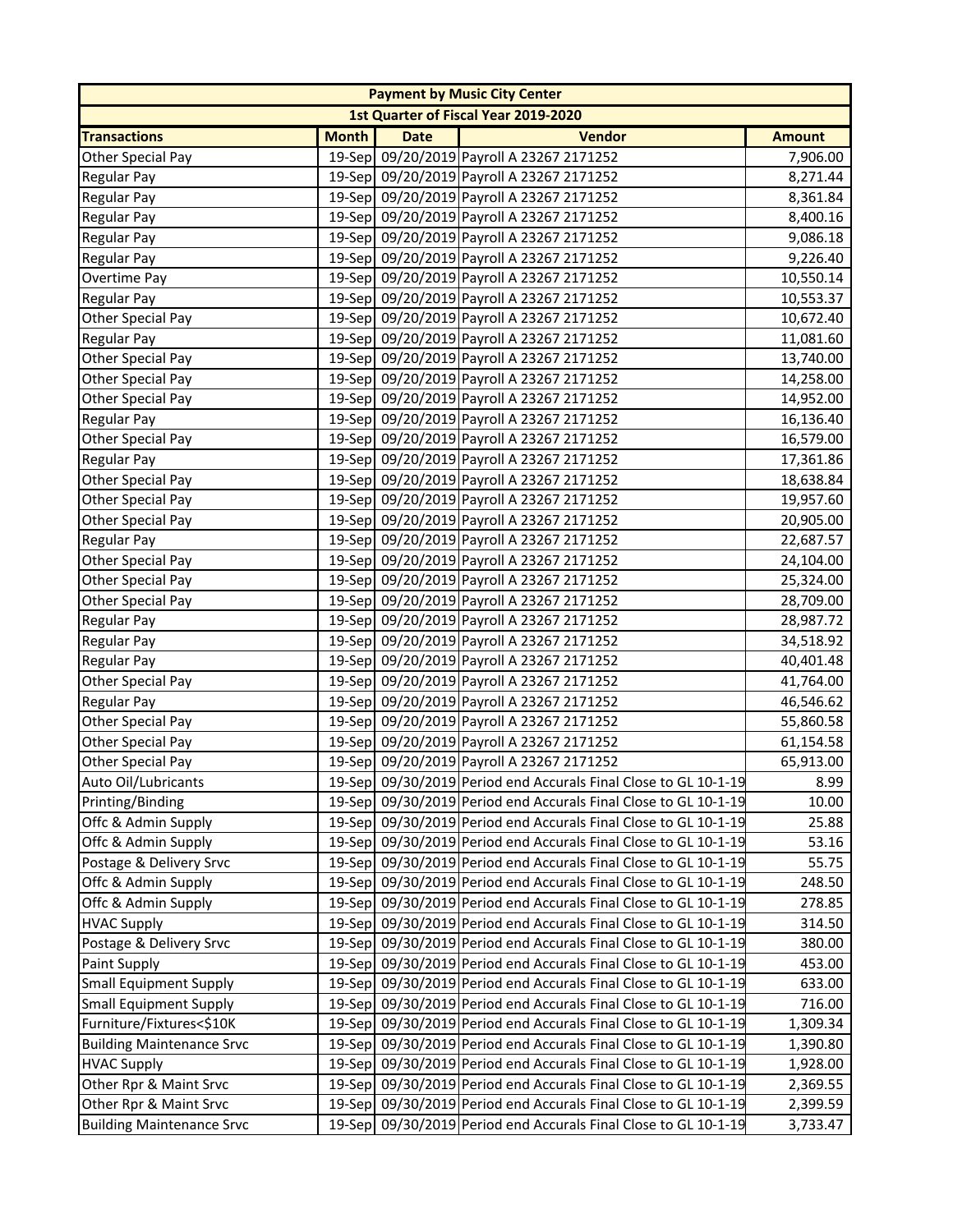| <b>Payment by Music City Center</b> |              |                                |                                                                 |               |  |  |
|-------------------------------------|--------------|--------------------------------|-----------------------------------------------------------------|---------------|--|--|
|                                     |              |                                | 1st Quarter of Fiscal Year 2019-2020                            |               |  |  |
| <b>Transactions</b>                 | <b>Month</b> | <b>Date</b>                    | <b>Vendor</b>                                                   | <b>Amount</b> |  |  |
| <b>Management Consultant</b>        |              |                                | 19-Sep 09/30/2019 Period end Accurals Final Close to GL 10-1-19 | 5,600.00      |  |  |
| Plumbing/HVAC Maintain Srvc         |              |                                | 19-Sep 09/30/2019 Period end Accurals Final Close to GL 10-1-19 | 6,038.35      |  |  |
| Postage & Delivery Srvc             |              |                                | 19-Sep 09/30/2019 Period end Accurals Final Close to GL 10-1-19 | 9,230.18      |  |  |
| <b>Internet Services</b>            |              |                                | 19-Sep 09/30/2019 Period end Accurals Final Close to GL 10-1-19 | 17,016.00     |  |  |
| Repair & Maint Supply               |              |                                | 19-Sep 09/30/2019 Period end Accurals Final Close to GL 10-1-19 | 17,828.88     |  |  |
| Furniture/Fixtures<\$10K            |              |                                | 19-Sep 09/30/2019 Period end Accurals Final Close to GL 10-1-19 | 20,930.76     |  |  |
| Other Rpr & Maint Srvc              |              |                                | 19-Sep 09/01/2019 AMERICAN PAPER & TWINE CO                     | (14, 927.53)  |  |  |
| Other Rpr & Maint Srvc              |              |                                | 19-Sep 09/01/2019 AMERICAN PAPER & TWINE CO                     | (14, 927.53)  |  |  |
| Other Rpr & Maint Srvc              |              |                                | 19-Sep 09/01/2019 AMERICAN PAPER & TWINE CO                     | (14, 386.89)  |  |  |
| Other Rpr & Maint Srvc              |              |                                | 19-Sep 09/01/2019 AMERICAN PAPER & TWINE CO                     | (14, 386.89)  |  |  |
| <b>Building Maintenance Srvc</b>    |              |                                | 19-Sep 09/01/2019 Grainger Industrial Supply                    | (0.99)        |  |  |
| Internet Services                   |              |                                | 19-Sep 09/01/2019 B & H Photo Video                             | 0.00          |  |  |
| Internet Services                   |              |                                | 19-Sep 09/01/2019 B & H Photo Video                             | 0.00          |  |  |
| Postage & Delivery Srvc             |              | 19-Sep 09/01/2019 LMG, INC.    |                                                                 | 0.00          |  |  |
| Postage & Delivery Srvc             |              | 19-Sep 09/01/2019 LMG, INC.    |                                                                 | 0.00          |  |  |
| <b>Building Maintenance Srvc</b>    |              |                                | 19-Sep 09/01/2019 Grainger Industrial Supply                    | 0.00          |  |  |
| <b>Building Maintenance Srvc</b>    |              |                                | 19-Sep 09/01/2019 Grainger Industrial Supply                    | 0.00          |  |  |
| Plumbing/HVAC Maintain Srvc         |              |                                | 19-Sep 09/01/2019 KENNY PIPE & SUPPLY INC                       | 0.00          |  |  |
| Plumbing/HVAC Maintain Srvc         |              |                                | 19-Sep 09/01/2019 KENNY PIPE & SUPPLY INC                       | 0.00          |  |  |
| Other Rpr & Maint Srvc              |              |                                | 19-Sep 09/01/2019 AMERICAN PAPER & TWINE CO                     | 0.00          |  |  |
| Other Rpr & Maint Srvc              |              |                                | 19-Sep 09/01/2019 AMERICAN PAPER & TWINE CO                     | 0.00          |  |  |
| Computer Hardware <\$10K            |              | 19-Sep 09/05/2019 LMG, INC.    |                                                                 | 37.00         |  |  |
| <b>Internet Services</b>            |              |                                | 19-Sep 09/26/2019 B & H Photo Video                             | 96.58         |  |  |
| <b>Internet Services</b>            |              |                                | 19-Sep 09/26/2019 B & H Photo Video                             | 96.58         |  |  |
| <b>Rent Equipment</b>               |              |                                | 19-Sep 09/01/2019 Wireless Plus Inc                             | 100.00        |  |  |
| <b>Host &amp; Hostess</b>           |              |                                | 19-Sep 09/01/2019 Omni Nashville LLC                            | 118.36        |  |  |
| <b>Medical Services</b>             |              |                                | 19-Sep 09/01/2019 Med Star Medical Staffing Inc                 | 127.50        |  |  |
| Computer Hardware <\$10K            |              | 19-Sep 09/05/2019 LMG, INC.    |                                                                 | 133.84        |  |  |
| <b>Building Maintenance Srvc</b>    |              |                                | 19-Sep 09/05/2019 Modular Designs of Memphis, Inc dba PREMI     | 240.00        |  |  |
| Postage & Delivery Srvc             |              | 19-Sep 09/05/2019 LMG, INC.    |                                                                 | 270.00        |  |  |
| Computer Hardware <\$10K            |              | 19-Sep 09/05/2019 LMG, INC.    |                                                                 | 340.00        |  |  |
| Telephone & Telegraph               |              |                                | 19-Sep 09/01/2019 AT&T Corporation                              | 340.82        |  |  |
| Plumbing/HVAC Maintain Srvc         |              |                                | 19-Sep 09/26/2019 KENNY PIPE & SUPPLY INC                       | 357.14        |  |  |
| HHold & Jnitr Supply                |              |                                | 19-Sep 09/09/2019 Piedmont Supply Collc                         | 378.00        |  |  |
| <b>Building Maintenance Srvc</b>    |              |                                | 19-Sep 09/05/2019 Nashville Machine Company, Inc.               | 390.00        |  |  |
| <b>Building Maintenance Srvc</b>    |              |                                | 19-Sep 09/06/2019 Nashville Machine Company, Inc.               | 390.00        |  |  |
| <b>Building Maintenance Srvc</b>    |              |                                | 19-Sep 09/01/2019 Isenhour Door Products, Inc.                  | 450.00        |  |  |
| <b>Elevator Permit</b>              |              |                                | 19-Sep 09/01/2019 State of Tennessee                            | 900.00        |  |  |
| <b>Uniform Cleaning Service</b>     |              |                                | 19-Sep 09/05/2019 CINTAS CORP                                   | 947.51        |  |  |
| <b>Building Maintenance Srvc</b>    |              |                                | 19-Sep 09/01/2019 Isenhour Door Products, Inc.                  | 975.00        |  |  |
| Other Rpr & Maint Srvc              |              |                                | 19-Sep 09/01/2019 Nashville Machine Company, Inc.               | 975.00        |  |  |
| <b>Building Maintenance Srvc</b>    |              |                                | 19-Sep 09/01/2019 Grainger Industrial Supply                    | 999.99        |  |  |
| <b>Uniform Cleaning Service</b>     |              |                                | 19-Sep 09/01/2019 CINTAS CORP                                   | 1,077.36      |  |  |
| <b>Internet Services</b>            |              |                                | 19-Sep 09/26/2019 B & H Photo Video                             | 1,358.40      |  |  |
| <b>Temporary Service</b>            |              |                                | 19-Sep 09/01/2019 Elite Show Services, Inc.                     | 1,370.20      |  |  |
| Other Rpr & Maint Srvc              |              | 19-Sep 09/25/2019 Fire Pro LLC |                                                                 | 1,457.00      |  |  |
| <b>Building Maintenance Srvc</b>    |              |                                | 19-Sep 09/01/2019 Modular Designs of Memphis, Inc dba PREMI     | 1,690.00      |  |  |
| <b>Temporary Service</b>            |              |                                | 19-Sep 09/05/2019 Elite Show Services, Inc.                     | 1,917.28      |  |  |
| <b>Temporary Service</b>            |              |                                | 19-Sep 09/01/2019 Elite Show Services, Inc.                     | 2,215.57      |  |  |
|                                     |              |                                |                                                                 |               |  |  |